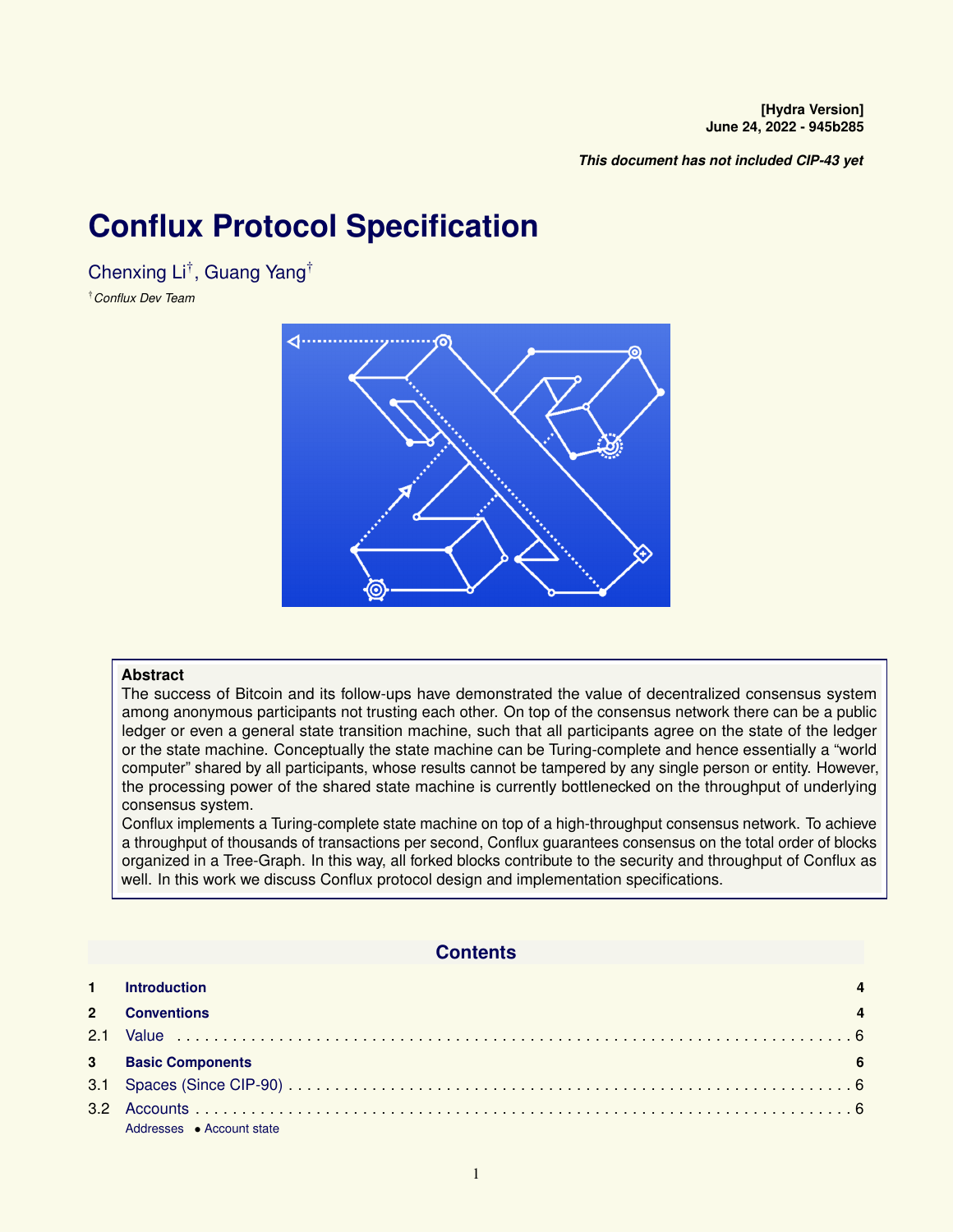| 3.3            | Multi-version Merkle Patricia Trie · State root                                                                                                                                                                                |
|----------------|--------------------------------------------------------------------------------------------------------------------------------------------------------------------------------------------------------------------------------|
| 3.4            |                                                                                                                                                                                                                                |
| 3.5            | Transaction Receipt • Serialization • Well-formedness • Block Header Validity • Partially (In)Valid Blocks • Blaming Mechanism                                                                                                 |
| 4              | 14<br><b>Consensus</b>                                                                                                                                                                                                         |
| 4.1            |                                                                                                                                                                                                                                |
| 4.2            |                                                                                                                                                                                                                                |
|                | GHAST and Weight Adaption on the Tree-Graph . The GHAST Rule for Selecting the Pivot Chain . Epoch . Total Order of Blocks .<br><b>Total Order of Transactions</b>                                                             |
| 4.3            | Era and Era Genesis . Truncation of Consensus Tree-Graph                                                                                                                                                                       |
| 4.4            | <b>Fast/Slow Confirmation Rules</b>                                                                                                                                                                                            |
| 5              | <b>Blockchain Execution</b><br>21                                                                                                                                                                                              |
| 5.1            |                                                                                                                                                                                                                                |
| 5.2            |                                                                                                                                                                                                                                |
| 5.3            |                                                                                                                                                                                                                                |
| 6              | <b>Transaction Processing</b><br>23                                                                                                                                                                                            |
| 6.1            |                                                                                                                                                                                                                                |
| 6.2            |                                                                                                                                                                                                                                |
|                | Pre-execution Validation • Preprocessing • Execution Substate • Type dependent execution • Postprocessing                                                                                                                      |
| 6.3            |                                                                                                                                                                                                                                |
| 6.4            | Message Call in the contract of the contract of the Message Call in the contract of the contract of the Message Call in the Message Call in the contract of the contract of the Message Call in the contract of the contract o |
| 6.5            | Basics . Gas Consumption . Storage Consumption . Execution Environment . Execution Overview . The Execution Cycle . Difference<br>from Ethereum for core space                                                                 |
| $\overline{7}$ | <b>Collateral for Storage</b><br>36                                                                                                                                                                                            |
| 7.1            |                                                                                                                                                                                                                                |
| 8              | <b>Internal Contracts</b><br>38                                                                                                                                                                                                |
| 8.1            | <b>Sponsorship Update</b>                                                                                                                                                                                                      |
| 8.2            |                                                                                                                                                                                                                                |
| 8.3            | Interest Rate . Staking for Voting Power                                                                                                                                                                                       |
| 8.4            |                                                                                                                                                                                                                                |
| 8.5            |                                                                                                                                                                                                                                |
| 9              | <b>Proof of Work</b><br>41                                                                                                                                                                                                     |
| 9.1            |                                                                                                                                                                                                                                |
| 9.2            |                                                                                                                                                                                                                                |
| 10             | <b>Incentive Mechanism</b><br>42                                                                                                                                                                                               |
|                | Anti-cone Penalty . Base Factor . Actual Block Award to Miners                                                                                                                                                                 |
|                |                                                                                                                                                                                                                                |
|                | Why not distributing transaction fees among all blocks in that epoch?                                                                                                                                                          |
|                |                                                                                                                                                                                                                                |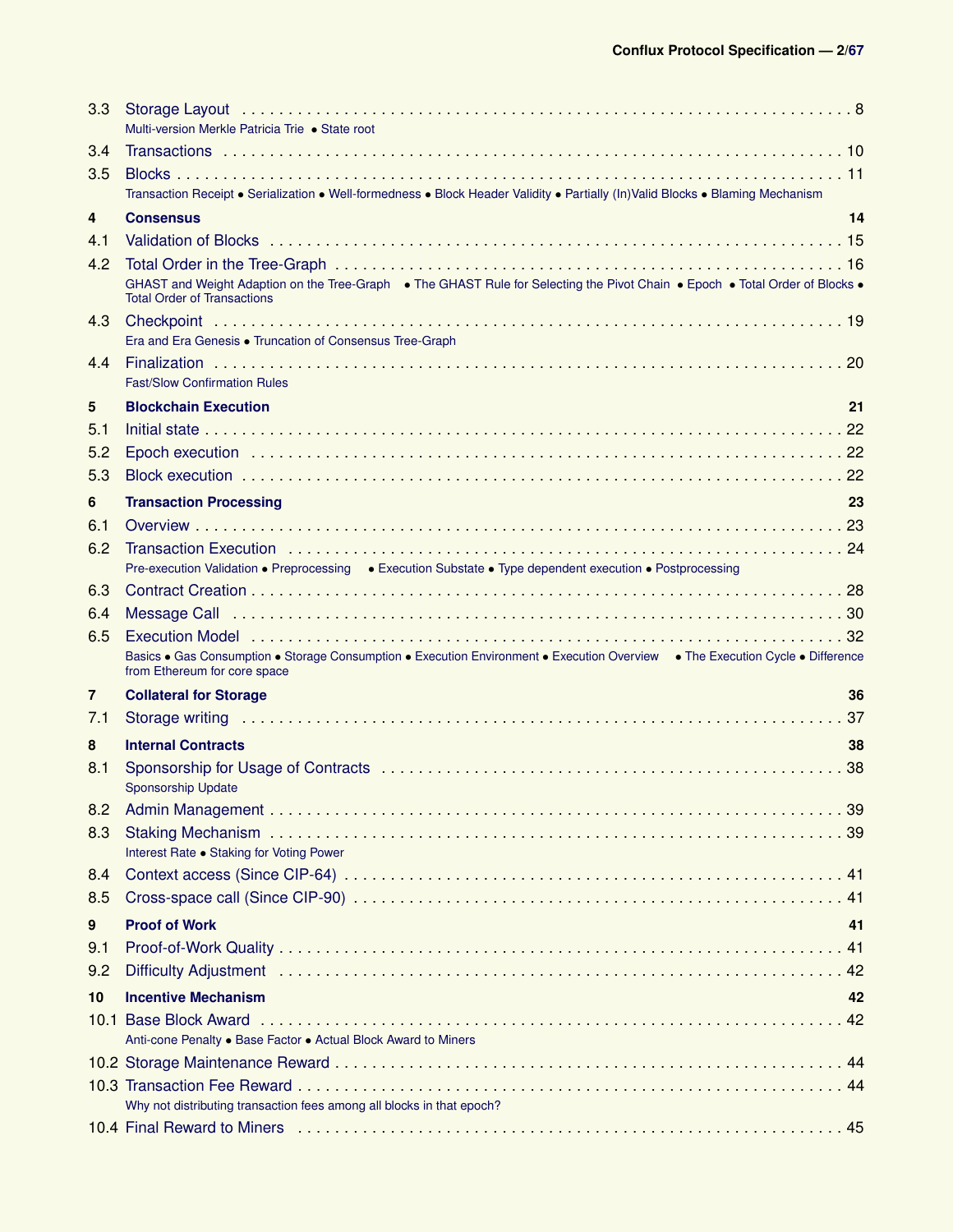| 11             | <b>Concrete Protocol Implementation</b>      | 45 |
|----------------|----------------------------------------------|----|
|                | <b>References</b>                            | 45 |
| $\mathbf{A}$   | <b>List of Hardforks</b>                     | 47 |
| B              | Difference between Ethereum and Conflux      | 48 |
| C              | <b>Fee Schedule</b>                          | 50 |
| D              | <b>Virtual Machine Specification</b>         | 51 |
| D.1            |                                              |    |
| D.2            |                                              |    |
| Е.             | <b>Multi-point Evaluation Hashing</b>        | 63 |
| F <sub>1</sub> |                                              |    |
| E.2            |                                              |    |
| E.3            | Seed hash • Cache • Full dataset calculation |    |
| E.4            | Multi-point mix • Half mix • Compressed mix  |    |
| F              | <b>Contract destruction</b>                  | 67 |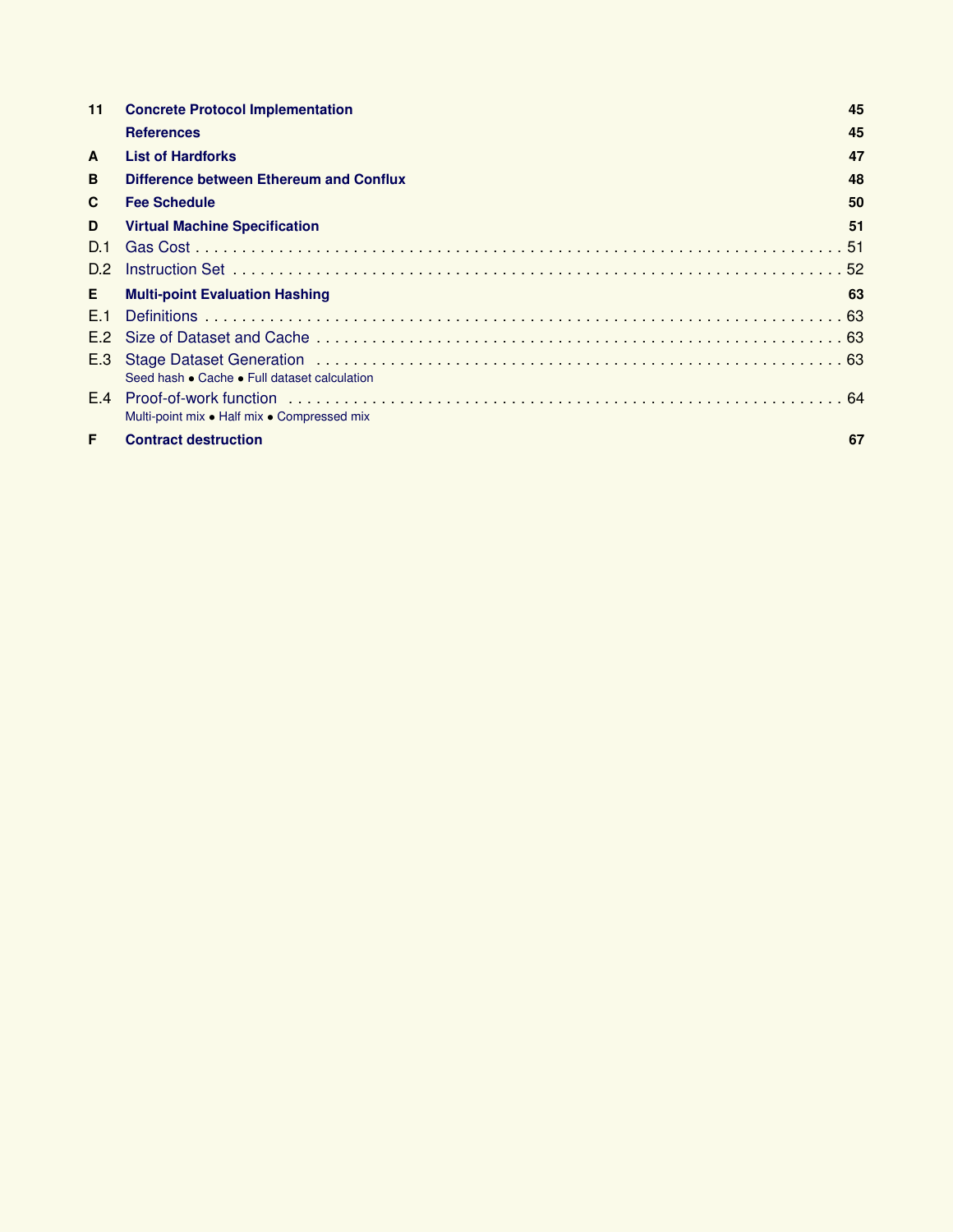### **1. Introduction**

<span id="page-3-0"></span>Since the born of Bitcoin, various blockchain projects have demonstrated extraordinary success with the power of consensus among permissionless and trustless parties. The most successful blockchain project after Bitcoin is widely considered to be Ethereum, which generalizes the blockchain paradigm from a specialized value-transfer system to a more generalized Turing-complete state machine that allows conceptually all kinds of computation. This generalized state machine, known as *Ethereum Virtual Machine* (EVM), makes the Ethereum network essentially a decentralized computing platform where the state advances on input of transactions. Sometimes Ethereum is referred to as the "world computer" that nobody can shut down, except that its processing power is rather poor and severely bounded by the throughput of underlying consensus.

The consensus throughput of Bitcoin is (in expectation) one block per 10 minutes, with block size 1MB (or 2MB with Segregated Witness (segwit)). Bitcoin is set to small block size and low generation rate mainly for security concerns. Intuitively, when there is no adversary, the natural probability of forks is proportional to the ratio of block broadcasting time to block (generation) time, since under the longest chain rule honest mining power may keep working on a fork during the propagation of a newly mined block. Ethereum applies a tailored version of GHOST rule [\[1\]](#page-44-2) and smaller block size to achieve a much shorter block time, i.e. roughly < 100KB per 15 seconds. Inclusive Block Chain Protocol [\[2\]](#page-45-0) is a "block-DAG" proposal which defines a total order of blocks in a directed acyclic graph (DAG) rather than a chain, with the major advantage over GHOST that all forked blocks contribute to the consensus throughput as well. Another line of scaling techniques trades security and decentralization for scalability by using sharding, sidechains, or other second layer extensions. In extreme cases, centralized and somehow permissioned consensus systems are implemented in practice.

Conflux is a project which aims at building a high throughput first layer consensus system without any compromises in security and decentralization; a generalized computation platform that securely processes at least thousands of transactions per second which makes the throughput of consensus is no more a bottleneck. The positioning of Conflux is a strong backbone consensus network on which a numerous number of unprecedented applications and extensions can germinate and thrive. Technically, we follow a similar idea as [\[2\]](#page-45-0) but organize blocks in a Tree-Graph, which enables a fast implementation of the Conflux protocol.

### **2. Conventions**

<span id="page-3-1"></span>Throughout this document, we use the following conventional notations:

- B denotes the set of bit values, i.e.  $\mathbb{B} \equiv \{0,1\}$ . BY denotes the set of byte values, i.e. BY  $\equiv \{0,\ldots,255\}$ .
- N denotes the set of non-negative integers.
- For every  $n \in \mathbb{N}$ , we use  $\mathbb{B}_n$  to denote a binary string of *n* bits, and  $\mathbb{B}_n^{\vee}$  for a string of *n* bytes. In particular,  $\mathbb{B}_n^{\vee} = \mathbb{B}_8$ .
	- Furthermore, we denote by B ∗ and BY<sup>∗</sup> the set of binary or byte strings of arbitrary length, i.e. B <sup>∗</sup> ≡ ∪*i*∈NB*<sup>i</sup>* and  $\mathbb{BY}^* \equiv \cup_{i \in \mathbb{N}} \mathbb{BY}_i.$
	- − For convenience, we let  $\mathbb{N}_n \equiv \{0, 1, ..., 2^n 1\}$  be the set of non-negative integers smaller than  $2^n$ .
	- The empty string (or the empty series) is denoted by  $\varepsilon$ , which is distinguished from the empty set denoted by  $\varnothing$ .
- Numbers are in decimal base by default. Binary numbers are indicated with square brackets with subscripts, e.g.  $[0100]_2$  is the 4-bit binary representation of 4. The subscript ch represents the character representation of bit string, e.g.  $[a\mathbf{b}]_{\mathsf{ch}} = [6162]_{16} = [0110000101100010]_{2}.$
- When interpreting 256-bit binary values from  $\mathbb{N}_{256}$  as integers, the representation is big-endian.
- (Since CIP-90). Conflux has two spaces: the core space (denoted by Core) and the eSpace (denoted by EVM). S denotes all the space. Currently,  $\mathbb{S} \equiv \{ \text{Core}, \text{EVM} \}.$
- When a 256-bit machine datum in  $\mathbb{B}_{256}$  is converted to and from a 160-bit address or hash in  $\mathbb{B}_{160}$ , the rightwards (low-order for BE) 160 bits (20 bytes) are used and the leftmost 96 bits (12 bytes) are discarded or filled with zeros, thus the integer values (when the bytes are interpreted as big-endian) are equivalent.
- Tuples are typically denoted with bold upper case letters such as  $A$ . For frequently used tuples, we denote by  $\overline{I}$  for a Conflux transaction, B for a Conflux block, and H for the header of a block.
	- $-$  Subscripts can be added to refer to an individual component in the tuple, e.g.  $T_n$  denotes the nonce of the transaction T. The type of referred components is the same as the type of subscript, e.g.  $B_H$  denotes the header of a block  $B$ , where the header itself is another tuple of elements. For succinctness we also write  $H(B) \equiv B_H$  and sometimes simply H when there is no ambiguity. Also for succinctness, we sometimes use B and H interchangeably if there is no ambiguity, e.g.  $B_d$  stands for the target difficulty of block B, which is formally denoted as  $H(B)_d$  or  $B_{H_d}$ .
	- In case we are considering many transactions or blocks, we add superscripts to refer to a specific one of them, e.g.  $T<sup>1</sup>$  denotes the first transaction in a sequence.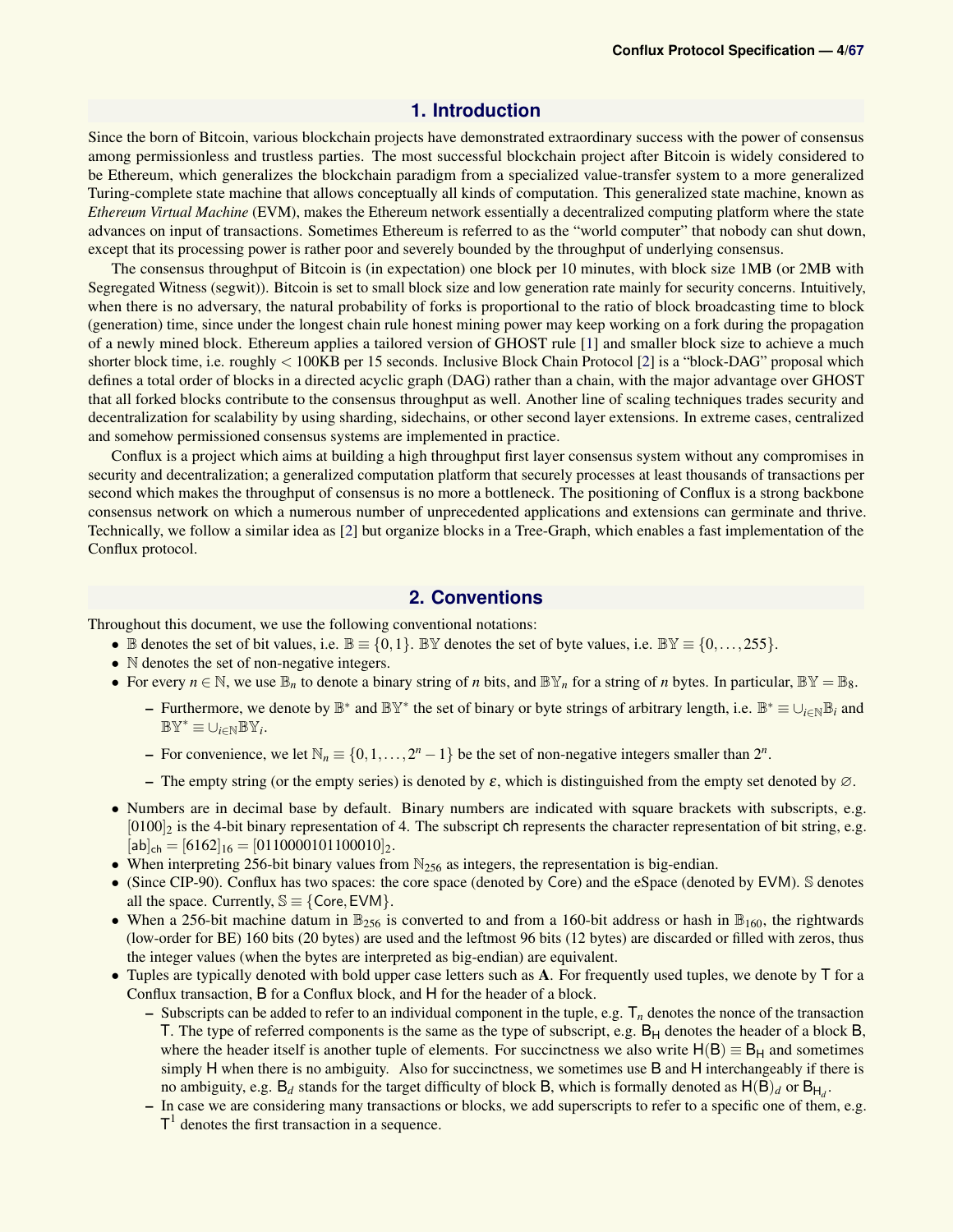- The Tree-Graph structure of blocks is typically denoted by G, which is a graph consisting of blocks represented by vertices and parent/referee relations represented by two kinds of directed edges.
- Scalars and fixed-length sequences of elements (arrays, strings, and vectors) are denoted with normal lower case letters, e.g. *n* is used to denote a transaction nonce. Those with a special meaning may be denoted with Greek letters.
- Sequences of potentially arbitrary number of elements are typically denoted with bold lower case letters, e.g. o is used to denote the byte sequence generated as the output data of a message call.
- The highly structured state values are typically denoted with bold lower case Greek letters, e.g.  $\sigma$  (and its variants) is used to denote the world-state, and  $\mu$  for machine state.
- Square brackets are used to index subsequences of a sequence, with index starting from 0, e.g.  $\mu_s[0]$  refers to the first item on the machine's stack and  $\mu_{m}[0...31]$  denotes the first 32 items of the machine's memory.
	- Some objects like the global state  $\sigma$  is interpreted as a set of key/value pairs. Thus the square bracket after  $\sigma$  refers to corresponding value of the given key (i.e., account address).
	- Square brackets use negative index to access an array from the end like Python, e.g.  $\mu_s[-1]$  refers the last item on the machine's stack.
- Functions are typically denoted by upper case letters and subscripts are used for specialized variants, e.g. *C* is the general cost function and *C*<sub>CALL</sub> is the cost function for the CALL operation. Specific functions operating on states are denoted by upper case calligraphic letters, e.g.  $\mathscr C$  denotes the Conflux global state transition function.
	- − For every function *F* defined on *D*, we let  $F^*$  denote the function on range  $D^*$  that element-wise applies *F* on its input items, i.e.  $F^*\big((x_1, x_2,...)\big) \equiv (F(x_1), F(x_2),...).$
- The superscript of a function with parentheses like  $f^{(i)}$  represents call function  $f$  for  $i$  times recursively. Formally,  $f^{(1)}(\cdot) \equiv f(\cdot)$  and  $f^{(i)}(\cdot) \equiv f^{(i-1)}(f(\cdot))$  for  $i \ge 2$ .
- The indicator function  $\mathbb{I}(\cdot)$  converts a boolean variable to integer. Formally,  $\mathbb{I}(\mathsf{True}) = 1$  and  $\mathbb{I}(\mathsf{False}) = 0$ .

Frequently used functions:

- P: the *parent function* takes a block B as input and returns the parent block B', i.e. B' is referenced in B and designated as the parent of B. Formally,  $P(B) \equiv B'$ : KEC  $(RLP(B')) = H(B)<sub>p</sub>$ .<sup>[1](#page-4-0)</sup>
- CHAIN: the *chain function* takes a block B as input and returns the chain from genesis block to block B following only parent edges. Formally, for genesis block G, CHAIN(G)  $\equiv$  G; For other blocks B, CHAIN(B)  $\equiv$  CHAIN(P(B))  $\circ$  B.
- SIBLING: the *sibling function* takes a block B as input and returns the blocks which have the same parent as B. Formally,  $SIBLING(B) \equiv {B' | P(B') = P(B) \land B' \neq B}.$
- PAST: the *past function* takes a block B as input and outputs all blocks in the "past set of B", i.e. all blocks that are directly or indirectly referenced by B. The set PAST(B) does not include B, since B cannot reference itself.
- FUTURE: the *future function* takes a Tree-Graph G and a block B ∈ G as inputs and outputs all blocks in the "future set of B". Formally,  $FUTURE(B; G) \equiv {B' \in G | B \in PAST(B')}.$
- EPOCH: the *epoch function* takes a block B as input and returns a sequence of all blocks in the epoch of B, sorted as in the Conflux total order defined in Section [4.2.4.](#page-17-1)
- <span id="page-4-1"></span>• BlockNo: the *block number function* takes a Tree-Graph G and a block B as inputs and returns the index of B in the total order of blocks specified by G, where the index starts from 0. In particular, for the genesis block G and for every Tree-Graph G there must be BlockNo $(G;G) = 0$ . Note that BlockNo $(B;G)$  depends on G and it is different from PAST(B) which is fully determined by B. For every G and  $B \in G$  there must be BlockNo(B; G)  $\geq$  PAST(B) since all blocks in PAST(B) precede B in the total order. Furthermore, for  $B, B' \in G$  and  $B \neq B'$ , there must be BlockNo(B; G)  $\neq$  BlockNo(B'; G) because distinct blocks cannot have identical index in the total order. When the Tree-Graph G is clear from context, we may write BlockNo(B) for succinctness.
- PIVOT: the *pivot function* takes a block B as input and outputs the pivot block in the epoch of B.
- S: the *sender function* takes a transaction T as input and returns the sender of T, where in particular the sender is represented by its address.
- RLP: this is the serialization function that encodes an input of arbitrary length into a structured binary data, i.e. a byte array explicitly containing information about the length of the input. For more details see Appendix B in [\[3\]](#page-45-1).
- ToList: this function takes a key/value set whose keys are integers or bit/byte sequences the values are integers. It outputs a sequence of key/value pairs for the entry with non-zero value in ascending order or lexicographical order of key.
- TRIE: the trie function maps an arbitrary-length binary byte array s into a 256-bit commitment that represents the database storing s in a modified Merkle Patricia tree (trie).
- KEC: the Keccak 256-bit cryptographic (collision-resistant) hash function that maps an arbitrary-length binary byte array to a random-looking binary string in B256. Furthermore, we assume KEC implements a *random oracle*, i.e. finding a

<span id="page-4-0"></span><sup>&</sup>lt;sup>1</sup>One may argue whether P is well-defined since KEC has collisions. However, as long as the collision cannot be found in practical situations, the function P only need to look up such a B' from existing blocks and returns  $\perp$  if there is none.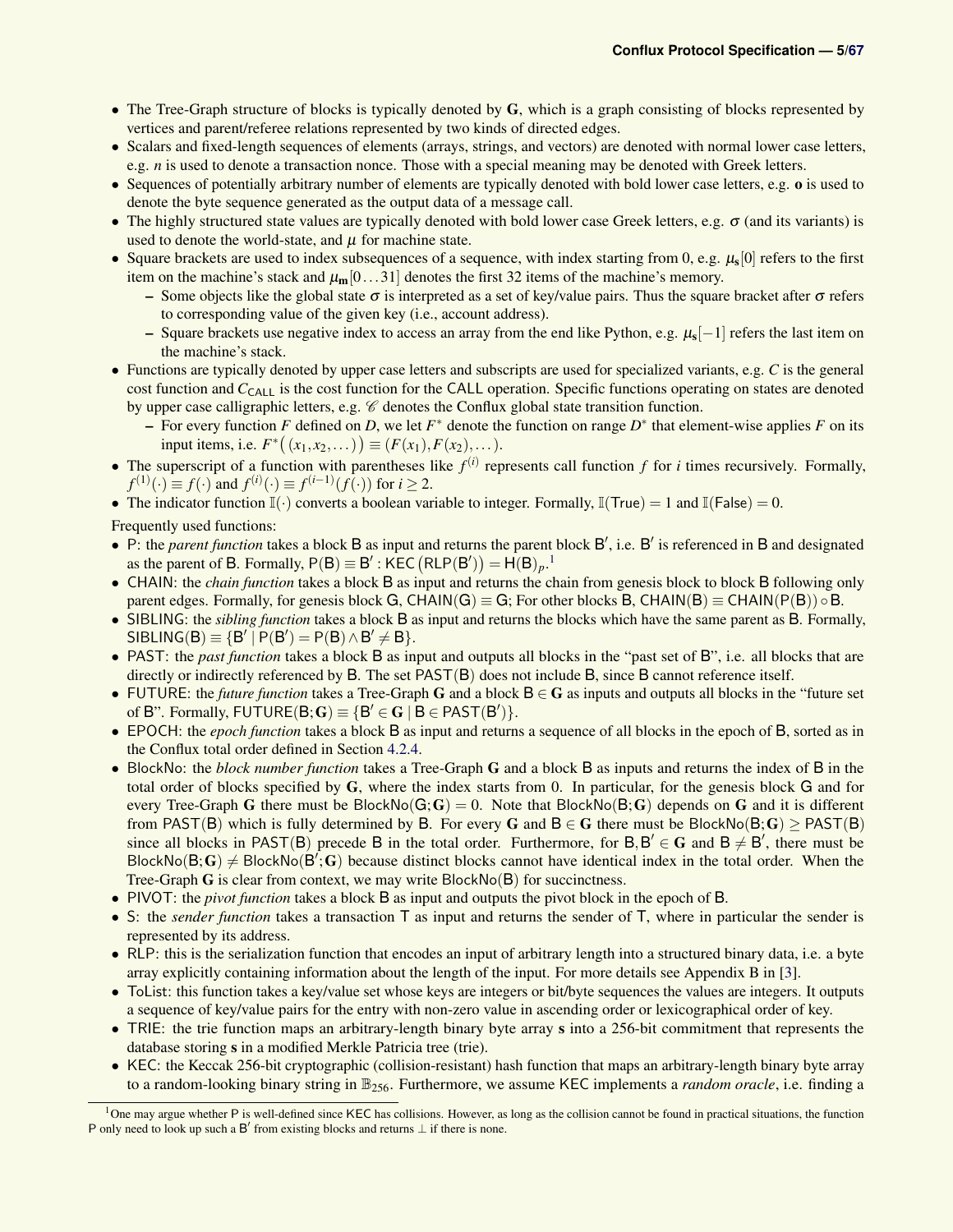random collision of KEC requires in expectation roughly  $2^{128}$  attempts and a specific collision requires  $2^{256}$ . Similarly, KEC512 refers to the 512-bit cryptographic hash function Keccak-512.

- PoW: this is the proof-of-work function, which takes a block header as input and returns a scalar in  $\mathbb{B}_{256}$ .
- QUALITY: this is a measurement of the proof-of-work quality of a given block, i.e. how unlikely it is to find such a block. It takes a block or a block header as input and outputs a scalar in  $N_{256}$ . Essentially, a block B with header  $H = H(B)$ has quality QUALITY(B)  $\equiv$  QUALITY(H)  $\equiv$   $\left[2^{256}/\left(\text{PoW(H)} - [\text{H}_n[1\ldots127]]_2 \times 2^{128} + 1\right)\right]$  except for a few marginal cases. See Section [9.1](#page-40-2) for more details.

### <span id="page-5-0"></span>**2.1 Value**

To incentivize the maintenance of the Conflux network and charge users for consumption of resources, Conflux has an intrinsic currency called Conflux Coin or simply Conflux, denoted by CFX for short. The smallest subdenomination is denoted by Drip, in which all values processed in Conflux are integers. One Conflux is defined as  $10^{18}$  Drip. Frequently used subdenominations of Conflux are list as follows:

| Multiplier (in Drip) | Name          |
|----------------------|---------------|
| $10^{0}$             | <b>Drip</b>   |
| $10^{9}$             | GDrip         |
| $10^{12}$            | <b>uCFX</b>   |
| $10^{18}$            | Conflux (CFX) |

### **3. Basic Components**

<span id="page-5-1"></span>In an overview, the Conflux world-state consists of a list of accounts and the associated account states, and the global state is updated via transactions. The Conflux blockchain stores all processed transactions in blocks, together with necessary information in block headers which enables a total ordering of all blocks. In this section we discuss the meaning of accounts, transactions and blocks in more details.

### <span id="page-5-2"></span>**3.1 Spaces (Since CIP-90)**

Since CIP-90, Conflux has two spaces: the core space (represented by Core) and the eSpace (represented by EVM).  $\mathbb{S} =$ {Core, eSpace} denotes the currently supported spaces. ESpace is a special space which adopts the format of addresses and transactions in Ethereum. So Ethereum clients can interact with eSpace directly.

### <span id="page-5-3"></span>**3.2 Accounts**

The Conflux global state is described in an account model, with the basic storage component called an *account*. Every actor, which is either a person or an entity that is able to interact with the Conflux world, has its necessary information stored in an account  $\alpha$  as a key/value pair (( $\alpha_{addr}, \alpha_{space}$ ),  $\alpha_{state}$ ) of address-space pairs and corresponding states. The account address  $\alpha_{addr}$ is a 160-bit identifier. The account space  $\alpha_{space}$  belongs to S. The account state  $\alpha_{state} = (\alpha_{basic}, \alpha_{code}, \alpha_{storage}, \alpha_{deposit}, \alpha_{vote})$ consists of five components. The account basic state  $\alpha_{state}$ , the code info  $\alpha_{code}$ , the deposit list  $\alpha_{deposit}$  and the vote list  $\alpha_{vote}$ are four serialized sequences in an RLP structure (c.f. [\[3\]](#page-45-1)). The account storage α*storage* is a set of key-value pairs which map 256-bit address to a serialized storage information in an RLP structure.

For succinctness and convenience, and as long as there is no ambiguity, we will write  $\alpha$  without subscript for the state of an account and let  $a \equiv \alpha_{addr}$ ,  $p \equiv \alpha_{space}$  denote the corresponding address and space.

### <span id="page-5-4"></span>**3.2.1 Addresses**

For any space, each account  $\alpha$  is associated with a pair of public key and private key  $(\alpha_{pubkey}, \alpha_{prikey})$ . The account addresses derive from public keys with different rules in different spaces. Each private-public key pair can correspond to multiple accounts in different spaces.

**Core space** The account address is the concatenation of 4-bit type indicator and a 156-bit digest of the associated public key:

$$
\alpha_{addr} \equiv \text{Type}_{\alpha} \circ \text{KEC} \left( \alpha_{pubkey} \right) [100...255] \tag{1}
$$

where Type<sub> $\alpha \in \mathbb{B}_4$  is the type indicator, which is Type<sub> $\alpha$ </sub> = [0001]<sub>2</sub> for *normal accounts* (a.k.a. *non-contract accounts*),</sub>  $Type_{\alpha} = [1000]_2$  for *(Solidity) contracts*, and  $Type_{\alpha} = [0000]_2$  for *built-in/reserved contracts* (a.k.a. *"precompiled contracts"*).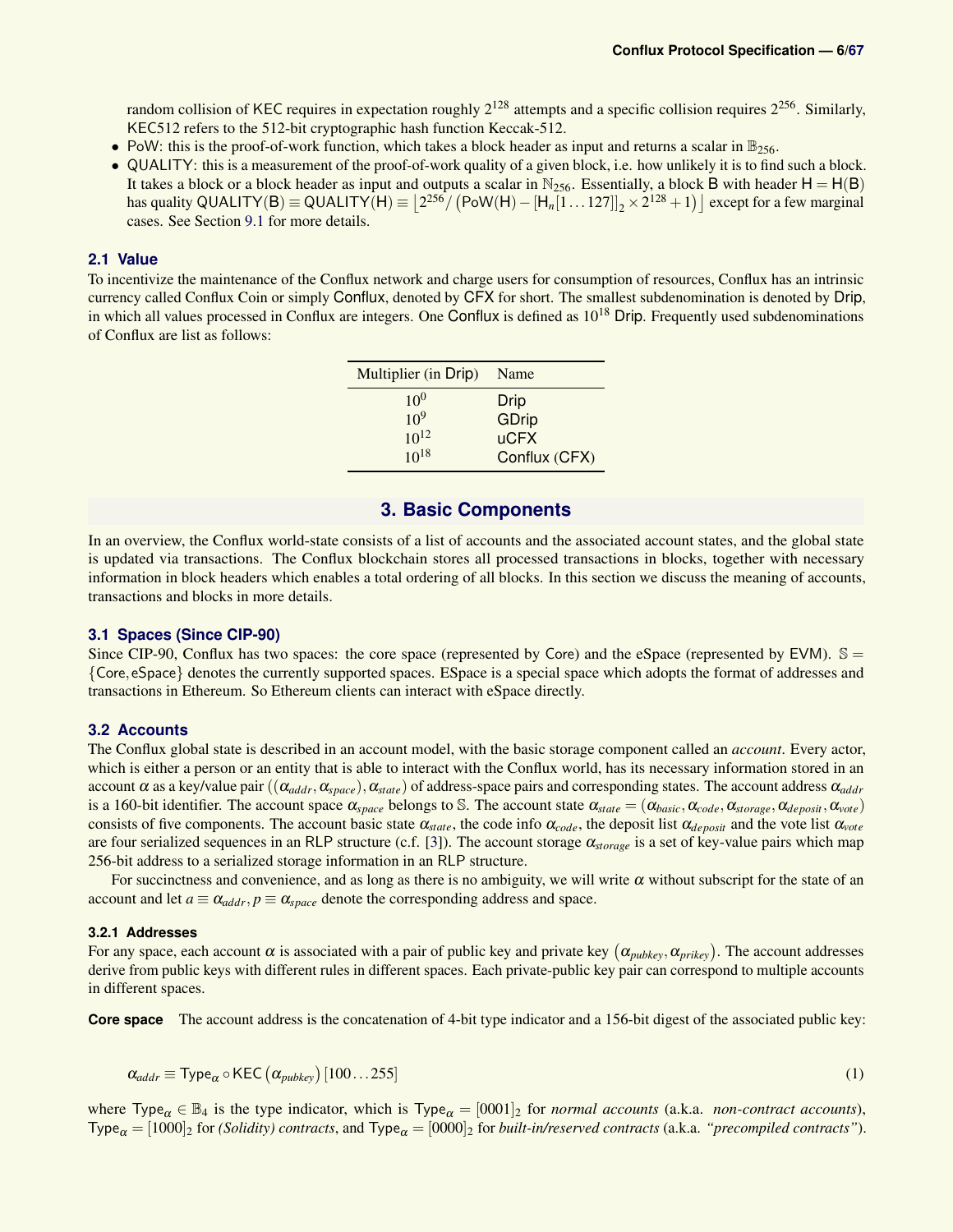**ESpace** The account address is the 160-bit digest of the associated public key:

$$
\alpha_{addr} \equiv \text{KEC} \left( \alpha_{pubkey} \right) [96...255] \tag{2}
$$

<span id="page-6-1"></span> $\overline{0}$   $\overline{0}$   $\overline{0}$   $\overline{0}$   $\overline{0}$   $\overline{0}$   $\overline{0}$   $\overline{0}$   $\overline{0}$   $\overline{0}$   $\overline{0}$   $\overline{0}$   $\overline{0}$   $\overline{0}$   $\overline{0}$   $\overline{0}$   $\overline{0}$   $\overline{0}$   $\overline{0}$   $\overline{0}$   $\overline{0}$   $\overline{0}$   $\overline{0}$   $\overline{0}$   $\overline{$ 

<span id="page-6-0"></span>**3.2.2 Account state**

**Basic state** An account basic state  $\alpha_{basic} \equiv (\alpha_n, \alpha_b, \alpha_c, \alpha_t, \alpha_o, \alpha_r, \alpha_a, \alpha_p)$  consists of the following fields.

- nonce: A scalar counter recording the number of previous activities initiated by this account. Formally denoted by  $\alpha_n \in \mathbb{N}_{256}$ . For example, the number of transactions sent from  $\alpha_{addr}$ , or the number of contract-creations in the case this account is associated with codes.
- **balance:** A scalar value equal to the number of Drip owned by this account. Formally denoted by  $\alpha_b \in \mathbb{N}_{256}$ .
- codeHash: The hash of the EVM code that gets executed when α*addr* receives a message call. Unlike other fields, it is immutable once established. All such code fragments are stored in a state database for later retrieval. This hash is formally denoted by  $\alpha_c \in \mathbb{B}_{256}$ , which satisfies  $\alpha_c = \text{KEC}(\mathbf{p})$  when the stored code is **p**.
- stakingBalance: A scalar value equals to the number of staked Drip. Formally denoted by  $\alpha_t \in \mathbb{N}_{256}$ . (See section [8.3](#page-38-1) for details)
- storageCollateral: A scalar value equals to the number of Drip used as collateral for storage, which will be returned to balance if the corresponding storage is released. Formally denoted by  $\alpha_0 \in N_{256}$ . (See section [7](#page-35-1) for details)
- accumulatedInterestReturn: A scalar value equals to the number of Drip in accumulated interest return. Formally denoted by  $\alpha_r \in \mathbb{N}_{256}$ . (See section [8.3](#page-38-1) for details)
- **admin:** The address of the administrator  $\alpha_a \in \mathbb{B}_{160}$ . (See section [8.2](#page-38-2) for details)
- sponsorInfo: The sponsor information contains five components: sponsor for gas, sponsor for collateral, sponsor gas **limit, sponsor balance for gas** and **sponsor balance for collateral**. Formally denoted by  $\alpha_p \in (\mathbb{B}_{160})^2 \times (\bar{N}_{256})^3$ . (See section [8.1](#page-37-1) for details). We use  $\alpha_p$ [gas] $_a$ ,  $\alpha_p$ [col] $_a$ ,  $\alpha_p$ [limit] $_a$ ,  $\alpha_p$ [gas] $_b$  and  $\alpha_p$ [col] $_b$  to reference these five components.

**Storage state** An account's storage state α*storage* (or α<sup>s</sup> for abbreviation) is a key/value database representing the account's storage state, if  $\alpha$  is a contract account. Every storage entry is keyed by an arbitrary length bit-string  $k \in \mathbb{B}^*$  and is represented as  $(v, o) \in N_{256} \times B_{160}$ , where *v* denotes the value stored in this entry and *o* denotes the owner who provides storage collateral for this entry. (See section [7](#page-35-1) for details about storage collateral.)

We use  $\alpha_s[k]$  to represent storage entry  $(v, o)$  keyed by  $k$  and use  $\alpha_s[k]_v$  and  $\alpha_s[k]_o$  to denote corresponding fields. We denote by  $\alpha_s[k] = \emptyset$  for the case the storage state doesn't contain an entry with key *k*.

**Code information** For a contract account  $\alpha$ , its code information  $\alpha_{code} \equiv (\alpha_p, \alpha_w)$  stores the account code  $\alpha_p \in \mathbb{BY}^*$  and the address  $\alpha_w \in \mathbb{B}_{160}$  who paid the code storage collateral.

**Staking vote info** An account's staking vote list  $\alpha_{\text{vote}}$  (or  $\alpha_{\text{v}}$  for abbreviation) is a key/value set representing the vote staking info unlock at given block number. Each entry is keyed by a block ordering index  $i \in \mathbb{N}_{64}$  stores the staking vote amount *s* ∈ N<sub>256</sub> in Drip. It means that the account promises to lock at least *s* Drip before block with order index *i*. See section [8.3](#page-38-1) for more details.

**Deposit list** An account's deposit list  $\alpha_{deposit} \in (\mathbb{N}_{256} \times \mathbb{N}_{64} \times \mathbb{N}_{256})^*$  is a series of deposit item. Each entry is a handful of deposited tokens in a ternary tuple of its amount (in Drip), its deposit time (measured in the total number of blocks) and its accumulated interest rate. We use α*deposit*[amt],α*deposit*[idx],α*deposit*[accIR] refers the three components. See section [8.3](#page-38-1) for more details.

In initialization of each component, Conflux sets all the bit values, byte values and integers to zero and sets arbitrary length series to empty set, except the code hash which is set to the hash value of empty string. Each account state component is initialized as follows

$$
\alpha_{basic}^{0} \equiv (0,0,\text{KEC}(\varepsilon),0,0,0,0,0,0,0,0,0))
$$
\n(3)

$$
\alpha_{basic, smp}^{0} \equiv (0, 0, 0, 0, 0) \tag{4}
$$

$$
\alpha_{code}^0 \equiv (\varepsilon, 0) \tag{5}
$$

$$
\alpha_{\text{storage}}^0 \equiv \varepsilon \tag{6}
$$

$$
\alpha_{\text{cpre}}^{0} \equiv \varepsilon \tag{7}
$$
\n
$$
\alpha_{\text{deposit}}^{0} \equiv \varepsilon \tag{8}
$$

$$
\alpha^0 \equiv (\alpha_{basic}^0, \alpha_{code}^0, \alpha_{storage}^0, \alpha_{vote}^0, \alpha_{deposit}^0)
$$
\n(9)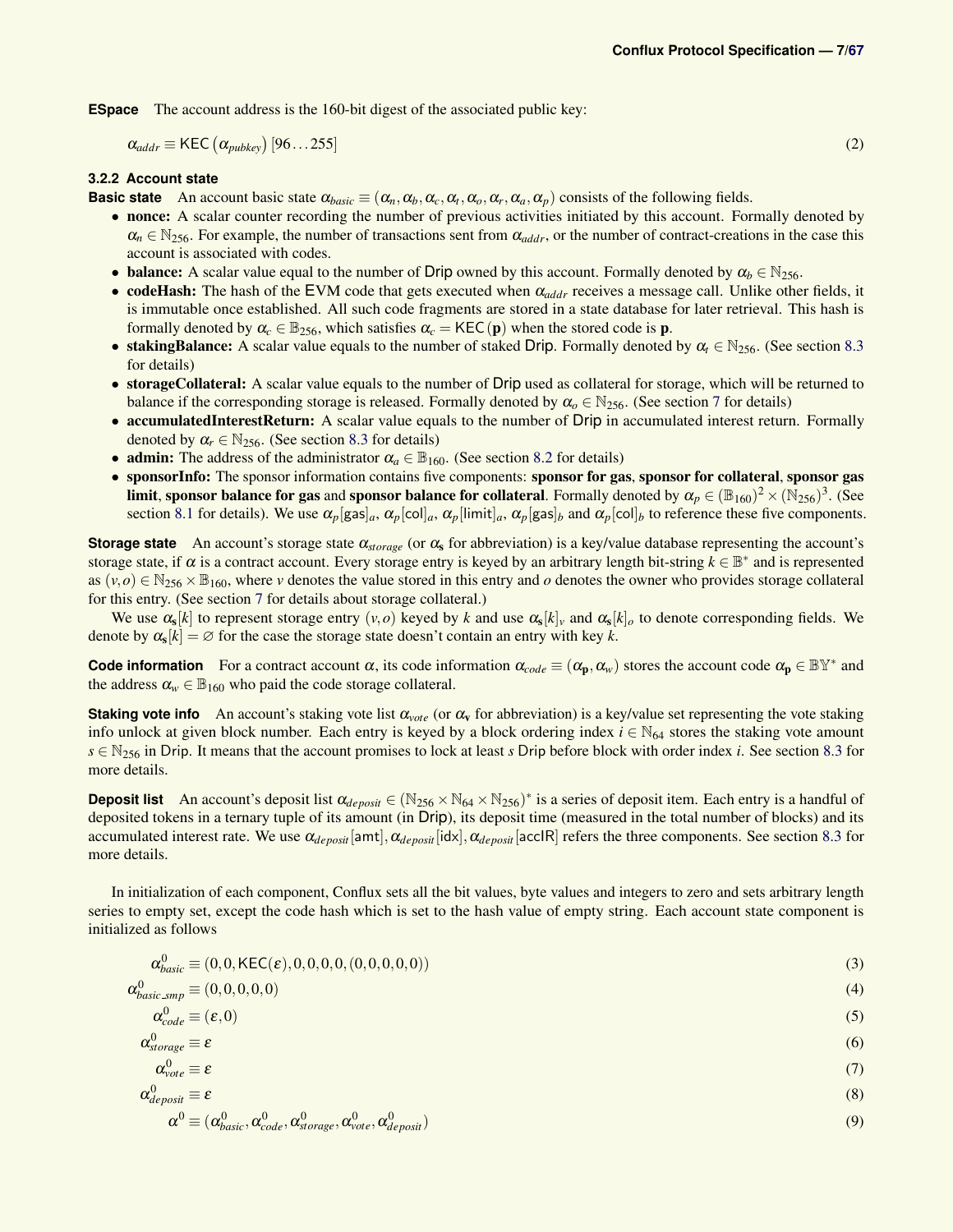Given the Conflux world-state  $\sigma$ , an address  $a \in \mathbb{B}_{160}$  and a space  $p \in \mathbb{S}$ , we denote by  $\sigma[(a, p)]$  for the state  $\alpha_{\text{state}}$  of the account  $\alpha$  at space *p* with address  $a = \alpha_{addr}$ , i.e.  $\sigma[(a, p)] \equiv \alpha_{state}$ . We denote by  $\sigma[(a, p)] \equiv \emptyset$  if the account at space *p* with address *a* is never initialized.

For backward compatible with the earlier version, when  $\sigma$  is indexed by a single address  $a$ , it refers to the account at core space with address *a*, i.e.,  $\sigma[a] \equiv \sigma[(a, p)]$ .

For succinctness, we denote by  $\sigma[(a, p)]_s$  for storage component  $\alpha_{storage}$ ,  $\sigma[(a, p)]_v$  for staking vote component  $\sigma[(a, p)]_{vote}$ and  $\sigma[(a, p)]_d$  for deposit component  $\sigma[(a, p)]_{de\,i}$ .

The world-state  $\sigma$  never stores the account state  $\alpha_{state}$  equals to initialization value  $\alpha^0$ . So  $\sigma[(a, p)] \equiv \emptyset$  is equivalent to  $\sigma[(a, p)] \equiv \alpha^0$ . For  $\alpha_s$  and  $\alpha_v$ , we also use the notation  $\varnothing$  and zero initialization value interchangeably.

### **3.3 Storage Layout**

Conflux utilizes a backend in format of key-value pairs to store the accounts. There are five types of entries in total.

**Basic entry.** The basic entry stores basic components  $\alpha_{basic}$  if  $\alpha_{basic} \neq \alpha_{basic}^0$ . Specially, for a non-contract address, Conflux doesn't stores the fields only related to contract, like code hash  $\alpha_c$ , contract admin  $\alpha_a$  and sponsor info  $\alpha_p$ . Let  $\alpha_{basic\_smp}$  $(\alpha_n, \alpha_b, \alpha_r, \alpha_o, \alpha_r)$  denote the basic component with only the fields in a normal address. Formally

$$
k \equiv \begin{cases} \alpha_{addr} & \alpha_{space} = \text{Core} \\ \alpha_{addr} \cdot [80]_{16} & \alpha_{space} = \text{eSpace} \end{cases}
$$
 (10)

$$
v \equiv \begin{cases} RLP(\alpha_{basic}) & \text{Type}_{\alpha} = [1000]_2 \land \alpha_{space} = \text{Core} \\ RLP(\alpha_{basic \, \text{amp})} & \text{otherwise} \end{cases} \tag{11}
$$

**Storage entry.** The storage entry stores all the storages in  $\alpha_s$ . Given account  $\alpha$  with address  $\alpha_{addr}$ , for each storage key  $s \in \mathbb{B}_{256}$  with  $\alpha_s[s]_v \neq 0$ , we have

$$
k \equiv \begin{cases} \alpha_{addr} \cdot [\text{data}]_{\text{ch}} \cdot s & \alpha_{space} = \text{Core} \\ \alpha_{addr} \cdot [80]_{16} \cdot [\text{data}]_{\text{ch}} \cdot s & \alpha_{space} = \text{eSpace} \end{cases}
$$
(12)

$$
v \equiv \begin{cases} \text{RLP}(\alpha_{s}[s]_{v}) & \alpha_{addr} = \alpha_{s}[s]_{o} \\ \text{RLP}(\alpha_{s}[s]_{v}) & \alpha_{addr} = a_{\text{stack}} \wedge k \in \{k_{1}, k_{2}, k_{3}, k_{4}, k_{5}\} \\ \text{RLP}(\alpha_{s}[s]) & \text{otherwise} \end{cases}
$$
(13)

where:  $(14)$ 

*a*stake ≡ 0x0888000000000000000000000000000000000002 (15)  $k_1 \equiv [\text{accumulate}.\text{interest}.\text{rate}]_{\text{ch}}$  (16)  $k_2 \equiv$  [interest\_rate]<sub>ch</sub> (17)  $k_3 \equiv$  [total\_staking\_tokens]<sub>ch</sub> (18)  $k_4 \equiv$  [total\_storage\_tokens]<sub>ch</sub> (19)  $k_5 \equiv$  [total\_issued\_tokens]<sub>ch</sub> (20)

There are five special storage entries storing some statistic information about Conflux blockchain, which have no storage owner.

**Storage root entry.** The storage root entry stores the storage layout entry for account  $\alpha$  if Type<sub> $\alpha_{\alpha d d r} \in \{[0000]_2, [1000]_2\}$ </sub> and  $\alpha_n \neq 0$ .

$$
k \equiv \begin{cases} \alpha_{addr} \cdot [\text{data}]_{\text{ch}} & \alpha_{space} = \text{Core} \\ \alpha_{addr} \cdot [80]_{16} \cdot [\text{data}]_{\text{ch}} & \alpha_{space} = \text{eSpace} \end{cases}
$$
 (21)

$$
v \equiv [0000]_{16} \tag{22}
$$

**Code entry.** The code entry stores the component code info  $\alpha_{code}$  if  $\alpha_{code} \neq \alpha_{code}^0$ .

$$
k \equiv \begin{cases} \alpha_{addr} \cdot [\text{code}]_{\text{ch}} \cdot \alpha_c & \alpha_{space} = \text{Core} \\ \alpha & [\text{sol}]_{\text{cond}} \end{cases}
$$
 (23)

$$
k \equiv \begin{cases} \alpha_{\text{adar}} & \text{csc} \neq 0 \\ \alpha_{\text{addr}} \cdot [80]_{16} \cdot [\text{code}]_{\text{ch}} \cdot \alpha_c & \alpha_{\text{space}} = \text{eSpace} \end{cases} \tag{23}
$$

$$
v \equiv RLP(\alpha_{code}) \tag{24}
$$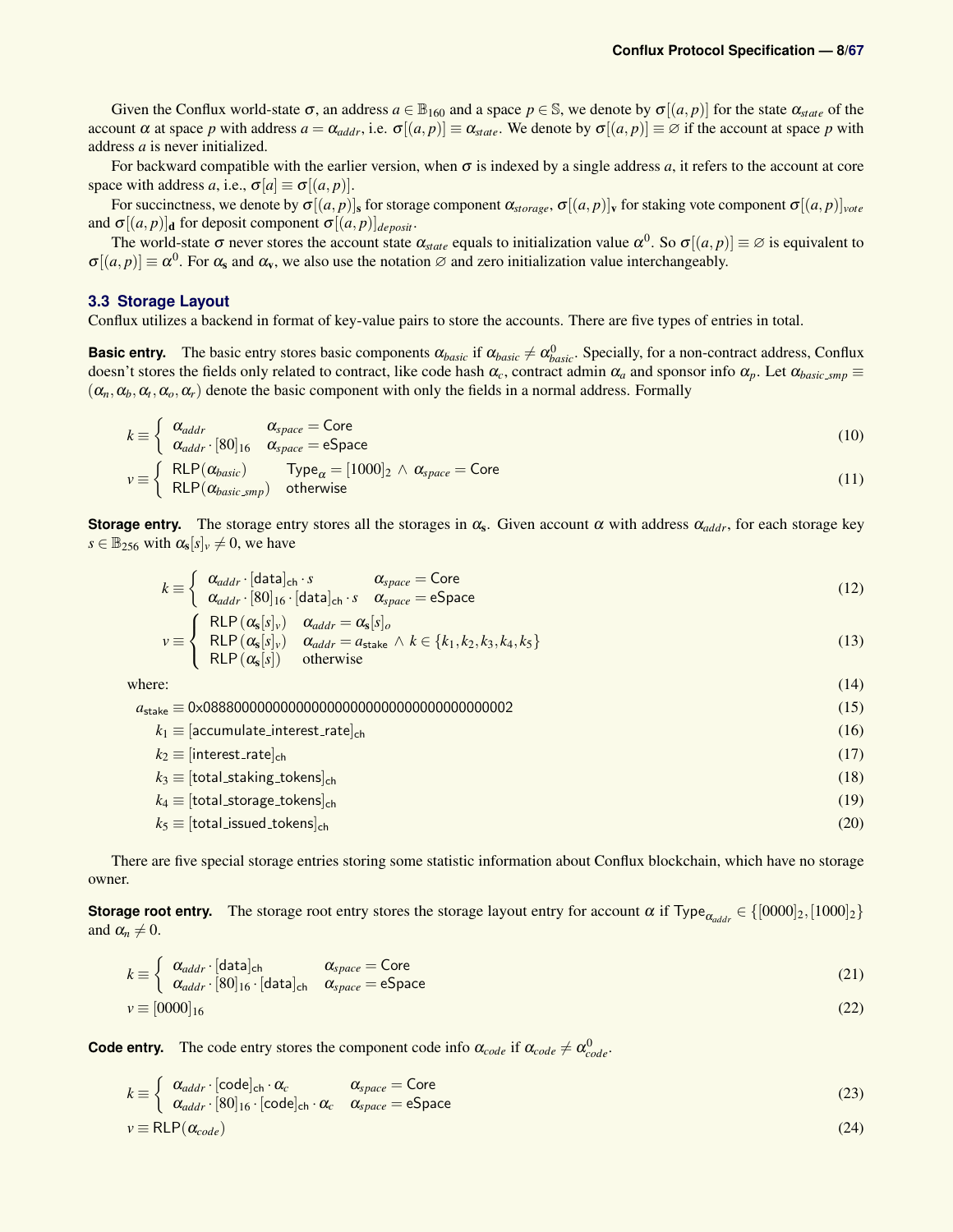**Staking vote list entry.** The staking vote list entry stores the component staking vote list  $\alpha_{vote}\neq\alpha_{vote}^0$  for Core space accounts only.

$$
k \equiv \alpha_{addr} \cdot [\text{vote}]_{\text{ch}} \tag{25}
$$

$$
v \equiv RLP(Tolist(\alpha_{vote}')) \tag{26}
$$

where:

$$
\alpha'_{\text{vote}} \equiv \alpha_{\text{vote}} \text{ removing all the key } x \text{ with } \alpha_{\text{vote}}[x] = \alpha_{\text{vote}}[x-1] \tag{27}
$$

**Deposit list entry.** The deposit list entry stores the component deposit list  $\alpha_{deposit} \neq \alpha_{deposit}^0$  Core space accounts only.

$$
k \equiv \alpha_{addr} \cdot [\text{deposit}]_{\text{ch}} \tag{28}
$$

$$
v \equiv \text{RLP}(\alpha_{deposit}) \tag{29}
$$

### <span id="page-8-0"></span>**3.3.1 Multi-version Merkle Patricia Trie**

Ethereum collects all the key/value pairs into MPT (Merkle Patricia Trie) and updates it during execution of transactions. However, in a high throughput blockchain system, the MPT may be accessed in a high frequency and hence become a bottleneck of performance. Conflux maintains a read-through write-back cache and commits cached changes to MPT at the end of epoch execution.

Formally, at any time, Conflux maintains three key/value sets  $T_0, T_1, T_2$ , which are called **snapshot**, **intermediate set** and delta set respectively. The later one is the cache of the former one.  $T_2$  is the only one updated during transaction execution. In order to balance the keys in MPT delta set and achieve a high performance, MPT *T*<sup>2</sup> has a different way in computing keys. Let

$$
p \equiv \text{KEC}(\text{TRIE}(T_0), \text{TRIE}(T_1)) \tag{30}
$$

$$
f_{addr}(\alpha_{addr}, p) \equiv \text{KEC}(p[0..11] \cdot \alpha_{addr})[0..11] \cdot \alpha_{addr} \cdot \begin{cases} \varepsilon & \alpha_{space} = \text{Core} \\ [80]_{16} & \alpha_{space} = \text{eSpace} \end{cases}
$$
(31)

 $f_{store}(s, p) \equiv \text{KEC}(p \cdot s)[4..31] \cdot s$  (32)

(The index here are applied on byte-level.)

The key is defined as (the symbols are inherited from the previous section)

- Basic entry.  $k \equiv f_{addr}(\alpha_{addr}, p)$
- Storage entry.  $k \equiv f_{addr}(\alpha_{addr}, p) \cdot [\text{data}]_{ch} \cdot f_{store}(s, p)$
- Storage root entry.  $k \equiv f_{addr}(\alpha_{addr}, p) \cdot [\text{data}]_{ch}$
- Code entry.  $k \equiv f_{addr}(\alpha_{addr}, p) \cdot [\text{code}]_{ch} \cdot \alpha_c$
- Staking vote list entry.  $k \equiv f_{addr}(\alpha_{addr}, p) \cdot [\text{vote}]_{ch}$
- Deposit entry.  $k \equiv f_{addr}(\alpha_{addr}, p) \cdot [\text{deposit}]_{\text{ch}}$

**Delta set.** After an epoch execution, if a state entry is added, updated or removed, its newest content will be added to the delta set. Notice that the delta set only compares the state entry before and after the epoch execution. It is not aware of the intermediate steps during epoch execution. In case of deleting a state entry, the value of corresponding entry will be set to  $\varepsilon$  in the delta set.

The intermediate MPT will be merged to snapshot MPT every 100000 epochs. In particular, for some integer *N*, after execution of epoch 100000  $\cdot$  *N*, <sup>[2](#page-8-1)</sup> Conflux will merge intermediate set  $T_1$  to snapshot  $T_0$  before computing the state root of pivot block on epoch 100000 · *N*. Each time the intermediate MPT is merged, Conflux sets current delta MPT as new intermediate set and resets delta set as emptyset. Formally,

$$
T_0' \equiv \text{MPTMerge}(T_0, T_1) \tag{33}
$$

$$
T_1' \equiv T_2 \tag{34}
$$
\n
$$
T_1' = \alpha \tag{35}
$$

$$
T_2' \equiv \varnothing \tag{35}
$$

where MPTMerge is the function updates the entries in  $T_0$  which have a new version value in  $T_1$ . Specially, for the entries with initialization value,  $T_0$  removes them.

<span id="page-8-1"></span><sup>2</sup>Since Conflux defers the execution of transactions for 5 epochs, the *execution of epoch i* means the execution for transactions in epoch *i*−5. See block component deferredStateRoot for details.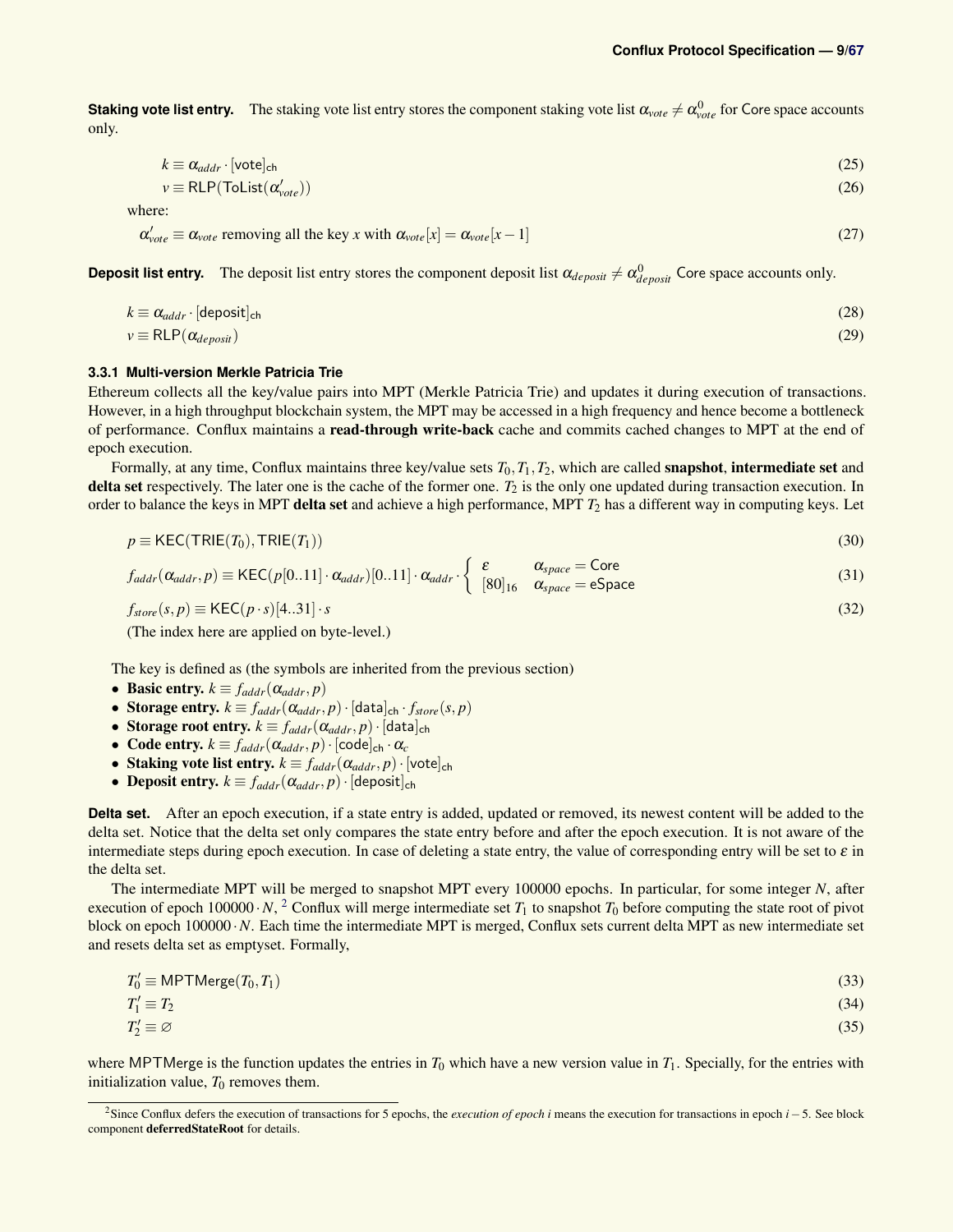### <span id="page-9-0"></span>**3.3.2 State root**

Let  $\mathsf{TRIE}(T_0^{(i)})$  $T_0^{(i)}$ ), TRIE $(T_1^{(i)}$  $T_1^{(i)}$ ), TRIE $(T_2^{(i)}$  $2^{(i)}$  be the roots of MPT after execution of epoch *i*, then the state root of epoch *i* should be

$$
StateRoot(i) \equiv \text{KEC}(\text{RLP}(\text{TRIE}(T_0^{(i)}), \text{TRIE}(T_1^{(i)}), \text{TRIE}(T_2^{(i)}))).
$$

Notice that Conflux doesn't insert *StateRoot*<sup>(*i*)</sup> to the header of pivot block in epoch *i*, see the following for details.

### <span id="page-9-1"></span>**3.4 Transactions**

A Conflux transaction  $\overline{T}$  is a single instruction composed by an external actor with a Conflux account  $\alpha$ , and this instruction is cryptographically signed under the associated private key α*prikey* of the sending account α. The authentication key, i.e. the sending account's associated public key  $\alpha_{\text{pubkey}}$ , is also included in the transaction for verification.

There are two types of transactions depending on the "destinations":

- 1. to an account address: these are normal transactions that may transfer value and/or result in message calls, known as *action transactions*;
- 2. to "nowhere": these transactions are used to create new contracts, known as *contract creation transactions* or simply *creation transactions*.

Both types of transactions share the following common fields:

- nonce: A scalar value equal to the number of previously sent transactions. Formally denoted by  $T_n \in N_{256}$ .
- gasPrice: A scalar value indicating the number of Drip to be paid per unit of gas that is consumed as a result of the execution of T. Formally denoted by  $T_p \in \mathbb{N}_{256}$ .
- gasLimit: A scalar value indicating the *total* amount of gas paid for the cost of the execution of T. This is paid up-front, before any actual computation is done, and may not be increased or refunded later. Formally denoted by  $T_g \in \mathbb{N}_{256}$ . It is the transaction sender's responsibility to avoid any extravagance caused by an unnecessarily high **gasLimit**.
- action: A variable size field indicating the action of this transaction, which is either a call to an address or a creation, formally denoted by  $T_a \in \mathbb{B}_{160} \cup \mathbb{B}_0$ . For a **call** transaction, action  $T_a$  indicates a 160-bit address of the recipient, which refers to either a normal account or a contract account; otherwise in case of a creation transaction, the recipient is indeed the newly created contract and we interpret  $T_a$  as the only element in  $\mathbb{B}_0$  and write  $T_a = \varepsilon$ .
- value: A scalar value equal to the amount of Drip that the transactions sender wants to transfer to the recipient, i.e. the account specified in  $T_a$  or the newly created contract. Formally denoted by  $T_v \in N_{256}$ .
- storageLimit: A scalar value indicating the maximum increment of storage used in the execution of T, measured in bytes. Formally denoted by  $\mathsf{T}_{\ell} \in \mathbb{N}_{64}$ .
- epochHeight: A scalar value specifying the range of epochs where T can be executed. Formally denoted by T<sub>e</sub> ∈ N<sub>64</sub> such that  $\overline{T}$  can only be executed between the epochs of  $[\overline{T}_e - 100000, \overline{T}_e + 100000]$ .
- chainID: A binary chain id indicating where T is intended to be executed. Formally denoted by  $T_c \in \mathbb{N}_{32}$  and the chain id of Conflux is a constant  $T_c = 1029$  (for core space) or  $T_c = 1030$  (for eSpace).
- v, r, s: Corresponding fields of the recoverable ECDSA signature of T, formally denoted by T*sigv*, T*sigr* and T*sigs*.
- spaces: The space this transaction belongs to, formally denoted by T*<sup>s</sup>* . The eSpace transactions do not have the fileds storageLimit and epochHeight. The field chainID is optional for eSpace transactions.

In additional to the shared fields, a transaction may contain either of the following fields of unlimited length byte arrays for contract creation and invocation:

- init: A byte array specifying the EVM code for the initialization procedure, formally denoted by  $T_i \in \mathbb{BY}^*$ . Note that init is executed once and discarded thereafter, and it returns another code fragment **body** as the actual contract code that will be executed each time the contract account receives a message call (either through a transaction or due to the internal execution of code).
- data: A byte array specifying the input data of the message call to an existing contract, formally denoted by  $T_d \in \mathbb{BY}^*$ .  $T_m$  denotes the associated message  $T_i$  or  $T_d$ . Formally,

$$
\mathsf{T}_{\mathbf{m}} \equiv \begin{cases} \mathsf{T}_{\mathbf{i}} & \text{if } \mathsf{T}_a = \varepsilon, \\ \mathsf{T}_{\mathbf{d}} & \text{otherwise.} \end{cases} \tag{36}
$$

There is a function  $S(\cdot)$  that maps a transaction to its sender using the recoverable ECDSA signature, i.e.  $S(T)$  henceforth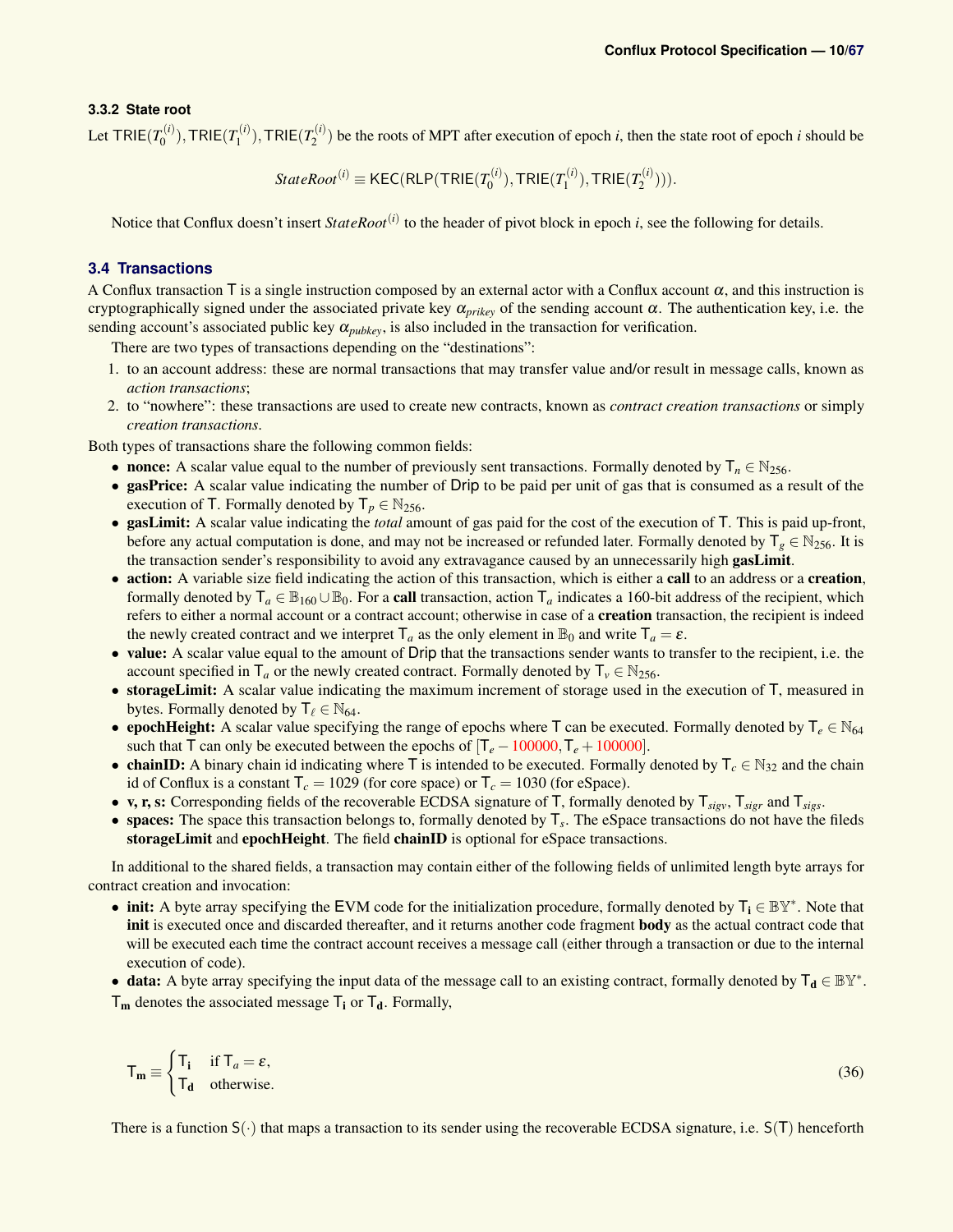represents the sender of the transaction T. The hash of a transaction for sign is computed as follows

$$
\begin{cases}\n\text{KEC(RLP}(T_n, T_p, T_g, T_a, T_v, T_\ell, T_e, T_c, T_m)), & T_s = \text{Core}, \\
\text{KEC(RLP}(T_n, T_p, T_g, T_a, T_v, T_m, T_c, \varepsilon, \varepsilon)), & T_s = \text{eSpace } \wedge T_c \neq \emptyset, \\
\text{KEC(RLP}(T_n, T_p, T_g, T_a, T_v, T_m)), & T_s = \text{eSpace } \wedge T_c = \emptyset.\n\end{cases}
$$
\n(37)

We further introduce the function  $L<sub>T</sub>$  that organizes a transaction  $T$  as follows:

<span id="page-10-1"></span>
$$
L_{\mathsf{T}}(\mathsf{T}) \equiv \begin{cases} ((\mathsf{T}_n, \mathsf{T}_p, \mathsf{T}_g, \mathsf{T}_a, \mathsf{T}_v, \mathsf{T}_\ell, \mathsf{T}_e, \mathsf{T}_c, \mathsf{T}_m), \mathsf{T}_{sigv}, \mathsf{T}_{sigr}, \mathsf{T}_{sigs}) & \mathsf{T}_s = \text{Core}, \\ (\mathsf{T}_n, \mathsf{T}_p, \mathsf{T}_g, \mathsf{T}_a, \mathsf{T}_v, \mathsf{T}_m, \mathsf{T}_{sigv} + 35 + 2 \cdot \mathsf{T}_c, \mathsf{T}_{sigr}, \mathsf{T}_{sigs}) & \mathsf{T}_s = \text{eSpace} \land \mathsf{T}_c \neq \emptyset, \\ (\mathsf{T}_n, \mathsf{T}_p, \mathsf{T}_g, \mathsf{T}_a, \mathsf{T}_v, \mathsf{T}_m, \mathsf{T}_{sigv} + 27, \mathsf{T}_{sigr}, \mathsf{T}_{sigs}) & \mathsf{T}_s = \text{eSpace} \land \mathsf{T}_c = \emptyset. \end{cases} \tag{38}
$$

### <span id="page-10-0"></span>**3.5 Blocks**

The Conflux blockchain organizes all on-chain information in blocks. Every Conflux block B consists of two parts: a block header H and a list of transactions Ts. The header H contains a list of other unreferenced block headers (a.k.a. *referee* blocks or simply *referees*).

The block header H is a collection of relevant pieces of information:

- **parentHash:** The Keccak 256-bit hash of the parent block's header, formally denoted by  $H_p \in \mathbb{B}_{256}$ .
- height: A scalar value equal to the height of the block, which is also the number of parent references to reach the genesis block. This is formally denoted by  $H_h \in \mathbb{N}_{64}$ . The genesis block has a height of zero.
- timestamp: A scalar value equal to the reasonable output of Unix's time() at this block's inception. Formally denoted by  $H_s \in \mathbb{N}_{64}$ .
- author: The 160-bit address of the author of this block, formally denoted by  $H_a \n\t\in \mathbb{B}_{160}$ . This is indeed the beneficiary's address to receive all rewards caused by successfully mining this block.
- transactionRoot: The Keccak 256-bit hash of the root node of the trie structure populated with each transaction in the transaction list portion of the block, formally  $H_t \in \mathbb{B}_{256}$ .
- deferredStateRoot: The Keccak 256-bit hash commitment of the state after all "stable transactions" are executed and finalized, formally  $H_r \in \mathbb{B}_{256}$ . Note that due to *deferred execution* in Conflux, "stable transactions" are those included in the past blocks of the pivot block of 5 epochs ago, i.e. 5 steps along the parent references.
	- If the **blame** field is zero, i.e.  $H_m = 0$ , then  $H_r$  is the root node of the state trie after all "stable transactions" are executed and finalized.
	- Otherwise if  $H_m > 0$ , then  $H_r$  will be the Keccak 256-bit hash of the vector consisting of the state root in the previous case and the corrected state roots of B's ancestors until (not including) the first ancestor that is not blamed.
- deferredReceiptsRoot: The Keccak 256-bit hash commitment of the receipts of each transaction executed when updating the **deferredStateRoot** field of the block, formally  $H_e \in \mathbb{B}_{256}$ .
	- If the **blame** field is nonzero, i.e.  $H_m = 0$ , then  $H_e$  is the Keccak 256-bit hash of the root node of the trie structure populated with the receipts of transactions in the epoch that is just executed.
	- Otherwise if  $H_m > 0$ , then  $H_e$  will be the Keccak 256-bit hash of the vector consisting of the receipt root in the previous case and the corrected receipt roots of B's ancestors until (not including) the first ancestor that is not blamed.
- deferredLogsBloomHash: The Keccak 256-bit hash commitment of the Bloom filter composed from indexable information (logger address and log topics) contained in each log entry from the receipts of all transactions executed when updating the **deferredStateRoot** field, formally  $H_b \in \mathbb{B}_{256}$ .
	- If the **blame** field is zero, i.e.  $H_m = 0$ , then  $H_b$  is the Keccak 256-bit hash commitment of the Bloom filter composed from receipts of transactions in the epoch that is just executed.
	- Otherwise if  $H_m > 0$ , then  $H_b$  will be the Keccak 256-bit hash of the vector consisting of the Bloom filter commitment in the previous case and the corrected Bloom filter commitments of B's ancestors until (not including) the first ancestor that is not blamed.
- **blame:** A scalar value  $H_m \n\t\in \mathbb{N}_{32}$  indicating the number of immediate ancestors whose header is incorrect in the execution state fields: deferredStateRoot, deferredReceiptsRoot, deferredLogsBloomHash, or blame. This blame field is relevant in reward distribution.

For example, if  $P(B)$  is correct on all the four fields then  $H_m = 0$ ; if any of these fields is wrong in  $P(B)$ , then  $H_m \ge 1$ .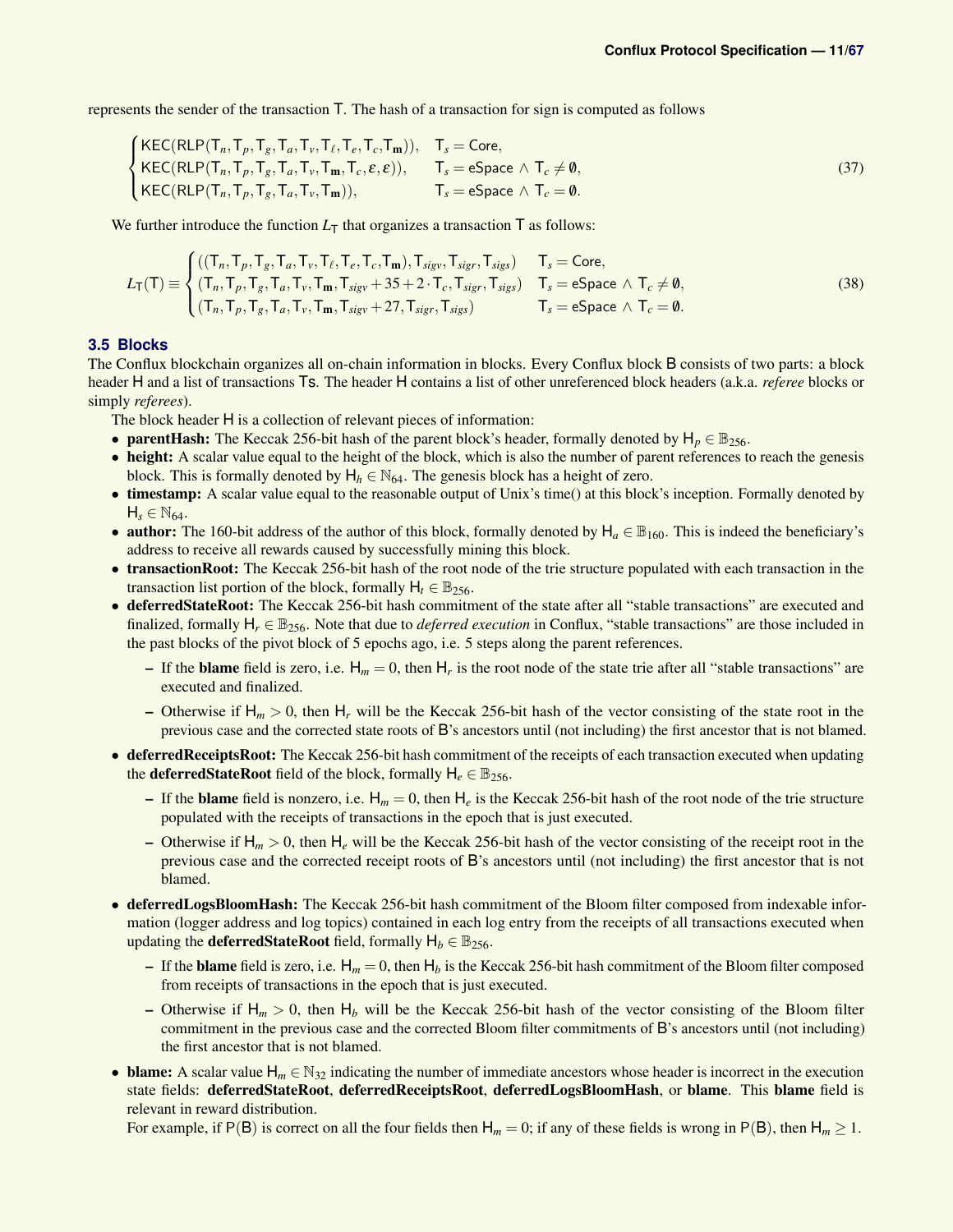- difficulty: A scalar value  $H_d \in N_{256}$  specifying the target difficulty level of this block. This is calculated from the previous block's difficulty level and the timestamp.
- **adaptiveWeight:** The Boolean value  $H_w \in \mathbb{B}$  indicating whether adaptive weight is triggered.
- gasLimit: A scalar value  $H_\ell \in N_{256}$  equal to the current limit of gas expenditure per block. Starting from  $H_\ell(G) \equiv$  $3 \times 10^7 = 30000000$ .
- refereeHash: The serialized RLP sequence of the referee list consisting of Keccak 256-bit hashes of referee blocks, formally denoted by  $H_0 \in \mathbb{BY}^*$ . This list consists of up to 100 hash references of referee blocks. For convenience, we let U(B) denote these referee blocks of a block B.
- customData: A customized field with an arbitrary length list of byte string  $H_c \in (\mathbb{BY}^*)^*$ .
- nonce: A 256-bit value which proves that a sufficient amount of computation has been carried out on this block, formally  $H_n \in \mathbb{B}_{256}$ .

Formally, a block header is defined as

$$
\mathsf{H} = (\mathsf{H}_p, \mathsf{H}_h, \mathsf{H}_s, \mathsf{H}_s, \mathsf{H}_a, \mathsf{H}_t, \mathsf{H}_r, \mathsf{H}_e, \mathsf{H}_b, \mathsf{H}_m, \mathsf{H}_d, \mathsf{H}_w, \mathsf{H}_e, \mathsf{H}_o, \mathsf{H}_c, \mathsf{H}_n)
$$
(39)

The other part of B is simply a list of transactions. Therefore the block B can be represented as follows:

 $B = (B_H, B_{Ts})$  (40)

### <span id="page-11-0"></span>**3.5.1 Transaction Receipt**

For convenience and easy verification of the outcome of transaction execution, we introduce *transaction receipt* to record certain information of every executed transaction. When updating the deferredStateRoot H*<sup>r</sup>* of a block, we encode a receipt  $B_R[i]$  for the *i*-th executed transaction and store these receipts in an index-keyed trie. This root is recorded in the header as  $H_e \in \mathbb{B}_{256}$ .

For every executed transaction T, the receipt  $R \equiv (R_u, R_f, R_g, R_b, R_1, R_z, R_0, R_s, R_i)$  is a tuple consisting of nine fields:

- $R_u \in \mathbb{N}_{256}$  is the cumulative gas used *in the epoch where T is executed* as of immediately after T has been processed;
- $R_f \in \mathbb{N}_{256}$  is the gas fee charged for the current transaction.
- $R_g \in \mathbb{B}$  denotes whether the gas fee is sponsored.
- $R_1$  is the set of logs created in the execution of T;
- $R_b \in \mathbb{B}_{2048}$  is the Bloom filter composed from logs in  $R_1$ ;
- $R_z \in \mathbb{N}$  is the status code of the transaction T.
- $R_s \in \mathbb{B}$  denotes whether the storage collateral is sponsored.
- $R_0$  is the set of incremental storage (in bytes) for addresses in the execution of  $\overline{T}$ ;
- $R_i$  is the set of decremental storage (in bytes) for addresses in the execution of  $T$ ;

The sequence  $R_1 \equiv (O_0, O_1, \dots) \in (\mathbb{B}_{160} \times (\mathbb{B}_{256})^* \times \mathbb{B}_*)^*$  is a series of log entries, where each log entry *O* is a tuple of the logger's address  $O_a \in \mathbb{B}_{160}$ , a possibly empty series of 256-bit log topics  $O_{\mathbf{t}} \equiv (O_{\mathbf{t}_0}, O_{\mathbf{t}_1}, \dots)$ , such that  $O_{\mathbf{t}_i} \in \mathbb{B}_{256}$  for every  $i \in \mathbb{N}$ , and a sequence of data  $O_d \in \mathbb{B}_*$ :

$$
O \equiv (O_a, O_t, O_d) \tag{41}
$$

The Bloom filter function *M* reduces a log entry into a single 256-byte (2048-bit) hash as follows:

$$
M(O) \equiv \bigvee_{x \in \{O_a\} \cup O_{\mathbf{t}}} (M_{3:2048}(x)) \tag{42}
$$

where  $M_{3:2048}$  is the specialized Bloom filter that sets three out of 2048 bits to 1 on input of an arbitrary byte sequence, as formally defined in [\[3\]](#page-45-1).

The sequence  $R_0 \equiv (P_0, P_1, \dots) \in (\mathbb{B}_{160} \times \mathbb{B}_{256})^*$  where each entry *P* is a tuple of an address and the incremental storage collateral of such address. *R*<sub>o</sub> only collects the addresses with positive incremental storage collateral. It is sorted in ascending order of addresses and each address only appears once. *R*<sup>i</sup> has the same settings as *R*o.

### <span id="page-11-1"></span>**3.5.2 Serialization**

The function  $L_B$  and  $L_H$  are the preparation functions for a block and block header respectively (similar as  $L_T$  defined in eq. [\(38\)](#page-10-1)), where we recall that  $L_T^*$  and  $L_H^*$  refer to element-wise sequence transformations. We assert the types and order of the structure when the RLP transformation is required:

$$
L_H(\mathsf{H}) \equiv (\mathsf{H}_p, \mathsf{H}_h, \mathsf{H}_s, \mathsf{H}_s, \mathsf{H}_a, \mathsf{H}_t, \mathsf{H}_r, \mathsf{H}_e, \mathsf{H}_b, \mathsf{H}_m, \mathsf{H}_d, \mathsf{H}_w, \mathsf{H}_e, \mathsf{H}_o, \mathsf{H}_c[0], \cdots, \mathsf{H}_c[-1], \mathsf{H}_n)
$$
\n
$$
\tag{43}
$$

$$
L_B(\mathsf{B}) \equiv (L_H(\mathsf{B}_{\mathsf{H}}), L_{\mathsf{T}}^*(\mathsf{B}_{\mathsf{Ts}}))
$$
\n<sup>(44)</sup>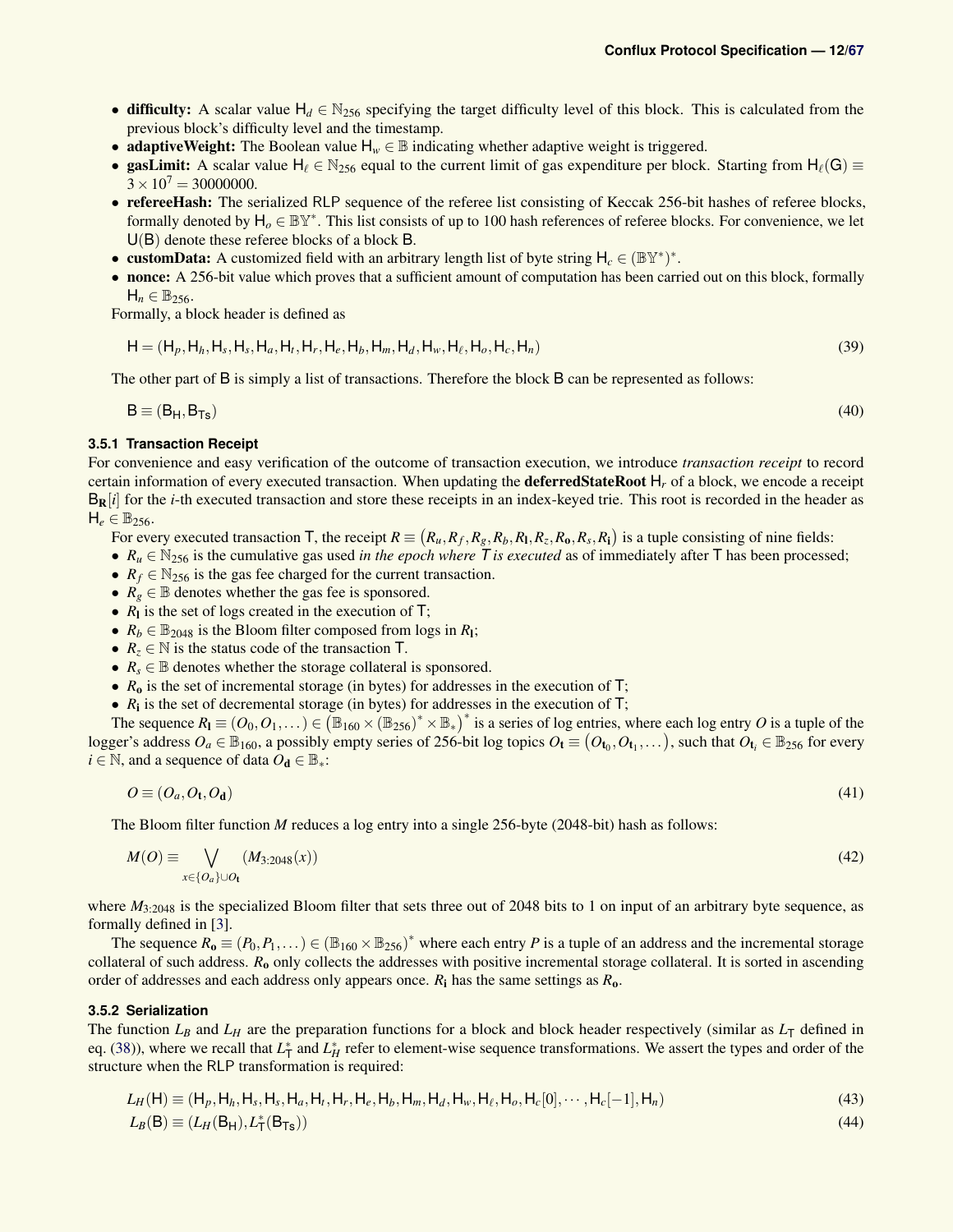In addition, we let  $L_0$  be the preparation function for the referee blocks as follows:

$$
L_O(H) \equiv L_H^*(H_o)
$$

The component types are defined thus:

| $H_p \in \mathbb{B}_{256}$ $\wedge$ $H_h \in \mathbb{N}_{64}$ $\wedge$ $H_s \in \mathbb{N}_{64}$            |  |                                                                                             | $\wedge$ $H_a \in \mathbb{B}_{160}$ $\wedge$ $H_t \in \mathbb{B}_{256}$ |      |
|-------------------------------------------------------------------------------------------------------------|--|---------------------------------------------------------------------------------------------|-------------------------------------------------------------------------|------|
| $\wedge$ $H_r \in \mathbb{B}_{256}$ $\wedge$ $H_e \in \mathbb{B}_{256}$ $\wedge$ $H_b \in \mathbb{B}_{256}$ |  |                                                                                             | $\wedge$ $H_m \in \mathbb{N}_{32}$ $\wedge$ $H_d \in \mathbb{N}_{256}$  |      |
| $\wedge$ $H_w \in \mathbb{B}$                                                                               |  | $\wedge$ $H_{\ell} \in \mathbb{N}_{256}$ $\wedge$ $H_{o} \in (\mathbb{B}_{256})^{\leq 100}$ | $\wedge$ $H_n \in \mathbb{B}_{256}$                                     | (45) |

Now we have the specification for the construction of a formal block structure. With the RLP transformation we can further serialize this structure into a sequence of bytes ready for transmission and storage.

### <span id="page-12-0"></span>**3.5.3 Well-formedness**

Every Conflux block B (with header  $H = H(B)$ ) is *well-formed* if and only if it is internally consistent and satisfies the following:

$$
\mathsf{H}_{t} = \mathsf{TRIE}(\forall i < ||\mathsf{B}_{\mathsf{Ts}}||, i \in \mathbb{N} : (\mathsf{RLP}(i), \mathsf{RLP}(L_{\mathsf{T}}(\mathsf{B}_{\mathsf{Ts}}[i]))) \tag{46}
$$

Intuitively, a block B is well-formed if its header H is consistent with the contents inside B. In other words, H effectively represents the whole block B.

### <span id="page-12-1"></span>**3.5.4 Block Header Validity**

Given a block B with header  $H = H(B)$ , we decide whether the header H is valid by checking the following fields of H and comparing to  $H(P(B))$  and PAST(B) when necessary:

- the height is increased by one;
- the timestamp (in Unix's time()) is increased;
- the canonical gas limit does not change too much (i.e. more than  $1/1024$ ) and it remains above  $10<sup>7</sup>$ ;
- the target difficulty is properly set according to Section [9.2;](#page-41-0)
- the proof-of-work quality exceeds the target difficulty;
- the parent is chosen properly from PAST(B) (the past view of B) following the GHAST rule;
- the adaptive weight flag adaptive Weight must set properly according to the GHAST rule with respect to PAST(B);
- the referee list refereeHash properly decomposes to block headers.

Formally, the header H is valid if and only if:

<span id="page-12-3"></span>
$$
\mathsf{H}_h = \mathsf{H}(\mathsf{P}(\mathsf{B}))_h + 1\tag{47}
$$

$$
\wedge \qquad \mathsf{H}_s > \mathsf{H}(\mathsf{P}(\mathsf{B}))_s \tag{48}
$$

$$
\wedge \qquad |\mathsf{H}_l - \mathsf{H}(\mathsf{P}(\mathsf{B}))_l| < \left\lfloor \frac{\mathsf{H}(\mathsf{P}(\mathsf{B}))_l}{1024} \right\rfloor \qquad \wedge \qquad \mathsf{H}_l \ge 10^7 \tag{49}
$$

- $\wedge$  H<sub>d</sub> is legitimate according to the difficulty adjusting function (50)
- $∧$  QUALITY(H) ≥ H<sub>d</sub> (51)
- $\wedge$  P(B) specified by H<sub>p</sub> is legitimate according to GHAST rule in PAST(B) (52)
- ∧ H*<sup>w</sup>* is legitimate according to the GHAST rule in PAST(B) (53)
- ∧ H*<sup>o</sup>* is well-formed and encodes referee block headers (54)

We remark that the validity of H only matters for consensus of total order of blocks, and it *does not* rely on the correctness of the execution related fields deferredStateRoot, deferredReceiptsRoot, deferredLogsBloomHash and blame of the header, i.e.  $H_r$ ,  $H_e$ ,  $H_b$  and  $H_m$  of H respectively. However, being incorrect in these fields may indicate that the author of the block fails to maintain the state and execute the transactions properly, in which case we still count the contribution of this block to consensus but the author gets no reward, as discussed in Section [3.5.6](#page-13-0) and Section [10.](#page-41-1)

#### <span id="page-12-2"></span>**3.5.5 Partially (In)Valid Blocks**

We call a block B *partially valid* if either  $P(B)$  is marked as partially valid or its header  $H = H(B)$  passes all the assertions as in Section [3.5.4](#page-12-1) except for the following:

• the parent reference  $P(B)$  specified by  $H(B)<sub>p</sub>$  is not chosen properly according to the GHAST rule in PAST(B);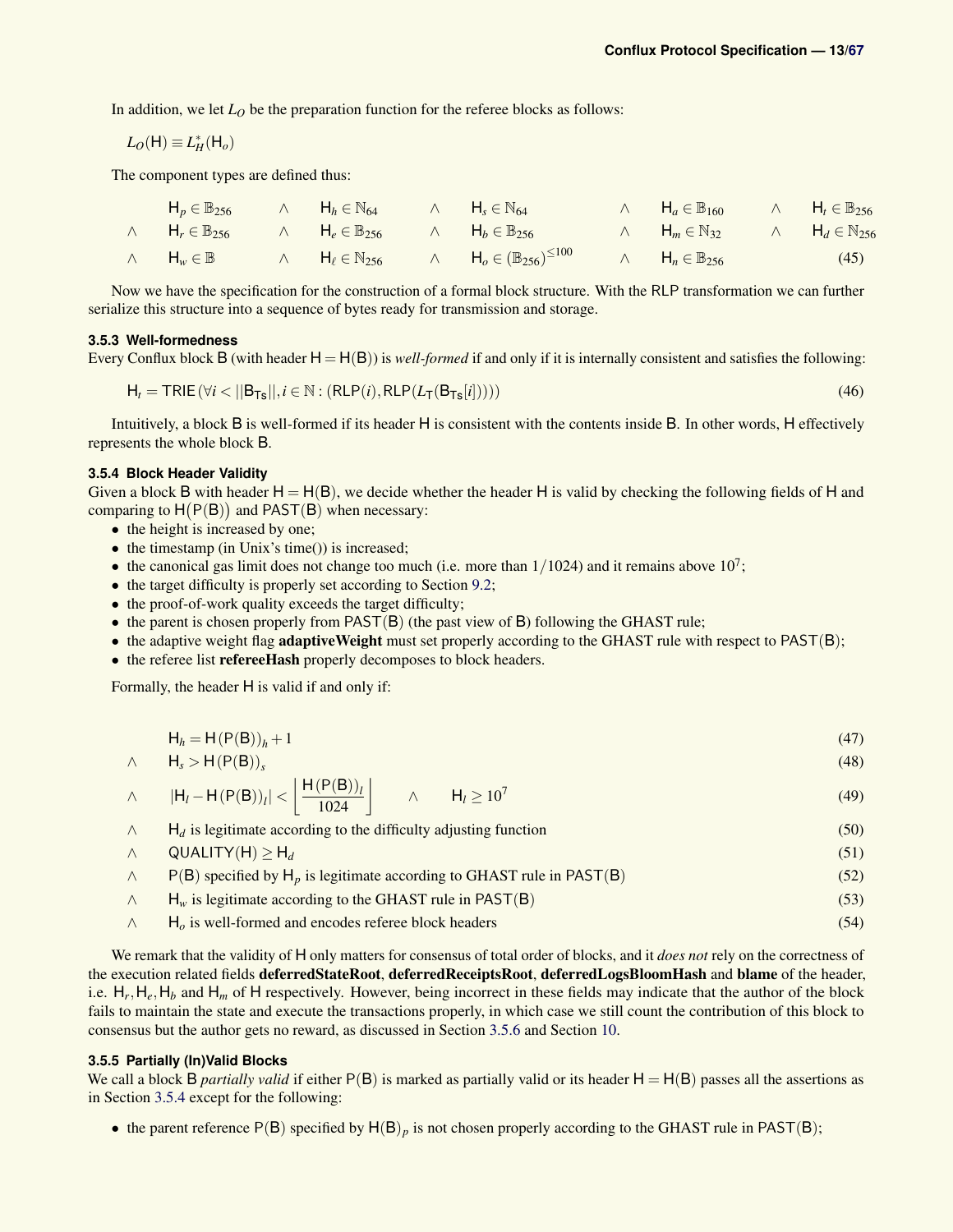- the adaptive weight flag  $H(B)_{w}$  is not set properly according to the GHAST rule in PAST(B);
- the target difficulty  $H(B)<sub>d</sub>$  satisfies the threshold condition of difficulty adjustment but it is not calculated properly according to the GHAST difficulty adjusting function.

A partially valid block may not be referenced by honest blocks in several hours after it is released. When a block becomes old and loses the ability to influence the pivot chain, we do not care about whether a block is partially valid or not. See Section [4.1](#page-14-0) for details. Once a partially valid block is accepted, then it is treated as a fully valid block except for the decision of timer chain (Section [4.2.1\)](#page-15-2).

We note that as long as the target difficulty is legitimate and the proof of work is valid, the partially valid block can still contribute to the throughput. This is because we allow referencing partially valid blocks and the transactions inside will be processed as in any fully valid block. We further remark that since the producer of a partially valid block is entitled to no reward, transaction fees may be burnt in case these transactions are only collected in partially valid blocks.

#### <span id="page-13-0"></span>**3.5.6 Blaming Mechanism**

The blame field is introduced for easy verification of states by light nodes. Intuitively, this field represents the vote to the latest ancestor block which commits to a correct state, i.e. the author of the current block agrees with the committed state (represented in deferredStateRoot, deferredReceiptsRoot, deferredLogsBloomHash, and blame) of that block. We emphasize that these fields are *not* checked for validity of a block, however, committing to an incorrect state may lead to loss of block reward.

More specifically,  $H(B)$ <sub>*m*</sub> should be set to the minimum non-negative number such that  $P^{(H(B)_{m}+1)}(B)$  is correct on all the four fields of deferredStateRoot, deferredReceiptsRoot, deferredLogsBloomHash, and blame. For example, H(B)*<sup>m</sup>* should be 1 if  $P(B)$  is incorrect in  $H(P(B))_r$ ,  $H(P(B))_e$ ,  $H(P(B))_b$  or  $H(P(B))_m$  while  $P^{(2)}(B)$  is correct in these fields.

Then, in the current block B's view, all blocks in between of B and  $P^{(H(B)<sub>m</sub>+1)}(B)$ , i.e.  $P(B)$ ,  $\cdots$ ,  $P^{(H(B)<sub>m</sub>)}(B)$ , are committing to incorrect states, for which we say that those blocks are (directly) *blamed* by B. Furthermore, since B agrees with the state committed in  $P^{(H(B)_{m}+1)}(B)$ , the blocks blamed by  $P^{(H(B)_{m}+1)}(B)$  is also (indirectly) blamed by B, and recursively we can determine all the blocks on CHAIN(B) that are blamed by the newest block B.

For blocks off CHAIN(B) (which is indeed the pivot chain in PAST(B) as long as B is valid), we do a best effort test to decide whether they are blamed by B. More precisely, every block B' must have determined a set of blocks blamed by B' along  $CHAIN(B')$ , and  $B'$  is blamed by  $B$  if they do not agree on exactly the same set of blamed blocks in the intersection CHAIN(B)  $\bigcap$  CHAIN(B'). We remark that no further check is applied on the execution related fields  $B'_r, B'_e, B'_b$  of B' as long as B' is off the current pivot chain.

Thus we have determined for every block B' whether it is blamed by any other block B. The punishment for blamed blocks (in particular, those blamed by the latest block on the pivot chain) is specified in Section [10.](#page-41-1)

In addition, the fields of state commitments, i.e. **deferredStateRoot**, deferredReceiptsRoot, deferredLogsBloomHash, would be handled differently when being blamed, as briefly described at the beginning of Section [3.5.](#page-10-0) That is, if  $H_m > 0$  and the those fields are blamed, then the commitment will be a Keccak hash of the vector consisting of the correct commitments. For example, if a block **B** has  $H(B)_m = 2$  such that  $P(B), P^{(2)}(B)$  are blamed but  $P^{(3)}(B)$  is not, then the **deferredStateRoot** field  $H(B)<sub>r</sub>$  of block B would be

$$
H(B)_r = KEC \left( CorrectDefer redStateRoot(B), CorrectDefer redStateRoot(P(B)), CorrectDefer redStateRoot(P^{(2)}(B))\right)
$$
\n(55)

where CorrectDeferredStateRoot $(\cdot)$  is the function that returns the correct value of the deferred state root, which is a 256-bit Keccak hash, that should be filled in the given block. Note that 1) RLP serialization is not used in the vector since each element has fixed length, and 2) the vector length only depends on the **blame** field, regardless of correctness of individual fields in blamed blocks. Similar rules apply to **deferredReceiptsRoot** and **deferredLogsBloomHash**, i.e. H(B)<sub>*e*</sub> and H(B)<sub>*b*</sub>.

### **4. Consensus**

The consensus rules in Conflux are designed to make decision on two questions: the first is that whether a block is valid and should be added to the Conflux blockchain; the other is that in what order those valid blocks should be processed.

In an overview, the Conflux consensus protocol optimistically accepts all formally correct blocks and organizes them as a Tree-Graph (instead of a tree or a chain), and then specifies a total order of blocks in the Tree-Graph following the GHAST rule. This total order will be agreed by all honest participants and it is hard to change (under reasonable assumptions). After fixing such an order, transactions inside blocks are executed accordingly, and invalid transactions, which can be duplicating or conflicting previously processed transactions, are ignored.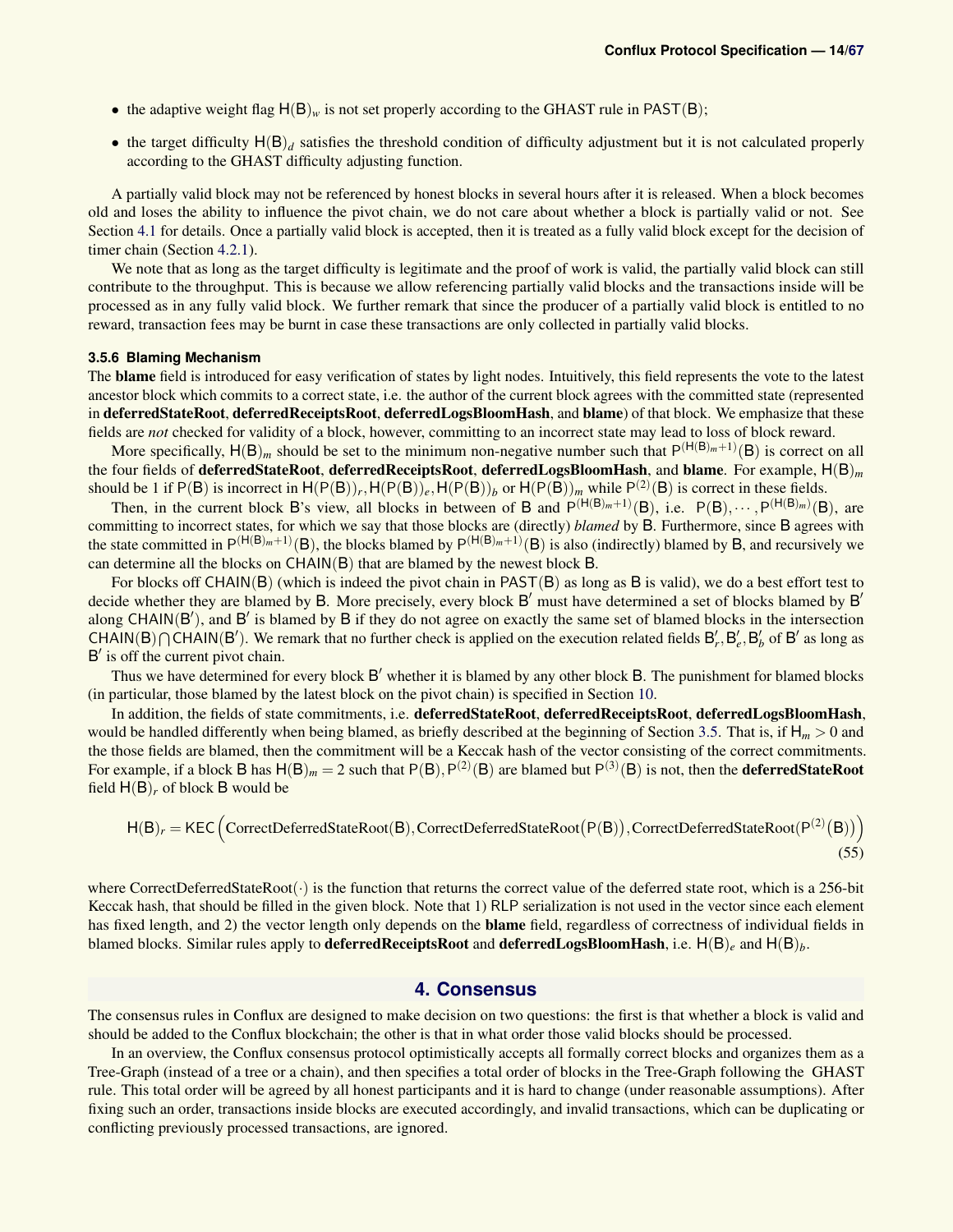### <span id="page-14-0"></span>**4.1 Validation of Blocks**

A set of Conflux blocks form a Tree-Graph structure where each vertex in the Tree-Graph represents a Conflux block and each directed edge in the Tree-Graph corresponds to a parent or referee reference. Every full node maintains a Tree-Graph structure of accepted blocks, which are blocks that are valid in the node's local view. Whenever receiving a new block, the full node verifies whether the block is valid before adding it into the Tree-Graph.

The validation of a new block can result in four outcomes:

- suspending: the block B is partially valid and TimerDis( $B$ ;  $G$ )  $<$  240. (TimerDis( $\cdot$ ) is defined later in eq. [\(57\)](#page-15-3) and G denotes the current Tree-Graph.) The status of block B will be checked again each time a new valid (or partially valid) block appears in the future set of B.
- accept: the block is valid (either fully valid or partially valid but not suspending anymore) and will be added to the Tree-Graph immediately.
- reject: the block is clearly invalid and will be discarded.
- pending: the block references some blocks not in the current Tree-Graph. Such blocks will be checked again once all the referenced blocks have been added to the Tree-Graph.

Given a new block B that is no longer **suspending**, the validation of B is done in the following steps:

1. Header Validation. This step asserts that B has a valid header (or at least a partially valid one) following Section [3.5.4](#page-12-1) and [3.5.5.](#page-12-2) Note that a **Proof-of-Work Validation** of B is embedded inside the **Header Validation**, where the solution to the PoW puzzle is verified w.r.t. the legitimate target difficulty  $H(B)_d$ . The canonical gas limit  $H(B)_\ell$  is also checked here, i.e.  $H(B)_{\ell} \in (1 \pm \frac{1}{1024}) \times H(P(B))_{\ell}$  and  $H(B)_{\ell} \ge 5000$  as in [\(49\)](#page-12-3).

The **Proof-of-Work Validation** is the major mechanism against Sybil attacks and should be performed before invoking more expensive steps of verification and execution. It is interchangeable with other steps of the validation for better efficiency; and it will be performed last and repeatedly when mining a new block.

- 2. Referee Validation. The validation of referee headers asserts that B only references existing valid blocks. In case the new block references the head of an unknown block, it is marked as **pending** until all its referee blocks have been added to the Tree-Graph. The node is suggested (but not forced) to query its neighbors about the referenced unknown block.
- 3. Volume Validtion. The size of block body must not exceed 200 KB. Formally,  $\sum_{T \in B_{Ts}} |RLP(T)| \le 204800$ .
- 4. Internal Consistency. This step asserts that B is self-consistent. More specifically:
	- the block header  $B_H$  is formally consistent with content in  $B_{T_S}$ , i.e.  $B_H$  is well-formed following Section [3.5.3;](#page-12-0)
	- every transaction  $T \in B_{Ts}$  is *locally legitimate*, which is the first test of the intrinsic validity of transactions:
		- (a) T is well-formed RLP with no trailing bytes;
		- (b)  $\overline{T}$  has a valid signature by its sender  $S(T)$ ;
		- (c) T has correct chain id:  $T_c = 1029$  (for core space) or  $T_c = 1030$  (for eSpace);
		- (d) (Disabled since CIP-76) the gasLimit  $T_g$  is no smaller than the intrinsic gas  $g_0$ , where

<span id="page-14-1"></span>
$$
g_0 \equiv \sum_{i \in T_i, T_d} \begin{cases} G_{\text{txdatazero}} & \text{if } i = 0 \\ G_{\text{txdatanonzero}} & \text{otherwise} \end{cases}
$$
\n
$$
+ \begin{cases} G_{\text{txcreated}} & \text{if } T_a = \varnothing \\ 0 & \text{otherwise} \end{cases}
$$
\n
$$
+ G_{\text{transaction}} \tag{56}
$$

- the total gas consumption does not exceed the block gas limit, i.e.  $\sum_{T \in B_{Ts}} T_g \leq B_{H_\ell}$ .
- 5. ESpace Validation (activated since CIP-90). The block can pack eSpace transaction only if the block height divides 5 (a.k.a.,  $5|H(B)_h$ ). The total gas limit of eSpace transactions can not exceed  $|H(B)_\ell/2|$ .
- 6. If B passes all above steps, then it is marked accept and added into the Tree-Graph structure, otherwise it is marked reject and discarded.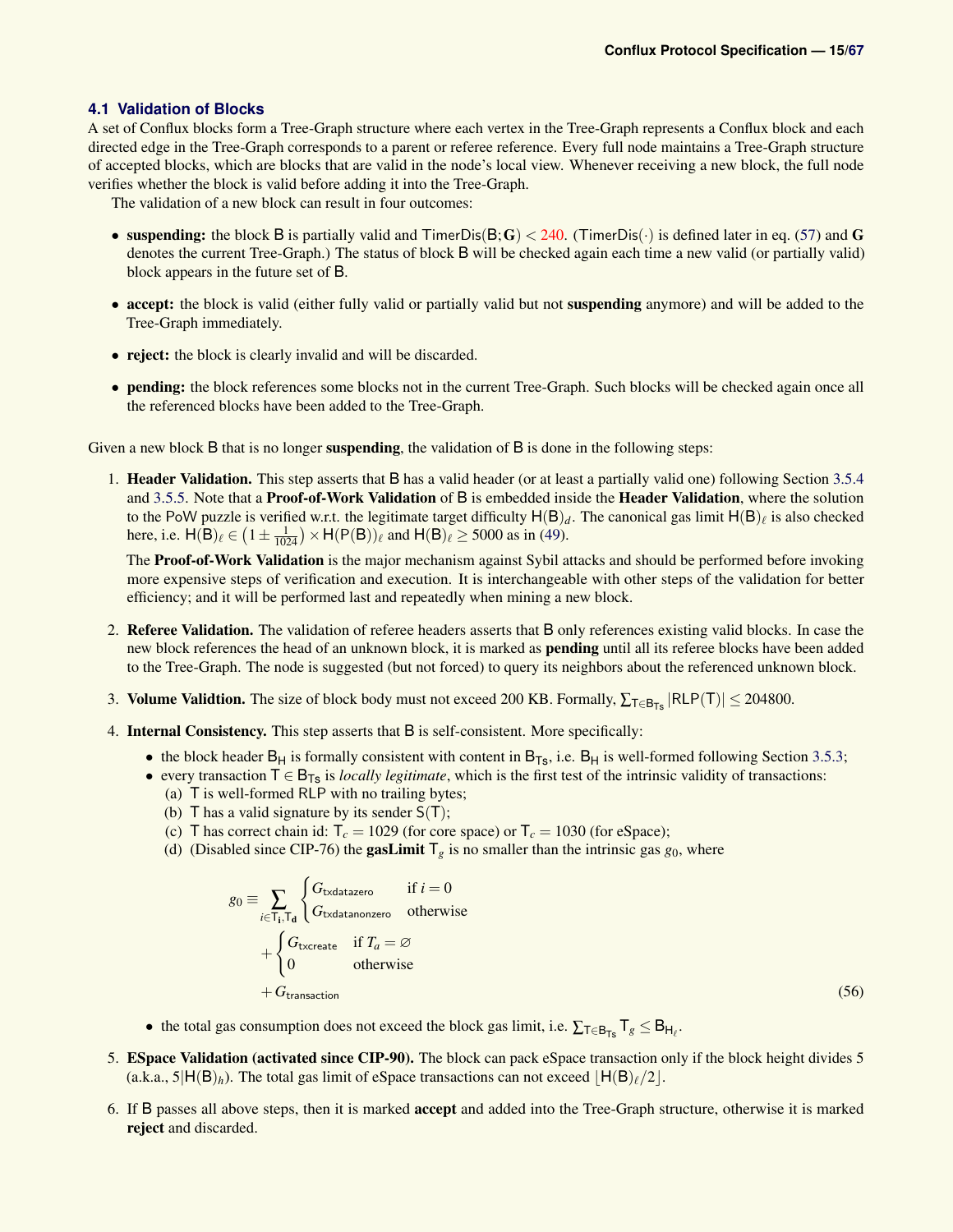<span id="page-15-3"></span>(57)

Note that because a valid block must pass all the above validation steps and there is no jump or loop, all validation steps are interchangeable and parallelizable.

We emphasize an important difference of Conflux from other blockchains in validating blocks: in Conflux we check the validity of each transaction locally, i.e. at this moment we do not care if it is a duplicate of some processed transaction or the sender has insufficient balance. Thus a block B being valid **does not** imply that all transactions in  $B_{Ts}$  are valid or will be eventually executed. The validation of transactions in  $B_{Ts}$  will be deferred to the finalization of B.

### <span id="page-15-0"></span>**4.2 Total Order in the Tree-Graph**

Every Conflux full node maintains a Tree-Graph structure of accepted blocks, and now we discuss how to decide the total order of all accepted blocks.

Recall that in the Tree-Graph each vertex represents a Conflux block and each directed edge represents the reference of another block. The vertex for the genesis block has no outgoing edges, since the genesis block does not reference any other block. Other than the genesis block, each block has exactly one parent reference and possibly multiple (can be zero) referee references, represented by multiple outgoing edges from the corresponding vertex. This directed graph is acyclic since every directed edge reflects a clear chronological order of blocks, unless the referenced block is generated using a hash collision. Based on this Tree-Graph structure the Conflux consensus will first select a pivot chain that defines order of blocks on the chain, and then extend to the total order of all blocks.

### <span id="page-15-1"></span>**4.2.1 GHAST and Weight Adaption on the Tree-Graph**

In Conflux the valid blocks may have heterogeneous weights, even if there is no difficulty adjustment. This feature is introduced to improve the liveness guarantee in case a divergence of computing power (which is also the block generation power) happens, either by chance or caused by an active attack.

At a high level, the GHAST rule defines block weight as follows:

- In the usual case, all valid blocks have homogeneous weight. That is, every block with a proof of work satisfying the target difficulty of the epoch it belongs to would have the same weight, say weight 1.
- When a divergence of block generation power is observed, the distribution of block weights is changed adaptively:
	- A small fraction of blocks are marked as "heavy blocks" and given a greater weight. In particular, if the attached proof of work of a block has difficulty at least 250 times of the epoch's normal target difficulty, then this block is called a *heavy block* and its weight is also 250 times of a usual block, so as its base award.
	- Other blocks under this circumstance are still valid as long as the attached proof of work satisfies the normal target difficulty. But they have zero weight when making consensus decisions.
	- When the divergence is resolved, the weight distribution resumes to the usual case, where every block with a valid proof of work has the same weight as target difficulty of the epoch.

To be more specific, we remark that the GHAST rule only considers blocks in recent eras, e.g. the choice of parent edge is defined and validated *within* the subtree of the corresponding era genesis. See Section [4.3](#page-18-3) for more details about era and checkpoints.

<span id="page-15-2"></span>**Timer Chain** Conflux introduces the notion of timer block and timer chain as a robust estimation of elapsed time. Intuitively the timer chain is the longest chain that would be generated if the block generation were slow, or equivalently only high quality blocks were considered.

Every **fully valid** block B with quality  $QUALITY(B) \geq 180 \cdot B_d$  is called a *timer block*. The partial order of timer blocks can be deduced from the Tree-Graph of all blocks, which then determines the longest chain of timer blocks, called the *timer chain*. More specifically, the genesis block is also genesis of the timer chain, and the "parent timer block" of every timer block B is recursively defined by choosing the tip of timer chain in PAST(B). For convenience, the parent timer block of B is denoted by  $P_{timer}(B)$ .

For convenience the timer chain in Tree-Graph  $G$  is denoted by TimerChain $(G)$ , and the difference of timer blocks in two Tree-Graphs G and G' is denoted by TimerDis $(G, G')$  as follows

$$
\mathsf{TimerDis}(\mathbf{G},\mathbf{G}')\equiv\big|\mathsf{TimerChain}(\mathbf{G})\backslash\mathbf{G}'\big|
$$

The timer block difference  $\text{TimerDis}(\mathbf{G}, \mathbf{G}')$  provides an estimate of the time difference between two local views G and  $\mathbf{G}'$ .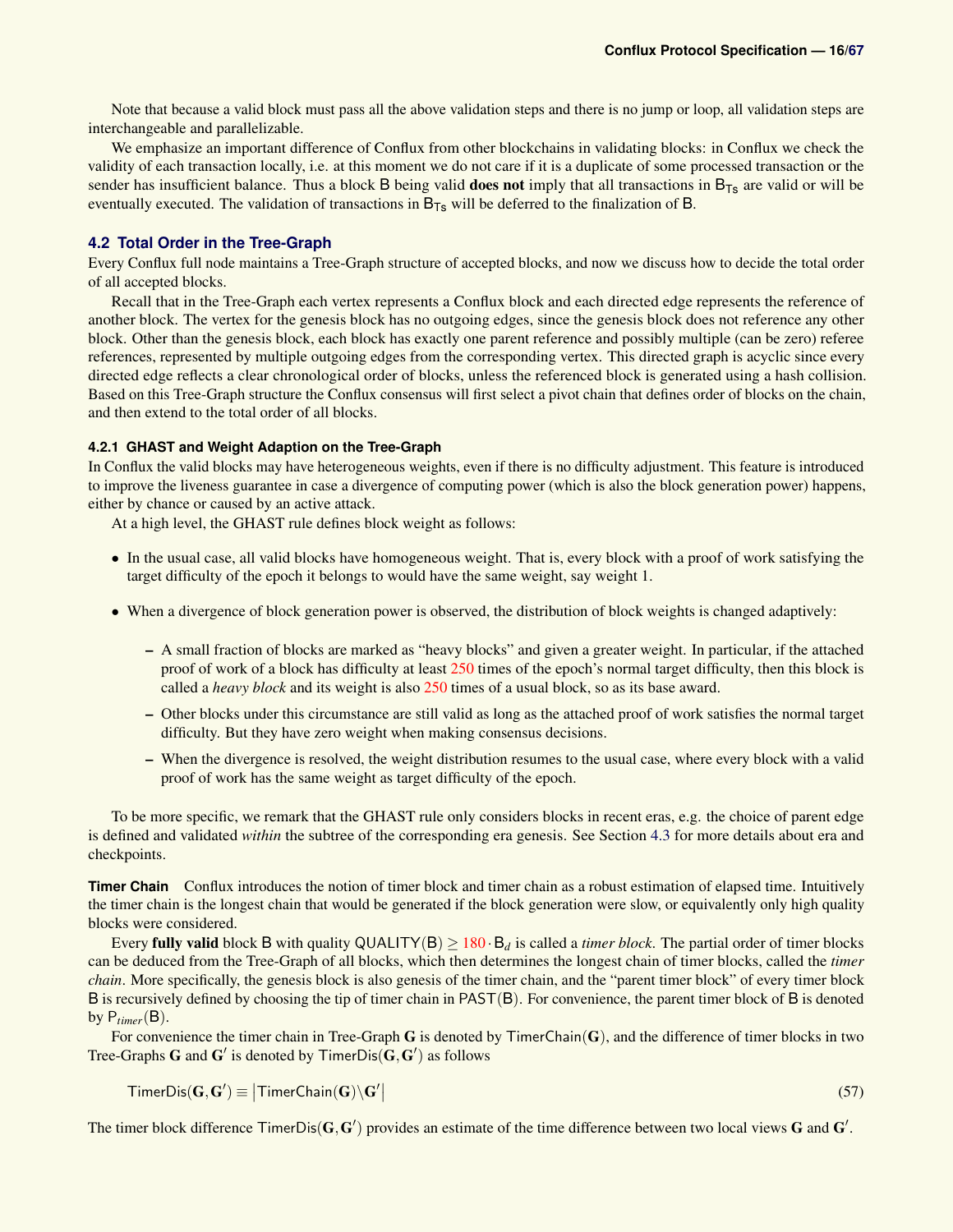**Triggering Condition of Adaptive Weight** Intuitively, a block B should apply the adaptive weight rule if any previous pivot block (on CHAIN(B)) fails to receive support from a clear majority of computing power, i.e. the nemesis pivot block does not accumulate enough weight under its subtree after a sufficiently long time.

Formally, a block B is an *adaptive block*, denoted by Adaptive(B) = True, if there exists  $B' \in CHAIN(B)$  satisfying both of the following conditions:

- 1. TimerDis  $(PAST(B), PAST(P(B'))) \ge 240$ ;
- 2. SubTW  $(B';\textsf{PAST}(B)) (\textsf{SubTW} (P(B');\textsf{PAST}(B)) \textsf{SubTW} (B';\textsf{PAST}(B)) \textsf{Weight} (P(B')))<1000\cdot \mathsf{B}_d,$

where SubTW( $A;G$ ) denotes the total weight of the sub-tree rooted at A in graph G, and Weight( $\cdot$ ) is the adaptive weight function as defined in  $(58)$ .

Otherwise the block B is a *non-adaptive block* and denoted by Adaptive( $B$ ) = False. The adaptive weight mechanism is only triggered for adaptive blocks.

**Adaptive Block Weight** Recalling that PoW( $\cdot$ ) denotes the proof-of-work function and  $B_d$  denotes the target difficulty of B, the GHAST rule formally defines the weight of a block B as follows:

<span id="page-16-1"></span>
$$
\text{Weight}(B) \equiv \begin{cases} B_d & \text{if } \neg \text{ Adaptive}(B) \\ 0 & \text{if } \text{Adaptive}(B) \land 250 \cdot \text{PoW}(B_H) \cdot B_d > 2^{256} \text{ (i.e. QUALITY}(B) < 250 \cdot B_d) \\ 250 \cdot B_d & \text{if } \text{Adaptive}(B) \land 250 \cdot \text{PoW}(B_H) \cdot B_d \le 2^{256} \text{ (i.e. QUALITY}(B) \ge 250 \cdot B_d) \end{cases} \tag{58}
$$

We remark that whether a block  $B$  should be adaptive or not is fully determined by  $PAST(B)$ , which is indeed specified by B through directly and indirectly referenced blocks. Therefore it is not necessary to put a specific flag in the header of B for this condition, unless for efficiency concerns.

### <span id="page-16-0"></span>**4.2.2 The GHAST Rule for Selecting the Pivot Chain**

Since every block (except the genesis block) has exactly one parent, all parent edges in the Tree-Graph together form a *parental tree* with the genesis block being the root. In the parental tree, Conflux applies the GHAST rule to select a chain from the genesis block to one of the leaf blocks as the *pivot chain*, where blocks on the pivot chain are called *pivot blocks* and other blocks called *off-pivot blocks*.

In Conflux the pivot chain is not necessarily the longest chain or the "heaviest" chain. Indeed, the GHAST rule requires that the pivot chain should proceed to the branch whose subtree has greatest total weight (after weight adaption), in case there are multiple child blocks to choose. The Conflux selection algorithm starts from the genesis block. At each step, it computes the accumulated *total weight* of each child subtree in the parental tree and advances to the child block whose subtree has the largest total weight, until it reaches a leaf block in the local Tree-Graph.

The total weight of a subtree rooted at block B is denoted by B*<sup>t</sup>* and defined recursively as:

$$
\mathsf{B}_t \equiv \mathsf{B}_d + \sum_{\mathsf{B}':\mathsf{P}(\mathsf{B}')=\mathsf{B}} \mathsf{B}'_t \tag{59}
$$

where  $B_d \equiv H(B)_d$  denotes the target difficulty of B, and P(B') is the parent block of B' (hence the summation is taken over B's children). Note that  $B_t$  is not a part of the block B – indeed it describes a state of B in the local view and may increase as more subsequent blocks are included afterwards.

We further remark that the total weight of every subtree can be computed from all block headers, since a block header contains the block difficulty as well as its parent and referees, which suffices to decide the weight of this block as in Section [4.2.1](#page-15-1) and hence the total subtree weight recursively. As a result, the whole pivot chain can be determined by the block headers.

The advantage of the GHAST rule is that it guarantees the irreversibility of the selected pivot chain even if honest nodes fork because of network delays or other reasons. This is because forked blocks also contribute to the safety of the pivot chain (indeed, this property is inherited from GHOST rule, c.f. [\[1\]](#page-44-2)).

For example, consider the local view as in Figure [1](#page-17-2) and for simplicity suppose that all blocks have equal weight. Conflux would select Genesis, A, C, E, and H as pivot blocks. Note that they do not form the longest chain in the parental tree – the longest chain is Genesis, B, F, J, I, and K. Conflux does not select that longest chain because the subtree of A contains more blocks (and hence more total amount of computation) than the subtree of B. Therefore, the chain selection algorithm selects A over B at its first step.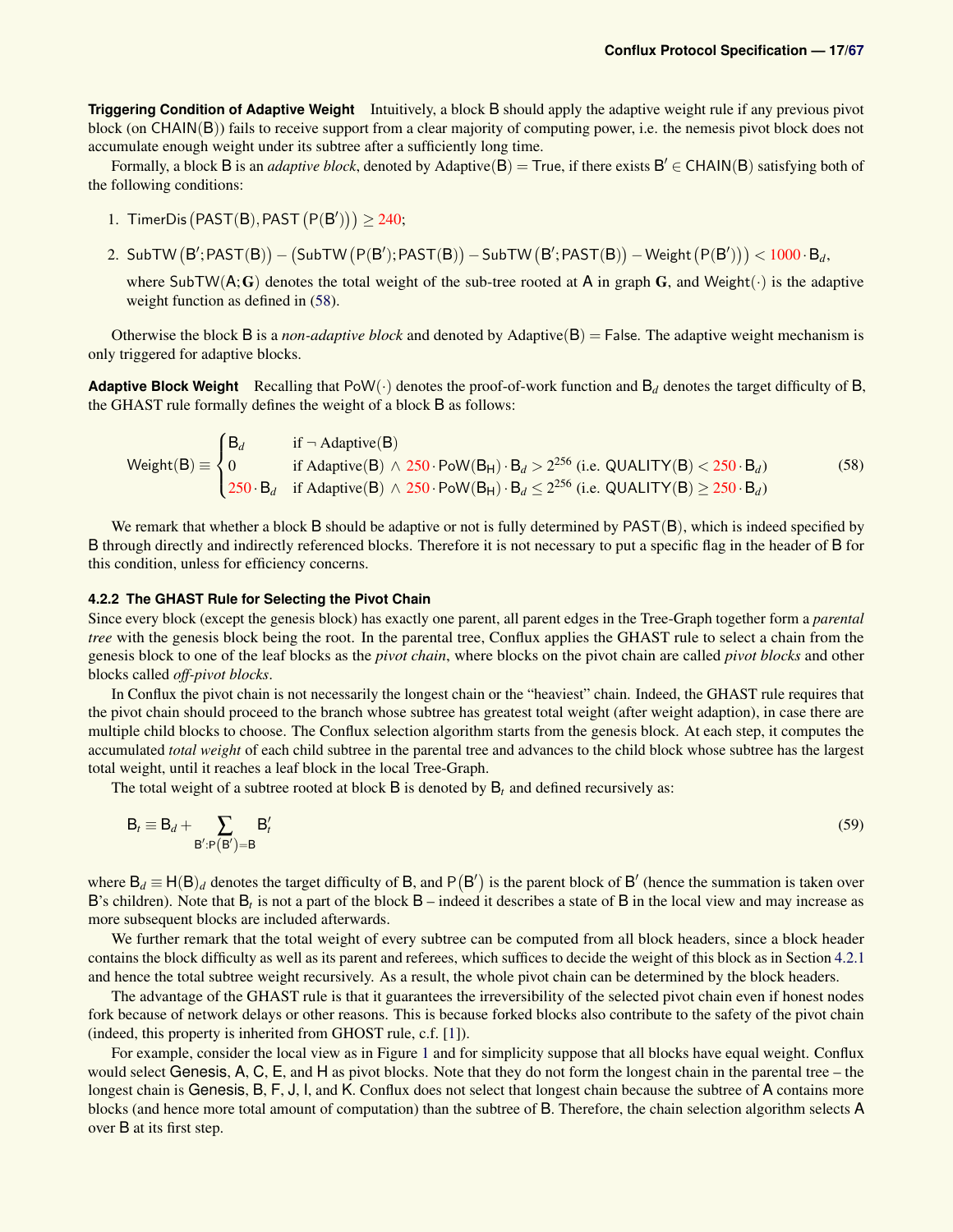<span id="page-17-2"></span>

**Figure 1.** An example local Tree-Graph state to illustrate the consensus algorithm of Conflux. The yellow blocks are on the pivot chain in the Tree-Graph. Each block on the pivot chain forms a new epoch to partition blocks in the Tree-Graph.

### <span id="page-17-0"></span>**4.2.3 Epoch**

Given the pivot chain in a Tree-Graph, Conflux splits all blocks into epochs as follows:

- Every pivot block B is at epoch H(B)*h*, or simply the *epoch of* B, which is denoted by EPOCH(B). In particular the genesis block is at epoch 0.
- Every off-pivot block  $B'$  is at the epoch of the first pivot block  $B$  that references it, directly or indirectly. That is, every block  $B' \in U(B)$  is at the epoch of B; then every block B'' referenced by B', i.e. B''  $\in U(B') \cup \{P(B')\}$ , if not already included in an earlier epoch, is also at the epoch of B; and recursively all blocks referenced by  $\dot{B}''$  and so on.

In other words, the epoch of B consists of all blocks within the local view of B, such that there blocks are potentially produced after P(B) but clearly before B. For example, each of the pivot blocks Genesis, A, C, E, and H corresponds to one individual epoch in Figure [1.](#page-17-2) The block J belongs to the epoch of H but not the epoch of E, because J is reachable from H but not reachable from the previous pivot block E.

It is clear from the definition that as long as the pivot chain is not reverted, the partition of epochs cannot be changed.

**Epoch capacity** Each epoch now has a limit of executing 200 blocks. When a single epoch contains more than 200 blocks, Conflux will only execute the last 200 blocks (as specified in Section [4.2.4\)](#page-17-1) in that epoch. This limit is introduced to battle DoS attacks about releasing a lot of blocks suddenly.

#### <span id="page-17-1"></span>**4.2.4 Total Order of Blocks**

Conflux extends the total order of pivot blocks to all blocks in a Tree-Graph as follows. Conflux first sorts blocks according to their corresponding epochs, so that a block in an earlier epoch always precedes another block in a later epoch; and then Conflux sorts the blocks inside each epoch based on their topological order, i.e. corresponding to the partial order implied by referee references. In case two blocks have no partial order relation, Conflux breaks ties deterministically with the unique ids of these two blocks. More detailed rules are described with codes in Figure [2.](#page-17-3)

<span id="page-17-3"></span>Input : A block B and the local Tree-Graph G (with B in G and G is the genesis block of G) **Output :** A list of blocks  $L = B_1 \circ B_2 \circ \ldots \circ B_n$ , where  $B_1, \ldots, B_n$  are blocks in G, and in particular  $B_1 = G$  and  $B_n = B$ . A list of pivot blocks  $P = B'_1 \circ B'_2 \circ \cdots \circ B'_m$  where  $B'_1, \cdots, B'_m$  are pivot blocks and in particular  $B'_1 = G$  and  $B'_m = B$ .  $1 \quad B' \longleftarrow P(B)$ 2 if  $B' = \perp$  then  $3$  return  $(B,B)$ 4 ( $L, P$ ) ← ConfluxOrder( $B$ '; G) 5  $\mathbf{L}' \longleftarrow$  An empty list 6 Δ ← PAST(B) \  $(PAST(B') \cup {B'})$ 7 while  $\Delta \neq \emptyset$  do 8  $\Delta' \longleftarrow \Delta \setminus (\cup_{A \in \Delta} PAST(A))$ 9 B" ← arg max $_{A \in \Delta'}$ {Hash(A)} 10  $\mathbf{L}' \longleftarrow \mathbf{B}'' \circ \mathbf{L}'$  $11$   $\Delta$  ←  $\Delta \setminus \{B''\}$ 12 L←L∘L'∘B 13 P ← P o B 14 return  $(L, P)$ 

**Figure 2.** The Definition of the ConfluxOrder function.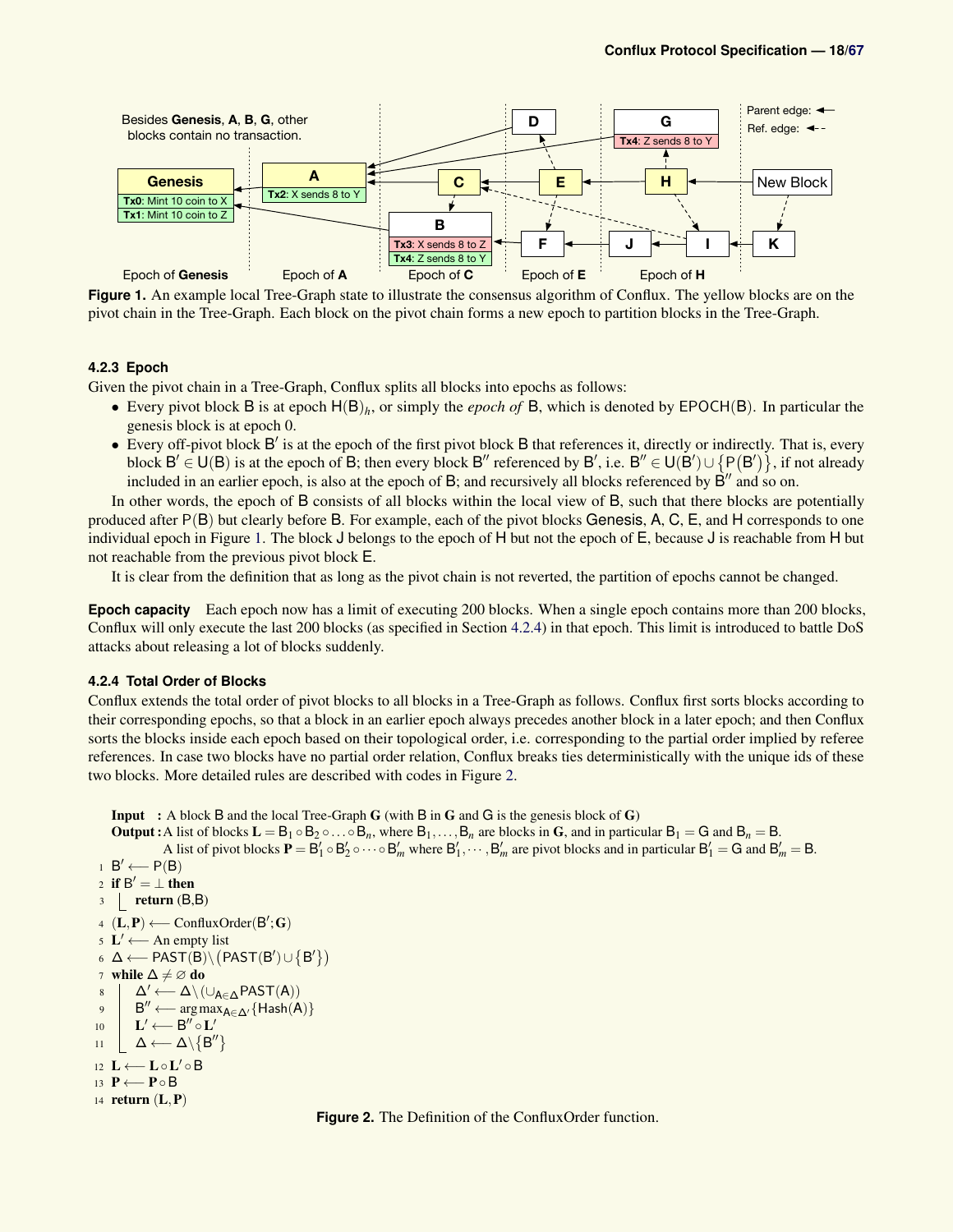For example, the local Tree-Graph in Figure [1](#page-17-2) may give a total order as Genesis, A, B, C, D, F, E, G, J, I, H, and K. The order of D and F may change if the block id of F is smaller than D, and the same holds for G, J, and I.

Here we remark that the weight of blocks is not used when extending the pivot chain to the total order of all blocks. All blocks, even blocks with zero weight after adaption, are treated equally in this procedure.

### <span id="page-18-0"></span>**4.2.5 Total Order of Transactions**

Conflux first sorts transactions based on the relative order of their enclosing blocks. In case two transactions belong to the same block, Conflux sorts them based on their appearance order in that block. Conflux checks conflicts of transactions at the same time when deriving the orders. If two transactions are conflicting with each other, e.g. they have exactly the same sender and nonce, then Conflux will attempt to execute the first one and ignore the second one if the first one is executed. If one transaction appears in multiple blocks, Conflux will keep the first valid appearance of this transaction and discard all redundant ones.

For example, the transaction total order in Figure [1](#page-17-2) is Tx0, Tx1, Tx2, Tx4, Tx4, and Tx4, where Conflux discards Tx3 because it conflicts with a previously executed valid transaction Tx2, and discards the second appearance of Tx4 because it is redundant.

### <span id="page-18-3"></span>**4.3 Checkpoint**

Conflux implements a checkpoint mechanism to tailor the ever-growing blockchain history data. At a high level, every 50000 epochs form an *era*<sup>[3](#page-18-4)</sup> and a *checkpoint* is made when the era genesis block becomes stable. Thereafter, full nodes can safely discard the content of old blocks.

### <span id="page-18-1"></span>**4.3.1 Era and Era Genesis**

Formally, eras in Conflux are partitioned with respect to the height of pivot blocks. Every 50000 height corresponds to one era, and in particular the pivot block of height 50000 ·*N* is called the *era genesis block of Era N*. For example, the genesis block, which is the only block at height 0, is the era genesis block of Era 0 (i.e. the first era); the pivot block at height 50000 is the era genesis block of Era 1 (i.e. the second era). Furthermore, an era genesis will eventually be finalized and become a *stable era genesis*, which is irreversible in any case.

The stable era geneses are recursively defined as below:

- 1. The genesis block is the first stable era genesis.
- 2. An era genesis block G becomes a stable era genesis if it satisfies the following:
	- G is in the subtree of the last stable era genesis;
	- the subtree of G contains 240 *consecutive* timer blocks ended by B, i.e.  $\exists B$  such that  $B, P_{timer}(B), \ldots, P_{timer}^{(239)}(B)$ are all in the subtree of G;
	- there are 240 *consecutive* timer blocks in the future of B (these blocks are not necessarily within the subtree of G).
- 3. Era genesis blocks preceding a stable era genesis are also stable.

Let the latest stable era genesis block of a Tree-Graph G be denoted by StableEraGenesis(G). The GHAST rule, including weight adaption and parent selection (as specified in Section [4.2.1](#page-15-1) and [4.2.2\)](#page-16-0), are applied within the subtree of StableEraGenesis(G). The anti-cone penalty, as defined in Section [10.1.1,](#page-42-0) is also subject to blocks within the subtree of StableEraGenesis( $\bf{G}$ ), though such restriction makes no essential difference according to current anti-cone parameters.

### <span id="page-18-2"></span>**4.3.2 Truncation of Consensus Tree-Graph**

In a Tree-Graph G, the latest stable era genesis StableEraGenesis( $G$ ) is indeed a checkpoint that can be treated as the "new genesis block" thereafter, since the consensus rules only apply to blocks within the subtree of StableEraGenesis( $\bf{G}$ ). Therefore, the bodies of blocks in PAST (StableEraGenesis( $\bf{G}$ )) are no longer needed for future world-states and can be safely discarded from every full node's memory. However, the headers of those blocks in PAST (StableEraGenesis( $\bf{G}$ )) are still needed for validation of references from future blocks (blocks outside the future set FUTURE (StableEraGenesis( $\bf{G}$ );  $\bf{G}$ ) may reference blocks in PAST (StableEraGenesis(G))).

For convenience we let  $B'$  and  $B''$  denote the latest two stable era geneses as follows:

 $B' \equiv$  Stable Era Genesis $(G)$ 

 $B'' \equiv$  Stable Era Genesis (PAST( $B'$ ))

Blocks missing one stable era genesis, i.e. the blocks in  $FUTURE(B''; G) \ FUTURE(B'; G)$ , can be referenced by a new block in G but will not affect consensus decision. Blocks missing two stable era geneses, i.e. the blocks outside

<span id="page-18-4"></span><sup>3</sup> In geologic time scale, *eons* are divided into *eras*, which are in turn divided into *periods*, *epochs* and *ages*.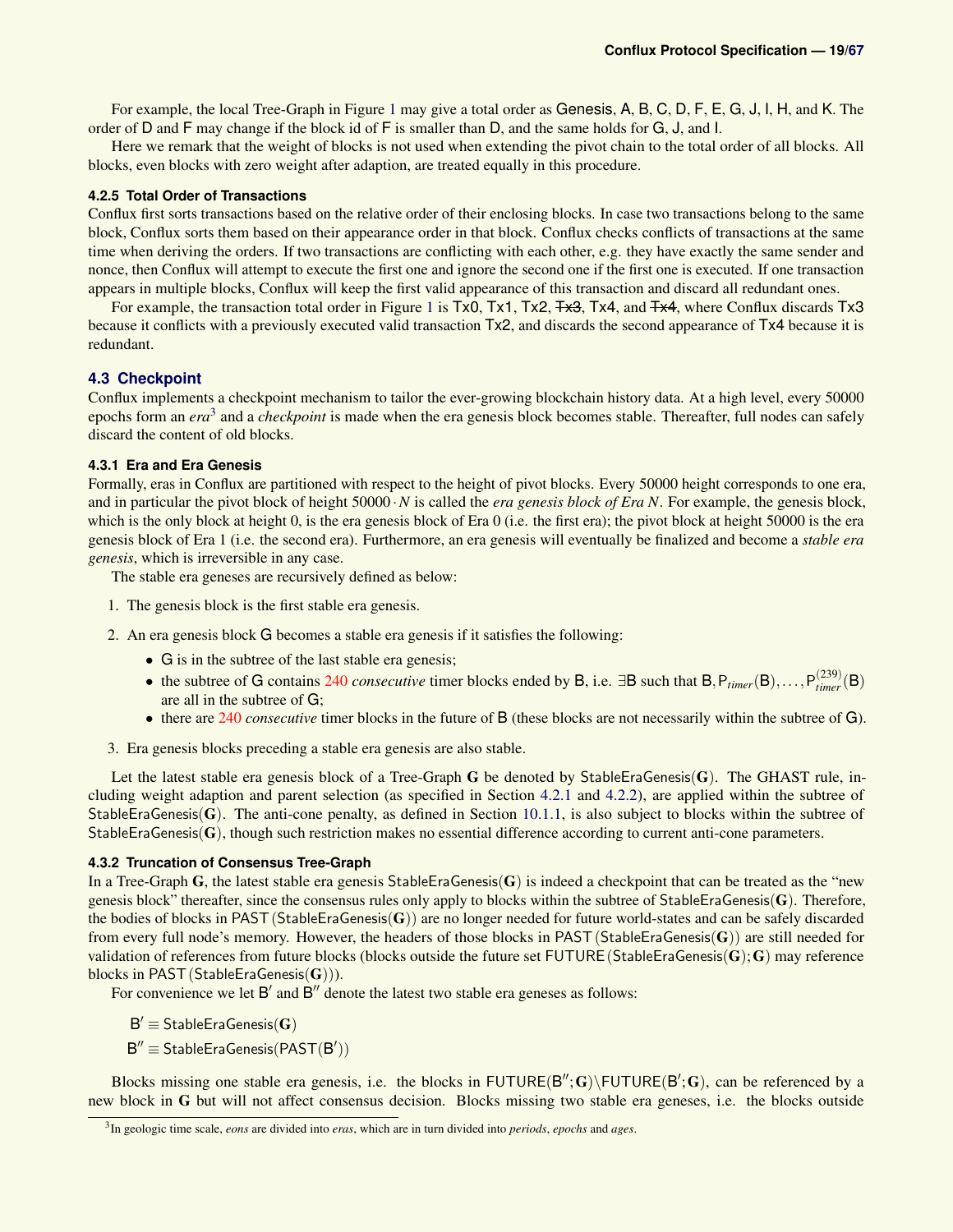FUTURE( $B''$ ; G), cannot be referenced. More specifically, when adding a new block B into the Tree-Graph G, the validity of B is examined as follows:

- 1. If  $B \notin FUTURE(B''; G)$ , then B is discarded.
- 2. If  $B \in FUTURE(B''; G) \setminus FUTURE(B'; G)$ , then B is partially valid. That is, the block B has zero weight in consensus decision and should not be referenced, but the transactions in  $B_{\text{Ts}}$  are still valid.
- 3. If  $B \in FUTURE(B'; G)$  but  $P(B) \notin SubTree(B''; G)$ , then B is also partially valid.
- 4. Otherwise follow the rules in Section [3.5.5.](#page-12-2)

### **4.4 Finalization**

In this part we discuss when a block or a transaction in Conflux is considered irreversible, or "finalized". This is crucial for off-chain users to decide when to confirm a transaction or a state.

Like every other PoW consensus system, the risk that an adversary succeeds in reverting the blockchain history decreases over time but never goes to zero. That is, there is always a positive probability, no matter how tiny it is, that an adversary generates a branch with higher accumulated weight than the one generated by honest parties. This is a nature of PoW consensus but not one weakness, because: 1) a sufficiently small probability is usually considered equivalent to zero in practice; 2) that tiny probability can be made even smaller than the probability that an adversary breaks the public-key cryptosystem or finds a collision of the hash reference, and hence not the bottleneck of security. Therefore, in order to decide the concrete finalization rule, a user must specify how much risk he can tolerate as well as his (perhaps subjective) assumption about several system parameters.

In what follows we elaborate the finalization of a block. A transaction  $T$  is finalized if the first block  $B'$  where  $T$  is executed becomes finalized. This is a sufficient but sometimes not necessary condition<sup>[4](#page-19-1)</sup>. Note that "the first block including T becomes finalized" is insufficient, since Conflux allows invalid transactions.

Consider the block  $B'$  in a Tree-Graph and suppose that  $B'$  belongs to the epoch of a pivot block  $B$ . Then the finalization of B' reduces to the finalization of B on the pivot chain. The user can decide whether B is finalized as follows:

- 1. Estimate or make assumptions about following system parameters:
	- Block Generation Rate: Let  $q \equiv \lambda_a/\lambda_h$  where  $\lambda_h$  denotes the combined block generation rate of honest nodes and  $\lambda_a$  denotes the block generation rate of attacker. The user needs to make an assumption of the attacker's power by setting an upper bound for *q*.
	- Network Synchronization: If at time *t*, an honest node broadcasts a block via the gossip network, then by time  $t + d$  all honest nodes receive this block (the nodes not receiving by time  $t + d$  will be counted as adversary). According to our experiment in a globally distributed testing environment, we set *d* equal to 10 seconds.
- 2. Make sure that all the pivot blocks preceding B have been finalized.
- 3. Make sure that block B stays on the pivot chain since 2*d* time ago.
- 4. For  $q \le 0.2$ , compute the confirmation risk  $r_1$  according to the **Fast Confirmation Rule**.
	- The fast confirmation rule assumes that the GHAST weight adaption is not triggered under the subtree of  $P(B)$ during the generation of 8000 blocks ( $\approx$  1.1 hours) since the creation of P(B).
	- Let  $r_2$  denote the risk that an attacker breaks the above assumption.
- 5. For  $q < 1$ , compute the confirmation risk  $r_3$  according to the **Slow Confirmation Rule**.
- 6. The confirmation risk for B is bounded as  $Risk(B) \leq min\{r_1 + r_2, r_3\}.$

### <span id="page-19-0"></span>**4.4.1 Fast/Slow Confirmation Rules**

Since evaluating Risk(B) may be costly, we provide the following simple (but not tight) formulas for risk estimation. These estimations are conservative and hence result in a longer confirmation time. Users, especially those who are also developers, are encouraged to make more accurate estimation and design sophisticated strategies to achieve a better balance between confirmation time and security.

For the estimation of confirmation risk, we introduce the following values with respect to the current local Tree-Graph G and any block  $A \in G$ .

<span id="page-19-1"></span><sup>&</sup>lt;sup>4</sup>The finalization of a transaction may be much faster. For example, a simple transaction  $T$  may be safely confirmed before the blocks containing  $T$  being finalized, if the execution of T is indifferent of the agreement of pivot chain, i.e. no conflicting or dependent transactions of T included in competing blocks.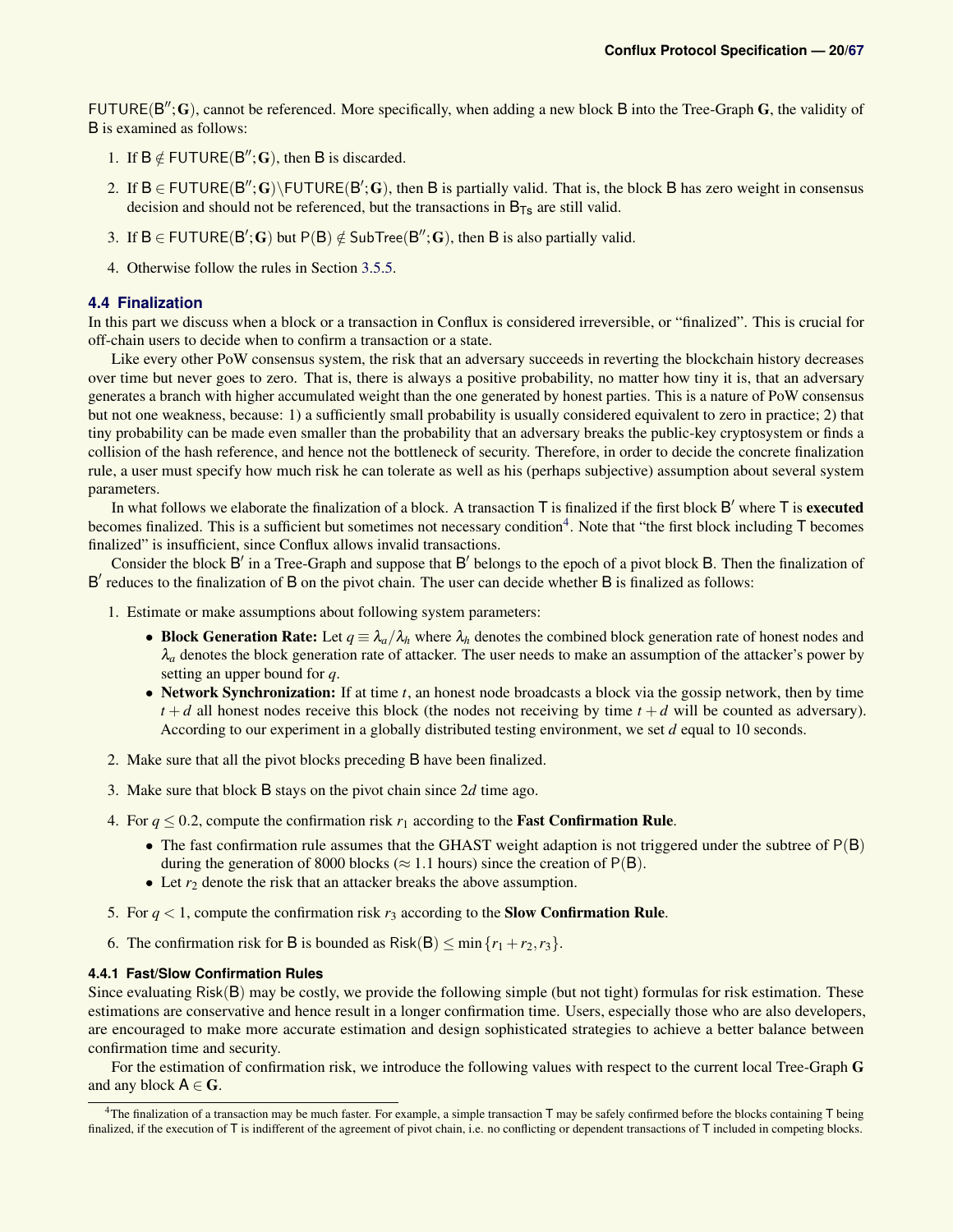- *c*<sub>0</sub>: the total weight of all blocks locally observable in **G**;
- $c_1$ : the total weight of received blocks in the past 2*d* time (in local clock);
- **d** : the largest target difficulty in the last one day (in local clock);
- *w*<sub>1</sub>(A): the total weight of blocks under the subtree rooted at A in G, i.e. *w*<sub>1</sub>(A)  $\equiv \sum_{A' \in G: A \in CHAIN(A')}$  Weight(A');
- *w*<sub>2</sub>(A): the maximum weight of subtrees rooted at blocks in SIBLING(A), i.e. *w*<sub>2</sub>(A)  $\equiv$  max<sub>A'∈SIBLING(A)</sub> {*w*<sub>1</sub>(A')} (here malicious blocks can be excluded for better performance, while failing to exclude malicious blocks would result in a correct but more conservative (less accurate) estimation for the upper bound of confirmation risk);
- *w*<sub>3</sub>(A): the total weight of all the blocks in PAST(A), i.e. *w*<sub>3</sub>(A)  $\equiv \sum_{A' \in PAST(A)}$  Weight(A').

Then we let *n* be the estimation of B's advantage over its siblings, and *m* denote the total (equivalent) number of blocks competing with B, where *n* and *m* are formally defined as below:

$$
n \equiv [(w_1(\mathsf{B}) - w_2(\mathsf{B}) - c_1)/\mathbf{d}], \qquad m \equiv [(c_0 - w_3(\mathsf{P}(\mathsf{B})))/\mathbf{d}] \tag{60}
$$

If *n* approaches *m* quickly then it must be the case that most of the mining power are concentrating under the subtree of B, in which case the block B can be finalized using the Fast Confirmation Rule. However, it is possible that the Fast Confirmation Rule is never satisfied for a predetermined risk tolerance in case the convergence of mining power is not that timely. Then the confirmation of B has to rely on the Slow Confirmation Rule, which takes time but will eventually come true as long as the majority of mining power is honest.

| <b>Table 1.</b> The confirmation risk lookup table for Fast Confirmation Rule. |  |
|--------------------------------------------------------------------------------|--|
|                                                                                |  |

| Risk tolerance $\setminus$ Adversary power $\Big $ $q \le 0.1$ (i.e. 9.1% adversary) $q \le 0.2$ (i.e. 16.7% adversary) |                                                                                                                                        |  |
|-------------------------------------------------------------------------------------------------------------------------|----------------------------------------------------------------------------------------------------------------------------------------|--|
| $Risk(B) < 10^{-4}$<br>$Risk(B) < 10^{-6}$                                                                              | $m-n \leq \min\{0.85m-12,4400\}^*$ $m-n \leq \min\{0.75m-22,2250\}$<br>$m-n \le \min\{0.80m-12,3800\}$ $m-n \le \min\{0.70m-22,1500\}$ |  |
| $Risk(B) < 10^{-8}$                                                                                                     | $\left  m-n \leq \min\{0.75m-12,3200\} \right $ $m-n \leq \min\{0.65m-22,750\}$                                                        |  |

<sup>∗</sup> Slightly better security than confirmation with 6 successive blocks in Bitcoin.

| Risk tolerance \ Adversary power   $q \le 0.25$ (i.e. 20% adversary) $q \le 0.5$ (i.e. 33.3% adversary) |                                                                             |                                                                   |  |  |  |
|---------------------------------------------------------------------------------------------------------|-----------------------------------------------------------------------------|-------------------------------------------------------------------|--|--|--|
| $Risk(B) < 10^{-4}$<br>$Risk(B) < 10^{-6}$<br>$Risk(B) < 10^{-8}$                                       | $m-n \leq 0.6m-5700^{\dagger}$<br>$m-n < 0.6m-7200$<br>$m-n \leq 0.6m-8700$ | $m-n < 0.35m-10900$<br>$m-n < 0.35m-13600$<br>$m-n < 0.35m-16200$ |  |  |  |

**Table 2.** The confirmation risk lookup table for Slow Confirmation Rule.

<sup>†</sup> Security equivalent to confirmation with  $13 \sim 14$  successive blocks in Bitcoin.

**Safety of Fast Confirmation Rule.** Now we upper bound the risk  $r_2$  that the GHAST weight adaption is triggered within 8000 successive blocks since the generation of  $P(B)$ .

Let *h* be the height of the latest stable era genesis block in the current Tree-Graph G. Let  $B_i$  denote the block at height  $h + i$ on CHAIN(B). Let  $\psi$  be an arbitrary positive integer (e.g.  $\psi = 50$ ). For integer  $j \in \mathbb{N}$ , let  $m'$  and  $m_j, n_j$  be defined as follows:

$$
m' \equiv \lfloor (c_0 - w_3(\mathsf{P}(\mathsf{B}))) / \mathbf{d} \rfloor \tag{61}
$$

$$
n_j \equiv \left[ (w_1(\mathbf{B}_{(j+1)\cdot \psi}) - \max_{i \in (j \cdot \psi, (j+1)\cdot \psi]} w_2(\mathbf{B}_i) - c_1) / \mathbf{d} \right] - m' \tag{62}
$$

$$
m_j \equiv \lfloor (c_0 - w_3(\mathbf{B}_{j \cdot \psi})) / \mathbf{d} \rfloor \tag{63}
$$

Let  $j_{max}$  be the largest integer satisfying TimerDis(G,PAST(B<sub>*j<sub>max</sub>*· $\psi$ )) ≥ 140. For  $q \le 0.2$ , the risk  $r_2$  is bounded by</sub>

$$
10^{-7} + \sum_{j=0}^{j_{max}} 10^{(m_j/3 - n_j)/700 + 5.3}
$$
 (64)

### **5. Blockchain Execution**

After determining the total order of blocks, the transactions are executed as if they are packed into sequential blocks on an Ethereum-like chain.

Blockchain execution is based on a series of ordered blocks L and a subsequence of pivot blocks P output by figure [2.](#page-17-3) The pivot blocks divided into L into several epochs. For  $k \geq 1$ , the epoch k (denoted by  $\mathbf{E}_k$ ) refers the slice in L started with the next block of  $P[k-1]$  and ended at block  $P[k]$ . The epoch 0 refers the genesis block.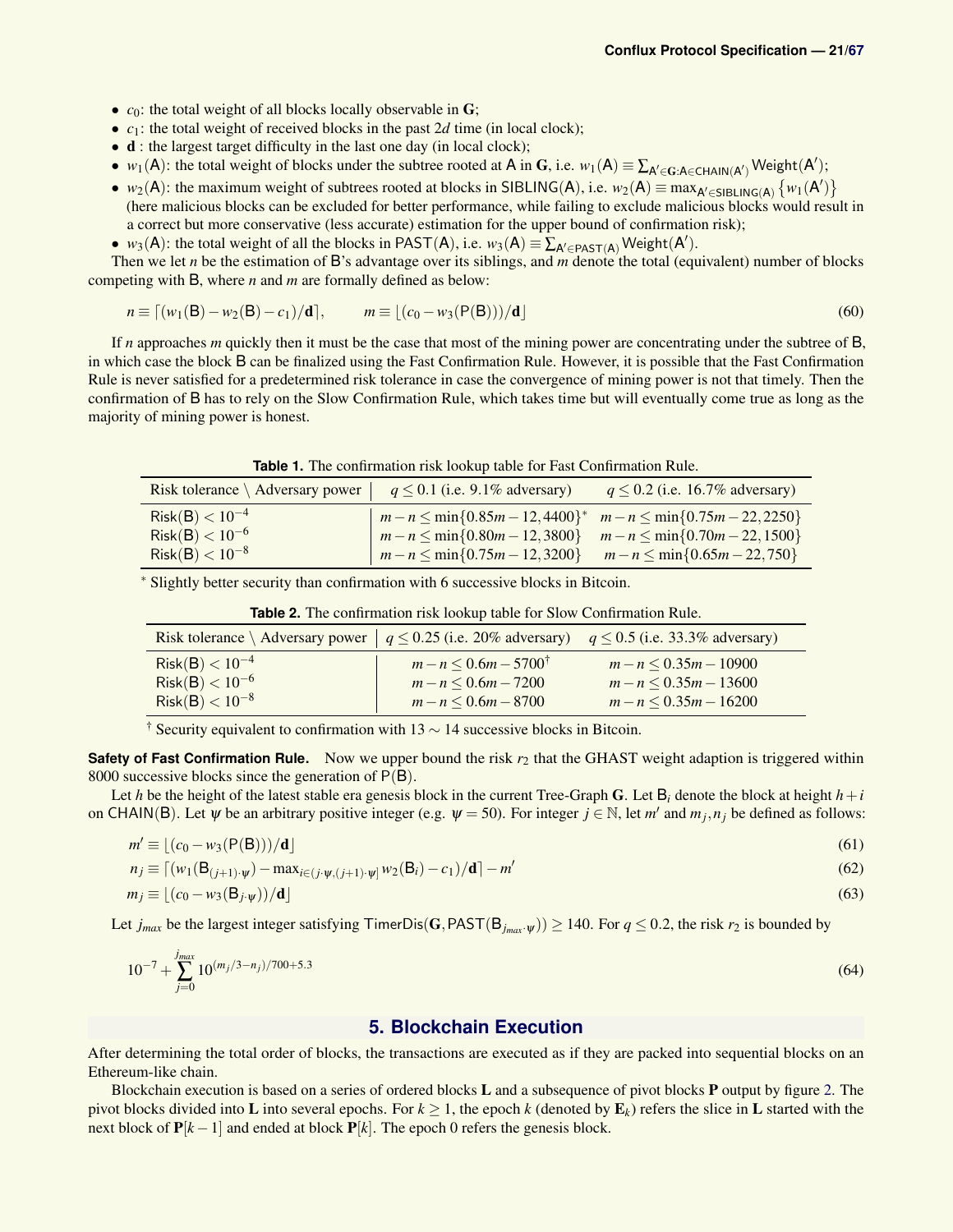### <span id="page-21-0"></span>**5.1 Initial state**

Before executing transactions in the genesis block, Conflux sets the following global static information to world state  $\sigma_0$ .

| $\sigma_0[a_{\sf stake}][k_1]_v \equiv 63072000 \times 2^{80}$             | (65) |
|----------------------------------------------------------------------------|------|
| $\sigma_0[a_{\text{stake}}][k_2]_v \equiv 63072000 \times 40000$           | (66) |
| $\sigma_0[a_{\rm stake}][k_3]_v \equiv 0$                                  | (67) |
| $\sigma_0[a_{\rm stake}][k_4]_v \equiv 0$                                  | (68) |
| $\sigma_0[a_{\text{stake}}][k_5]_{v} \equiv \sum_{(a,b) \in \mathbf{a}} b$ | (69) |
| where:                                                                     | (70) |
|                                                                            | (71) |
| $k_1 \equiv [\text{accumulate}]\text{interest}$ <sub>ch</sub>              | (72) |
| $k_2 \equiv$ [interest_rate] <sub>ch</sub>                                 | (73) |
| $k_3 \equiv$ [total_staking_tokens] <sub>ch</sub>                          | (74) |
| $k_4 \equiv$ [total_storage_tokens] <sub>ch</sub>                          | (75) |
| $k_5 \equiv$ [total_issued_tokens] <sub>ch</sub>                           | (76) |
|                                                                            |      |

### <span id="page-21-1"></span>**5.2 Epoch execution**

The blockchain is executed epoch by epoch started with epoch 0. The epoch 0 only contains the genesis block. Let  $\sigma_{k+1}$  denote the world state after the execution of epoch *k*. The Conflux protocol updates world state from  $\sigma_k$  to  $\sigma_{k+1}$  as follows.

**Blocks execution.** First, all the blocks in epoch are executed in sequence by block execution function  $\mathscr{C}_{block}(\sigma, B, L[0..(k-1]))$ 1)]) =  $(\sigma^*, \mathbf{R}')$ , where B is the block to be executed, L is a series of blocks output by the consensus protocol, k is the the index of block B in L and  $\mathbb{R}'$  is the sequence of transaction receipts. After executing all the blocks, the resultant world-state  $\sigma^*$ becomes the input of the next step and the concatenation of block receipts becomes epoch receipts **R**. Function  $\mathcal{C}_{\text{block}}(\sigma, B, L)$ is defined in section [5.3.](#page-21-2)

**Distribute mining reward.** Since Conflux incentive mechanism puts off the mining reward distribution for 12 epochs, after execution of epoch *k*, Conflux distribute the mining reward for blocks in E*k*−12. The computing of mining reward for blocks in epoch  $k - 12$  requires the following context information.

- The epoch block set E*k*−<sup>12</sup>
- The world-state before the execution of all the block B in  $\mathbf{E}_{k-12}$ , denoted by  $\sigma(\mathbf{B})$ .
- The transaction receipts of all the block **B** in  $\mathbf{E}_{k-12}$ , denoted by  $\mathbf{R}'(\mathbf{B})$ .
- The tree-graph structure for blocks in  $\text{PAST}(\mathbf{P}[k-12+10])$ .

Section [10](#page-41-1) describes how to compute the block reward R(B) with the context information. The mining reward will be distributed to the block author if the author is. The global parameter *total issued tokens* is updated accordingly. Suppose σ<sup>∗</sup> is the world state after blocks execution, it will be updated to  $\sigma^{**}$  by

$$
\sigma^{**} \equiv \sigma^* \qquad \text{except:} \tag{77}
$$

$$
\forall a \in \mathbb{B}_{160} \text{ with Type}_a \in \{ [0000]_2, [0001]_2, [1000]_2 \}
$$
\n
$$
(78)
$$

$$
\sigma^{**}[a]_b \equiv \sigma^*[a]_b + \sum_{\mathsf{B}\in \mathbf{E}_{k-12}} \mathbb{I}(\mathsf{B}_{\mathsf{H}_a} = a) \times \mathsf{R}(\mathsf{B})
$$
\n(79)

$$
\sigma^{**}[a_{\text{stake}}]_s[k_3] \equiv \sigma^*[a_{\text{stake}}]_s[k_3] + \sum_{B \in E_{k-12}} \left( \mathbb{I}(\text{Type}_{B_{H_a}} \in \{ [0000]_2, [0001]_2, [1000]_2 \}) \times R(B) - \sum_{R \in \mathbb{R}'(B)} R_f \right) \tag{80}
$$

where:  $(81)$ 

*a*stake ≡ 0x0888000000000000000000000000000000000002 (82)

$$
k_3 \equiv [\text{total} \_ \text{issued} \_ \text{c} \_ \text{ch} \tag{83}
$$

### <span id="page-21-2"></span>**5.3 Block execution**

The block execution function  $\mathcal{C}_{\text{block}}(\sigma, B, L)$  consists of two steps.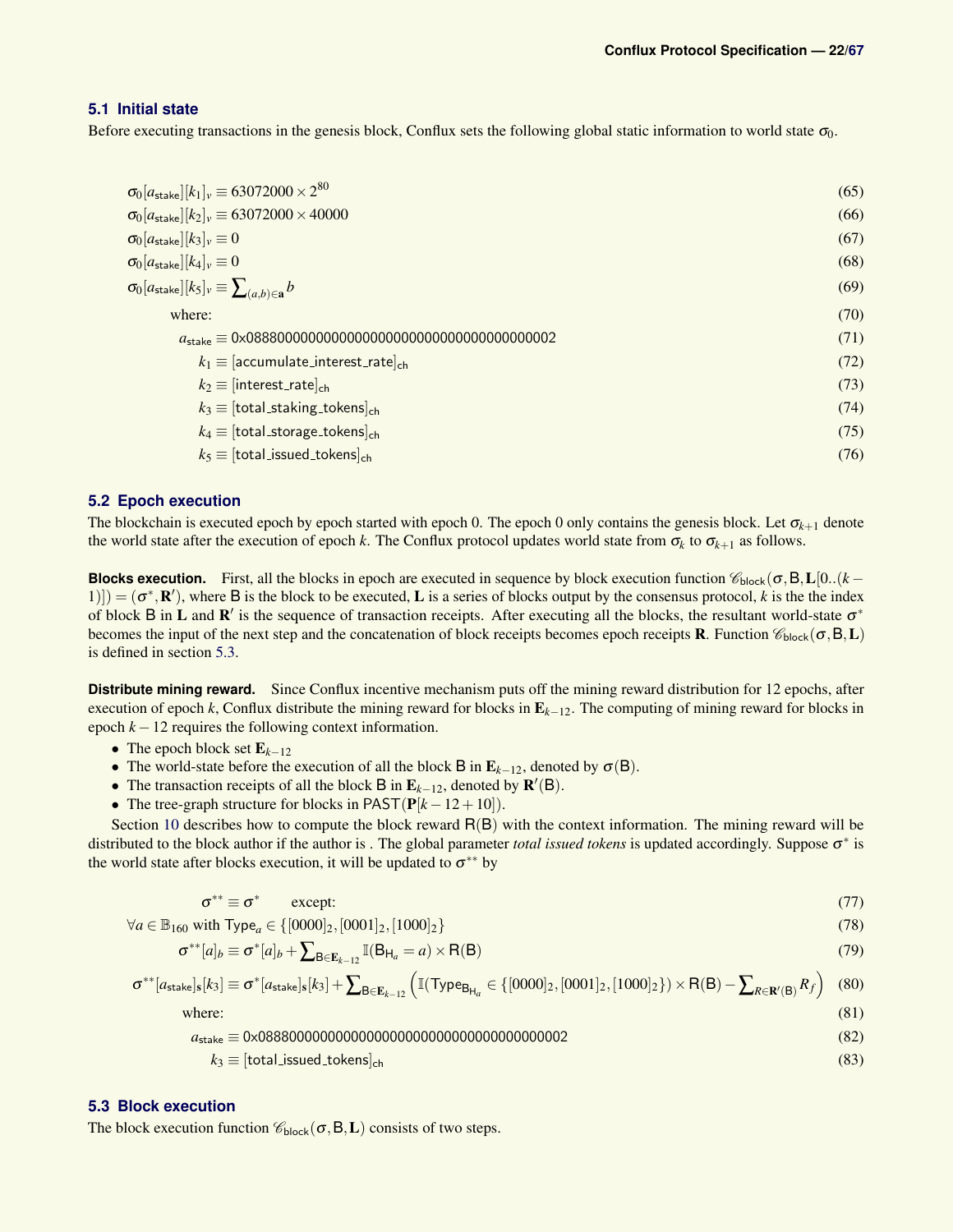#### **Update accumulate interest**

$$
\sigma^* \equiv \sigma \qquad \text{except:} \tag{84}
$$

$$
\sigma^*[a_{\text{stake}}]_s[k_1] \equiv \left[ \sigma[a_{\text{stake}}]_s[k_1] \times \left(1 + \frac{4\%}{63072000}\right) \right]
$$
\n(85)

where:  $(86)$ 

*a*stake ≡ 0x0888000000000000000000000000000000000002 (87)

$$
k_1 \equiv [\text{accumulate}.\text{interest}.\text{rate}]_{\text{ch}} \tag{88}
$$

**Execute transactions in block** Each block B contains a series of transactions  $B_{Ts}$ . Start with world state  $\sigma^*$ , Conflux executes these transactions in sequence by a transform function  $\Upsilon(\sigma^*,\mathsf{T},L)=(\sigma',R)$ , which updates world state from  $\sigma^*$  to σ <sup>0</sup> by processing transaction T and outputs a receipt *R*. The input L represents the blocks in front of the present block.After executing all the transaction, the resultant state  $\sigma'$  and the concatenation of all the transaction receipts  $\mathbf{R}'$  consists of the output of function  $\mathscr{C}_{\text{block}}$ .

### **6. Transaction Processing**

<span id="page-22-0"></span>Conflux implements the same virtual machine as Ethereum [\[3\]](#page-45-1). The execution of a transaction defines the transform function  $\Upsilon(\sigma, T, L)$ , which is similar with Ethereum's state transition function.

### <span id="page-22-1"></span>**6.1 Overview**

In what follows we focus on the Conflux specific designs in the execution.

**Spaces (Since CIP-90)** Each transaction belongs to one space. The sender and the receiver of a transaction always belongs to the same space in a transaction.

<span id="page-22-2"></span>**Gas and Payment** As defined in Section [3.4](#page-9-1) every transaction T has two fields of gasLimit and gasPrice that declare the specific amount of associated gas  $T_g$  and the price  $T_p$  of per unit gas. When starting the execution of a transaction  $T$ , the purchase of gas happens at the price  $T_g \times T_p$  and the transaction T is considered invalid if the actor responsible for the cost of gas consumption cannot afford such a purchase. Normally S(T), the sender of T, is responsible for the cost of gas consumption. But the gas consumption maybe sponsored by called contract sometimes. (See the following paragraph for details.)

Like in Ethereum, gas does not exist outside the execution of transactions.

The unused gas can be refunded after the transaction  $\bar{T}$  is executed, but no more than a quarter of the total value spent on purchasing. Thus, the *refundable amount of gas*  $g^{\dagger}$  is the minimum of the *legitimately remaining gas*  $g'$  and a quarter of the **gasLimit** of T, i.e.  $g^{\dagger} \equiv \min \{g', \text{T}_g/4\}$ , where in principle no gas is refundable (i.e.  $g^{\dagger} = g' = 0$ ) if the execution of T fails due to the sender's fault.

The actor who initially purchased the gas for T will get the refund of  $g^{\dagger} \times T_p$ . And the CFX paid for the consumed gas is

$$
(\mathsf{T}_g - g^\dagger) \times \mathsf{T}_p. \tag{89}
$$

If the T is not executed (i.e. only when  $R_z = 2$  as in Section [6.2.1\)](#page-23-1)), no gas will be charged. If the sender  $S(T)$  can not afford gas fee, all its the remained balance of sender S(T) will be charged as gas fee. The actual charged gas fee will be record in receipt *R<sup>f</sup>* .

The charged gas fee is added to the reward pool for miners. Thus in general a higher gas price on a transaction would cost the sender more but also increase the chance of being processed timely.

In computing the accumulated gas used of the whole block, the non-refundable gas  $g^{\dagger} - g'$  is not taken into consideration. But in case the sender  $S(T)$  can not afford gas fee, the gas used is considered as  $T_g$ , even if the actual charged gas fee is less than  $T_p \times T_g$ . The gas used is also recorded in receipt  $R_g$ . Thus the accumulated gas used of a block is intrinsically taking the summation of field  $R_g$  over transaction receipts.

**Storage Limit and Storage Collateral for core space transactions** Every core space transactions also have a filed of storageLimit that declare the maximum storage bytes  $T_\ell$  increasing for the present transaction. Before transaction execution, besides gas fee and transferred value, the sender S(T) must have enough balance for storage collateral for specified storageLimit, i.e.,  $T_\ell \times \frac{10^{18}}{1024}$  Drip. Unlike the gas fee, these collateral will not be charged or locked at this time. At the end of transaction execution, if the sender doesn't have enough balance paying for the increased storage collateral or the increased storage bytes of sender exceeds storage limit, the transaction execution fails. More details for collateral for storage is specified in section [7.](#page-35-1)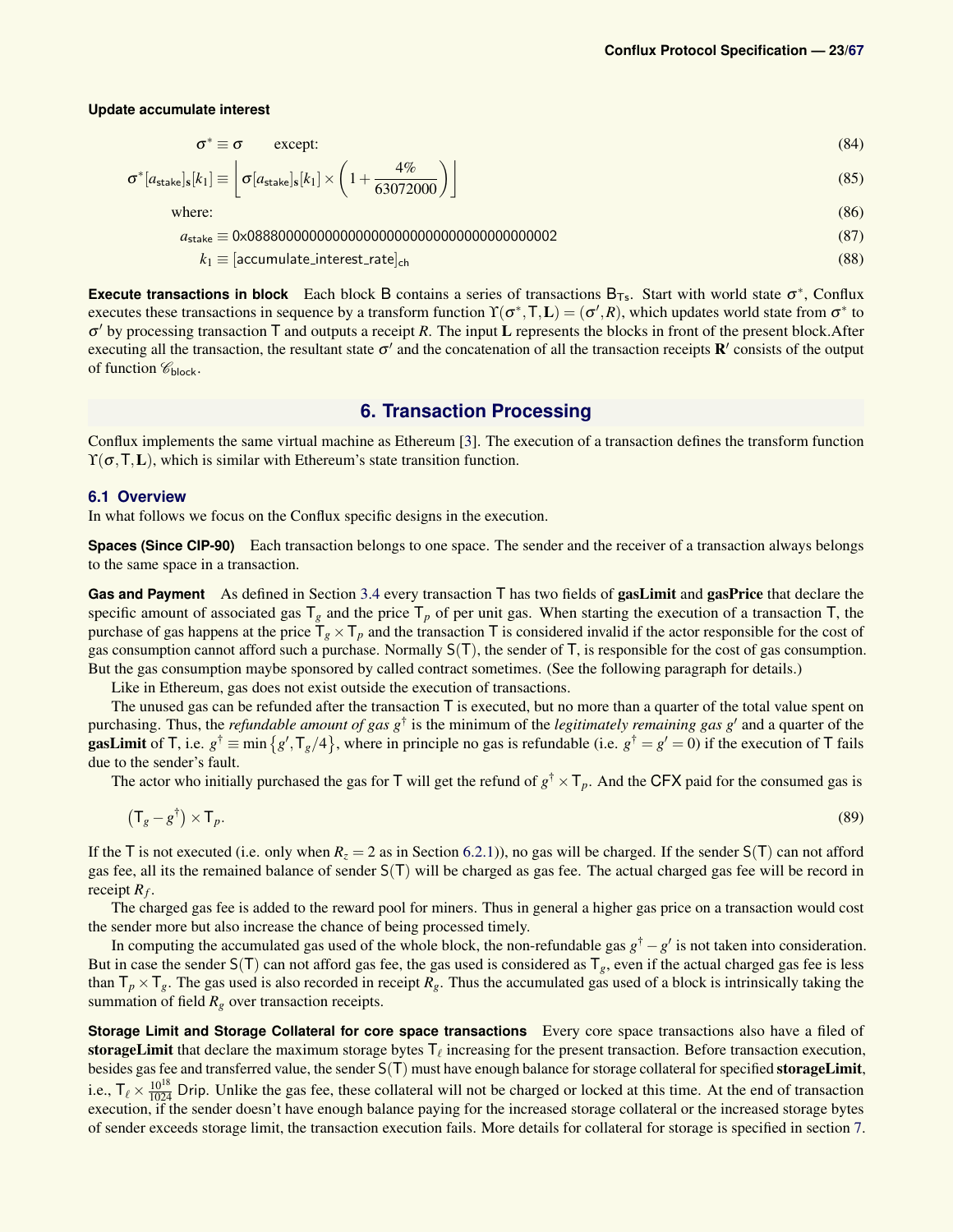**Sponsorship for core space transactions** In case a core space transaction T is calling a smart contract C with sponsor for gas and  $\overline{T}$  is qualified for the subsidy as checked in function Whitelist( $\cdot$ ) defined in eq. [\(267\)](#page-37-2),  $\overline{C}$  is responsible for the purchase of gas if it has sufficient sponsor balance for gas and the transaction gasLimit  $T_g$  does not exceed the sponsor limit for gas, and otherwise the sender  $S(T)$  is still responsible for the whole purchase of gas as if there were no sponsor at all. Formally, we define function GasElig( $\sigma$ ,T) to check whether transaction T is eligible for gas consumption sponsorship and define function GasSpr( $\sigma$ ,T) to check where T is actually sponsored for gas consumption.

$$
\text{GasElig}(\sigma, T) \equiv T_s = \text{Core} \land \text{Type}_{T_a} = [1000]_2 \land \text{Whitelist}(\sigma, S(T), C) \tag{90}
$$

$$
\wedge \; \sigma[\mathsf{T}_a]_p[\mathsf{gas}]_a \neq 0 \wedge \mathsf{T}_g \times \mathsf{T}_p \leq \sigma[\mathsf{T}_a]_p[\mathsf{limit}] \tag{91}
$$

$$
\mathsf{GasSpr}(\sigma, \mathsf{T}) \equiv \mathsf{T}_s = \mathsf{Core} \land \mathsf{GasElig}(\sigma, \mathsf{T}) \land \sigma[\mathsf{T}_a]_p[\mathsf{gas}]_b \ge \mathsf{T}_g \times \mathsf{T}_p \tag{92}
$$

where function Whitelist( $\cdot$ ) is defined in eq. [\(267\)](#page-37-2).

If a contract has sponsor for collateral, the storage collateral can also be sposnored by a contract. Formally,

$$
\text{ColElig}(\sigma, T) \equiv T_s = \text{Core} \land \text{Type}_{T_a} = [1000]_2 \land \text{Whitelist}(\sigma, S(T), C) \land \sigma[T_a]_p[\text{col}]_a \neq 0 \tag{93}
$$

$$
\text{ColSpr}(\sigma, T) \equiv T_s = \text{Core} \land \text{ColElig}(\sigma, T) \land \sigma[T_a]_p[\text{col}]_b \ge T_\ell \times \frac{10^{18}}{1024}
$$
\n(94)

### <span id="page-23-0"></span>**6.2 Transaction Execution**

### <span id="page-23-1"></span>**6.2.1 Pre-execution Validation**

Before being executed, a transaction  $\bar{T}$  in the processing queue must pass the following secondary test of intrinsic validity.

- 1. The transaction **nonce** is valid, i.e.  $T_n = \sigma [S(T)]_n$  where  $\sigma$  is the current world-state.
- 2. (For core space only) The current epoch is in the range specified by epochHeight, i.e. current epoch height is in  $[T_e - 100000, T_e + 100000]$ .

3. (For core space only) The recipient address is valid, i.e. the type indicator (first 4-bit) of  $T_a$  belongs to  $\{ [0000]_2, [0001]_2, [1000]_2 \}$ .

Note that the local legality of the transaction, e.g. the RLP format and the validity of signature, is already verified in the first intrinsic validity test before accepting the corresponding block into the Conflux Tree-Graph, as discussed in Section [4.1,](#page-14-0) and will not be checked again at this moment.

If T fails at these checks, the transaction will not be executed, the nonce for account will not increase and no transaction fee is charged for such transaction. Let *R'* be the receipt of last transaction. Then the receipt of current transaction will be set as follows:

$$
R_u = R'_u \qquad R_f = 0 \qquad R_g = 0 \qquad R_l = \varepsilon \qquad R_z = 2 \qquad R_s = 0 \qquad R_0 = \varepsilon \qquad R_l = \varepsilon \qquad (95)
$$

(The bloom filter  $R_b$  of log  $R_l$  is computed accordingly.)

If  $T$  passes all the above pre-execution checks, the execution of  $T$  is as specified in the rest of this section.

### <span id="page-23-2"></span>**6.2.2 Preprocessing**

In the preprocessing phase of  $T$ , the balance of  $S(T)$  (and the sponsor, if applicable) is examined so that the payment for any further operation is assured. The world-state will be transformed from  $\sigma$  into  $\sigma^0 \equiv \sigma^{**}$  if T passes the preprocessing, or directly into  $\sigma'$  and the execution is aborted if T fails at any step.

**Nonce incremental.** The beginning of execution causes an irrevocable changed to the state  $\sigma$ : the nonce of the sender,  $S(T)_n$ , is incremented by one. We define the state  $\sigma^*$ :

$$
\sigma^* \equiv \sigma \qquad \text{except:} \tag{96}
$$

$$
\sigma^* \left[ S(\mathsf{T}) \right]_n \equiv \sigma \left[ S(\mathsf{T}) \right]_n + 1 \tag{97}
$$

**Gas consumption payment validation.** The up-front payment of a transaction T first figures out whether the gas consumption is sponsored. T is sponsored on gas consumption if T is eligible for sponsorship on gas consumption and the calling contract has sufficient sponsor balance for gas fee.

• If the gas consumption of T is sponsored, it must be a core space transaction. The world-state  $\sigma^{**}$  after gas consumption payment is as follows:

$$
\sigma^{**} \equiv \sigma^* \qquad \text{except:} \tag{98}
$$

$$
\sigma^{**}[\mathbf{C}_{addr}]_p[\text{gas}]_b \equiv \sigma^*[\mathbf{S}(\mathbf{T})]_p[\text{gas}]_b - \mathbf{T}_g \times \mathbf{T}_p
$$
\n(99)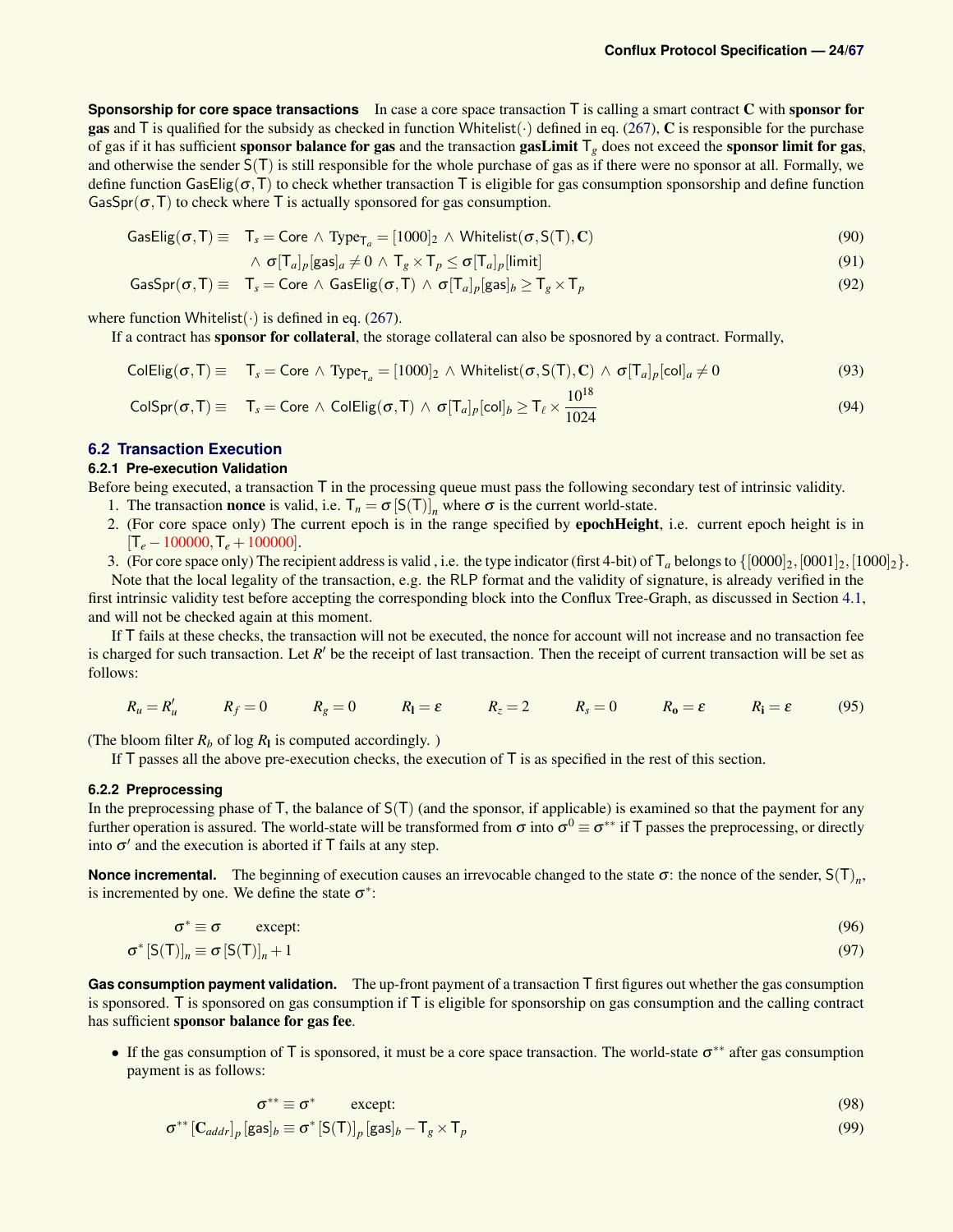• Otherwise, the sender  $S(T)$  is required to pay for the gas consumption. The balance of  $S(T)$  should satisfy  $\sigma^*[(S(T),T_S)]_b \geq$  $T_g \times T_p + T_v$  and otherwise a *not enough balance exception* is generated. The handling of *not enough balance exception* will be discussed later. The world-state after the gas consumption payment is defined as:

$$
\sigma^{**} \equiv \sigma^* \qquad \text{except:} \tag{100}
$$

$$
\sigma^{**}[(S(T),T_s)]_b \equiv \max \{ \sigma^*[(S(T),T_s)]_b - T_g \times T_p, 0 \}
$$
\n(101)

**Storage limit validation.** After charging, Conflux decides who is responsible for storage collateral. If T is eligible for sponsorship on storage collateral and calling contract  $C = T_a$  has enough **sponsor balance for collateral**, contract C is responsible for the storage collateral resulted in the execution of T and will be the owner of modified entries. Otherwise, the sender  $S(T)$  is the owner of modified entries and has the obligation to pay corresponding storage collateral.

$$
ColOwner(\sigma, T) \equiv \begin{cases} T_a & \text{if } ColSpr(\sigma, T) = True \\ S(T) & \text{if } ColSpr(\sigma, T) = False \end{cases}
$$
 (102)

If S(T) is the storage owner but his balance cannot afford the full collateral as declared in **storageLimit** after transferring value  $T_v$ , i.e.  $\sigma^{**}[S(T)]_b < T_v + T_\ell \times 10^{18}/1024$ , then the execution of T fails due to *not enough balance exception*.

**Handling not enough balance exception.** Whenever the preprocessing of T generates a *not enough balance exception* during preprocessing, the execution of T fails and there will be no further execution of T. To figure out whether this exception caused by the insufficient sponsorship balance in contract, the sender balance before transaction execution (i.e.  $\sigma[S(T)]_b$ ) is compared with a *minimum required balance* defined as

$$
\mathsf{T}_{\nu} + (1 - \mathbb{I}(\mathsf{GasElig}(\sigma, \mathsf{T}))) \times \mathsf{T}_{g} \times \mathsf{T}_{p} + (1 - \mathbb{I}(\mathsf{ColElig}(\sigma, \mathsf{T}))) \times \mathsf{T}_{\ell} \times \frac{10^{18}}{1024}.
$$
\n(103)

If  $\sigma[S(T)]_b$  has enough balance for *minimum required balance*, the sender  $S(T)$  is considered not responsible for the generated *not enough balance exception*. In this case, the resultant world-state σ 0 is reverted to σ, the nonce of sender is reset so that  $\overline{T}$  is reusable. The receipt is composed as follows (where  $R'$  refers the receipt of last transaction):

$$
R_u = R'_u \qquad R_f = 0 \qquad R_g = 0 \qquad R_l = \varepsilon \qquad (104)
$$

$$
R_z = 2 \qquad R_s = 0 \qquad R_0 = \varepsilon \qquad R_{\mathbf{i}} = \varepsilon \qquad (105)
$$

In other cases, sender  $S(T)$  is responsible for the exception. The resultant world-state is  $\sigma'$  is reverted to  $\sigma^{**}$  and the receipt is composed as follows if sender is non-existent. (i.e.  $\sigma[S(T)] \neq \emptyset$ ).

$$
R_u = R'_u + T_g
$$
  
\n
$$
R_f = \min\{T_g \times T_p, \sigma[(S(T), T_s)]_b\}
$$
  
\n
$$
R_g = \text{GasElig}(\sigma, T)
$$
  
\n
$$
R_l = \varepsilon
$$
  
\n
$$
R_l = \varepsilon
$$
  
\n
$$
R_s = 0
$$
  
\n(106)

If sender  $S(T)$  is responsible for the exception and the sender is empty, the resultant world-state is  $\sigma'$  is reverted to  $\sigma$ . The receipt is composed as follows

$$
R_u = R'_u \qquad R_f = 0 \qquad R_g = 0 \qquad R_l = \varepsilon \qquad (108)
$$

$$
R_z = 2 \qquad R_s = 0 \qquad R_0 = \varepsilon \qquad R_i = \varepsilon \qquad (109)
$$

#### <span id="page-24-0"></span>**6.2.3 Execution Substate**

The *transaction substate A* is a three tuple which accrues intermediate information during execution.

$$
A \equiv (A_{\rm s}, A_{\rm l}, A_{\rm c}) \tag{110}
$$

The components of *A* are defined as follows:

- A<sub>s</sub> is the self-destruct set of accounts that will be discarded upon the transaction's completion.
- *A*<sub>l</sub> is the log series consisting of indexable "checkpoints" in the VM code execution, allowing light clients to track the execution of a contract.
- A<sub>c</sub> is the set of key-value pairs for the storage collateral changes for each address. Similar with the world state, we write  $A_{\mathbf{c}}[k] = \emptyset$  for the case that the key *k* does not exist and regard  $A_{\mathbf{c}}[k] = \emptyset$  as  $A_{\mathbf{c}}[k] = 0$ .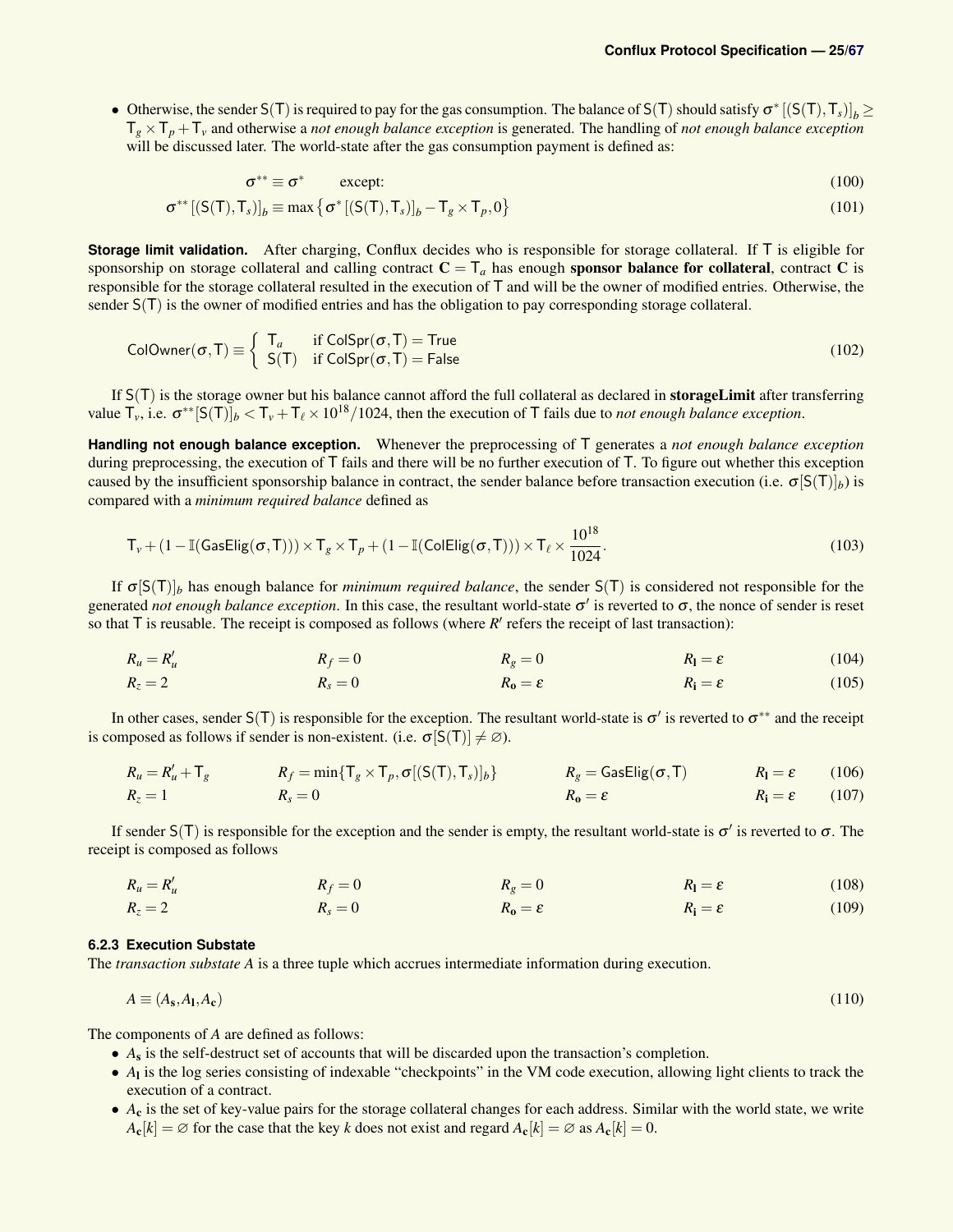The empty substate  $A^0$ , which is also the initial substate, has no self-destructs, no logs, no touched accounts, and zero refund. Formally,  $A^0$  is defined as

$$
A^0 \equiv (\varnothing, \varepsilon, \varnothing) \tag{111}
$$

For any two substate  $A^1$  and  $A^2$ , the accrued substate  $A \equiv A^1 \cup A^2$  is defined by

<span id="page-25-2"></span>
$$
A_{\mathbf{s}} \equiv A_{\mathbf{s}}^1 \cup A_{\mathbf{s}}^2 \tag{112}
$$

$$
A_{\mathbf{l}} \equiv A_{\mathbf{l}}^1 \cdot A_{\mathbf{l}}^2 \tag{113}
$$

$$
\forall a \in \mathbb{B}_{160}, A_{\mathbf{c}}[a] \equiv A_{\mathbf{c}}^1[a] + A_{\mathbf{c}}^2[a] \tag{114}
$$

### <span id="page-25-0"></span>**6.2.4 Type dependent execution**

If transaction passes the preprocessing, then Conflux evaluates the *post-execution provisional state* σ *P* from *pre-execution provisional state*  $\sigma^0$  depending on the transaction type as specified in  $T_a$ : either contract creation or message call. The gas available for the proceeding computation is  $g \equiv T_g - g_0$ , where  $g_0$  is the intrinsic cost of T as in [\(56\)](#page-14-1).

We define the tuple of post-execution provisional state  $\sigma^P$ , remaining gas *g*, accrued substate *A* and status code *z*:

$$
(\sigma^P, g', A, z) \equiv \begin{cases} \Lambda(\sigma^0, T_s, S(T), S(T), \varepsilon, \text{ColOwner}(\sigma, T), g, T_p, T_v, T_i, 0, \zeta, \text{True}) & T_a = \varnothing \\ \Theta(\sigma^0, T_s, S(T), S(T), T_a, \varepsilon, \text{ColOwner}(\sigma, T), T_a, g, T_p, T_v, T_v, T_d, 0, \text{True}) & T_a \neq \varnothing \end{cases}
$$
(115)

Notice that we have three more parameters compared with Ethereum.

The specifications of function  $\Lambda$  and  $\Theta$  are given in Section [6.3](#page-27-0) and Section [6.4](#page-29-0) respectively.

#### <span id="page-25-1"></span>**6.2.5 Postprocessing**

**Storage collateral refund and charge for core space transactions.** After the message call or contract creation is processed, Conflux checks whether the incremental storage exceeds storage limit specified in  $T_\ell$  and if the storage owner has enough balance for storage collateral. Let  $i \equiv \text{ColOwner}(\sigma, T)$  be the address who owns modified storage entries and *v* be the available balance to pay for storage collateral, which is defined as

$$
v \equiv \begin{cases} \sigma^P[S(T)]_b & \text{if } \text{ColSpr}(\sigma, T) = \text{False} \\ \sigma^P[T_a]_p[\text{col}]_b & \text{if } \text{ColSpr}(\sigma, T) = \text{True} \end{cases}
$$
(116)

Notice that  $A_c[i]$  is the incremental storage collateral during execution. If  $A_c[i] > min\{v, T_\ell \times 10^{18}/1024\}$ , then the execution fails because of not enough balance for collateral or exceeding the storage limit, and all the modified state will be reverted to  $\sigma^0$ , i.e.  $\sigma' \equiv \sigma^0$ . Let *R'* denote the receipt of last transaction. Then the receipt of current transaction T will be

$$
R_u = R'_u + T_g
$$
  
\n
$$
R_f = T_g \times T_p
$$
  
\n
$$
R_g = \text{GasSpr}(\sigma, T)
$$
  
\n
$$
R_l = \varepsilon
$$
  
\n
$$
R_l = \varepsilon
$$
  
\n
$$
R_l = \varepsilon
$$
  
\n(117)  
\n
$$
R_o = \varepsilon
$$
  
\n
$$
R_l = \varepsilon
$$
  
\n(118)

Otherwise Conflux charges and refunds storage collateral and transforms world-state  $\sigma^p$  into  $\sigma^*$ . We skim the selfdestructed contracts here because their storage collateral have been refunded during self-destruction. The storage collateral in account state is also updated at this time.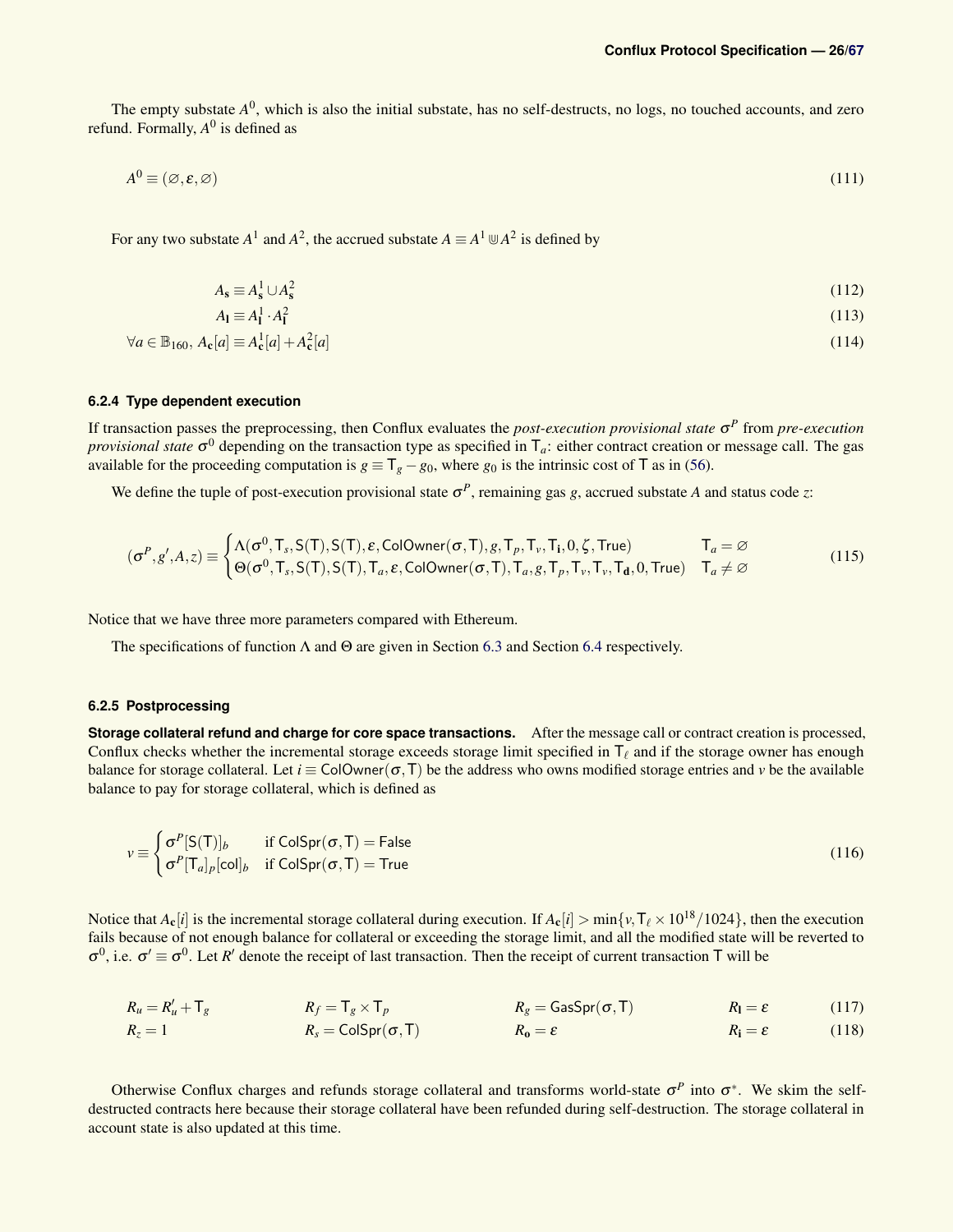$$
\sigma^1 \equiv \sigma^P \qquad \text{except:} \tag{119}
$$

$$
\forall a \in \mathbb{B}_{160} \text{ with } A_{\mathbf{c}}[a] \neq 0,
$$
\n(120)

$$
\begin{cases}\n\sigma^1[a]_p[\text{col}]_b \equiv \sigma^P[a]_p[\text{col}]_b + f(a) & \text{if } a \text{ refers to a contract account, i.e. Type}_a = [1000]_2 \\
\sigma^1[a]_b \equiv \sigma^P[a]_b + f(a) & \text{if } a \text{ refers to a normal account, i.e. Type}_a = [0001]_2\n\end{cases}
$$
\n(121)

$$
\sigma^1[a]_o \equiv \sigma^P[a]_o - f(a) \tag{122}
$$

$$
\sigma^{1}[a_{\text{stack}}]_{\text{s}}[k_{3}] \equiv \sigma^{P}[a_{\text{stack}}]_{\text{s}}[k_{3}] + \sum_{a \in \mathbb{B}_{160}} (f(a) + A_{\text{c}}[a])
$$
\n(123)

$$
\sigma^1[a_{\text{stack}}]_s[k_4] \equiv \sigma^P[a_{\text{stack}}]_s[k_4] + \sum_{a \in \mathbb{B}_{160}} A_c[a]
$$
\n(124)

where:  $(125)$ 

*a*stake ≡ 0x0888000000000000000000000000000000000002 (126)  $k_3 \equiv [\text{total}]\text{ssued}$  tokens]<sub>ch</sub> (127)

$$
k_4 \equiv [\text{total_storage\_tokens}]_{\text{ch}} \tag{128}
$$

$$
f(a) \equiv \min\{-A_c[a], \sigma_o^P[a]\}\tag{129}
$$

**Gas fee refund.** The *refundable amount of gas*  $g^{\dagger}$  is the minimum of the *legitimately remaining gas*  $g'$  (as calculated in [\(115\)](#page-25-2)) and a quarter of the **gasLimit** of T, i.e.  $g^{\dagger} \equiv \min\left\{g',\text{T}_g/4\right\}$ . The refund of gas fee is applied on world-state  $\sigma^*$  and results in  $\sigma' \equiv \Upsilon(\sigma, T)$ .

$$
\sigma^2 \equiv \sigma^1 \qquad \text{except:} \tag{130}
$$

$$
\begin{cases}\n\sigma^2 \left[\mathsf{T}_a\right]_p [\mathsf{gas}]_b \equiv \sigma^1 \left[\mathsf{T}_a\right]_p [\mathsf{gas}]_b + g^\dagger \times \mathsf{T}_p & \text{if } \mathsf{GasSpr}(\sigma, \mathsf{T}) = \mathsf{True} \\
\sigma^2 \left[\left(\mathsf{S}(\mathsf{T}), \mathsf{T}_s\right)\right]_b \equiv \sigma^1 \left[\left(\mathsf{S}(\mathsf{T}), t x_s\right)\right]_b + g^\dagger \times \mathsf{T}_p & \text{if } \mathsf{GasSpr}(\sigma, \mathsf{T}) = \mathsf{False}\n\end{cases}
$$
\n(131)

**Killed contract processing** The sponsor mechanism and collateral mechanism bring additional tasks in contract destruction. First, for all the killed contract, we refund the collateral for code and storage entries to the corresponding owner.

$$
\sigma^3 \equiv \sigma^2 \qquad \text{except:} \tag{132}
$$

$$
\forall a \in A_{\mathbf{s}}, \sigma^2[a]_{\mathbf{s}} \equiv \varnothing \tag{133}
$$

$$
\forall a \in \mathbb{B}_{160} \text{ with } A_{\mathbf{c}}^*[a] \neq 0,
$$
\n(134)

$$
\begin{cases}\n\sigma^3[a]_p[\text{col}]_b \equiv \sigma^2[a]_p[\text{col}]_b + f(a) & \text{if } a \text{ refers to a contract account, i.e. Type}_a = [1000]_2 \\
\sigma^3[a]_b \equiv \sigma^2[a]_b + f(a) & \text{if } a \text{ refers to a normal account, i.e. Type}_a = [0001]_2\n\end{cases}
$$
\n(135)

$$
\sigma^3[a]_o \equiv \sigma^2[a]_o - f(a) \tag{136}
$$

$$
\sigma^3[a_{\text{stake}}]_s[k_3] \equiv \sigma^2[a_{\text{stake}}]_s[k_3] + \sum_{a \in \mathbb{B}_{160}} (f(a) + A^*_{\mathbf{c}}[a])
$$
\n(137)

$$
\sigma^3[a_{\text{stack}}]_s[k_4] \equiv \sigma^2[a_{\text{stack}}]_s[k_4] + \sum_{a \in \mathbb{B}_{160}} A^*_{\mathbf{c}}[a]
$$
\n(138)

$$
A' \equiv A \cup A^* \tag{139}
$$

where:  $(140)$ 

*a*stake ≡ 0x0888000000000000000000000000000000000002 (141)

$$
k_3 \equiv [\text{total\_issued\_tokens}]_{\text{ch}} \tag{142}
$$

$$
k_4 \equiv [\text{total\_storage\_tokens}]_{\text{ch}} \tag{143}
$$

$$
f(a) \equiv \min\{-A_{\mathbf{c}}^*[a], \sigma_o^2[a]\}\tag{144}
$$

$$
A^* \equiv A^0 \qquad \text{except:} \tag{145}
$$

$$
\forall a \in \mathbb{B}^{160}, A^*[a]_c = -\frac{10^{18}}{1024} \times \sum_{a' \in A_s} \left( \mathbb{I}(\sigma^2[a']_w = a) \times |\sigma^2[a']_p| + \sum_{k \in \mathbb{B}_*} \mathbb{I}(\sigma^2[a']_s[k]_o = a) \times 64 \right)
$$
(146)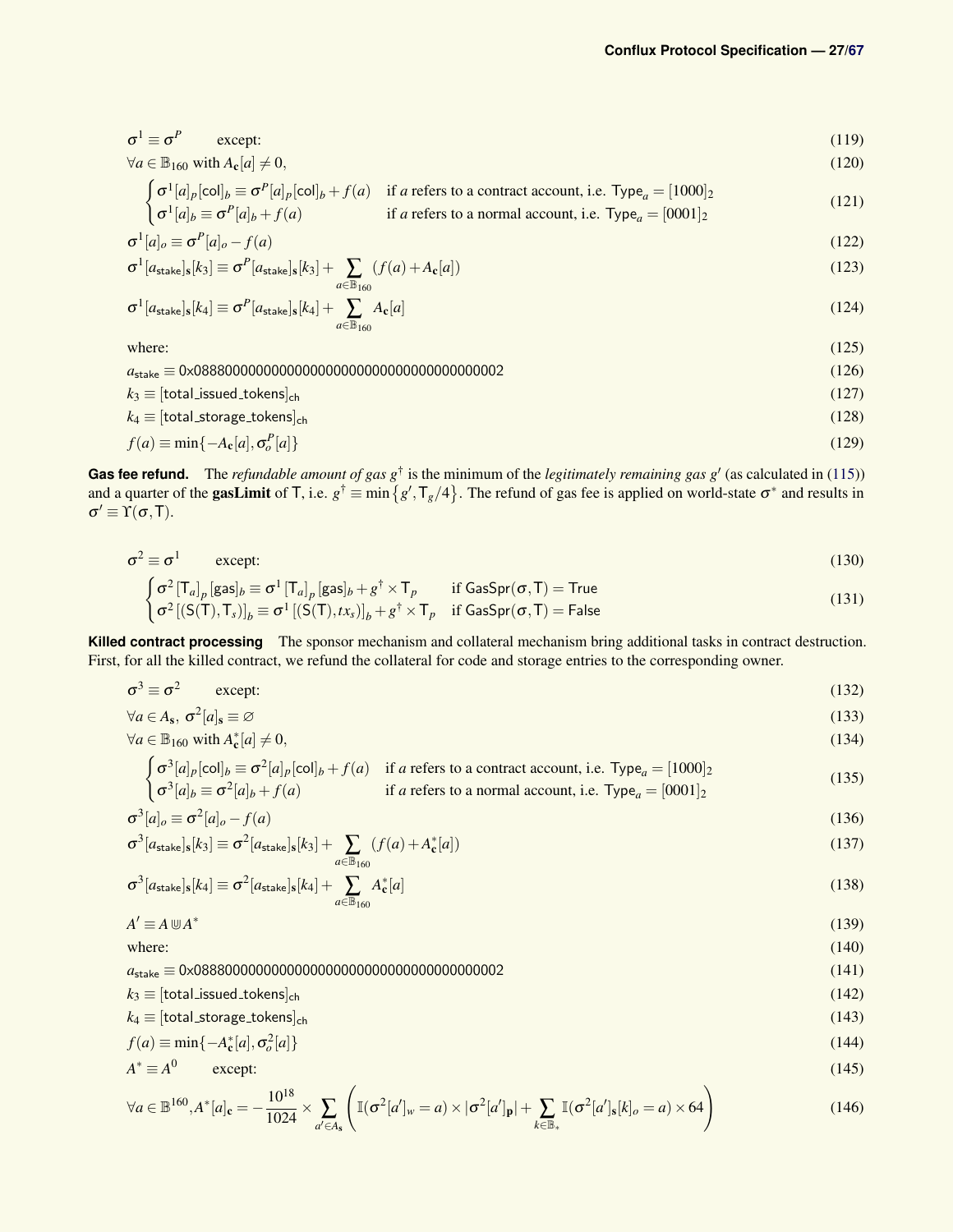Then we refund the sponsor balance for all the killed contract.

$$
\sigma^4 \equiv \sigma^3 \qquad \text{except:} \tag{147}
$$

$$
\forall a \in \mathbb{B}_{160}, \sigma^4[a]_b \equiv \sigma^3[a]_b + \sum_{a' \in A_s} \left( \mathbb{I}(\sigma^3[a']_p[\text{col}]_a = a) \times \sigma^3[a']_p[\text{col}]_b + \mathbb{I}(\sigma^3[a']_p[\text{gas}]_a = a) \times \sigma^3[a']_p[\text{gas}]_b \right)
$$
(148)

$$
\forall a' \in A_{\mathbf{s}}, \sigma^4[a']_p[\text{col}]_b \equiv 0 \tag{149}
$$

$$
\forall a' \in A_{\mathbf{s}}, \sigma^4[a']_p[\mathsf{gas}]_b \equiv 0 \tag{150}
$$

Then we delete all the contracts and burn all the rest balance

$$
\sigma' \equiv \sigma^4 \qquad \text{except:} \tag{151}
$$

$$
\forall (a, p) \in A_{\mathbf{s}}, \sigma'[(a, p)] = \varnothing \tag{152}
$$

$$
\sigma'[a_{\text{stake}}]_s[k_3] \equiv \sigma^4[a_{\text{stake}}]_s[k_3] - \sum_{(a,p)\in A_s \land p = \text{Core}} (\sigma[a]_b + \sigma[a]_t)
$$
\n(153)

where:  $(154)$ 

*a*stake ≡ 0x0888000000000000000000000000000000000002 (155) *k*<sup>3</sup> ≡ [total issued tokens]ch (156)

**Transaction Receipt.** Now the transaction execution is accomplished. The returning status code *z* denotes whether the execution succeeds or not. Supposing that  $R'$  is the receipt of last transaction, the receipt of current transaction will be as follows: [5](#page-27-1)

$$
R_u = R'_u + g' \quad R_f = (T_g - g^\dagger) \times T_p \quad R_g = \text{GasSpr}(\sigma, T) \quad R_l = A'_l
$$
  
\n
$$
R_z = z \qquad R_s = \begin{cases} \text{ColSpr}(\sigma, T) & \text{if } z = 0 \\ 0 & \text{if } z = 1 \end{cases}
$$
  
\n
$$
R_0 = \text{Tolist}(\{(a, A'_c[a]) | a \in \mathbb{B}_{160} \land A_c[a] > 0\})
$$
  
\n
$$
R_i = \text{Tolist}(\{(a, -A'_c[a]) | a \in \mathbb{B}_{160} \land A_c[a] < 0\})
$$
\n(157)

### <span id="page-27-0"></span>**6.3 Contract Creation**

A number of intrinsic parameters are used when creating a smart contract account:

- world-state  $\sigma$ ;
- space *c*;
- sender *s*;
- original sender *o*;
- other recipients in call stack **t**;
- storage owner *i*;
- available gas *g*;
- gas price *p*;
- endowment *v*;
- initialization code **i** as an arbitrary length byte array;
- the present depth of message-call/contraction-creation stack *e*;
- the salt for new account's address  $\zeta$ ,
- where  $\zeta = \emptyset$  if the creation was caused by [CREATE](#page-60-0), and  $\zeta \in \mathbb{B}_{256}$  if the creation was caused by [CREATE2](#page-0-0);
- and finally the permission to change the state *w*.

We define the contract creation function by  $\Lambda$ , which evaluates from the above parameters and modifies the state  $\sigma$  to a new state  $\sigma'$ , together with the leftover gas  $g'$ , the accrued substate A, the result of creation, and the output **o**.

$$
(\sigma', g', A, z, \mathbf{o}) \equiv \Lambda(\sigma, c, s, o, \mathbf{t}, i, g, p, v, \mathbf{i}, e, \zeta, w)
$$
\n(158)

In core space ( $c = \text{Core}$ ), the address *a* of the account  $\alpha$  newly created by [CREATE](#page-60-0) is defined as the 4-bit contract type indicator concatenating the rightmost 156 bits (i.e. the 100-th to 255-th bit) of the Keccak hash of a zero byte, the sender address *s*, the little-endian 32-byte array of its account nonce and the Keccak hash of EVM code. For [CREATE2](#page-0-0) the rule is

<span id="page-27-1"></span> $<sup>5</sup>$ Note: before CIP-78, the actual Conflux system has a wrong implementation, see CIP-78 for details.</sup>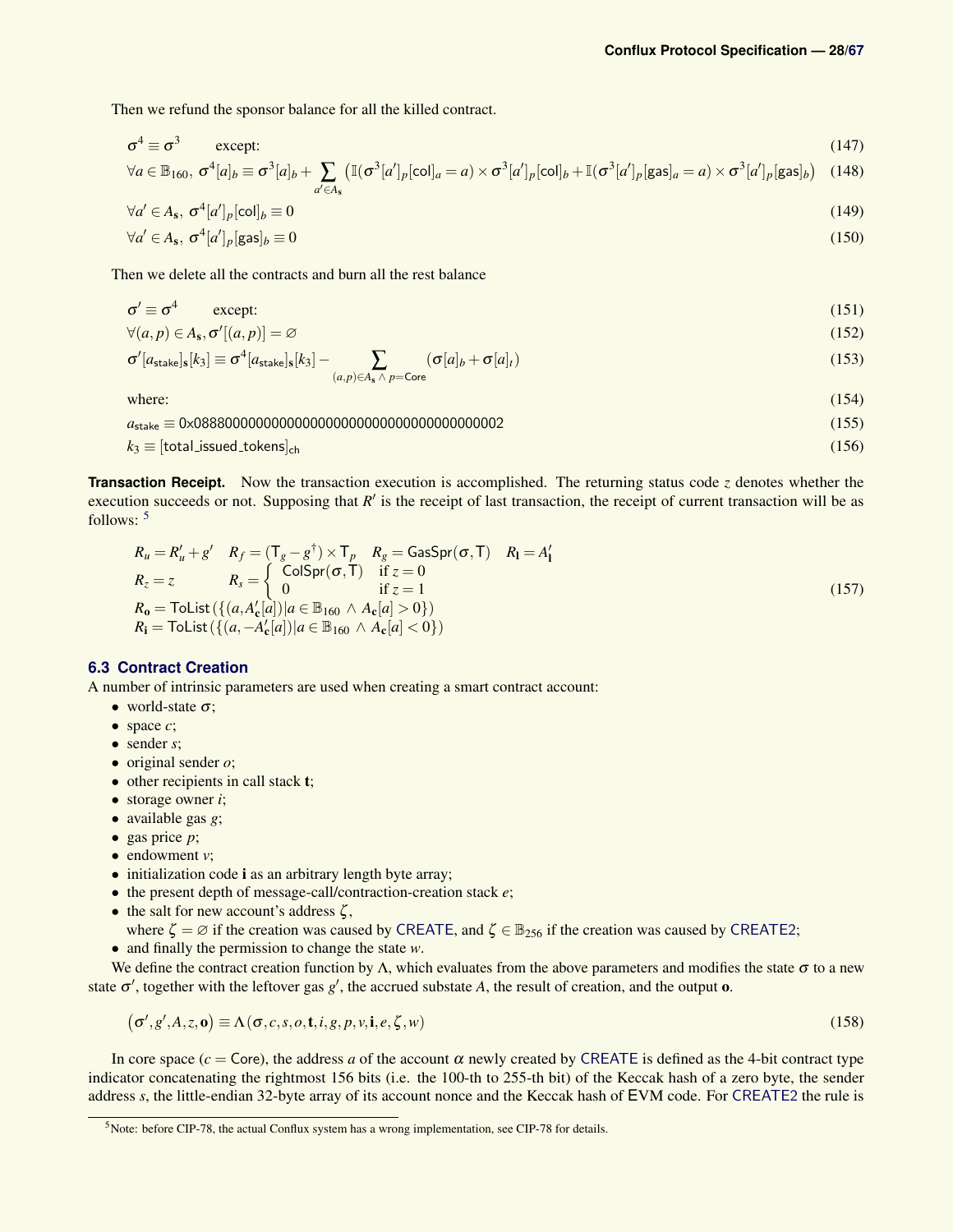slightly different by substituting account nonce with the salt  $\zeta$  and changing the leading byte before taking Keccak (following EIP-1014). Combining these two cases, the resultant address for the new contract account  $\alpha$  is defined as follows:

$$
a = A(\text{Core}, s, \sigma[s]_n - 1, \zeta, \mathbf{i}) \equiv \begin{cases} [1000]_2 \circ \text{KEC}([00]_{16} & \circ s \circ \text{LE}_{32}(\sigma[s]_n - 1) & \circ \text{KEC}(\mathbf{i}) \setminus [100...255] & \text{if } \zeta = \varnothing \\ [1000]_2 \circ \text{KEC}([ff]_{16} & \circ s \circ \zeta & \circ \text{KEC}(\mathbf{i}) \setminus [100...255] & \text{otherwise} \end{cases} \tag{159}
$$

where  $LE_{32}(\cdot)$  denotes the function that expands an integer value in  $[0,2^{256}-1]$  to a little-endian 32-byte array. Note that we use  $\sigma[s]_n - 1$  since it is indeed the sender's nonce at the generation of the respective transaction or VM operation.

In eSpace ( $c = e$ Space), the address is computed in the same way as Ethereum. The address *a* of the account  $\alpha$  newly created by [CREATE](#page-60-0) is defined as the rightmost 160 bits (i.e. the 96-th to 255-th bit) of the Keccak hash of RLP-encoded sender address *s* and the account nonce. For [CREATE2](#page-0-0) the rule is slightly different by substituting account nonce with the salt ζ and changing the leading byte before taking Keccak (following EIP-1014). Combining these two cases, the resultant address for the new contract account  $\alpha$  is defined as follows:

$$
a = A(eSpace, s, \sigma[s]_n - 1, \zeta, \mathbf{i}) \equiv \begin{cases} \text{KEC}(\text{RLP}(s, \sigma[s]_n - 1))[96...255] & \text{if } \zeta = \varnothing \\ \text{KEC}([\text{ff}]_{16} \circ s \circ \zeta \circ \text{KEC}(\mathbf{i}))[96...255] & \text{otherwise} \end{cases}
$$
(160)

If  $c = \text{Core}$  and  $\sigma[a]_c \neq \text{KEC}(\varepsilon)$ , a *Contract Address Conflict* exception is triggered. Function  $\Lambda$  returns  $(\emptyset, g, A^0, 1)$ immediately.

Otherwise, the account's nonce is initialized to one, the balance as the value passed by the contract creation transaction, the storage and code as for the empty string. The sender's balance is reduced by the transferred value (there must be enough balance or the transaction will not be executed). Thus the mutated state becomes  $\sigma^*$ :

<span id="page-28-0"></span>
$$
\sigma^* \equiv \sigma \qquad \text{except:} \tag{161}
$$

$$
\sigma^*[(a,c)] \equiv \alpha^0 \quad \text{except: } \sigma^*[(a,c)]_n = 1 \wedge \sigma^*[(a,c)]_b = v + \sigma[(a,c)]_b \wedge \sigma^*[(a,c)]_a = o \tag{162}
$$

$$
\sigma^*[(s,c)] \equiv \begin{cases} \varnothing & \text{if } \sigma[(s,c)] = \varnothing \land \nu = 0\\ \sigma[(s,c)] & \text{except} : \sigma^*[(s,c)]_b = \sigma[(s,c)]_b - \nu & \text{otherwise} \end{cases}
$$
(163)

where  $\alpha^0$  is the default account specified in eq. [\(9\)](#page-6-1).

The unmentioned components of an account are initialized by default.

Finally the account  $\alpha$  is initialized by EVM code i according to the execution model. Code execution may effect several events that are not internal to the execution state: the account's storage can be altered, further accounts can be created and further messages calls can be made. As such, the code execution function Ξ evaluates to a tuple of resultant state  $\sigma^{**}$ , available gas remaining  $g^{**}$ , the accrued substate *A* and the body code **o**.

$$
(\sigma^{**}, g^{**}, A, \mathbf{o}) \equiv \Xi(\sigma^*, g, I) \tag{164}
$$

where *I* consists of the parameters of the execution environment as follows:

| $I_a \equiv a$                     | (165) |
|------------------------------------|-------|
| $I_c \equiv c$                     | (166) |
| $I_o \equiv o$                     | (167) |
| $I_i \equiv i$                     | (168) |
| $I_p \equiv p$                     | (169) |
| $I_{d} \equiv \varepsilon$         | (170) |
| $I_t \equiv t$                     | (171) |
| $I_s \equiv s$                     | (172) |
| $I_v \equiv v$                     | (173) |
| $I_{\mathbf{b}} \equiv \mathbf{i}$ | (174) |
| $I_H \equiv H$                     | (175) |
| $I_L \equiv L$                     | (176) |
| $I_e \equiv e$                     | (177) |
| $I_w \equiv w$                     | (178) |
|                                    |       |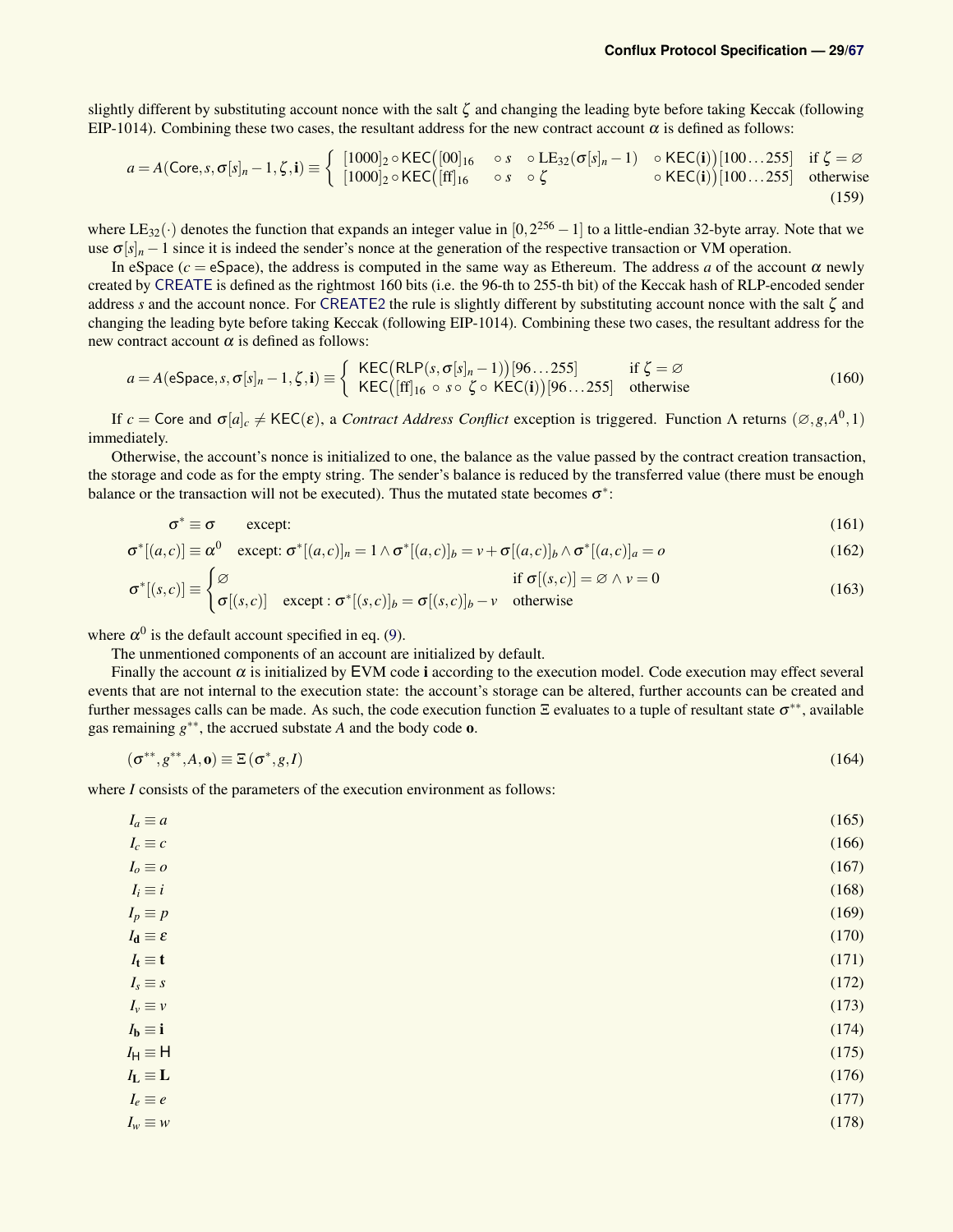$I_d$  evaluates to the empty tuple as there is no input data to this call.  $I_H$  is the block header of the present block.  $I_L$  is the list of block headers ordered in front of the current block.

Code execution depletes gas, and gas may not go below zero, thus the actual execution may exit before the code has come to a natural halting state. In this (and several other) exceptional cases (i.e.  $\sigma^{**} = \emptyset \wedge \mathbf{0} = \emptyset$ ), we say an out-of-gas (OOG) exception has occurred: the evaluated state is set to the empty set ∅, and the entire contract creation should have no effect on the state, effectively leaving it as it was immediately prior to the attempt of the failed creation. Function  $\Lambda$  returns  $(\emptyset, g^{**}, A^0, 1)$ immediately.

If *c* = Core and the initialization code completes successfully, a final storage cost is charged for depositing the code. The storage cost *s* is proportional to the code size of the created contract and it consists of two parts:

• the code-deposit cost *d* charged as gas consumption:

$$
d \equiv |\mathbf{o}| \times G_{code deposit} \tag{179}
$$

• a substate *A* <sup>∗</sup> will be generated to record the storage occupied by code size. the code size collateral will be charged in transaction post processing and will be locked during the lifetime of the created contract. (Conflux will record the owner of code in world-state and refund the collateral when the contract is destroyed):

$$
A^* \equiv A^0 \quad \text{except: } A^*_p[i] = |\mathbf{o}| \tag{180}
$$

If the remaining gas cannot afford the code-deposit cost (i.e. *g*<sup>∗∗</sup> < *d*) or the code size exceeds 49152 bytes (i.e. |o| < 49152), then we also declare that an exception occurs and handle it as a failed contract creation attempt. Function  $\Lambda$  returns  $(\emptyset, g^{**}, A^0, 1)$ immediately.

If the contract creation fails for any reason, the value of the transaction is not transferred to the aborted contract, and collateral for storing the code is not locked either. If the contract creation succeeds, we formally specify the resultant state, gas, storage limit, substate, and status code by  $(\sigma', g', A', z)$  as follows:

$$
g' \equiv g^{**} - d \tag{181}
$$

$$
\sigma' \equiv \sigma^{**} \quad \text{except:} \tag{182}
$$

$$
[(a,p)]_c \equiv \text{KEC}(\mathbf{0}) \tag{183}
$$

$$
\sigma'[a]_{code} \equiv (\mathbf{0}, i) \tag{184}
$$

$$
A^* \equiv A^0 \quad \text{except:} \tag{185}
$$

$$
A_{\mathbf{c}}[a] \equiv |\mathbf{o}| \times \frac{10^{18}}{1024} \tag{186}
$$

$$
A' \equiv A \cup A^* \tag{187}
$$

$$
z \equiv 0 \tag{188}
$$

In the determination of  $\sigma'$ , the final body code for the newly created account is specified by the byte sequence o derived from the execution of the initialization code i. The status code *z* is an indicator of whether the contract creation succeeds.

Therefore the result of contract creation is either a successfully created new contract with its endowment and collateral for storage, or no new contract and no transfer of value or collateral at all.

**Subtleties.** Note that while the initialization code is executing, the newly created address exists but with no intrinsic body code. Thus any message call received by it during this time causes no code to be executed. If the initialization execution ends with a SUICIDE instruction, the matter is moot since the account will be deleted before the transaction is completed. For a normal STOP code, or if the code returned is otherwise empty, then the world-state may left with a zombie account. Only the administrator of such contract can destroy it by calling the internal contract described in section [8.2.](#page-38-2)

### <span id="page-29-0"></span>**6.4 Message Call**

 $\sigma'$ 

The following intrinsic parameters are used when executing a message call:

- world-state  $\sigma$ ;
- space *c*;
- sender *s*;
- original sender *o*;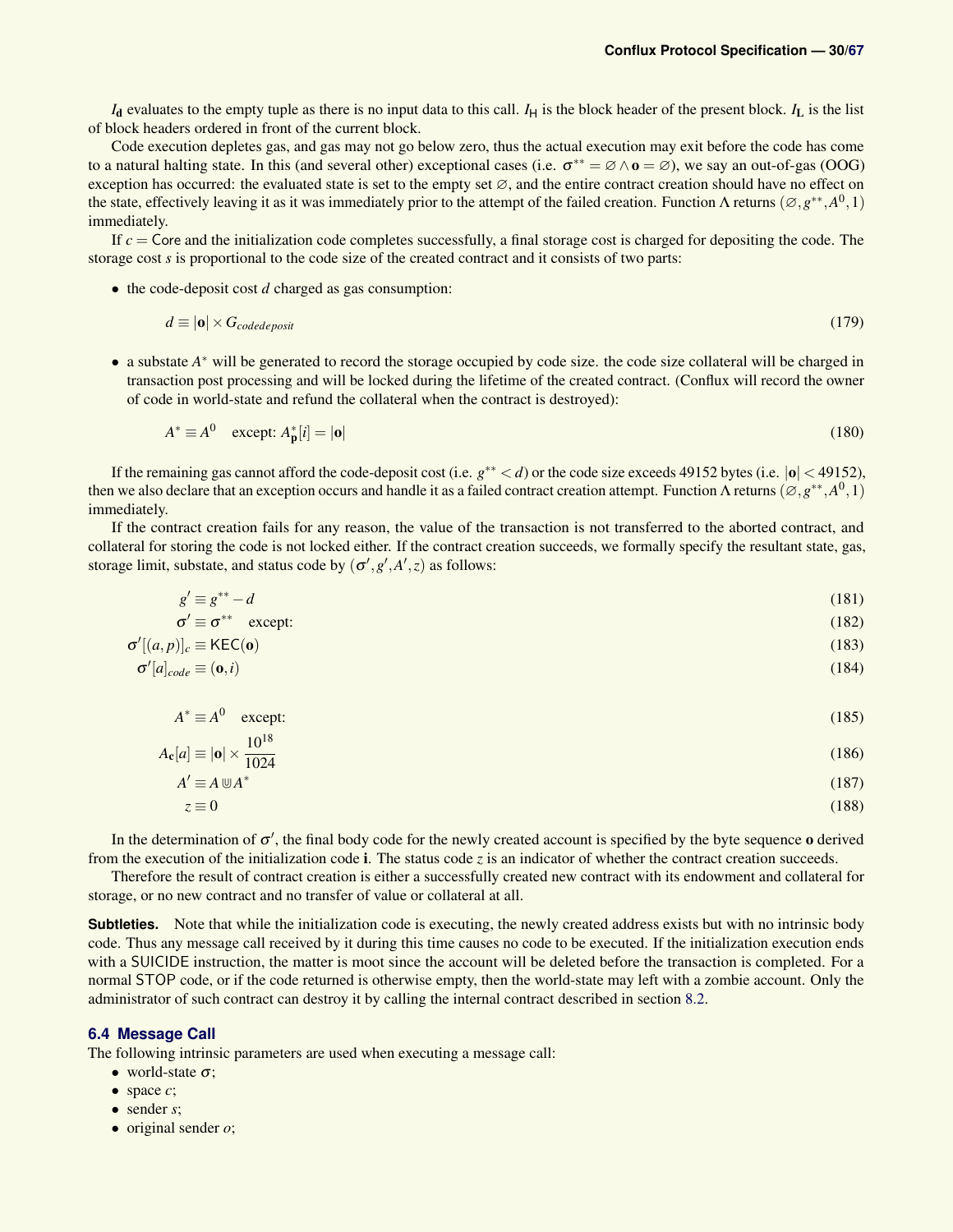- $\bullet$  recipient  $r$ ;
- other recipients in call stack **t**
- storage owner *i*
- the account *c* whose code is to be executed, usually the same as recipient;
- available gas *g*;
- gas price *p*;
- $\bullet$  value *v*;

σ ∗

- input data **d** of the call, as an arbitrary length byte array;
- the present depth of message-call/contraction-creation stack *e*;
- and finally the permission to change the state *w*.

During the execution of message calls, the state and transaction substate may change, and finally an output data array o will be generated. In case of executing transactions (generated by external controllers) the output data o is ignored, however message calls (generated by internal execution process) can result further consequences due to the execution of VM-codes, especially when the message call is generated inside the execution of another message call (or transaction).

$$
(\sigma', g', A, z, \mathbf{o}) \equiv \Theta(\sigma, c, s, o, r, \mathbf{t}, i, c, g, p, v, \tilde{v}, \mathbf{d}, e, w)
$$
\n(189)

Note that we differentiate between the value to be transferred,  $\nu$ , from the value apparent in the execution context,  $\tilde{\nu}$ , for the DELEGATECALL instruction.

We let  $\sigma^*$  denote the first transitional world-state, which is the same as the original state except for the value transferred from sender *s* to recipient *r* (if  $s \neq r$ ):

$$
\sigma^*[(r,c)]_b \equiv \sigma[(r,c)]_b + v \qquad \wedge \qquad \sigma^*[(s,c)]_b \equiv \sigma[(s,c)]_b - v \qquad (190)
$$

In particular, if  $\sigma[r]$  was undefined in  $\sigma$ , Conflux will treat it as an empty account with address *r* which has no code or state and zero balance and nonce. If furthermore the transferred value *v* is positive, the account will be created and stored in  $\sigma^*[r]$ . Thus the previous equation should be taken to mean:

$$
\sigma^* \equiv \sigma \qquad \text{except:} \tag{191}
$$

$$
[(s,c)] \equiv \begin{cases} \varnothing & \text{if } \sigma[(s,c)] = \varnothing \land v = 0\\ & (192) \end{cases}
$$

$$
\sigma[(s,c)] = \begin{cases}\n\sigma[(s,c)] & \text{except: } \sigma^*[s,c)]_b = \sigma[(s,c)]_b - v & \text{otherwise}\n\end{cases}
$$
\n
$$
\sigma^*[(r,c)] \equiv \begin{cases}\n\alpha^0 & \text{except: } \sigma^*[r,c)]_b = v & \text{if } \sigma[(r,c)] = \varnothing \land v \neq 0 \\
\varnothing & \text{if } \sigma[(r,c)] = \varnothing \land v = 0\n\end{cases}
$$
\n(193)

$$
\sigma[(r,c)] \quad \text{except:} \quad \sigma^*[(r,c)]_b = \sigma[(r,c)]_b + v \quad \text{otherwise}
$$

The recipient's associated code **b**, whose Keccak hash is  $\sigma[c]_c$ , is executed according to the execution model. Note that the code **b** is stored in code component  $\sigma[c]_{code}$  of account *c*.

Similar as with contract creation, if the execution halts due to an exception, then the state is reverted to the point immediately prior to balance transfer (i.e.  $\sigma$ ) of the message call but no gas is refunded. The new state  $\sigma'$  after executing this message call is as follows:

$$
\sigma' \equiv \begin{cases} \sigma & \text{if } \sigma^{**} = \varnothing \\ \sigma^{**} & \text{otherwise} \end{cases}
$$
 (194)

$$
g' \equiv \begin{cases} 0 & \text{if } \sigma^{**} = \varnothing \land \mathbf{0} = \varnothing \\ g^{**} & \text{otherwise} \end{cases}
$$
 (195)

$$
z \equiv \begin{cases} 1 & \text{if } \sigma^{**} = \varnothing \\ 0 & \text{otherwise} \end{cases}
$$
 (196)

where the resultant state σ<sup>\*\*</sup> and available gas remaining g<sup>\*\*</sup>, together with the accrued substate *A* and the output data **o**, are determined by the code execution function  $\Xi$  evaluated on state  $\sigma^*$ .

$$
(\sigma^{**}, g^{**}, A, \mathbf{o}) \equiv \Xi(\sigma^*, g, I) \tag{197}
$$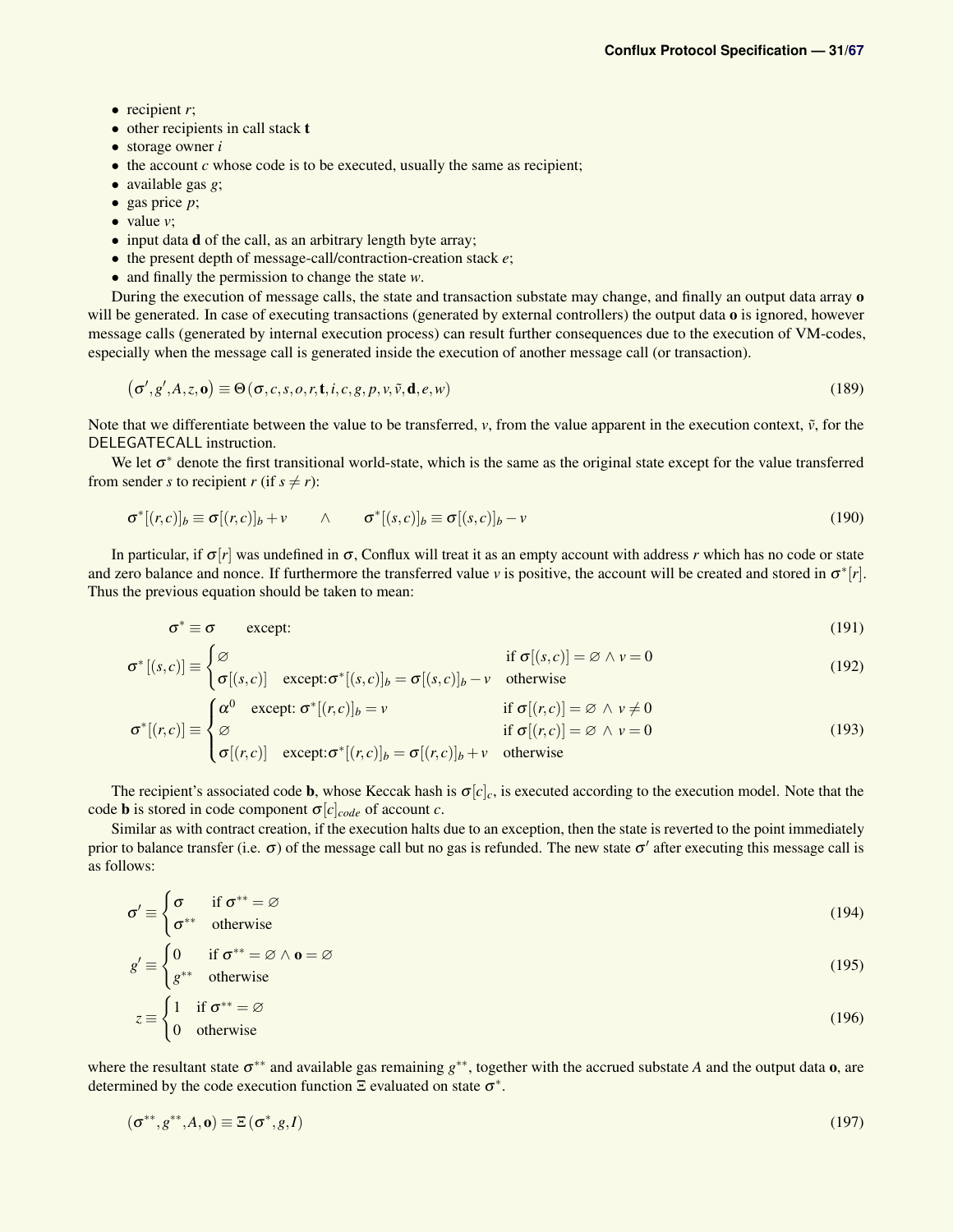where *I* contains the parameters of the execution environment as follows:

| $I_c \equiv c$<br>$I_o \equiv o$<br>$I_i \equiv i$<br>(202)<br>$I_p \equiv p$<br>$I_{d} \equiv d$<br>(204)<br>$I_t \equiv t$<br>(205)<br>$I_s \equiv s$<br>(206)<br>$I_v \equiv \tilde{v}$<br>$I_{\mathbf{b}} \equiv \mathbf{b}$<br>(207)<br>$I_H \equiv H$<br>(208)<br>$I_L \equiv L$<br>(209)<br>(210)<br>$I_e \equiv e$<br>$I_w \equiv w$ | $I_a \equiv r$ | (198) |
|----------------------------------------------------------------------------------------------------------------------------------------------------------------------------------------------------------------------------------------------------------------------------------------------------------------------------------------------|----------------|-------|
|                                                                                                                                                                                                                                                                                                                                              |                | (199) |
|                                                                                                                                                                                                                                                                                                                                              |                | (200) |
|                                                                                                                                                                                                                                                                                                                                              |                | (201) |
|                                                                                                                                                                                                                                                                                                                                              |                |       |
|                                                                                                                                                                                                                                                                                                                                              |                | (203) |
|                                                                                                                                                                                                                                                                                                                                              |                |       |
|                                                                                                                                                                                                                                                                                                                                              |                |       |
|                                                                                                                                                                                                                                                                                                                                              |                |       |
|                                                                                                                                                                                                                                                                                                                                              |                |       |
|                                                                                                                                                                                                                                                                                                                                              |                |       |
|                                                                                                                                                                                                                                                                                                                                              |                |       |
|                                                                                                                                                                                                                                                                                                                                              |                |       |
|                                                                                                                                                                                                                                                                                                                                              |                | (211) |

For the frequently used functionalities such as the elliptic curve public key recovery, the SHA2-256 hash scheme, and so on, we set up eight "precompiled computation contracts" with reserved code's address  $c \in \{1, 2, ..., 9\}$  (with type indicator  $[0000]_2$ ) for both core space and eSpace. The contracts with  $c \in \{5, 6, 7, 8\}$  are activated since CIP-62. The contracts with  $c = 9$ is activated since CIP-92. The precompiled computation contracts have no side-effect during execution. They will not generate logs, modify accounts' storage or trigger another message call. In the present implementation of Conflux these exceptional contracts are specified as in the latest version of Ethereum [\[3\]](#page-45-1).

Conflux also introduces internal contracts for specific usage in core space. A high-level description for the internal contracts is given in Section [8.](#page-37-0) When the recipient's address *r* is one of the internal contracts, Conflux processes  $\Xi_{\text{internal}}(\sigma^*, g, I)$  and returns  $(\sigma^{**}, g^{**}, A, o)$ .

### <span id="page-31-0"></span>**6.5 Execution Model**

The execution model specifies the system state transition on input of a sequence of bytecode instructions and a small tuple of environmental data. The state transition function is formalized as a virtual state machine, which is Turing-complete except that its running time and storage space are intrinsically bounded by the limited amount of available gas and collateral for storage. For this moment we implement the well-known Ethereum Virtual Machine (EVM), and the execution model follows [\[3\]](#page-45-1).

### <span id="page-31-1"></span>**6.5.1 Basics**

The EVM is a stack-based architecture with 256-bit word size. The stack has a maximum size of 1024 words. The memory model is a simple word-addressed byte array. The machine also has an independent storage model which is a word-addressable word array (rather than byte array for the memory). The memory is volatile and storage is steady and maintained as part of the system state. All locations in both memory and storage are initialized as zero. The program code is stored separately in a virtual ROM that is only interactable via specific instructions.

The execution of the virtual machine may reach exceptions for various reasons, including stack underflows/overflow, invalid instruction, invalid jump destination, out-of-gas and so on. Like the out-of-gas exception, the machine halts immediately and throws an exception to the execution agent, either the transaction processor or recursively the spawning execution environment, which will catch and deal with it separately.

#### <span id="page-31-2"></span>**6.5.2 Gas Consumption**

The cost of execution, aka. *gas*, is charged under following circumstances:

- 1. the execution of instructions, where each type of instructions is assigned an intrinsic amount of gas;
- 2. the generation of subordinate message call or contract creation.

### <span id="page-31-3"></span>**6.5.3 Storage Consumption**

For core space, Conflux requires a fixed amount of fund, i.e.  $1/16$  CFX, locked as collateral during the whole lifetime of each 64B storage entry in the world-state. This fund is locked when the entry is created, and is unlocked and returned to the owner when that entry is cleared or overwritten by someone else eventually, as described in Section [7.](#page-35-1) The interest generated by the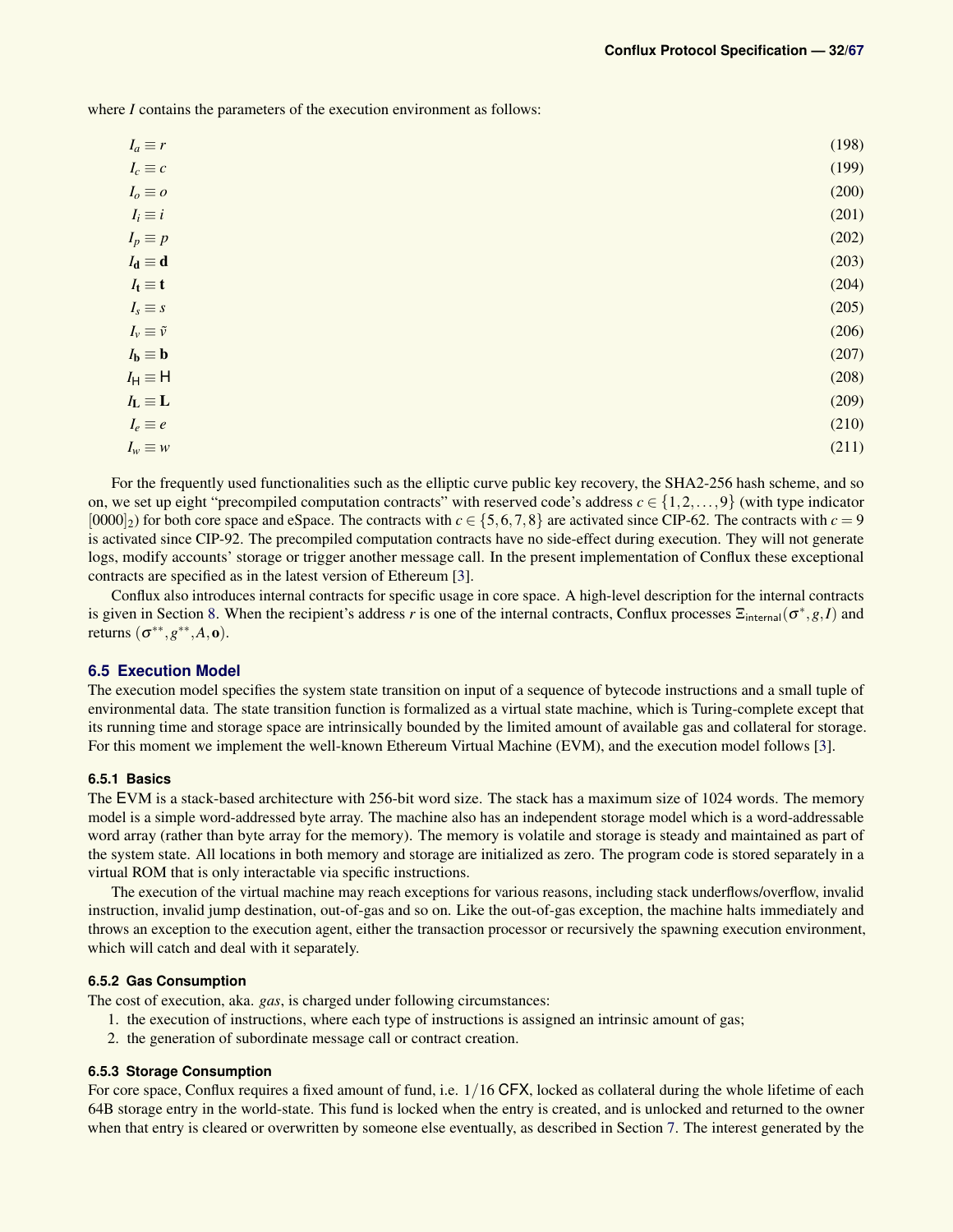collateral is paid to miners as specified in Section [10.2.](#page-43-2) Thus the cost of storing an entry is proportional to the time length of storage usage.

The owner of the collateral of a storage entry, which is called "the owner of that entry" for simplicity, essentially records who has written the latest content of that entry. Normally the initial owner of an entry should be the sender of the transaction that causes the creation of this entry. However, in case a contract provides the collateral on behalf of the sender, the owner will be that contract instead (see Section [8.1](#page-37-1) for details). When a storage entry is modified in the execution of a transaction, the ownership of this entry is changed, and the old owner's collateral for that entry is replaced by the new owner's collateral.

If a storage entry is cleared from the world-state, then the corresponding collateral is unlocked and returned to the owner of that entry. We remark that there is no refund to the actor who causes the clearance, which is distinct from the gas refunding policy in Ethereum [\[3\]](#page-45-1). Furthermore, to ensure that unlocked collateral for storage is always returned properly, Conflux does not allow destructing any smart contract with non-zero collateral for storage.

### <span id="page-32-0"></span>**6.5.4 Execution Environment**

Besides the global system state  $\sigma$  and the amount of remaining gas *g*, the execution agent must provide the following important information used in the execution environment, as contained in the tuple *I*:

- *I<sub>a</sub>*, the address of the account which owns the code that is executing.
- *Ic*, the space the transaction belongs to.
- *I*<sub>o</sub>, the address of the original sender who originated this execution.
- *I<sup>i</sup>* , the address of the storage owner.
- *I<sub>p</sub>*, the gas price designated by the transaction that originated this execution.
- $\bullet$   $I_d$ , the byte array that is the input data to this execution; in case the execution agent is a transaction  $\overline{I}$ , this would be the transaction data  $T_d$ .
- $\bullet$   $I_s$ , the address of the account that invoked the code; in case the execution agent is a transaction  $\mathsf{T}$ , this would be the transaction sender's address S(T).
- $\bullet$   $I_v$ , the value, in Drip, passed to the recipient's account; in case the execution agent is a transaction  $\overline{I}$ , this would be the transaction value T*v*.
- *I*<sub>b</sub>, the byte array of the machine code to be executed.
- $\bullet$   $I_H$ , the block header of the present block.
- *I<sub>e</sub>*, the depth of the current message-call or contract-creation in the stack.
- $\bullet$   $I_w$ , the permission to make modifications to the state.
- $\bullet$   $I_{\sigma}$ , the original world-state right before this execution.

The state transition is defined by the execution function  $\Xi$ , which takes as input the current world-state  $\sigma$ , the amount of gas *g*, and the input *I* as defined above, and outputs the resultant state  $\sigma'$ , the remaining gas  $g'$ , the accrued substate *A* and the resultant output o. Formally, we define it as follows:

$$
(\sigma', g', A, \mathbf{o}) \equiv \Xi(\sigma, g, I) \tag{212}
$$

where we recall that the accrued state *A* consists of the selfdestructs set  $A_s$ , the log series  $A_l$ , the touched accounts  $A_t$ , a series of addresses recording the owners of storage occupation  $A_0$  and a series of addresses recording the owners of storage release  $A_e$ (as described in Section [6.2.3\)](#page-24-0):

$$
A \equiv (A_{\mathbf{s}}, A_{\mathbf{l}}, A_{\mathbf{t}}, A_{\mathbf{o}}, A_{\mathbf{e}}) \tag{213}
$$

### <span id="page-32-1"></span>**6.5.5 Execution Overview**

The Ξ function is defined mostly following the Ethereum yellowpaper [\[3\]](#page-45-1), except for a few instructions. For self-sufficiency we explain the definition of Ξ briefly.

In most practical implementations  $\Xi$  will be modeled as an iterative progression of the pair  $(\sigma, \mu)$  comprising the world-state and the machine state. Formally, it can be recursively defined with a function *X*. This uses an iterator function *O* (which defines the result of a single cycle of the state machine) together with functions *[Z](#page-33-0)*, which determines if the present state is an [exceptional halting](#page-33-0) state of the machine, and *[H](#page-34-1)*, specifying the output data of the instruction if and only if the present state is a [normal halting](#page-34-1) state of the machine.

Recall that the empty sequence, denoted by  $\varepsilon$ , is not equal to the empty set, denoted by  $\varnothing$ ; this is important when interpreting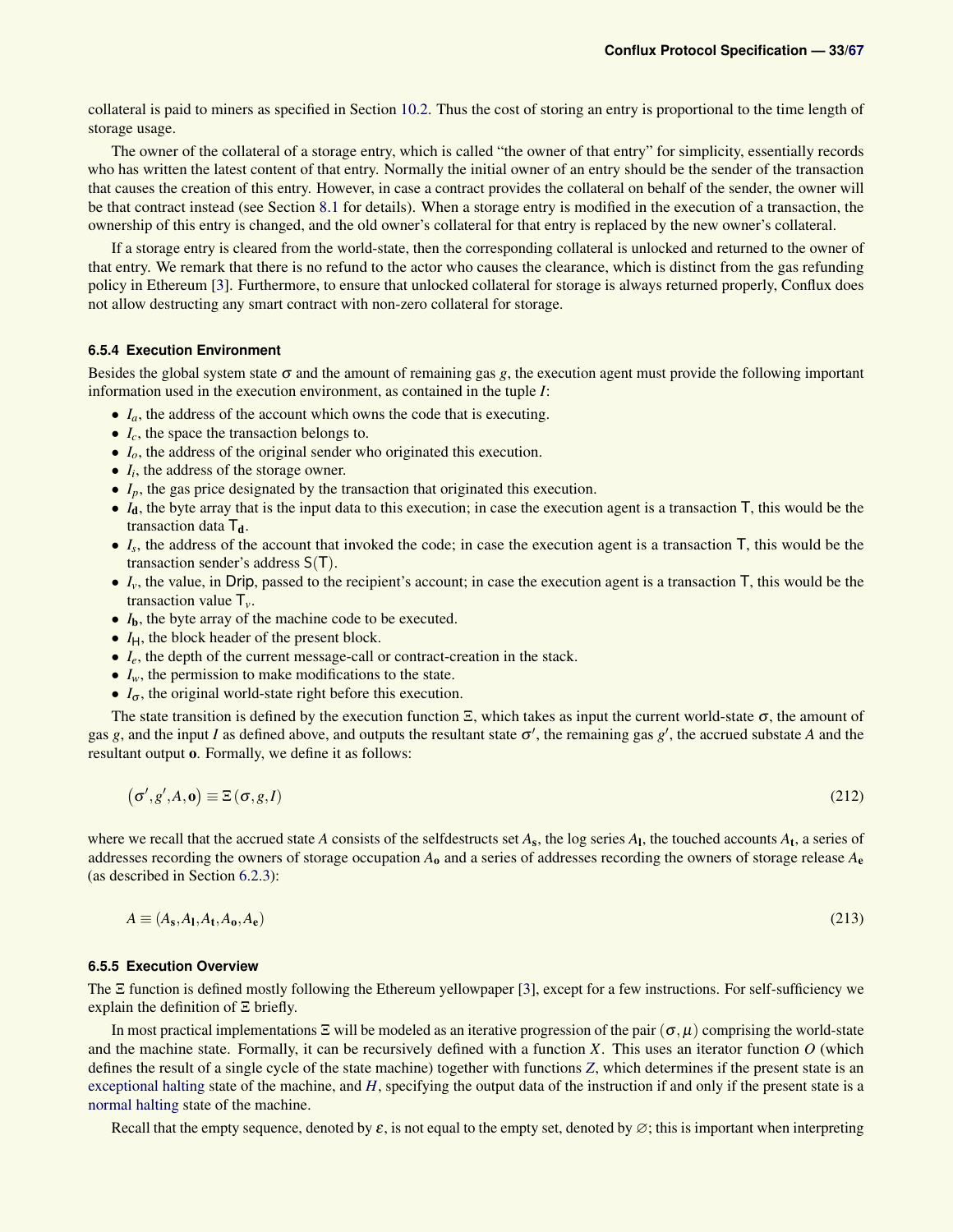the output of *H*, which evaluates to  $\varnothing$  when execution is to continue but a series (potentially empty) when execution should halt.

$$
\mathbb{E}(\sigma, g, I) \equiv (\sigma', \mu'_g, A, \mathbf{o})
$$
\n
$$
(\sigma', \mu', A, ..., \mathbf{o}) \equiv X((\sigma, \mu, A^0, I))
$$
\n
$$
\mu_g \equiv g
$$
\n(216)

$$
\mu_{\rm pc} \equiv 0 \tag{217}
$$

$$
\mu_{\mathbf{m}} \equiv (0,0,...) \tag{218}
$$

$$
\mu_{i} \equiv 0 \tag{219}
$$

$$
\mu_{\rm s} \equiv \varepsilon \tag{220}
$$

$$
\mu_0 \equiv \varepsilon \tag{221}
$$

$$
\mu_{\mathbf{r}} \equiv \varepsilon \tag{222}
$$

<span id="page-33-2"></span>
$$
X((\sigma,\mu,A,I)) \equiv \begin{cases} (\varnothing,\mu,A^0,I,\varepsilon) & \text{if } Z(\sigma,\mu,A,I) \\ (\varnothing,\mu',A^0,I,\mathbf{o}) & \text{if } w = REVERT \\ O(\sigma,\mu,A,I) \cdot \mathbf{o} & \text{if } \mathbf{o} \neq \varnothing \\ X(O(\sigma,\mu,A,I)) & \text{otherwise} \end{cases}
$$
(223)

where

$$
\mathbf{o} \equiv H(\mu, I) \tag{224}
$$

$$
(a,b,c,d) \cdot e \equiv (a,b,c,d,e) \tag{225}
$$

$$
\mu' \equiv \mu \text{ except:}
$$
\n<sup>(226)</sup>

<span id="page-33-1"></span>
$$
\mu'_{g} \equiv \mu_{g} - C(\sigma, \mu, I) \tag{227}
$$

Note that, when evaluating  $\Xi$  instead of X, the fourth element *I'* is dropped and the remaining gas  $\mu'_{g}$  is extracted from the resultant machine state  $\mu'$ .

*X* is thus cycled (recursively here, but implementations are generally expected to use a simple iterative loop) until either *[Z](#page-33-0)* becomes true indicating that the present state is exceptional and that the machine must be halted and any changes discarded or until *[H](#page-34-1)* becomes a series (rather than the empty set) indicating that the machine has reached a controlled halt.

**Machine State.** The machine state  $\mu$  is defined as the tuple  $(g, p, \mathbf{m}, i, \mathbf{s}, \mathbf{r})$  which are the gas available, the program counter  $pc \in N_{256}$ , the memory contents, the active number of words in memory (counting continuously from position 0), the data stack contents and return stack contents. The memory contents  $\mu_m$  are a series of zeros of size  $2^{256}$ . The return stack  $\mu_r$  is limited to 1023 items.

For the ease of reading, the instruction mnemonics, e.g. ADD, should be interpreted as their numeric equivalents; the full table of instructions and their specifics are given in Appendix [D.2.](#page-51-0)

For the purposes of defining *Z*, *H* and *O*, we define *w* as the current operation to be executed:

$$
w \equiv \begin{cases} I_{\mathbf{b}}[\mu_{\rm pc}] & \text{if } \mu_{\rm pc} < \|I_{\mathbf{b}}\| \\ \text{STOP} & \text{otherwise} \end{cases} \tag{228}
$$

Furthermore, we let  $\delta$  and  $\rho$  denote the fixed number of stack items removed from and pushed into the data stack  $\mu_s$ by executing an instruction. Both  $\delta$  and  $\rho$  are assumed subscriptable on the instruction. Similarly, we define  $\delta^*$  and  $\rho^*$  for the return stack  $\mu_r$ , which is only accessed when entering or returning from subroutines on JUMPSUB and RETURNSUB instructions. An instruction cost function C evaluates to the full cost, in gas, of executing the given instruction.

<span id="page-33-0"></span>**Exceptional Halting.** The exceptional halting function *Z* is defined as:

$$
Z(\sigma, \mu, A, I) \equiv \mu_{g} < C(\sigma, \mu, I) \tag{229}
$$
\n
$$
\vee \quad \begin{array}{l}\n\forall \quad \delta_{w} = \varnothing \\
\forall \quad ||\mu_{s}|| < \delta_{w} \\
\forall \quad (w = \text{JUMP} \quad \land \quad \mu_{s}[0] \notin D(I_{b}))\n\end{array} \tag{229}
$$
\n
$$
\vee \quad (w = \text{JUMP} \quad \land \quad \mu_{s}[1] \neq 0 \quad \land \quad \mu_{s}[0] \notin D(I_{b}))\n\end{array} \tag{229}
$$
\n
$$
\vee \quad (\psi = \text{RETURNDATACOPY} \quad \land \quad \mu_{s}[1] + \mu_{s}[2] > ||\mu_{0}||)\n\end{array}
$$
\n
$$
\vee \quad ||\mu_{s}|| - \delta_{w} + \rho_{w} > 1024
$$
\n
$$
\vee \quad (-I_{w} \quad \land \quad W(w, \mu))
$$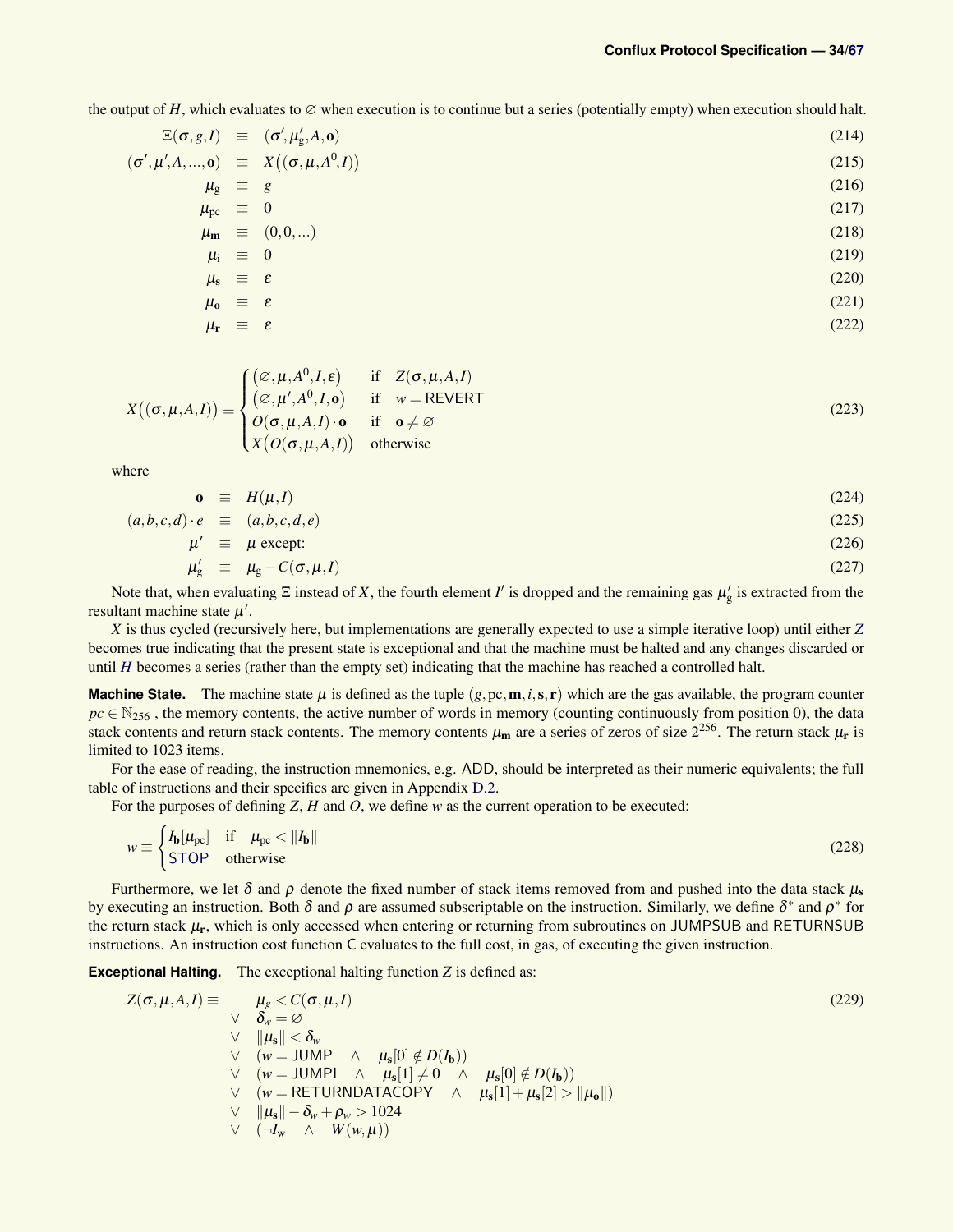where

$$
W(w, \mu) \equiv w \in \{CREATE, CREATE2, SSTORE, SUICIDE\} \n\lor (LOG0 \le w \land w \le LOG4) \n\lor (w \in \{CALL, CALLCODE\} \land \mu_s[2] \neq 0)
$$
\n(230)

This states that the execution is in an exceptional halting state if there is insufficient gas, if the instruction is invalid (and therefore its  $\delta$  subscript is undefined), if there are insufficient stack items, if a JUMP/JUMPI destination is invalid, if the output data size  $\|\mu_0\|$  is insufficient for the copy-output-data operation specified in a RETURNDATACOPY instruction, or if the new stack size would be larger than 1024 or state modification is attempted during a static call. The astute reader will realize that this implies that no instruction can, through its execution, cause an exceptional halt.

**Jump Destination Validity.** We previously used *D* as the function to determine the set of valid jump destinations given the code that is being run. We define this as any position in the code occupied by a JUMPDEST instruction.

All such positions must be on valid instruction boundaries, rather than sitting in the data portion of PUSH∗ operations and must appear within the explicitly defined portion of the code (rather than in the implicitly defined [STOP](#page-52-0) operations that trail it). Formally:

$$
D(\mathbf{c}) \equiv D_J(\mathbf{c}, 0) \tag{231}
$$

where:

$$
D_J(\mathbf{c},i) \equiv \begin{cases} \n\{\} & \text{if } i \geq \|\mathbf{c}\| \\ \n\{i\} \cup D_J(\mathbf{c}, N(i, \mathbf{c}[i])) & \text{if } \mathbf{c}[i] = \text{JUMPDEST} \\ \nD_J(\mathbf{c}, N(i, \mathbf{c}[i])) & \text{otherwise} \n\end{cases} \tag{232}
$$

where *N* is the next valid instruction position in the code, skipping the data of a PUSH<sup>∗</sup> instruction, if any:

$$
N(i, w) \equiv \begin{cases} i + w - \text{PUSH1} + 2 & \text{if } w \in [\text{PUSH1}, \text{PUSH32}] \\ i + 1 & \text{otherwise} \end{cases}
$$
(233)

<span id="page-34-1"></span>**Normal Halting.** The normal halting function *H* is defined:

$$
H(\mu, I) \equiv \begin{cases} H_{\text{RETLIN}}(\mu) & \text{if } w \in \{\text{RETLIN}, \text{REVERT}\} \\ \varepsilon & \text{if } w \in \{\text{STOP}, \text{SULCIDE}\} \\ \varnothing & \text{otherwise} \end{cases} \tag{234}
$$

The data-returning halt operations, [RETURN](#page-61-0) and REVERT, have a special function  $H_{\text{RETURN}}$ . Note also the difference between the empty sequence and the empty set as discussed [here.](#page-0-0)

### <span id="page-34-0"></span>**6.5.6 The Execution Cycle**

Stack items are added or removed from the left-most, lower-indexed portion of the series; all other items remain unchanged:

$$
O((\sigma, \mu, A, I)) \equiv (\sigma', \mu', A', I) \tag{235}
$$

<span id="page-34-2"></span>
$$
\Delta \equiv \rho_w - \delta_w \tag{236}
$$

$$
\|\mu_s'\| = \|\mu_s\| + \Delta \tag{237}
$$

$$
\forall x \in \left[\rho_w, \|\mu'_s\|-1\right] : \mu'_s[x] \equiv \mu_s[x-\Delta]
$$
\n(238)

The gas is reduced by the instruction's gas cost.

<span id="page-34-3"></span>
$$
\mu'_{g} \equiv \mu_{g} - C(\sigma, \mu, I) \tag{239}
$$

For most instructions, the program counter pc increases by 1 on each cycle, except for following instructions: PUSH∗, JUMP, JUMPI, JUMPSUB, RETURNSUB. The next valid instruction position for PUSH∗ instructions is already specified in *N* as in eq. [\(233\)](#page-34-2). We assume a function *J*, subscripted by one instruction from  $\{$  JUMP, JUMPI, JUMPSUB, RETURNSUB $\}$ , which evaluates to the according value:

$$
\mu'_{\text{pc}} = \begin{cases}\nJ_{\text{JUMP}}(\mu) & \text{if } w = \text{JUMP} \\
J_{\text{JUMP}}(\mu) & \text{if } w = \text{JUMP} \\
J_{\text{JUMPSUB}}(\mu) & \text{if } w = \text{JUMPSUB} \\
J_{\text{RETURNSUB}}(\mu) & \text{if } w = \text{RETURNSUB} \\
N(\mu_{\text{pc}}, w) & \text{otherwise}\n\end{cases}
$$
\n(240)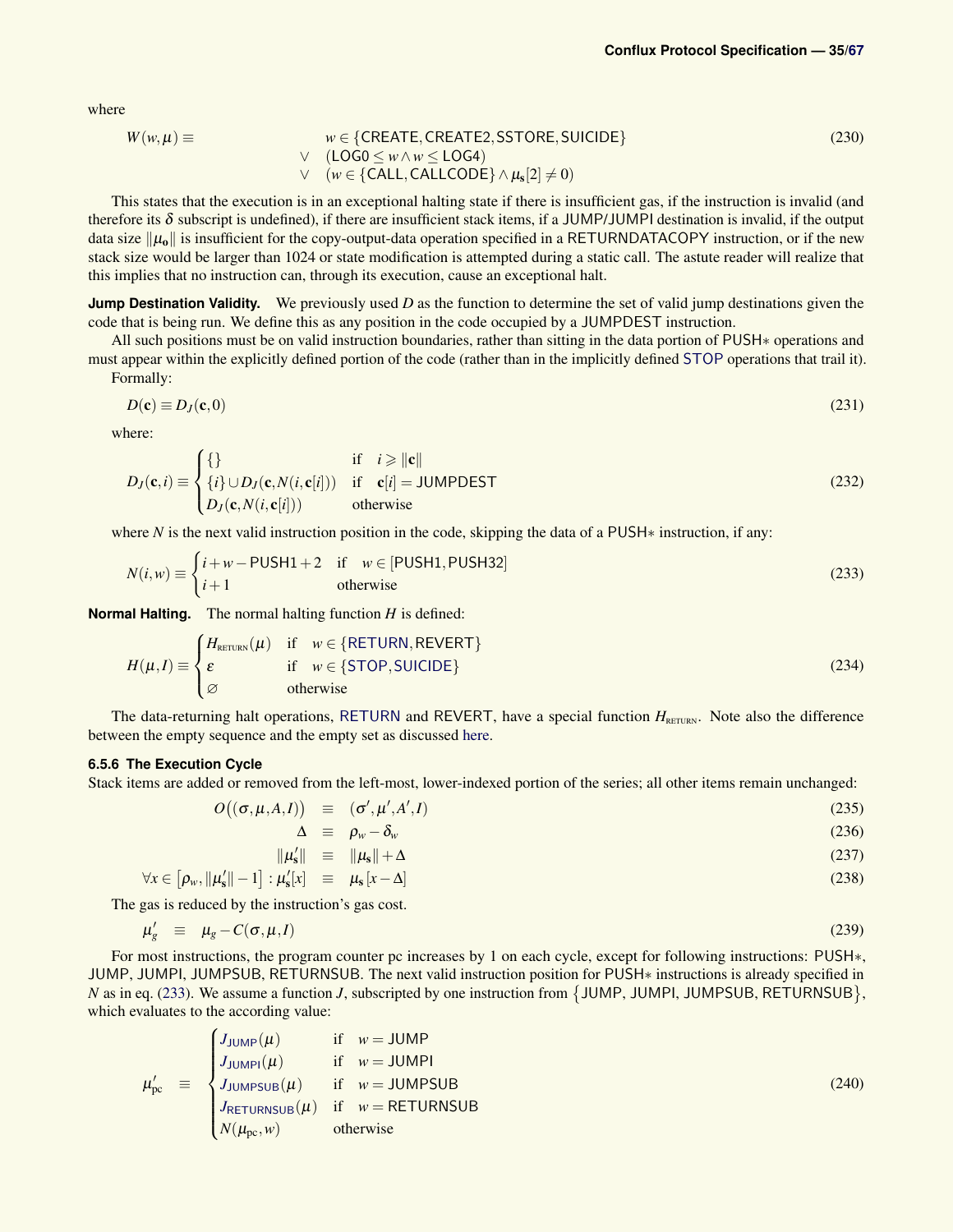In general, we assume the memory, self-destruct set and system state do not change:

$$
\mu'_{\mathbf{m}} \equiv \mu_{\mathbf{m}} \tag{241}
$$
\n
$$
\mu'_{\mathbf{i}} \equiv \mu_{\mathbf{i}} \tag{242}
$$
\n
$$
A' \equiv A \tag{243}
$$

$$
\sigma' \equiv \sigma \tag{244}
$$

However, instructions do typically alter one or several components of these values. Altered components listed by instruction are noted in Appendix [D,](#page-50-0) alongside values for  $\rho$ ,  $\delta$ ,  $\rho^*$ ,  $\delta^*$  and a formal description of the gas requirements.

#### <span id="page-35-0"></span>**6.5.7 Difference from Ethereum for core space**

The execution function Ξ follows nearly the same definition as in Ethereum yellowpaper [\[3\]](#page-45-1) except for a few instructions. When executing  $O(\sigma, \mu, A, I) \equiv (\sigma', \mu', A', I')$  for the iterator function *O* which defines the result of a single cycle of the state machine, Conflux differs from Ethereum on following instructions.

**Sub-call operations.** Conflux has two additional parameters comparing with Ethereum: the recipient addresses call-state t and the storage owner *i*. In sub-call operations such as CREATE, CALL, CALLCODE, DELEGATECALL, and STATICCALL, the recipient addresses  $I_t \cdot I_a$  and storage owner  $I_i$  are passed to  $\Lambda$  and  $\Theta$  as part of the execution environment *I*.

**Re-entrance Protection (Disabled since CIP-71).** Before CIP-71, when calling a contract, Conflux virtual machine makes sure that re-entrance attack is impossible by preventing re-entrance message call, except the message call matches some requirements which make re-entrance attack impossible.

To be specific, the Conflux virtual machine maintains a call stack *I*<sup>t</sup> [6](#page-35-2) and enters *reentrance protection mode* in a message call when the callee is already in the call stack but different from the caller before executing the code invoked by each message call. By requiring that the callee being different from the caller, it is still allowed to call and execute other functions in the caller's contract. Because in such cases the developer should be able to fully anticipate the execution flow and we do not consider it necessary to trigger the re-entrance protection. The execution with *reentrance protection mode* is exactly the same as execution with static flag set by STATICCALL.

SSTORE **operation.** The SSTORE operation transforms  $(\sigma, A)$  into  $(\sigma', A')$  as follows:

$$
(\sigma', A^*) \equiv \Phi(\sigma, I_a, \mu_s[0], \mu_s[1], I_i)
$$
\n(245)

$$
A' \equiv A \cup A^* \tag{246}
$$

where  $\Phi$  is defined in section [7.1.](#page-36-0)

In Ethereum, the cost of operation SSTORE is *Gsset* = 20000 gas when the storage value is set to non-zero from zero, and  $G_{sreset} = 5000$  gas when the storage value is set to zero. Ethereum will also refund  $R_{sclear} = 15000$  gas when the storage value is set to zero from non-zero.

In Conflux, since the cost of using storage is reflected by collateral for storage, there is no need to charge space consumption in gas. Thus Conflux charged *Gsset* = 5000 gas for all the SSTORE operation, regardless of the storage value, and there is no gas refund either. Furthermore, the Conflux ledger σ tracks the owner of every storage entry with non-zero value. The execution substate *A* records all changes on ownership of storage entries.

SUICIDE **operation.** When executing the SUICIDE operation, if the address receiving refund balance is invalid (i.e.  $\text{Type}_{\mu_s[0] \text{ mod } 2^{160}} \notin \{[0000]_2, [0001]_2, [1000]_2\}$  the refund balance will be burnt. Otherwise, the SUICIDE operation transforms  $(\sigma, A)$  into  $(\sigma', A')$  following the same steps as Ethereum.

**Subroutine operation.** Ethereum introduces BEGINSUB, JUMPSUB, RETURNSUB instructions in EIP-2315, which is not listed in its yellowpaper. Conflux implements this instruction with identical behavior as Ethereum.

### **7. Collateral for Storage**

<span id="page-35-1"></span>*Collateral for storage* (CFS for short) mechanism is introduced in Conflux as a pricing method for the usage of storage, which is more fair and reasonable than the one-off storage fee in Ethereum. In principle, this mechanism requires a fund being locked as collateral for any occupation of storage space. The collateral is locked until the corresponding storage is freed or

<span id="page-35-2"></span> ${}^{6}$ In actual implementation, the top element in  $I_t$  is lost. This bug persists until this feature is disabled.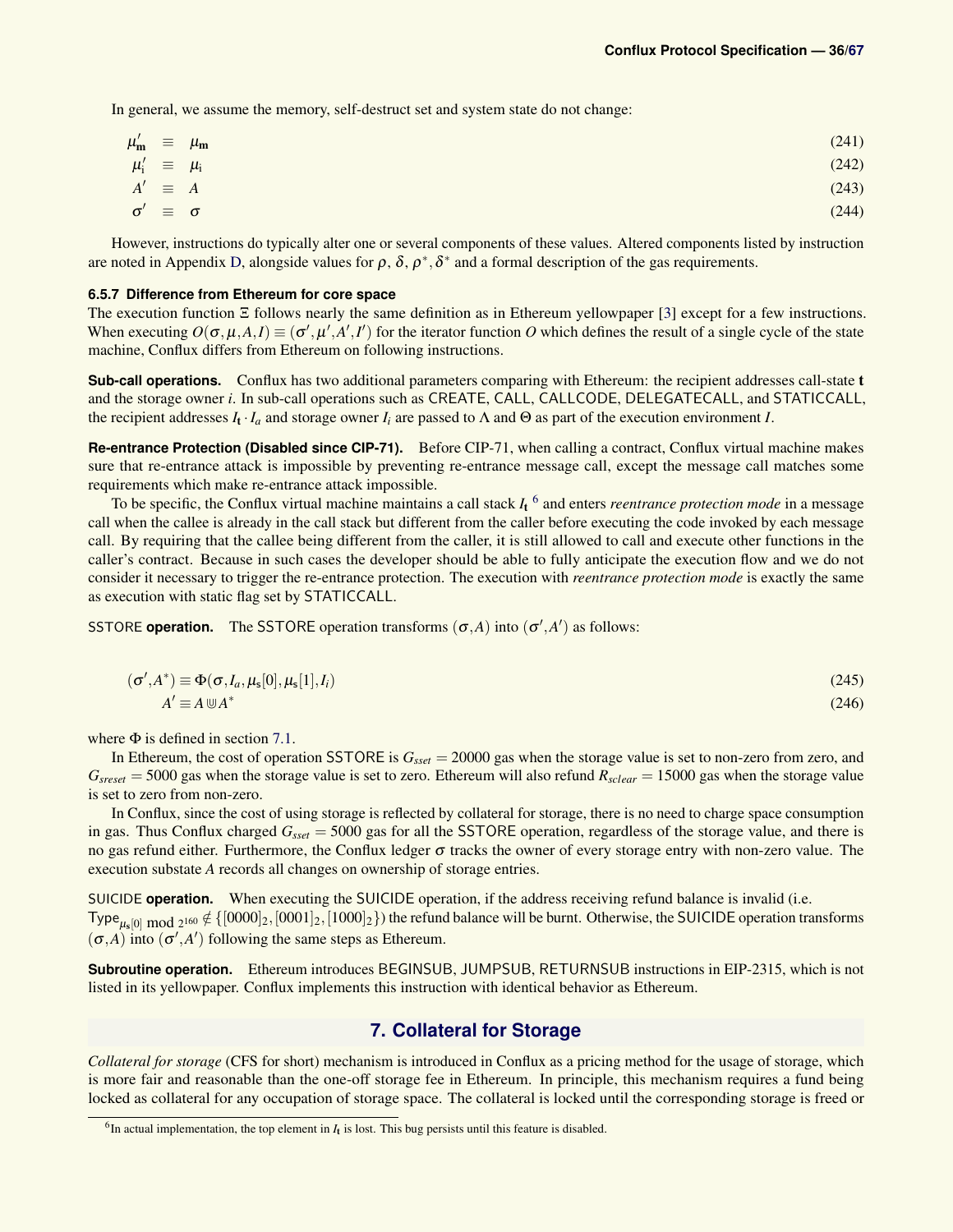overwritten by someone else, and the corresponding interest generated by the locked collateral is assigned directly to miners for the maintenance of storage. Thus, the cost of storage in Conflux also depends on the duration of space occupation.

In Conflux, every entry of storage is 64B, which is exactly the size of a single key/value pair in the world-state. The required collateral for storage is proportional to the smallest multiple of 64B that are capable to cover all stored items. For every storage entry, the account that last writes to the entry is called *the owner of that storage entry*. If a storage entry is written in the execution of a contract  $C$  with sponsorship for collateral, then  $C$  is regarded as the account writing to that entry and hence becomes the owner accordingly (see Section [8.1](#page-37-1) for more details). In the whole lifetime of a storage entry in the world-state, the owner of that entry must lock a fixed amount of CFX as collateral for the occupation of storage space. In particular, for each storage entry of size 64B the owner should lock 1/16 CFX. This price is essentially 1 CFX for 1KB space, i.e. every byte of storage requires  $10^{18}/1024$  Drip.

At the time that an account  $\alpha$  becomes the owner of a storage entry (at either creation or modification),  $\alpha$  should lock 1/16 CFX for that entry at the end of transaction execution. If  $\alpha$  is a normal address, the locked 1/16 CFX is deducted from its balance. If  $\alpha$  is a contract address, the locked 1/16 CFX is deducted from its **sponsor balance for collateral**. If  $\alpha$  has enough balance then the required collateral is locked automatically, otherwise if  $\alpha$  does not have enough balance, the whole transaction execution will fail.

When a storage entry is deleted from the world-state, the corresponding  $1/16$  CFX collateral is unlocked and returned to the balance of that entry's owner. In case the ownership of a storage entry is changed, the old owner's 1/16 CFX collateral is unlocked, while the new owner must lock 1/16 CFX as collateral at the same time.

For convenience, we introduce the function CFS which takes an account address *a* and a world-state  $\sigma$  as input and returns the total amount of Drip's of locked collateral for storage of account *a* in world-state σ. In case the world-state σ is clear from context, we write  $CFS(a)$  instead of  $CFS(a; \sigma)$  for succinctness.

$$
CFS(a) \equiv CFS(a; \sigma) \equiv \sigma[a]_o \tag{247}
$$

The world state also maintains the total number of locked tokens for collateral, which is stored in storage entry of staking internal contract. We introduce function ACFS to read this value from world state  $\sigma$ 

| $ACFS(\sigma) \equiv \sigma[a_{\text{state}}]_s[k_4]_v$ | (248) |
|---------------------------------------------------------|-------|
| where:                                                  | (249) |
|                                                         | (250) |
| $k_4 \equiv$ [total_storage_tokens] <sub>ch</sub>       | (251) |

#### <span id="page-36-0"></span>**7.1 Storage writing**

In order to refund the storage collateral to payer when the storage entry is released, Conflux must track the owner for each storage entry. Here we formally describe the storage writing function  $\Phi(\sigma, p, a, k, v, o)$ , which sets storage entry *k* of account *a* at space *p* to value *v* and address *o* is the storage owner. It returns updated world-state  $\sigma'$  and a substate A.

### **In core space.**

$$
\sigma' \equiv \sigma \qquad \text{except:} \tag{252}
$$

$$
\sigma'[a]_s[k] \equiv \begin{cases} (v, o) & v \neq 0 \\ \varnothing & v = 0 \end{cases}
$$
 (253)

$$
A^1 \equiv A^0 \qquad \text{except:} \tag{254}
$$

$$
A^{1}[s_{o}]_{c} \equiv -64 \times \frac{10^{10}}{1024} \quad \text{if } v \neq \sigma[a]_{s}[k]_{v} \wedge s_{o} \neq s'_{o} \wedge s_{o} \neq \varnothing
$$
\n(255)

$$
A^2 \equiv A^0 \qquad \text{except:} \tag{256}
$$

$$
A^{2}[s'_{o}]_{\mathbf{c}} \equiv 64 \times \frac{10^{18}}{1024} \quad \text{if } v \neq \sigma[a]_{\mathbf{s}}[k]_{v} \wedge s_{o} \neq s'_{o} \wedge s'_{o} \neq \varnothing
$$
\n
$$
(257)
$$

$$
A \equiv A^1 \uplus A^2 \tag{258}
$$

where:  $(259)$ 

 $10^{18}$ 

$$
s \equiv \sigma[a]_s[k] \tag{260}
$$

$$
s' \equiv \sigma'[a]_s[k] \tag{261}
$$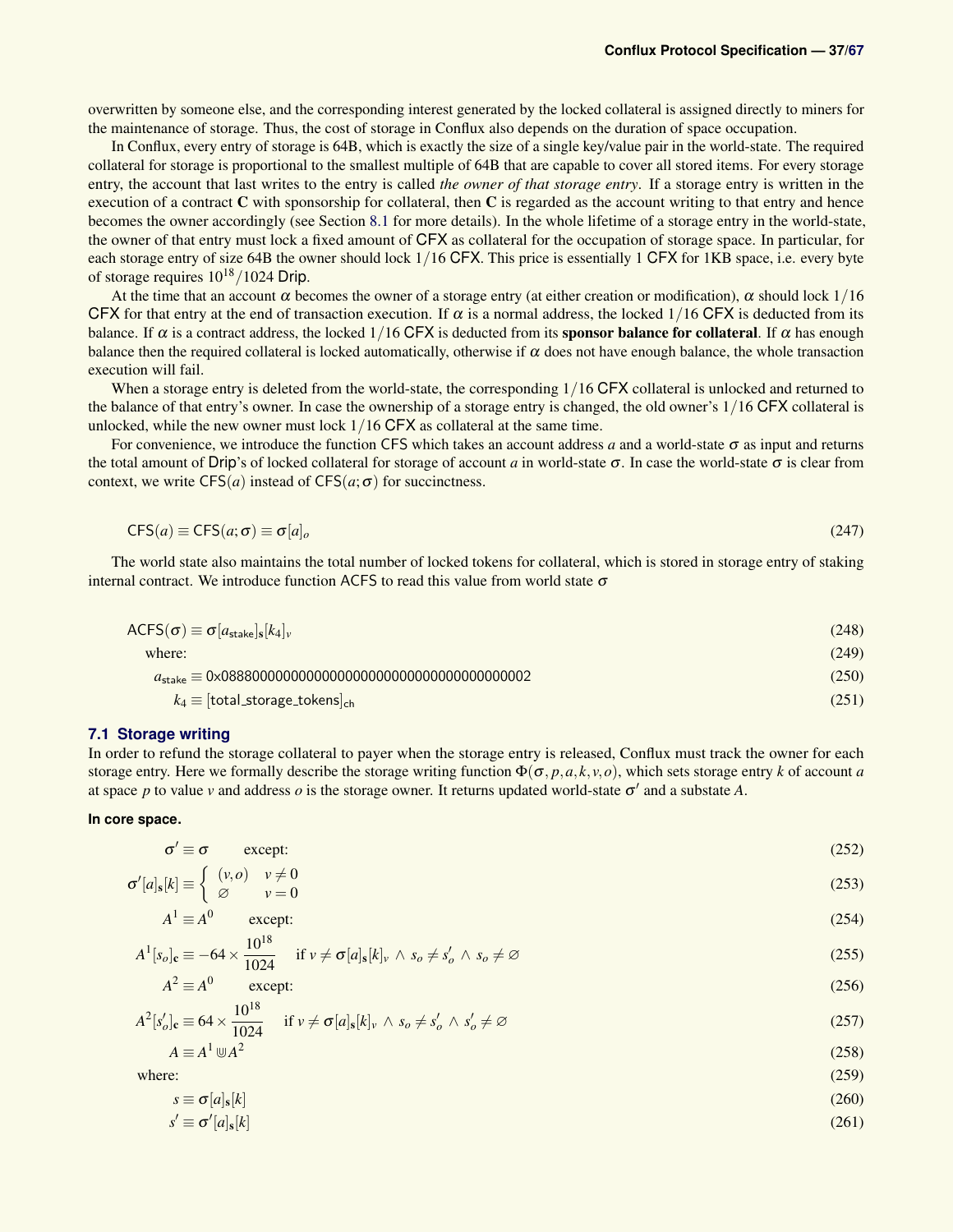There are five special storage entries in staking vote contract 0x0888000000000000000000000000000000000002, which record the statistic information about Conflux blockchain. Their owners are always the staking vote contract and they are exempted from storage collateral. Their keys are list as follows

| $[accurulate_interest_rate]_{ch}$ | (262) |
|-----------------------------------|-------|
| $[interest_rate]_{ch}$            | (263) |
| $[total\_staking\_tokens]_{ch}$   | (264) |
| $[total\_storage\_tokens]_{ch}$   | (265) |
| $[total_i$ issued tokens $]_{ch}$ | (266) |

These five storage entries can only be accessed by the internal contract. In this document, we don't use function  $\Phi$  when dealing with these entries and thus function Φ does not need to consider this special case.

### **In eSpace.**

### <span id="page-37-2"></span>**8. Internal Contracts**

<span id="page-37-0"></span>Conflux introduces several built-in internal contracts for better system maintenance and on-chain governance. They provide solidity-like interface for developers. In this section, we introduce the high-level design of internal contracts. For more details, please refer to the [developer documents for internal contracts.](https://developer.confluxnetwork.org/conflux-rust/internal_contract/internal_contract/)

### <span id="page-37-1"></span>**8.1 Sponsorship for Usage of Contracts**

Conflux implements a sponsorship mechanism to subsidize the usage of smart contracts. Thus, a new account with zero balance is able to call smart contracts as long as the execution is sponsored (usually by the operator of Dapps). The built-in *SponsorControl Contract* is introduced to record the sponsorship information of smart contracts.

The SponsorControl contract keeps the SponsorInfo information for each user-established contract C. The SponsorInfo contains the following fields.

- sponsor for gas: this is the account that provides the subsidy for gas consumption;
- sponsor for collateral: this is the account that provides the subsidy for collateral for storage;
- sponsor balance for gas: this is the balance of subsidy available for gas consumption;
- sponsor balance for collateral: this is the balance of subsidy available for collateral for storage;
- sponsor limit for gas fee: this is the upper bound for the gas fee subsidy paid for every sponsored transaction;

The SponsorControl contract also keeps a whitelist for each user-established contract C, which records normal accounts that are eligible for the subsidy. A special all-zero address refers to all normal accounts. If the storage entry of SponsorControl contract with key  $C_{addr} \cdot a$  is set to one, the address *a* is in the whitelist of contract C.

So we can check if an address  $a$  is in whitelist of contract  $C$  by

Whitelist(σ,*a*,C) ≡ σ[*a*sponsor]<sup>s</sup> [C*addr* · *a*]*<sup>v</sup>* 6= 0 ∨ σ[*a*sponsor]<sup>s</sup> [C*addr* · *y*]*<sup>v</sup>* 6= 0 where: *y* ≡ [0000000000000000000000000000000000000000]<sup>2</sup> *a*sponsor ≡ 0x0888000000000000000000000000000000000001 (267)

**Sponsor for gas consumption.** For a contract C with non-empty sponsor for gas and a transaction T calling C, T is eligible for the subsidy for gas consumption if  $S(T)$  is in the **whitelist** of C and the gas fee specified by T is within the limit, i.e.  $T_p \times T_g \le$  sponsor limit for gas fee of C. The gas consumption of T is paid from the sponsor balance for gas of C (if it is sufficient) rather than from the sender's balance, and the execution of T would fail if the sponsor balance for gas cannot afford the gas consumption. In case the transaction specifies a gas fee (i.e.  $T_p \times T_g$ ) greater than min {sponsor limit for gas fee, sponsor balance for gas}, there is no subsidy and the sender  $S(T)$  should pay for the gas consumption as usual.

**Sponsor for storage collateral.** For a contract C with non-empty sponsor for collateral and a transaction T calling C, T is eligible for the subsidy for storage usage if: a) its sender  $S(T)$  is in the whitelist of C, and b) the sponsor balance for collateral of C can afford its storageLimit  $T_\ell$  (i.e.  $T_\ell \times 10^{18}/1024$  Drip). If T is eligible, then the collateral for storage incurred in the execution of T is deducted from **sponsor balance for collateral** of C, and the owner of those modified storage entries is set to C accordingly. In case  $S(T)$  is not in the **whitelist** or the **sponsor balance for collateral** cannot cover the storageLimit, the sender  $S(T)$  has to pay for storage usage from its own balance as usual.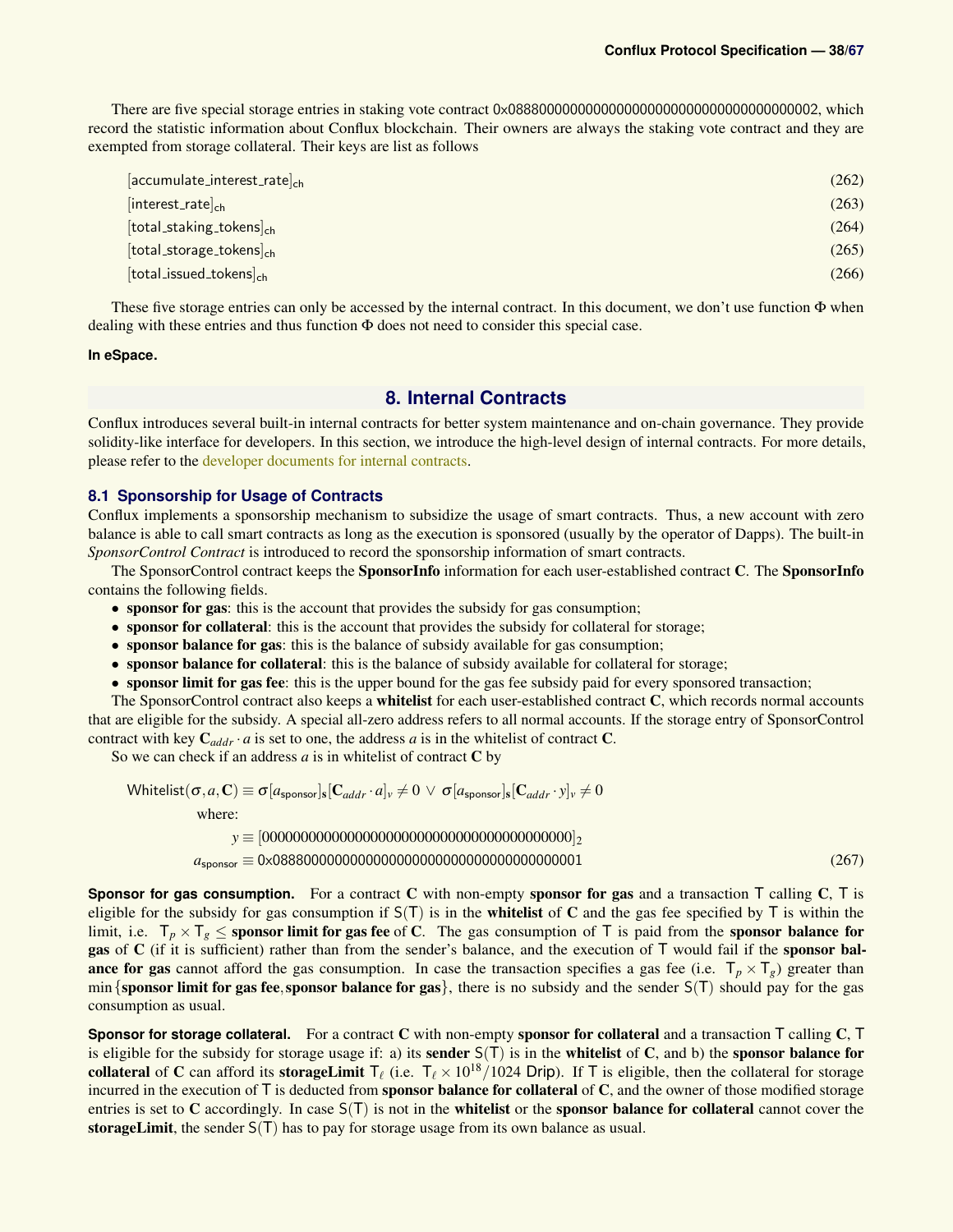### <span id="page-38-0"></span>**8.1.1 Sponsorship Update**

Both sponsorship for gas and for collateral can be updated by calling the SponsorControl contract. The current sponsors can call this contract to transfer funds to increase the sponsor balances directly, and the current sponsor for gas is also allowed to increase the **sponsor limit for gas** by transferring  $\geq 1000$  times of the new limit. Other normal accounts can replace the current sponsors by calling this contract and providing more funds for sponsorship.

To replace the sponsor for gas of a contract  $C$ , the new sponsor should transfer to  $C$  a fund more than the current sponsor balance for gas of C and set a new value for sponsor limit for gas fee. The new value of sponsor limit for gas fee should be no less than the old sponsor's limit unless the old sponsor balance for gas cannot afford the old limit. Moreover, the transferred fund should be  $> 1000$  times of the new limit, so that it is sufficient to subsidize at least 1000 transactions calling  $C$ . If the above conditions are satisfied, the remaining **sponsor balance for gas** will be refunded to the old **sponsor for gas**, and then sponsor balance for gas, sponsor for gas and sponsor limit for gas fee will be updated according to the new sponsor's specification.

The replacement of sponsor for collateral is similar except that there is no analog of the limit for gas fee. The new sponsor should transfer to  $C$  a fund more than the fund provided by the current sponsor for collateral of  $C$ . Then the current sponsor for collateral will be fully refunded, i.e. the sum of sponsor balance for collateral and  $CFS(C)$ , and both collateral sponsorship fields are changed as the new sponsor's request accordingly. Note that the contract  $C$  is the owner of subsidized storage entries, so that the replacement of sponsorship for collateral will not affect ownership of existing storage entries.

**Note:** A contract account is also allowed to be a sponsor. Therefore it is possible that the sponsoring contract may be destructed before its sponsorship is replaced, in which case the receiver of sponsorship refund will be an already-destructed contract. Since the balance of such a contract is not operable (unless there is collision of KEC), it is meaningless to record that number in state and hence the refund will be burnt immediately.

### <span id="page-38-2"></span>**8.2 Admin Management**

The *AdminControl Contract* is introduced for better maintenance of other smart contracts, espeically which are generated tentatively without a proper destruction routine: it records the administrator of every user-established smart contract and handles the destruction on request of corresponding administrators.

The default administrator of a smart contract C is the creator of C, i.e. the sender  $\alpha$  of the transaction that causes the creation of C. The current administrator of a smart contract can transfer its authority to another *normal account* by sending a request to the AdminControl contract. Contract accounts are not allowed to be the administrator of other contracts, since this mechanism is mainly for tentative maintenance. Any long term administration with customized authorization rules should be implemented inside the contract, i.e. as a specific function that handles destruction requests.

At any time, the administrator  $\alpha$  of an existing contract C has the right to request destruction of C by calling AdminControl. If  $\alpha$  is the current administrator of C and CFS(C) = 0, then the destruction request is accepted and processed as follows:

1. the balance of C will be refunded to  $\alpha$ ;

- 2. the sponsor balance for gas of  $C$  will be refunded to sponsor for gas;
- 3. the sponsor balance for collateral of C will be refunded to sponsor for collateral;
- 4. the internal state in C will be released and the corresponding collateral for storage refunded to owners;
- 5. the contract C is deleted from world-state.

The administrator of contract *a* is stored in account component *aa*.

### <span id="page-38-1"></span>**8.3 Staking Mechanism**

Conflux introduces the staking mechanism for two reasons: first, staking mechanism provides a better way to charge the occupation of storage space (comparing to "pay once, occupy forever"); and second, this mechanism also helps in defining the voting power in decentralized governance.

At a high level, Conflux implements a built-in *Staking Contract* to record the staking information of all accounts. By sending a transaction to this contract, users (both external users and smart contracts) can deposit/withdraw funds, which is also called *stakes* in the contract. The interest of staked funds is issued at withdrawal, and depends on both the amount and staking period of the fund being withdrawn.

In Conflux, the staking contract keeps track of staked funds and freezing rules. For every account  $\alpha$  the staking contract records the following:

- staking funds: each staking fund entry consists of the balance  $v \in N_{256}$  and creation time  $t \in N_{64}$  of a staked fund from the sender  $\alpha$ , and the entry is cleared when the fund is completely withdrawn;
- freezing rules: each freezing rule entry is a combination of  $(v,t) \in \mathbb{N}_{256} \times \mathbb{N}_{64}$  which promises that the total stake balance of account  $\alpha$  must be at least  $\nu$  (measured in Drip) as long as the block number (as defined in [BlockNo](#page-4-1)) does not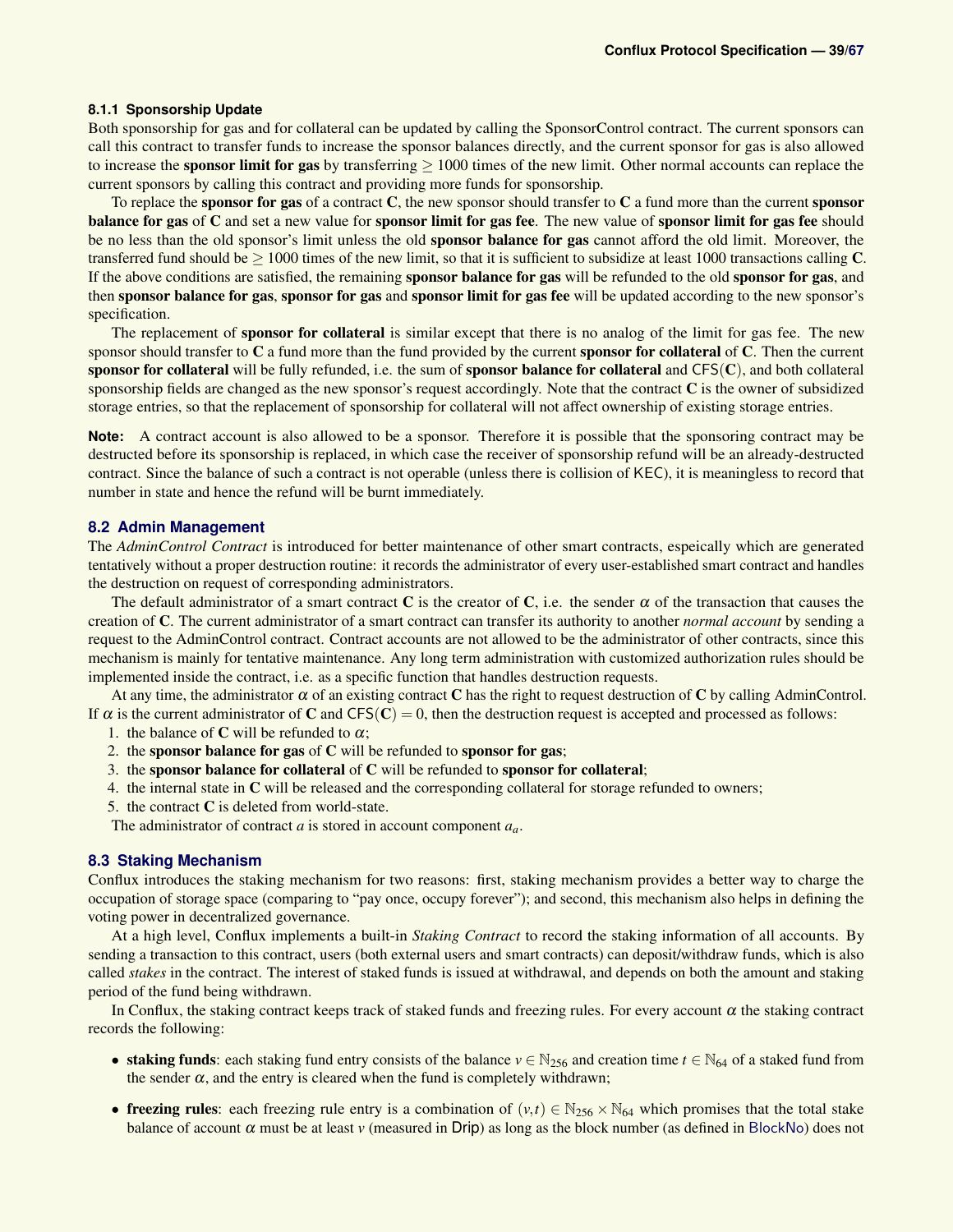exceed *t*. Expired freezing rule entries are cleared at the next update of freezing rules of the same account  $\alpha$ .

Both kinds of entries in the staking contract requires collateral for storage, and the collateral is returned at the clearance of corresponding entries.

### <span id="page-39-0"></span>**8.3.1 Interest Rate**

The staking interest rate is currently set to 4% per year. Compound interest is implemented in the granularity of blocks. So the annualized interest rate is about 4.08%.

When executing a transaction sent by account  $\alpha$  at block B to withdraw a fund of value  $\nu$  deposited at block B', the interest is calculated as follows:

Interest issued to 
$$
\alpha \equiv \left[ v \times \frac{f^{(\text{BlockNo(B)})(n)}}{f^{(\text{BlockNo(B')})(n)}} \right] - v
$$
 (268)

where:  $(269)$ 

$$
f(x) \equiv \left[ x \times \left( 1 + \frac{4\%}{63072000} \right) \right]
$$
\n
$$
(270)
$$

$$
n = 63072000 \times 2^{80} \tag{271}
$$

The interest is approximately equals to

$$
\left( \left( 1 + \frac{4\%}{63072000} \right)^{T} - 1 \right) \times \nu,
$$
\n(272)

where  $T \equiv$  BlockNo(B) – BlockNo(B') is the staking period measured by number of blocks, and 63072000 is the expected number of blocks generated in 365 days with the target block time 0.5 seconds. Therefore after the withdrawal, α's total amount of staking funds is decreased by *v*, and its balance is increased by:

$$
\Delta(\alpha_b) \equiv v + \text{Interest issued to } \alpha \tag{273}
$$

The account  $\alpha$  only specifies the value  $v$  in its withdrawal request. The withdrawal always starts from the earliest staked fund and recursively continues to the next one until the accumulative amount is sufficient.

The same interest rate applies to collateral for storage as well, but the CFS interest is issued directly to the miners as the payment for storage usage at the generation of every new block. More details about CFS interest issuance are specified in Section [10.2.](#page-43-2)

#### <span id="page-39-1"></span>**8.3.2 Staking for Voting Power**

For decentralized governance, the staking mechanism provides a way to measure the involvement and devotion of users with the new dimension of staking age.

When deciding voting power, it is fair and reasonable to take the staking time into consideration, rather than merely the amount of tokens. By relating voting power to committed staking period, the risk of being attacked is also mitigated, since the attacker must hold the tokens for a sufficiently long period to obtain enough voting power, which increases the cost of launching an attack.

For every account  $\alpha$ , its committed staking time is recorded in the account field **staking vote info** in the form of **freezing** rules, where each entry  $(v,t) \in N_{256} \times N_{64}$  is a promise that the staking balance of  $\alpha$  must be at least *v* Drip until the index of block in total order (e.g. BlockNo) reaches *t*. A withdrawal request from  $\alpha$  is invalid if any freezing rule is violated after fulfilling that request. The list of freezing rules for every account is append-only so that committed staking period cannot be canceled or shorten. However every single rule will eventually expire as the block number grows, e.g. the rule  $(v,t)$  expires at block B with BlockNo(B)  $\geq t$ . Expired freezing rule entries are cleared from state storage of the built-in staking contract at the next update of freezing rules of the same account.

Note that freezing rules are decoupled from specific staking funds, i.e. old funds can be withdrawn as long as the remaining staking balance is sufficient. Therefore, the staking contract is allowed to maintain staked funds in a first-in-first-out manner (i.e. the earliest staked fund is also first withdrawn).

The voting power of each staked token is defined in the following table: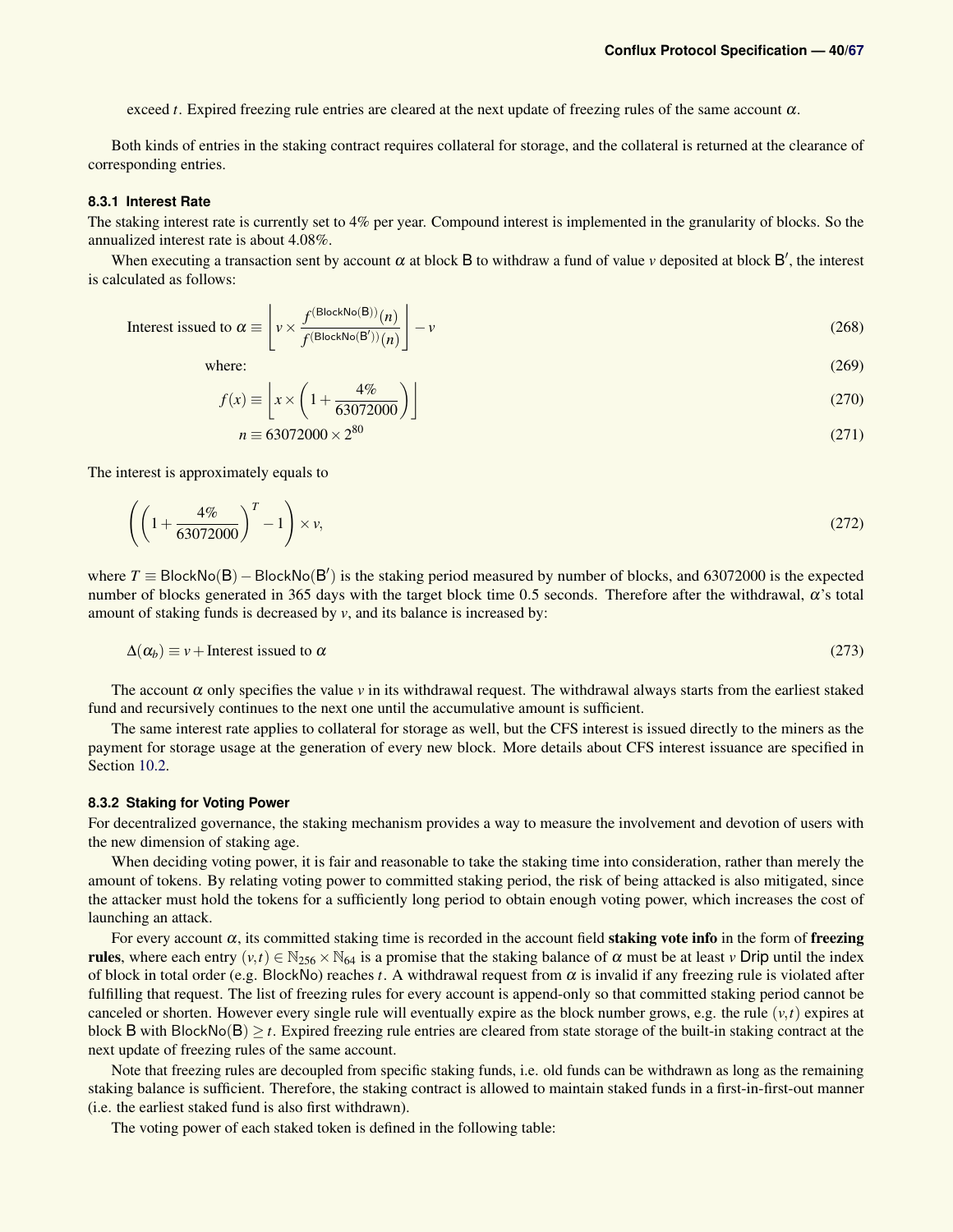| <b>Remaining Committed Staking Time</b>                         | <b>Voting Power</b> |
|-----------------------------------------------------------------|---------------------|
| One year or more (i.e. $\geq 63072000$ blocks)                  |                     |
| Six months to one year ( $\geq$ 31536000 but < 63072000 blocks) | 0.5                 |
| Three to six months ( $\geq$ 15768000 but < 31536000 blocks)    | 0.25                |
| Less than three month (i.e. $<$ 15768000 blocks)                |                     |

Therefore the total voting power of each account can be easily calculated from its freezing rules as recorded in the staking contract.

### **8.4 Context access (Since CIP-64)**

The context access internal contract allows the smart contracts to read the status of the consensus protocol, e.g., the epoch numbers.

### <span id="page-40-0"></span>**8.5 Cross-space call (Since CIP-90)**

An account can only send transaction in its own space, and the transaction can only access the accounts in the same space. The cross-space call allows a core space account to interact with eSpace accounts. Each core space account with address  $a \in \mathbb{BV}_{160}$ corresponds to a mirror account  $Mir(a)$  in eSpace, where  $Mir(a)$  is defined by:

$$
\text{Mir}(a) = \text{KEC}(a)[96..255] \tag{274}
$$

In execution of a transaction, when a core space account with address *a* accessing the cross-space call internal contract with value *v* to interact with an eSpace account  $\alpha$ , this internal contract first transfer the balance to the mirror address Mir(*a*) of the sender (with no message call) and makes a message call to eSpace account  $\alpha$  in name of the mirror address Mir(*a*) with the same value *v*. The cross-space call internal contract only supports CALL and STATICCALL and does not support CALLCODE or DELEGATECALL. The original sender  $o$  inside the eSpace is the mirror address of the transaction sender  $Mir(S(T))$ . Since the core space has a much more sufficient quota in gas limit than the eSpace, to avoid abusing of cross-space call, the cross-space call limits the gas passed from the core space to the eSpace. Specifically, only 1/10 of left gas can be passed to the message call in eSpace.

A core space account can withdraw balance from its mirror address in eSpace. We notice that a pair of private/public key controls one account in each space. The mirror account of a core space account and the eSpace account controlled by the same private key are two individual and independent account.

### **9. Proof of Work**

<span id="page-40-1"></span>Conflux applies the *Multi-point Ethash* function MpEthash as the Proof-of-Work function PoW. MpEthash is a twisted version of Ethash function with additional evaulation of a polynomial on multiple points. The detailed specification of this function is in Appendix [E.](#page-62-0)

The MpEthash function is defined as:

$$
MpEthash(H) \equiv MpEthash(KEC(RLP(H_{-n})), H_n, d) \equiv KEC(s_h \circ m_c)
$$
\n(275)

where **d** denotes the dataset derived from H as in Appendix [E.3.3](#page-63-1) and H<sub>−*n*</sub> denotes the header excluding the **nonce** field, i.e. H ≡ H−*<sup>n</sup>* ◦ H*<sup>n</sup>* since nonce is indeed the last field in the structure of block header, and the fields of H−*<sup>n</sup>* are RLP-serialized according to their order in Section [3.5.](#page-10-0)

The output of MpEthash is the Keccak-256 hash of the concatenation of the seed hash  $s_h \in \mathbb{B}_{512}$  and the compressed mix  $m_c \in \mathbb{B}_{256}$ . See Appendix [E.4](#page-63-2) for more details.

The MpEthash function is essentially the Proof-of-Work function PoW:

$$
PoW(H) \equiv MpEthash(H) \tag{276}
$$

### <span id="page-40-2"></span>**9.1 Proof-of-Work Quality**

The *proof-of-work quality* (a.k.a. *PoW quality* or simply *quality*) of a block refers to the expected amount of work spent in finding such a block. Given a block B with header  $H(B)$  and the 256-bit scalar OFFSET $(H) \equiv [H_n(B)[1 \dots 127]]_2 \times 2^{128} \in N_{256}$ which denotes the offset of proof-of-work validation, the quality of B essentially represents the expected number of random trials to find a block B' with header H' satisfying that  $PoW(H')$  is in between of  $\overline{OFFSET(H)}$  and  $PoW(H)$ .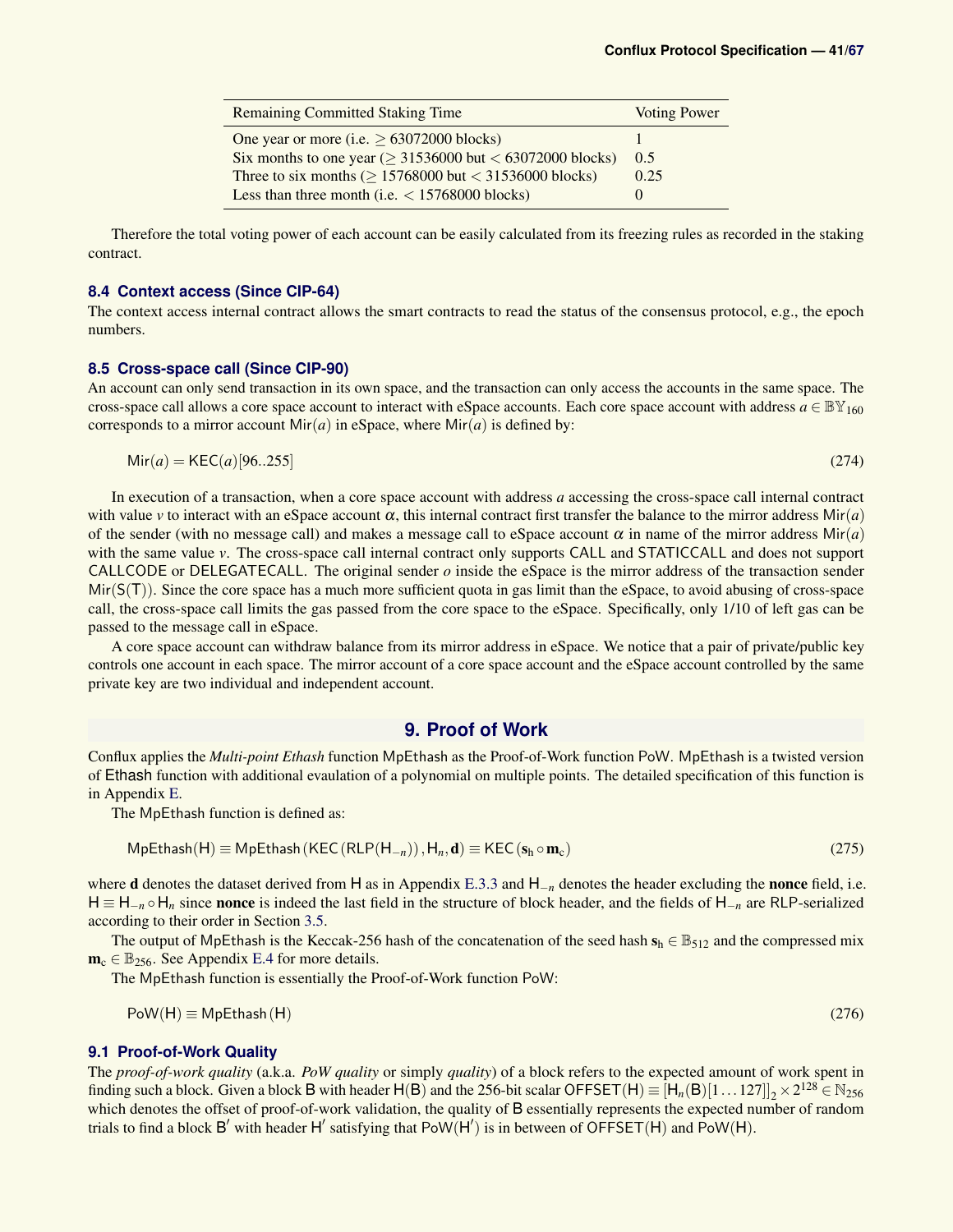More specifically, the block  $\overline{B}$  with header  $H(B)$  has quality

$$
QUALITY(B) \equiv QUALITY(H) \equiv \begin{cases} \left[ 2^{256} / (Pow(H) - OFFSET(H) + 1) \right] & \text{if } Pow(H) > OFFSET(H) \\ \left[ 2^{256} / (2^{256} + Pow(H) - OFFSET(H) + 1) \right] & \text{if } Pow(H) < OFFSET(H) \\ 2^{256} - 1 & \text{if } Pow(H) = OFFSET(H) \end{cases}
$$

### <span id="page-41-0"></span>**9.2 Difficulty Adjustment**

The difficulty is adjusted according to the block generation rate in the past every  $\tau$  epochs, where  $\tau = 5000$  before CIP-86 and  $\tau$  = 250 after CIP-86. More specifically, we estimate the current computing power of all miners from the number of blocks in the last  $\tau$  epochs and the average timestamps of blocks in the beginning and ending epochs, and then set the target difficulty for the next  $\tau$  epochs such that the expected block generation rate should be roughly one block per 0.5 seconds.

Formally, for  $0 \le j \le \tau$ , the target difficulty of a block at height *j* is set to  $\mathbf{d}_0 = 2 \times 10^{10} = 20\text{G}$ ; for any positive integer *i* ≥ 1, the target difficulty of blocks at height  $j \in [\tau i + 1, \tau(i+1)]$  is set to  $\mathbf{d}_i \in \mathbb{N}_{256}$  such that

$$
\mathbf{d}_{i} \equiv \begin{cases} \min(\max(\mathbf{d}', 20G, \lceil \mathbf{d}_{i-1} \times 0.5 \rceil), \lceil \mathbf{d}_{i-1} \times 1.5 \rceil) & \text{Before CIP-86} \\ \min(\max(0.2\mathbf{d}' + 0.8\mathbf{d}_{i-1}, 20G), \lceil \mathbf{d}_{i-1} \times 1.5 \rceil) & \text{After CIP-86} \end{cases} \tag{278}
$$

where  $\mathbf{d}'_i \in \mathbb{N}_{256}$  is the estimation of ideal target difficulty defined as follows

$$
\mathbf{d}'_i \equiv \mathbf{d}_{i-1} \times 500000 \times \left( \sum_{j=\tau(i-1)+1}^{\tau i} |\text{EPOCH}_j| - 1 \right) / \left( \mathsf{H} \left( \mathsf{B}^{(\tau i)} \right)_s - \min_{\tau(i-1) \le j < \tau i \wedge \mathsf{H} \left( \mathsf{B}^{(j)} \right)_s \neq 0} \left\{ \mathsf{H} \left( \mathsf{B}^{(j)} \right)_s \right\} \right) \tag{279}
$$

where for every  $k \in \mathbb{N}$ , EPOCH<sub>k</sub> denotes the set of *fully valid* blocks in the *k*-th epoch and  $B^{(k)}$  denotes the pivot block in EPOCH<sub>k</sub>. In the above formula the total number of blocks in last  $\tau$  epochs is decreased by 1, which leads to an unbiased estimation of block generation rate.

Note that a single block B may not have a global view. Indeed, the best it could do is to compute the target difficulty d*<sup>i</sup>* from its local view of blocks in PAST(B). In particular, a block B at height  $h \equiv H(B)_h$  should have target difficulty

$$
\mathsf{H}(\mathsf{B})_d \equiv \begin{cases} \mathbf{d}_0 & h = 0 \\ \mathbf{d}_{\left\lfloor \frac{h-1}{\tau} \right\rfloor} & h > 0, \mathbf{d}_{\left\lfloor \frac{h-1}{\tau} \right\rfloor} \text{ is calculated with respect to } \mathsf{PAST}(\mathsf{B}) \end{cases} \tag{280}
$$

**Epoch difficulty.** As soon as all nodes agree on the pivot block  $B^{(k)}$  at the *k*-th epoch EPOCH<sub>k</sub>, we can uniquely define the target difficulty of  $\text{Epoch}_k$  as the target difficulty of  $\mathsf{B}^{(k)}$ . Formally,

$$
\mathbf{d}_{\text{EpoCH}_k} \equiv \mathsf{H}\left(\mathsf{B}^{(k)}\right)_d \tag{281}
$$

where  $H(B^{(k)})$ is the **difficulty** field in  $B^{(k)}$ 's header and it equals to  $d_{\lfloor \frac{k-1}{\tau} \rfloor}$  derived from the past view of  $B^{(k)}$ .

### **10. Incentive Mechanism**

<span id="page-41-1"></span>Conflux miners get paid by Conflux coins from two sources: the newly minted Conflux coins as block award, and the fees paid by transaction senders. In this section we specify the mechanism design for incentivizing Conflux miners. The adaptive weight introduced by the GHAST rule only affects the distribution of the first part of block award.

#### <span id="page-41-2"></span>**10.1 Base Block Award**

The amount of coins issued to miners in every block is set in accordance to a global parameter which follows the mining schedule. We refer to the global parameter as the *base block award* or simply *base award*, and denote it by R*base*.

The base block award starts at  $R_{base}(G) = 7$  CFX per block, and reduces to 2 CFX stated at the 3615000epoch. For every pivot block B, the base award is defined as follows:

$$
R_{base}(B) = \begin{cases} 7 \times 10^{18} & \text{if } B_{H_h} < 3615000 \text{ (before CIP-40)} \\ 2 \times 10^{18} & \text{if } B_{H_h} \ge 3615000 \text{ (after CIP-40)} \end{cases}
$$
 (282)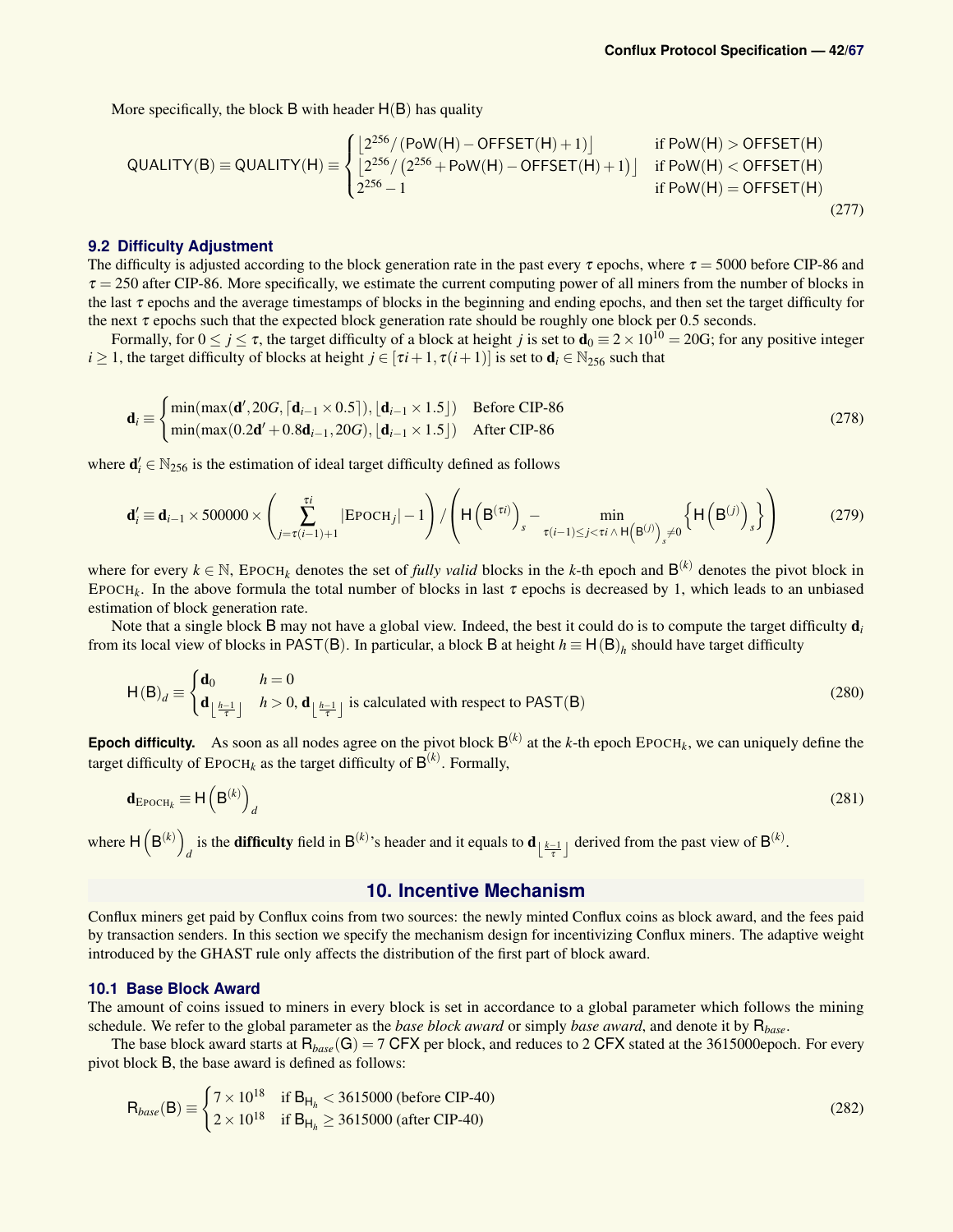For every non-pivot block B, the base award R*base*(B) of B equals to the base award of the pivot block of the epoch that B belongs to, i.e.

 $R_{base}(B) \equiv R_{base}(PIVOT(B))$ 

Based on R*base*(B), Conflux defines the the actual block award issued to the author of block B with adjustments as described in the rest of Section [10.1.](#page-41-2)

#### <span id="page-42-0"></span>**10.1.1 Anti-cone Penalty**

For every block  $B$ , we recall that a block  $B'$  is in the anti-cone of  $B$  if there is no directed path between  $B'$  and  $B$ , which means the chronological order of these two blocks is not reflected by the underlying Tree-Graph. For every given Tree-Graph G, let  $\mathscr{A}(B; G)$  denote the set of all anti-cone blocks of  $B \in G$  that appear no later than 10 epochs after<sup>[7](#page-42-3)</sup> the epoch where B resides in. When the Tree-Graph G is clear from context, we write  $\mathscr{A}(B)$  instead of  $\mathscr{A}(B;G)$  for short. Formally,

$$
\mathscr{A}(\mathsf{B}) \equiv \mathscr{A}(\mathsf{B}; \mathbf{G}) \equiv \left\{ \mathsf{B}' \in \mathbf{G} \mid \mathsf{B} \notin \text{PAST}(\mathsf{B}') \land \mathsf{B}' \notin \text{PAST}(\mathsf{B}) \land \mathsf{H}(\text{PIVOT}(\mathsf{B}'))_h \le \mathsf{H}(\text{PIVOT}(\mathsf{B}))_h + 10 \right\}
$$
(283)

In other words, let  $B^{10}$  be the pivot block at height  $H(B^{10})_h = H(PIVOT(B))_h + 10$ , then

$$
\mathscr{A}(\mathsf{B}) \equiv \mathscr{A}(\mathsf{B}; \mathsf{G}) \equiv \mathsf{PAST}(\mathsf{B}^{10}) \setminus (\mathsf{PAST}(\mathsf{B}) \cup \mathsf{FUTURE}(\mathsf{B}; \mathsf{G}) \cup \{\mathsf{B}\})
$$
(284)

The *anti-cone penalty factor* of B is defined as

$$
AF(B) \equiv \max \left\{ 0, 1 - \left( \frac{\text{Weight}(\mathscr{A}(B)) / \mathbf{d}_{\text{FPOCH}}(B)}{\gamma} \right)^2 \right\}
$$
(285)

where  $\gamma \equiv 100$  is a fixed constant and Weight( $\mathscr{A}(B)$ )  $\equiv \sum_{B'\in\mathscr{A}(B)}$  Weight( $B'$ ) refers to the total adapted weight of blocks in the anti-cone set  $\mathscr{A}(B)$ . We remark that Weight $(\mathscr{A}(B))/d_{\text{EpoCH}(B)}$  is the equivalent number of blocks in the anti-cone of B, which corresponds to the portion of computing power in B's anti-cone.

This anti-cone penalty factor is introduced to incentivize inclusion of referee blocks as well as fast propagation. It also punishes withholding attacks when the blocks are not broadcast immediately. There is no additional award for referencing referee blocks, nor discount in block award for non-pivot blocks.

### <span id="page-42-1"></span>**10.1.2 Base Factor**

For convenience, we introduce the *base factor* BF(B) to indicate whether the author of B is eligible to receive any award.

If a block B in EPOCH<sub>k</sub> has a lower target difficulty, i.e.  $B_d < d_{EpoCH_k}$ , then we decide the base award of B by its block quality QUALITY(B): it gets normal base award if the block quality QUALITY(B) reaches the epoch's target difficulty  $\bm{d}_{\text{EpoCH}_k},$ and zero base award  $R_{base}(B) \equiv 0$  in case the quality QUALITY(B) does not meet  $d_{EpoCH_k}$ . Note that the expected base award is effectively the same as setting  $R_{base}(B) \equiv \frac{B_d}{d_{EPC}}$  $\frac{B_d}{\mathbf{d}_{\text{EpoCH}_k}} \cdot \mathsf{R}_{base}(\text{EpoCH}_k).$ 

If a block B is partially valid, blamed, or has a large anti-cone, then the author of B must have made some mistake and hence he is not eligible for any award.

Thus, the base factor  $BF(B)$  of block  $B$  is defined as

<span id="page-42-4"></span>
$$
BF(B) \equiv \begin{cases} 1 & \text{B is valid and } AF(B) > 0, \text{ not blamed, and satisfies the target difficulty of } EPOCH_k \text{ (which requires } QUALITY(B) \geq \mathbf{d}_{EPOCH_k})\\ 0 & \text{otherwise (B is partially valid, } AF(B) = 0, \text{blamed, or } QUALITY(B) \text{ does not satisfy the requirement)} \end{cases} \tag{286}
$$

### <span id="page-42-2"></span>**10.1.3 Actual Block Award to Miners**

Taking all the discounts and adjustments into account, the block award assigned to the author of B is defined as follows:

$$
R_{block}(B) \equiv [AF(B) \cdot BF(B) \cdot R_{base}(B)] \tag{287}
$$

**Remark:** A non-pivot block  $B_1$  may receive a higher block award than the pivot block  $B_2$  in the same epoch, in case  $Weight(\mathscr{A}(B_1)) < Weight(\mathscr{A}(B_2))$  and hence  $AF(B_1) > AF(B_2)$ .

<span id="page-42-3"></span><sup>&</sup>lt;sup>7</sup> If B is not on the pivot chain in G, then  $\mathscr{A}(B;G)$  also contains blocks appearing in earlier epochs but not referenced by B.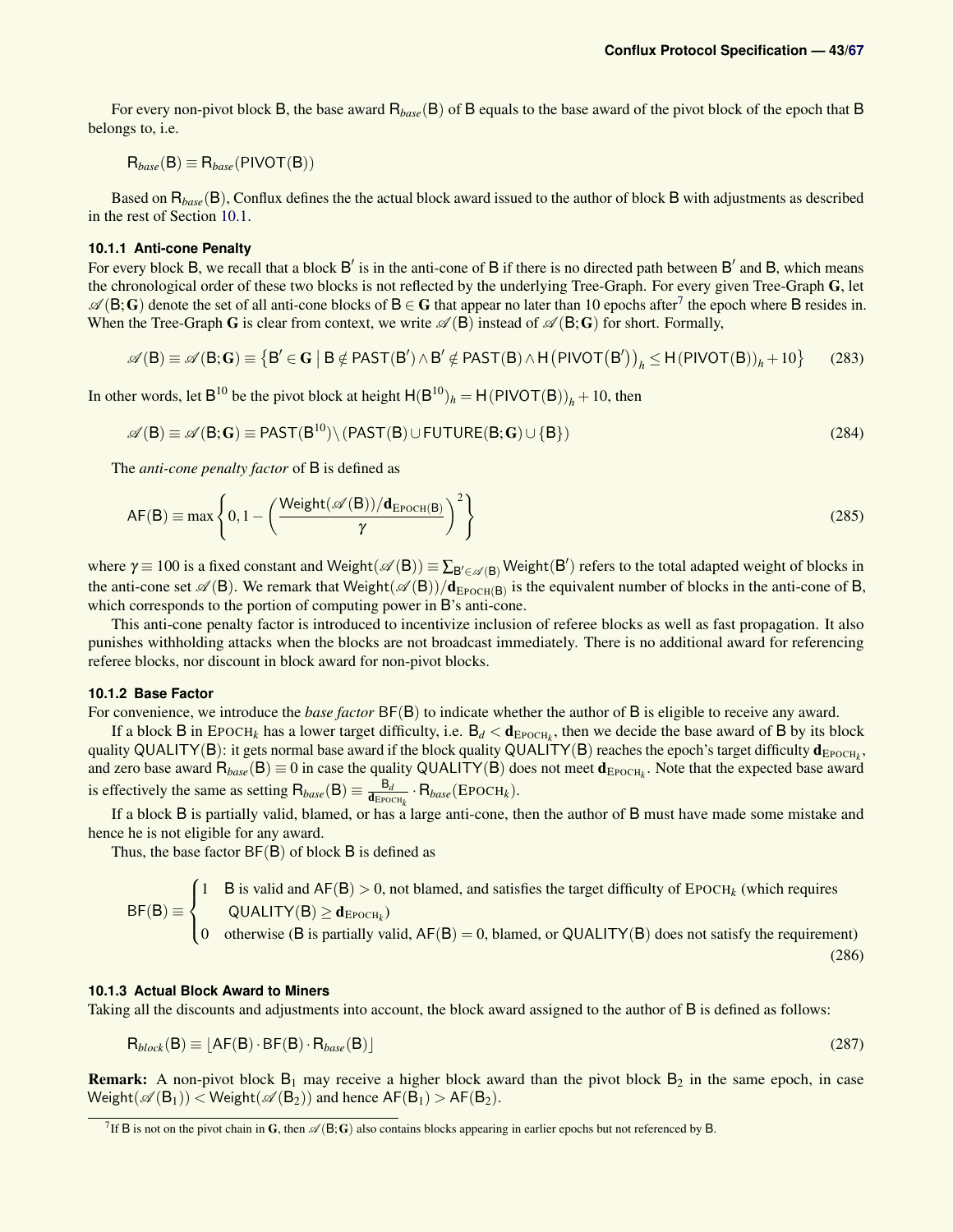#### <span id="page-43-2"></span>**10.2 Storage Maintenance Reward**

Miners receive interest generated by collateral for storage, as payment to the cost of occupying storage space in the world-state. More specifically, the CFS interest generated by all blocks in each epoch is redistributed to authors of blocks in the epoch with respect to their actual mining block award. In particular, the CFS interest assigned to the author of block B is calculated as follows:

$$
R_{\text{storage}}(B) \equiv \left[ \sum_{B' \in EPOCH(B)} \left[ ACFS(\sigma(B')) \times \frac{4\%}{63072000} \right] \times \frac{R_{\text{block}}(B)}{\sum_{B' \in EPOCH(B)} R_{\text{block}}(B')} \right]
$$
(288)

where  $\sigma(B')$  denotes the world-state at the beginning of the execution of transactions in block B', ACFS( $\sigma(B')$ ) is the total CFS in  $\overrightarrow{B'}$ , 4% is the annual interest rate and 63072000 is the (expected) number of blocks in one year, and hence the value in parenthesis is the CFS interest generated by  $B'$ ; and the distribution of CFS interest in  $EPOCH(B)$  is proportional to actual block awards R*block*(B) as defined in Section [10.1.3.](#page-42-2)

Specially, if the total block reward for the whole epoch is zero, (i.e.,  $\sum_{B' \in \text{FOCH}(B)} R_{block}(B') = 0$ ), the storage maintenance reward will not be distributed.

### <span id="page-43-0"></span>**10.3 Transaction Fee Reward**

If a transaction T is first executed successfully in the *i*-th epoch EPOCH*<sup>i</sup>* , then the transaction fee (for purchasing the consumed gas) of T is divided between all blocks that *properly include* T. Here "a block B properly includes a transaction T" means that:  $T \in B$  and B belongs to EPOCH<sub>i</sub> (the epoch that T is executed for the first time).

The transaction fee is distributed proportionally to the binary base factors of blocks as defined in [\(286\)](#page-42-4). In particular, if the transaction T is exclusively packed in blocks with zero base factor, the transaction fee is burnt although the transaction will still be processed.

After execution of block B, we can get its receipt list  $R'(B)$  with the same length as transaction list  $B_{Ts}$ . So each transaction T ∈ BTs can be paired with its corresponding receipt *R*. The actually charged transaction fee is recorded in *R<sup>f</sup>* . Recalling that BF(B) is a binary function respecting to the validity of B, the transaction fee assigned to B is defined as follows:

<span id="page-43-3"></span>
$$
R_{fee}(B) \equiv \sum_{(T,R): B \text{ properly includes } T} \left[ \frac{R_f \cdot BF(B)}{\sum_{B': B' \text{ properly includes } T} BF(B')} \right]
$$
(289)

When there are multiple blocks properly include the transaction  $\overline{T}$ , there may be a remainder for transaction fee of  $\overline{T}$ . Formally, the remainder *r* equals to

$$
r \equiv R_f - \sum_{\mathbf{B'}:\mathbf{B'} \text{ properly includes } \mathsf{T}} \mathsf{BF}(\mathbf{B'}) \cdot \left[ \frac{R_f \cdot \mathsf{BF}(\mathbf{B})}{\sum_{\mathbf{B'}:\mathbf{B'} \text{ properly includes } \mathsf{T}} \mathsf{BF}(\mathbf{B'})} \right].
$$
 (290)

In case the remainder is non-zero, the blocks with  $r$  minimum block hash  $KEC(RLP(B<sub>H</sub>))$  will receive one more Drip. So the transaction fee can be exactly distributed to miners.

### <span id="page-43-1"></span>**10.3.1 Why not distributing transaction fees among all blocks in that epoch?**

One may suggest that the transaction fee of T should be shared by all valid blocks in that epoch, rather than among blocks that properly include T as described in [\(289\)](#page-43-3). In what follows we show that our current implementation has several advantages:

• For security and incentive compatibility: the first priority of the incentive mechanism design is to guarantee that every rational participant will behave honestly, i.e. they should respect the consensus protocol and reference all the blocks they have observed. However, the mechanism of sharing transaction fee may bring incentives that prevent the author of a block referencing other blocks.

For example, if there is a transaction  $T$  with a considerable fee, miners may be willing to monopolize that fee even if suffering some punishment caused by a larger anti-cone. In particular, the author who packs T into a new block B would prefer not to share the transaction fee of  $\bar{T}$  with others, especially when this fee is much higher than the anti-cone punishment caused by ignoring other blocks that are eligible to share the fee of T.

If the fee of T is to be shared with all other blocks in the same epoch, the author of B would *be hostile to all other unreferenced blocks*, and hence they get incentives to ignore those blocks by shirking all responsibility to network latency.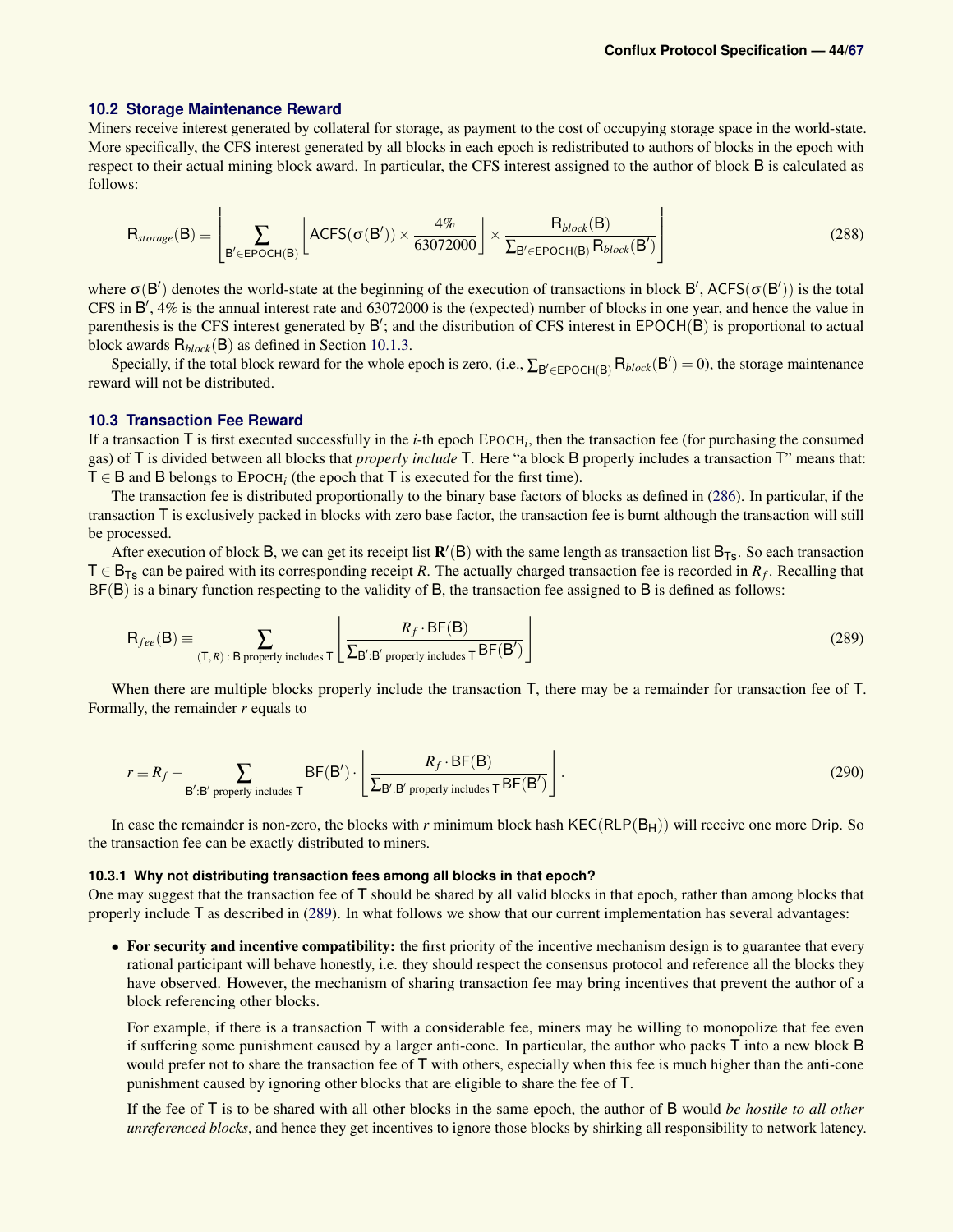Therefore, by manipulating transaction fees and causing such intentional ignorance, an attacker is able to effectively launch a partition attack.

If the fee of  $\overline{T}$  is to be shared only among blocks including  $\overline{T}$ , the author of  $\overline{B}$  may still want to ignore other blocks with T. However, the difference is that the author of B would not be hostile to blocks without T, since he does not have to share the transaction fee of T with them. As a result, the author of B will be open to reference other observed blocks without  $\bar{T}$  in B. Furthermore, referencing blocks with  $\bar{T}$  in any later epoch is also safe, even if there are new transactions (other than T) with significant fees. Thus by manipulating transaction fees the attacker could merely cause a slightly longer latency instead of a significant partition.

In conclusion, sharing transaction fee of T only among blocks including T provides a stronger incentive of referencing other blocks honestly.

- For efficiency: the current design better discourages "free riders" who only mines on empty blocks and hence saves the effort of maintaining storage states and executing transactions. Since by producing empty blocks, those miners would lose the transaction fees completely, rather than receiving an average revenue of total fees in that epoch.
- For fairness: the current design indeed implements a tailored version of Shapley value, which is a fair distribution of total gains well-known in cooperative game theory.

### **10.4 Final Reward to Miners**

The final mining reward of a block B will be added to the block author's account as specified in the **author** field  $H(B)<sub>a</sub>$ . Since the anti-cone of B may contain blocks up to 10 epochs after the EPOCH of B, the reward assigned to B effects at the end of 12 epochs after the EPOCH of B, where the balance of B*<sup>a</sup>* is updated. For example, if B appears in EPOCH*<sup>i</sup>* , then the account B*<sup>a</sup>* receives the mining reward at the end of  $EpoCH<sub>i+12</sub>$ . The total mining reward of B is calculated as follows:

$$
R(B) \equiv R_{block}(B) + R_{storage}(B) + R_{fee}(B)
$$
\n(291)

In particular, note that  $AF(B) = 0$  implies  $BF(B) = 0$  and  $R_{block}(B) = R_{storage}(B) = R_{fee}(B) = 0$ . Thus  $R(B) = 0$  as long as B has a large anti-cone such that  $AF(B) = 0$ .

### **11. Concrete Protocol Implementation**

<span id="page-44-0"></span>Concretely, we set the following parameters for Conflux.

| Parameter                           | Value                      |
|-------------------------------------|----------------------------|
| <b>Block</b> time                   | 0.5 s                      |
| Maximum block size bound            | 200 KB                     |
| Starting coinbase award             | 7 CFX                      |
| Starting difficulty $(d_0)$         | $2 \times 10^{10} = 20G$   |
| Starting block gas limit            | $3 \times 10^7 = 30000000$ |
| Anti-cone penalty factor $(\gamma)$ | 100                        |
| Deferred execution                  | 5 epochs                   |
| Mining reward freezing time         | 12 epochs                  |
| Snapshot period                     | 100000 epochs              |

In Conflux we use KEC as the collision-resistant hash function unless otherwise explicitly specified.

<span id="page-44-1"></span>For authentication in the current version of Conflux, we use the same recoverable ECDSA signature scheme as in Ethereum [\[3\]](#page-45-1). This method utilizes the SECP-256k1 curve.

### **References**

<span id="page-44-2"></span>[1] Yonatan Sompolinsky and Aviv Zohar. Secure high-rate transaction processing in bitcoin. In *International Conference on Financial Cryptography and Data Security*, pages 507–527. Springer, 2015.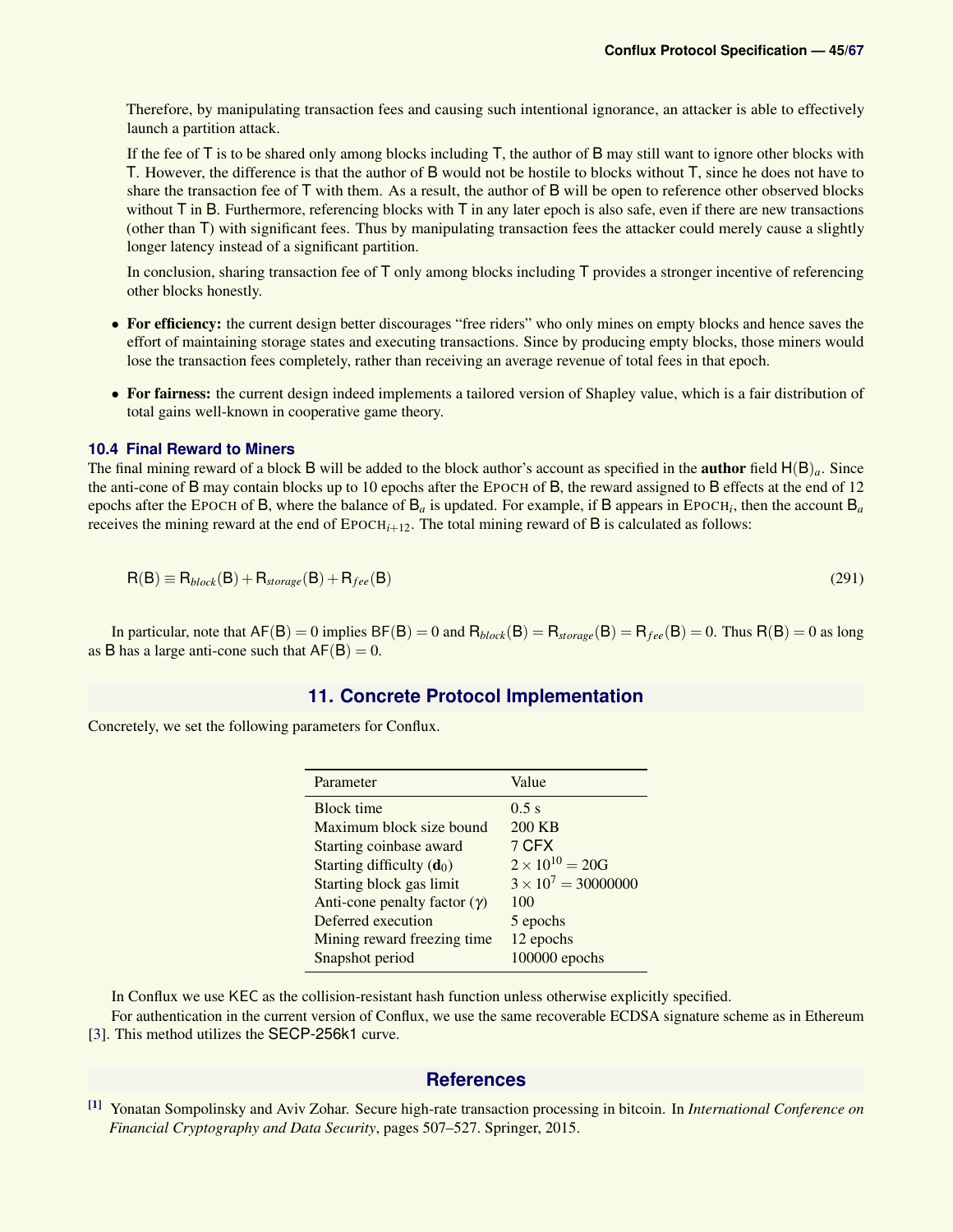- <span id="page-45-0"></span>[2] Yoad Lewenberg, Yonatan Sompolinsky, and Aviv Zohar. Inclusive block chain protocols. In *International Conference on Financial Cryptography and Data Security*, pages 528–547. Springer, 2015.
- <span id="page-45-1"></span>[3] Gavin Wood. Ethereum: A secure decentralised generalised transaction ledger (byzantium version dbc2f9b). *https://ethereum.github.io/yellowpaper/paper.pdf*, 2019-03-28.
- <span id="page-45-2"></span>[4] Sergio Demian Lerner. Strict Memory Hard Hashing Functions, 2014.
- <span id="page-45-3"></span>[5] Phong Vo Glenn Fowler, Landon Curt Noll. Fowler–Noll–Vo hash function, 1991.
- <span id="page-45-4"></span>[6] Jean-Philippe Aumasson and Daniel J Bernstein. Siphash: a fast short-input prf. In *International Conference on Cryptology in India*, pages 489–508. Springer, 2012.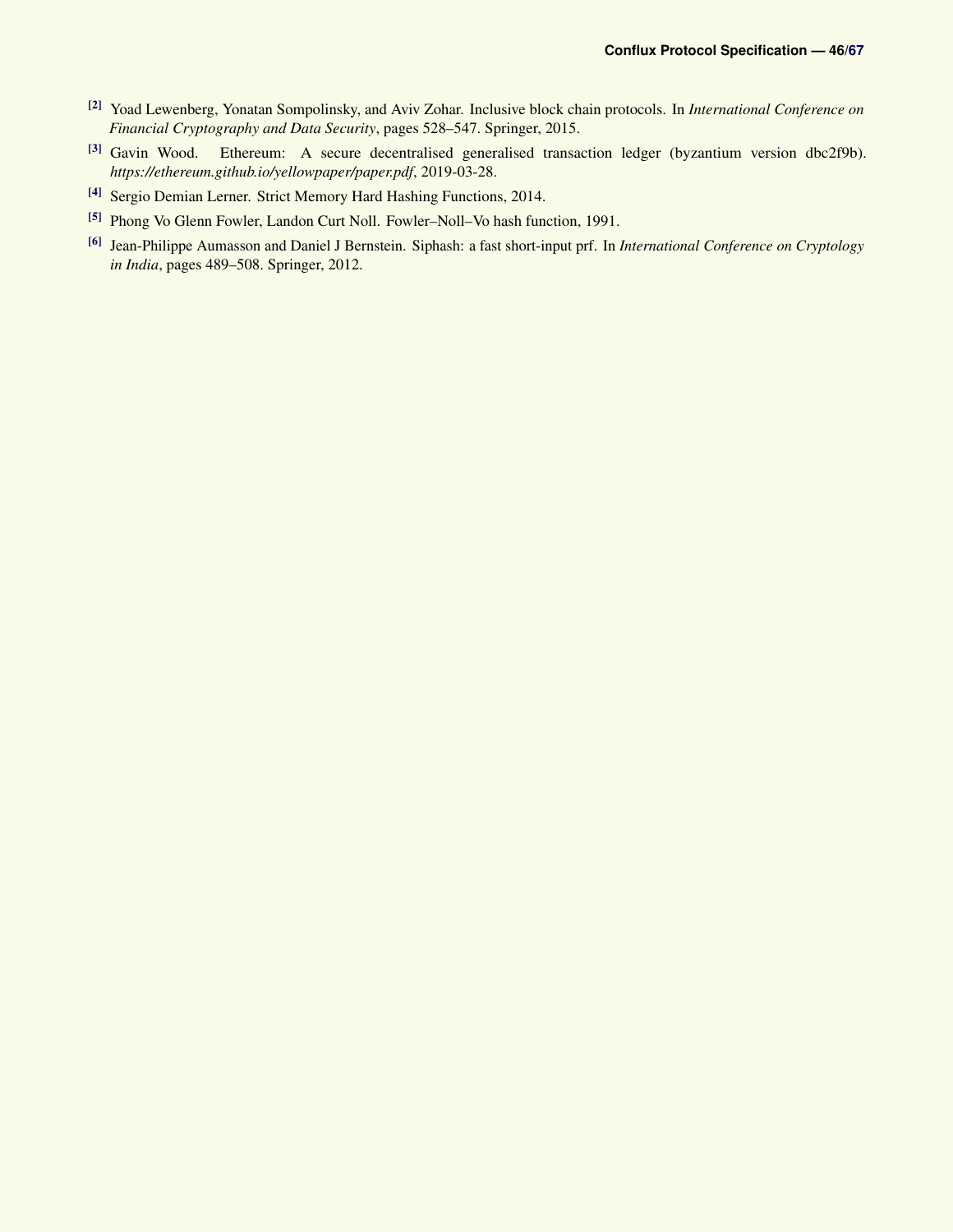<span id="page-46-0"></span>

| <b>Hardforks</b> | Activation | <b>Activation</b> | block number epoch number Activated CIPs |
|------------------|------------|-------------------|------------------------------------------|
| Tanzanite        | N/A        | 3.615.000         | $CIP-40$                                 |
| Hydra            | 92,060,600 | 36,935,000        | CIP-43, 62, 64, 71, 76, 78, 86, 90, 92   |

# **Appendix A. List of Hardforks**

Note: the features related to the execution layer are activated by given block numbers. The features related to the consensus layer are activated by given epoch numbers.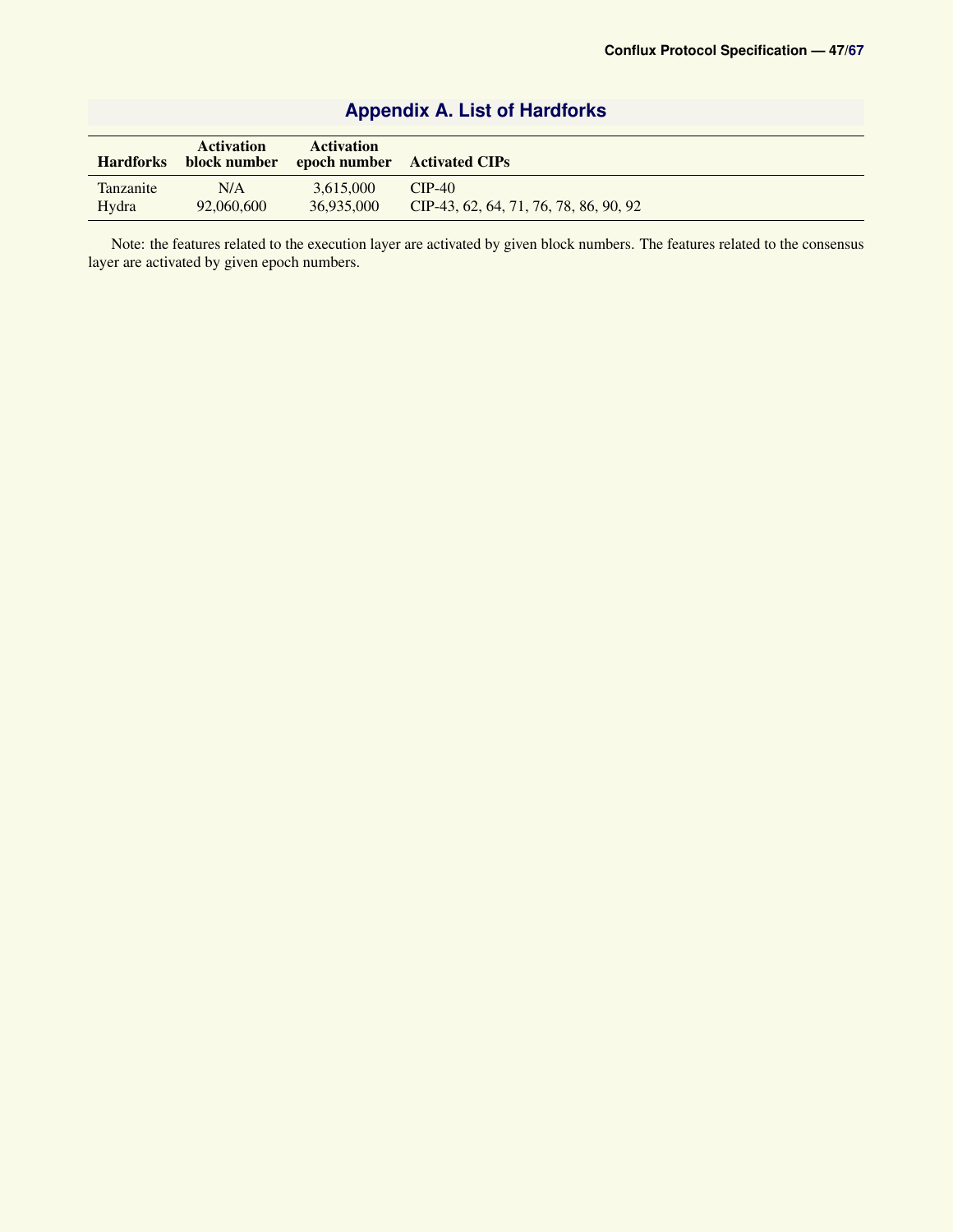<span id="page-47-0"></span>

|                               | <b>Ethereum</b>                                                                                                                                                                           | <b>Conflux</b> (Core Space)                                                                                                                                                                                                                | <b>Conflux</b> (eSpace)                                                                                                                          |                              |
|-------------------------------|-------------------------------------------------------------------------------------------------------------------------------------------------------------------------------------------|--------------------------------------------------------------------------------------------------------------------------------------------------------------------------------------------------------------------------------------------|--------------------------------------------------------------------------------------------------------------------------------------------------|------------------------------|
| Address type                  | indistinguishable for all<br>accounts                                                                                                                                                     | distinct prefixes for nor-<br>mal (non-contract) ac-<br>count, Solidity contracts,<br>and reserved contracts<br>"precomipled<br>(a.k.a.<br>contracts")                                                                                     | Same as Ethereum                                                                                                                                 | section 3.2                  |
| <b>Transaction field</b>      |                                                                                                                                                                                           | added chainID, storage-<br><b>Limit and epochHeight</b>                                                                                                                                                                                    | Same as Ethereum                                                                                                                                 | section 3.4                  |
| Gas charge and refund         | all unused gas is refund-<br>able<br>full gas fee charged if ex-<br>ecution fails on any ex-<br>ception                                                                                   | at most a quarter of<br>gasLimit<br>no gas fee when excep-<br>tion is not caused by the<br>sender                                                                                                                                          | Same as Conflux core<br>space<br>Same as Ethereum                                                                                                | section 6.1<br>section 6.2.2 |
| Cost of storage               | one-off gas fee<br>SSTORE costs 5000 or<br>20000 gas depending<br>on the effect of execut-<br>ing this instruction, may<br>cause a refund of 15000<br>gas for clearing a storage<br>value | gas fee + collateral<br>SSTORE costs $G_{sset}$ =<br>5000 gas and every 64B<br>storage costs $1/16$ CFX<br>for collateral (locked un-<br>til the storage is overwrit-<br>ten or released)                                                  | Same as Ethereum<br>Same as Ethereum, but<br>$G_{\text{sset}}, \quad G_{\text{newaccount}}$<br>and<br>Gcodedeposit are the twice<br>in Ethereum. | section 6.5.3<br>section 7   |
| <b>Transaction validation</b> | any invalid transaction<br>leads to the whole block<br>being invalid                                                                                                                      | invalid transactions are<br>skipped, while other<br>transactions in the same<br>block can still be valid                                                                                                                                   | Same as Conflux core<br>space                                                                                                                    | section 4.2.5                |
|                               | a transaction is invalid<br>if sender's balance can-<br>not afford the up-front<br>payment for transferred<br>value and gas fee (indeed<br>the whole block will be<br>invalid)            | the transaction is valid<br>if it satisfies all other<br>assertions, but the exe-<br>cution fails immediately<br>because of insufficient<br>balance for the up-front<br>payment (sender's nonce<br>is increased and gas fee<br>is charged) | Same as Ethereum                                                                                                                                 | section 6.2.1                |
|                               | sender must pay transac-<br>tion fee from his own bal-<br>ance (sender's balance<br>cannot be zero)                                                                                       | a sponsor may pay for<br>the cost of calling a<br>smart contract (sender's<br>balance can be zero)                                                                                                                                         | Same as Ethereum                                                                                                                                 | section 8.1                  |
|                               | validity of a transaction<br>cannot depend on cur-<br>rent time or height                                                                                                                 | a transaction is only<br>valid in a specified win-<br>dow of epochs                                                                                                                                                                        | Same as Ethereum                                                                                                                                 | section 3.4                  |
|                               | no check on recipient's<br>address                                                                                                                                                        | recipient address must<br>have a valid type (i.e.<br>normal account, Solidity<br>contract, or reserved con-<br>tract)                                                                                                                      | Same as Ethereum                                                                                                                                 | section 3.2                  |

# **Appendix B. Difference between Ethereum and Conflux**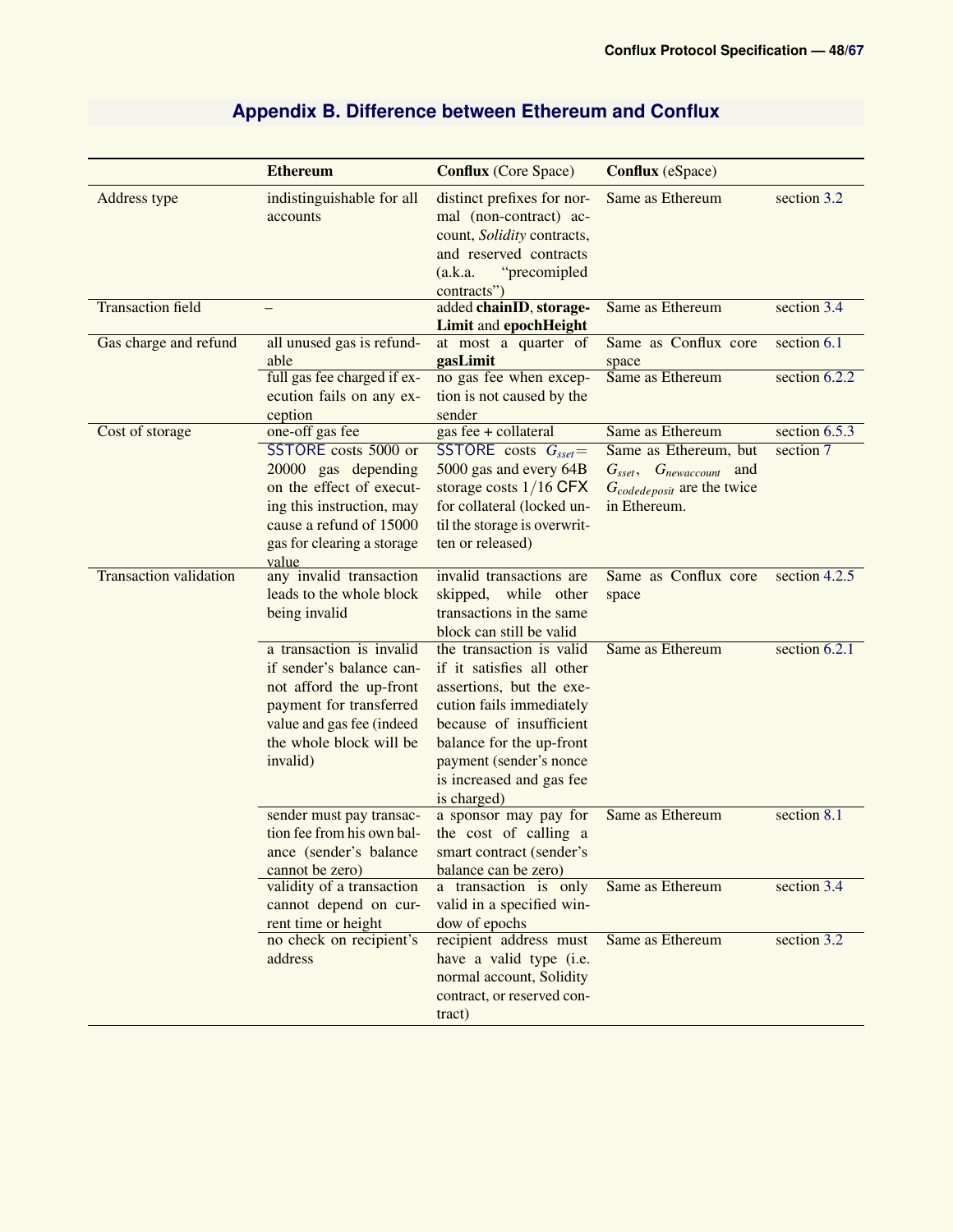|                             | <b>Ethereum</b>                                                                                 | <b>Conflux</b> (Core Space)                                                                                                              | <b>Conflux</b> (eSpace)                   |                          |
|-----------------------------|-------------------------------------------------------------------------------------------------|------------------------------------------------------------------------------------------------------------------------------------------|-------------------------------------------|--------------------------|
| Contract creation           | the address of contract<br>created by CREATE<br>does not depend on the<br>initialization code   | the address of<br>con-<br>by<br>created<br>tract<br><b>CREATE</b><br><b>both</b><br>and<br>CREATE2 depends on<br>the initialization code | Same as Ethereum                          | eq. $(160)$              |
|                             | <b>CREATE</b><br>costs<br>$G_{create} = 32000,$ re-<br>gardless<br>initilization<br>code length | <b>CREATE</b> costs the same<br>as CREATE <sub>2</sub>                                                                                   | Same as Conflux core<br>space             | eq. $(292)$              |
|                             | the maximum size of the<br>byte-code is 24756 bytes                                             | The maximum size of<br>the byte-code is 49152<br>bytes                                                                                   | Same as Conflux core<br>space             | section 6.3              |
|                             | on address conflict, reset<br>contract but inherit the<br>balance                               | address<br>conflict,<br>on<br>the<br>abort<br>contract<br>creation                                                                       | Same as Ethereum                          | section 6.3              |
| <b>Contract destruction</b> | only by SUICIDE                                                                                 | destruction may effect<br>on request of the con-<br>tract's administrator (via<br>the AdminControl con-<br>tract)                        | Same as Ethereum                          | section $8.\overline{2}$ |
| <b>Internal Contract</b>    |                                                                                                 | introduces internal con-<br>tracts                                                                                                       | Same as Ethereum                          | section 8                |
| <b>BLOCKHASH</b>            | get the hash of one of<br>the 256 most recent com-<br>plete blocks                              | get the hash of the last<br>block, return zero if<br>querying other blocks                                                               | same as Conflux core                      | appendix D.2             |
| <b>CHAINID</b>              | EIP-1344                                                                                        | get the Conflux core<br>space chain ID $(1029)$                                                                                          | get the Conflux eSpace<br>chain ID (1030) | appendix D.2             |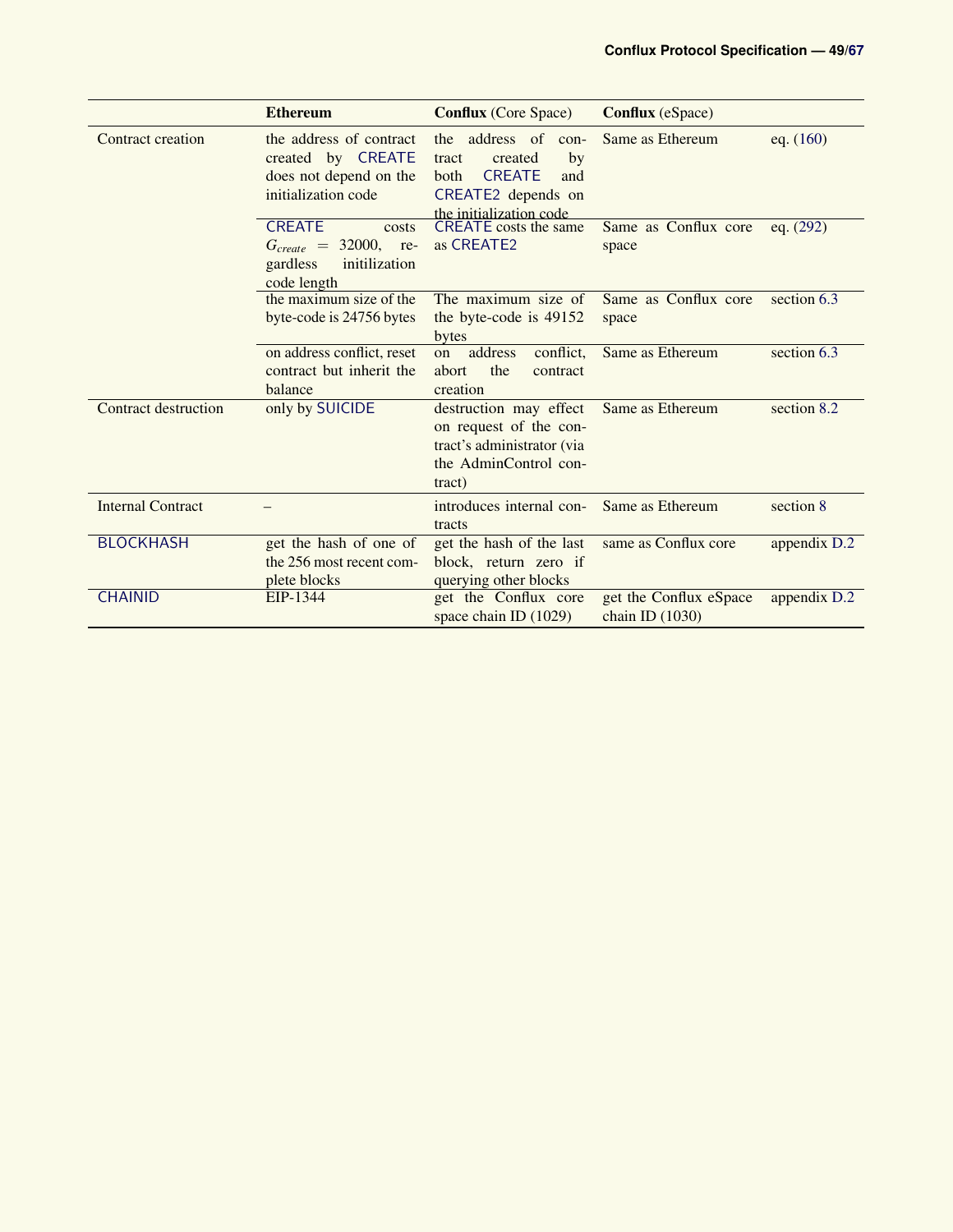# **Appendix C. Fee Schedule**

<span id="page-49-0"></span>The fee schedule *G* is a tuple of 35 scalar values corresponding to the relative costs, in gas, of a number of abstract operations that a transaction may effect.

The fee schedule for core space is list as follows.

<span id="page-49-1"></span>

| Name                   | Value            | Description*                                                                                            |
|------------------------|------------------|---------------------------------------------------------------------------------------------------------|
| $G_{zero}$             | $\boldsymbol{0}$ | Nothing paid for operations of the set $W_{zero}$ .                                                     |
| $G_{base}$             | $\overline{c}$   | Amount of gas to pay for operations of the set $W_{base}$ .                                             |
| $G_{verylow}$          | 3                | Amount of gas to pay for operations of the set $W_{\text{verylow}}$ .                                   |
| G <sub>low</sub>       | 5                | Amount of gas to pay for operations of the set $W_{\text{low}}$ .                                       |
| $G_{mid}$              | 8                | Amount of gas to pay for operations of the set $W_{mid}$ .                                              |
| $G_{\text{high}}$      | 10               | Amount of gas to pay for operations of the set Whigh.                                                   |
| $G$ <sub>extcode</sub> | 700              | Amount of gas to pay for an EXTCODESIZE operation.                                                      |
| $G_{extcodehash}$      | 400              | Amount of gas to pay for an EXTCODEHASH operation.                                                      |
| G <sub>balance</sub>   | 400              | Amount of gas to pay for a BALANCE operation.                                                           |
| $G_{sload}$            | 200              | Paid for a SLOAD operation.                                                                             |
| $G_{\text{jumpdest}}$  | $\mathbf{1}$     | Paid for a JUMPDEST operation.                                                                          |
| $G_{\text{sset}}$      | 5000             | Paid for an SSTORE operation.                                                                           |
| $R_{\textit{suicide}}$ | 24000            | Refund given (added into refund counter) for self-destructing an account.                               |
| G <sub>suicide</sub>   | 5000             | Amount of gas to pay for a SUICIDE operation.                                                           |
| G <sub>create</sub>    | 32000            | Paid for a CREATE operation.                                                                            |
| $G_{code deposit}$     | 200              | Paid per byte for a CREATE operation to succeed in placing code into state.                             |
| $G_{call}$             | 700              | Paid for a CALL operation.                                                                              |
| Gcallvalue             | 9000             | Paid for a non-zero value transfer as part of the CALL operation.                                       |
| $G_{callstipend}$      | 2300             | A stipend for the called contract subtracted from $G_{\text{callvalue}}$ for a non-zero value transfer. |
| Gnewaccount            | 25000            | Paid for a CALL or SUICIDE operation which creates an account.                                          |
| $G_{exp}$              | 10               | Partial payment for an EXP operation.                                                                   |
| $G_{expbyte}$          | 50               | Partial payment when multiplied by $\lceil \log_{256}(\text{exponent}) \rceil$ for the EXP operation.   |
| $G_{memory}$           | 3                | Paid for every additional word when expanding memory.                                                   |
| $G_{txcreate}$         | 32000            | Paid by all contract-creating transactions after the <i>Homestead</i> transition.                       |
| $G_{txdatazero}$       | $\overline{4}$   | Paid for every zero byte of data or code for a transaction.                                             |
| $G_{tx data nonzero}$  | 68               | Paid for every non-zero byte of data or code for a transaction.                                         |
| $G_{transaction}$      | 21000            | Paid for every transaction.                                                                             |
| $G_{\log}$             | 375              | Partial payment for a LOG operation.                                                                    |
| G <sub>logdata</sub>   | 8                | Paid for each byte in a LOG operation's data.                                                           |
| G <sub>logtopic</sub>  | 375              | Paid for each topic of a LOG operation.                                                                 |
| $G_{sha3}$             | 30               | Paid for each SHA3 operation.                                                                           |
| $G_{sha3word}$         | 6                | Paid for each word (rounded up) for input data to a SHA3 operation.                                     |
| $G_{copy}$             | 3                | Partial payment for *COPY operations, multiplied by words copied, rounded up.                           |
| $G_{blockhash}$        | 20               | Payment for BLOCKHASH operation.                                                                        |
| $G_{quaddivisor}$      | 20               | The quadratic coefficient of the input sizes of the exponentiation-over-modulo precompiled              |
|                        |                  | contract.                                                                                               |

The fee schedule for eSpace is same as Ethereum (Byzantium version), except *Gsset*, *Gnewaccount* and *Gcodedeposit* are the twice in Ethereum.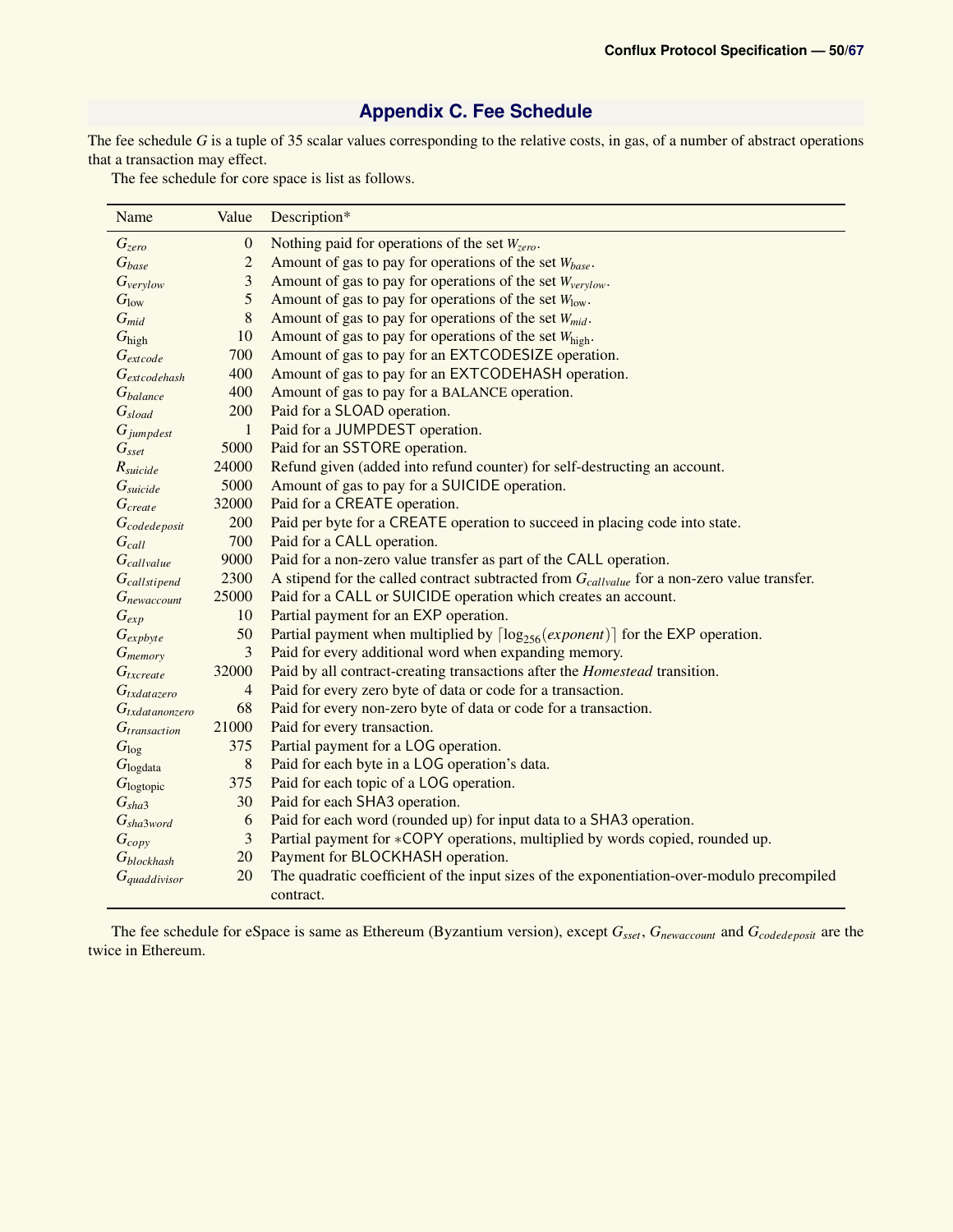(292)

(293)

### **Appendix D. Virtual Machine Specification**

### <span id="page-50-1"></span><span id="page-50-0"></span>**D.1 Gas Cost**

Recalling that *w* denotes the current operation to be executed as in [\(228\)](#page-33-1):

$$
w \equiv \begin{cases} I_{\mathbf{b}}[\mu_{\text{pc}}] & \text{if } \mu_{\text{pc}} < ||I_{\mathbf{b}}|| \\ \text{STOP} & \text{otherwise} \end{cases}
$$

<span id="page-50-2"></span>The general gas cost function, C, is defined as:

$$
G_{\text{cyc}} \n\begin{cases}\nG_{\text{seq}} & \text{if } w = \text{SSTORE} \\
G_{\text{cyc}} & \text{if } w = \text{EXP} \land \mu_s[1] = 0 \\
G_{\text{cyc}} + G_{\text{cepbye}} \times (1 + \lfloor \log_{256}(\mu_s[1]) \rfloor) & \text{if } w = \text{CALDATACOPY} \\
G_{\text{vector}} + G_{\text{copp}} \times \lceil \mu_s[2] \div 32 \rceil & \text{if } w = \text{CALDATACOPY} \\
G_{\text{log}} + G_{\text{logdata}} \times \mu_s[1] & \text{if } w = \text{CALDATACOPY} \\
G_{\text{log}} + G_{\text{logdata}} \times \mu_s[1] + G_{\text{logtopic}} & \text{if } w = \text{LOCG} \\
G_{\text{log}} + G_{\text{logdata}} \times \mu_s[1] + 3G_{\text{logropic}} & \text{if } w = \text{LOCG} \\
G_{\text{log}} + G_{\text{logdata}} \times \mu_s[1] + 3G_{\text{logropic}} & \text{if } w = \text{LOCG} \\
G_{\text{log}} + G_{\text{logdata}} \times \mu_s[1] + 3G_{\text{logropic}} & \text{if } w = \text{LOCG} \\
G_{\text{log}} + G_{\text{logdata}} \times \mu_s[1] + 3G_{\text{logropic}} & \text{if } w = \text{LOCG} \\
G_{\text{real}} + G_{\text{shd3word}} \times \mu_s[1] + 3G_{\text{logropic}} & \text{if } w = \text{CALL} \lor \text{CALLOOE} \lor \text{DELEGATECALL} \\
G_{\text{real}} \cdot G_{\text{real}} \cdot G_{\text{shd3word}} \times \lceil \mu_s[2] \div 32] & \text{if } w = \text{CEXATE} \\
G_{\text{real}} \cdot G_{\text{real}} \cdot G_{\text{shd3word}} \times \lceil \mu_s[1] \div 32] & \text{if } w = \text{CEXATE} \\
G_{\text{shad}} + G_{\text{shadword}} \times \lceil \mu_s[1] \div 32] & \text{if } w = \text{CEXATE} \\
G_{\text{shad}} \cdot G_{\text{area}} \cdot G_{\text{break} \times G_{\text{
$$

where:

$$
C_{mem}(a) \equiv G_{memory} \cdot a + \left\lfloor \frac{a^2}{512} \right\rfloor
$$

with *C*<sub>CALL</sub> and *C*<sub>SUICIDE</sub> as specified in the appropriate section below. We define the following subsets of instructions: *Wzero* = {STOP, RETURN, REVERT}

*Wbase* = {ADDRESS, ORIGIN, CALLER, CALLVALUE, CALLDATASIZE, CODESIZE, GASPRICE, COINBASE, TIMESTAMP, NUMBER, DIFFICULTY, GASLIMIT, RETURNDATASIZE, POP, PC, MSIZE, GAS, CHAINID, BEGINSUB}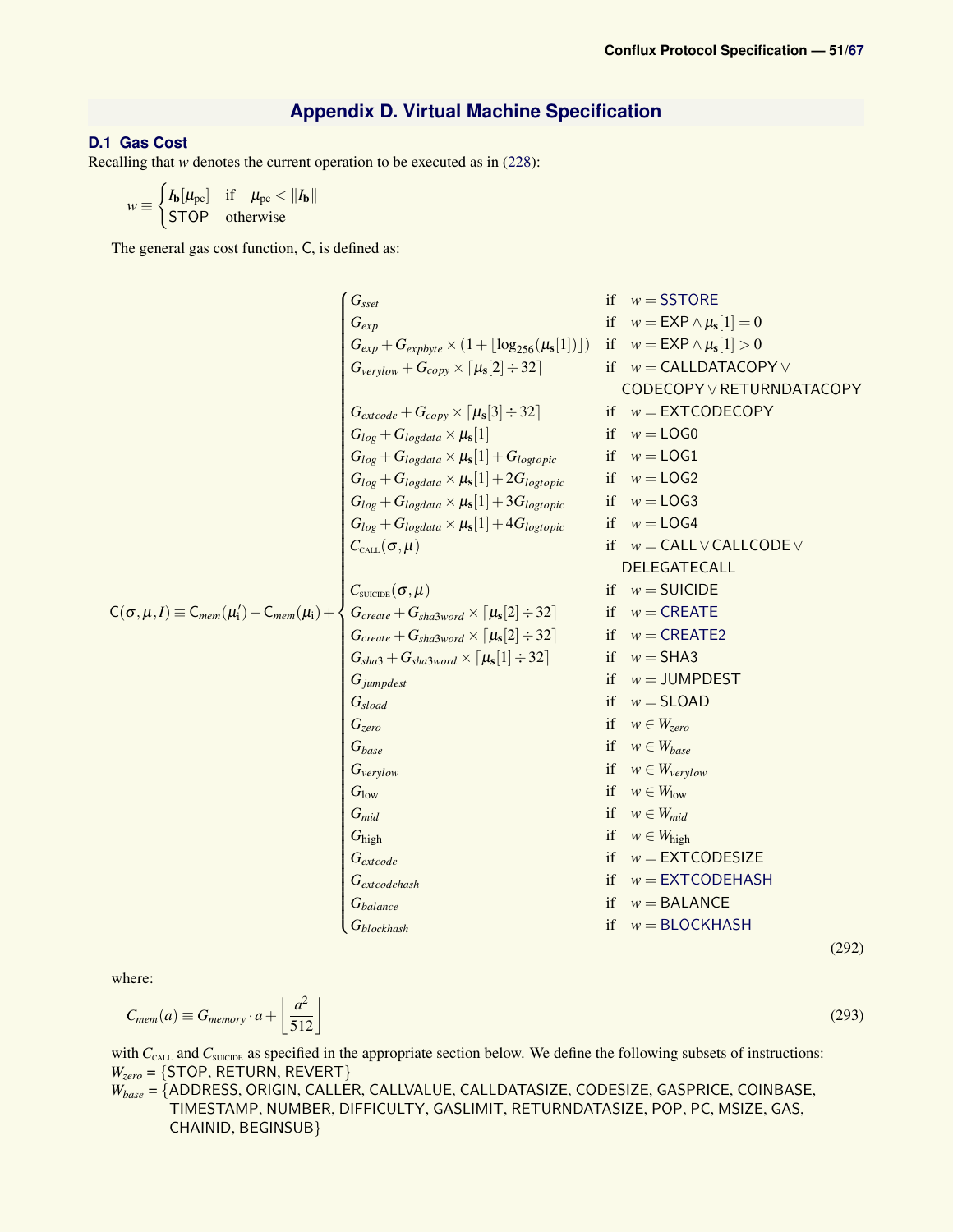*Wverylow* = {ADD, SUB, NOT, LT, GT, SLT, SGT, EQ, ISZERO, AND, OR, XOR, BYTE, SHL, SHR, SAR, CALLDATALOAD, MLOAD, MSTORE, MSTORE8, PUSH∗, DUP∗, SWAP∗}

*W*<sub>low</sub> = {MUL, DIV, SDIV, MOD, SMOD, SIGNEXTEND, SELFBALANCE, RETURNSUB}

*Wmid* = {ADDMOD, MULMOD, JUMP}

 $W_{\text{high}} = \{J \cup \text{MPI}, J \cup \text{MPSUB}\}$ 

Note the memory cost component, given as the product of *Gmemory* and the maximum of 0 & the ceiling of the number of words in size that the memory must be over the current number of words,  $\mu_i$  in order that all accesses reference valid memory whether for read or write. Such accesses must be for non-zero number of bytes.

Referencing a zero length range (e.g. by attempting to pass it as the input range to a CALL) does not require memory to be extended to the beginning of the range.  $\mu'_i$  is defined as this new maximum number of words of active memory; special-cases are given where these two are not equal.

Note also that *Cmem* is the memory cost function (the expansion function being the difference between the cost before and after). It is a polynomial, with the higher-order coefficient divided and floored, and thus linear up to 724B of memory used, after which it costs substantially more.

While defining the instruction set, we defined the memory-expansion for range function, *M*, thus:

$$
M(s, f, l) \equiv \begin{cases} s & \text{if } l = 0\\ \max(s, \lceil (f+l) \div 32 \rceil) & \text{otherwise} \end{cases}
$$
 (294)

Another useful function is "all but one 64th" function *L* defined as:

$$
L(n) \equiv n - \lfloor n/64 \rfloor \tag{295}
$$

### <span id="page-51-0"></span>**D.2 Instruction Set**

As previously specified in Section [6.5,](#page-31-0) these definitions take place in the final context there. In particular we assume *O* is the EVM state-progression function and define the terms pertaining to the next cycle's state  $(\sigma', \mu')$  such that:

$$
O(\sigma, \mu, A, I) \equiv (\sigma', \mu', A', I) \quad \text{with exceptions, as noted}
$$
 (296)

Here given are the various exceptions to the state transition rules given in Section [6.5](#page-31-0) specified for each instruction, together with the additional instruction-specific definitions of *J* and C. For each instruction, also specified is  $\rho$ , the additional items placed on the data stack, and  $\delta$ , the items removed from data stack, as defined in Section [6.5.](#page-31-0) For subrountine instracutions, further specified is  $\rho^*$ , the additional items pushed into the return stack, and  $\delta^*$ , the items removed from return stack, as defined in Section [6.5.](#page-31-0)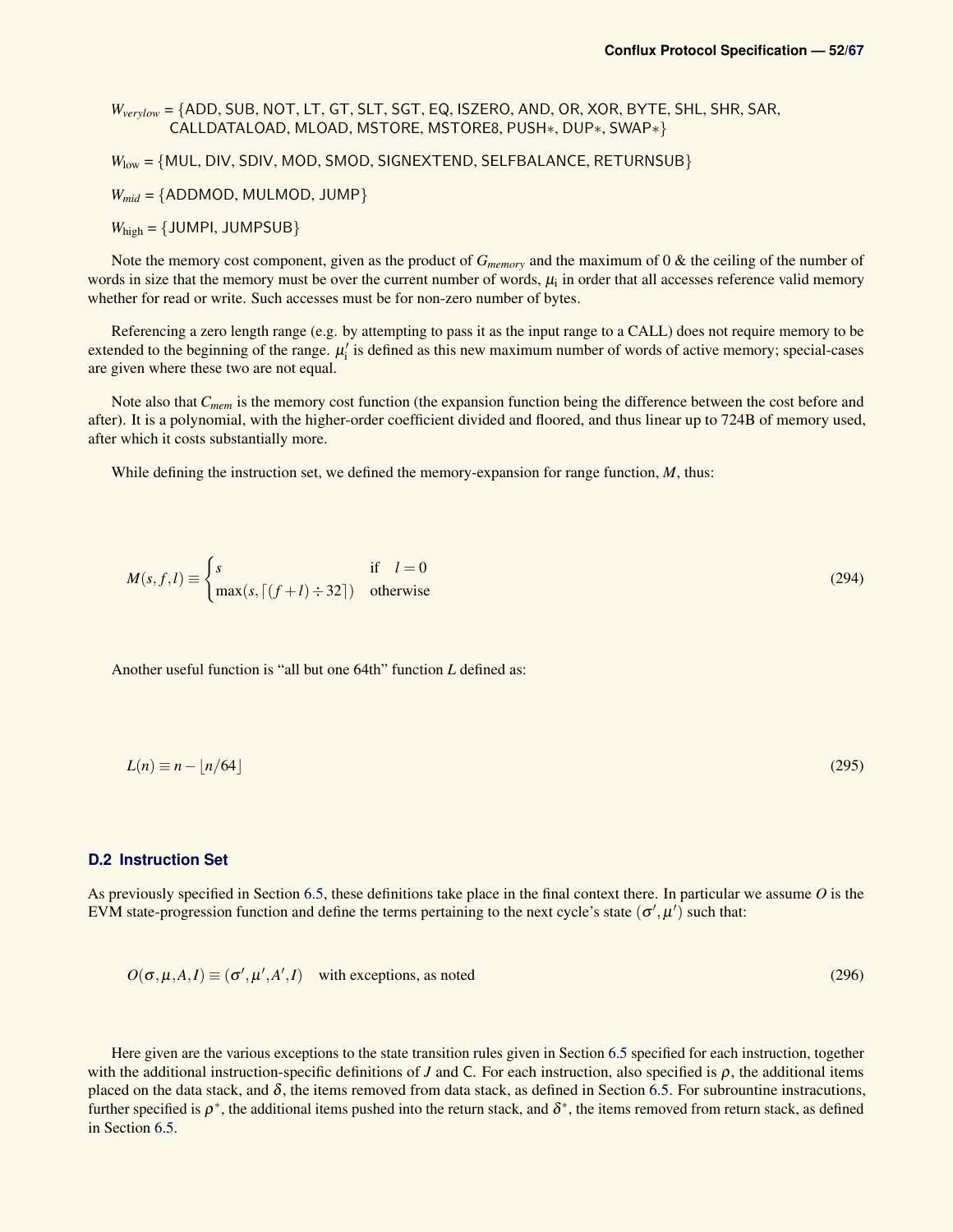<span id="page-52-0"></span>

|              | <b>0s: Stop and Arithmetic Operations</b><br>All arithmetic is modulo $2^{256}$ unless otherwise noted. The zero-th power of zero $0^0$ is defined to be one. |                |                |                                                                                                                                                                                                                                                                                                                                                                                                                                           |  |  |
|--------------|---------------------------------------------------------------------------------------------------------------------------------------------------------------|----------------|----------------|-------------------------------------------------------------------------------------------------------------------------------------------------------------------------------------------------------------------------------------------------------------------------------------------------------------------------------------------------------------------------------------------------------------------------------------------|--|--|
| <b>Value</b> | <b>Mnemonic</b>                                                                                                                                               | $\delta$       | $\rho$         | <b>Description</b>                                                                                                                                                                                                                                                                                                                                                                                                                        |  |  |
| 0x00         | <b>STOP</b>                                                                                                                                                   | $\theta$       | $\overline{0}$ | Halts execution.                                                                                                                                                                                                                                                                                                                                                                                                                          |  |  |
| 0x01         | <b>ADD</b>                                                                                                                                                    | $\overline{2}$ | $\overline{1}$ | Addition operation.<br>$\mu'_{s}[0] \equiv \mu_{s}[0] + \mu_{s}[1]$                                                                                                                                                                                                                                                                                                                                                                       |  |  |
| 0x02         | <b>MUL</b>                                                                                                                                                    | $\overline{2}$ | $\mathbf{1}$   | Multiplication operation.<br>$\mu'_{s}[0] \equiv \mu_{s}[0] \times \mu_{s}[1]$                                                                                                                                                                                                                                                                                                                                                            |  |  |
| 0x03         | <b>SUB</b>                                                                                                                                                    | $\overline{2}$ | $\mathbf{1}$   | Subtraction operation.<br>$\mu'_s[0] \equiv \mu_s[0] - \mu_s[1]$                                                                                                                                                                                                                                                                                                                                                                          |  |  |
| 0x04         | <b>DIV</b>                                                                                                                                                    | $\overline{2}$ | $\mathbf{1}$   | Integer division operation.<br>$\mu'_s[0] \equiv \begin{cases} 0 & \text{if } \mu_s[1] = 0 \\  \mu_s[0] \div \mu_s[1]  & \text{otherwise} \end{cases}$                                                                                                                                                                                                                                                                                    |  |  |
| 0x05         | <b>SDIV</b>                                                                                                                                                   | $\overline{2}$ | $\mathbf{1}$   | Signed integer division operation (truncated).<br>$\mu'_{s}[0] = \begin{cases} 0 & \text{if } \mu_{s}[1] = 0 \\ -2^{255} & \text{if } \mu_{s}[0] = -2^{255} \wedge \mu_{s}[1] = -1 \\ \text{sgn}(\mu_{s}[0] \div \mu_{s}[1]) \lfloor  \mu_{s}[0] \div \mu_{s}[1] ] & \text{otherwise} \end{cases}$<br>Where all values are treated as two's complement signed 256-bit integers.<br>Note the overflow semantic when $-2^{255}$ is negated. |  |  |
| 0x06         | <b>MOD</b>                                                                                                                                                    | $\overline{2}$ | $\mathbf{1}$   | Modulo remainder operation.<br>$\mu'_s[0] \equiv \begin{cases} 0 & \text{if } \mu_s[1] = 0 \\ \mu_s[0] \bmod \mu_s[1] & \text{otherwise} \end{cases}$                                                                                                                                                                                                                                                                                     |  |  |
| 0x07         | SMOD                                                                                                                                                          | $\overline{2}$ | $\mathbf{1}$   | Signed modulo remainder operation.<br>$\mu'_s[0] \equiv \begin{cases} 0 & \text{if } \mu_s[1] = 0 \\ \text{sgn}(\mu_s[0])( \mu_s[0]  \text{ mod }  \mu_s[1] ) & \text{otherwise} \end{cases}$<br>Where all values are treated as two's complement signed 256-bit integers.                                                                                                                                                                |  |  |
| 0x08         | <b>ADDMOD</b>                                                                                                                                                 | 3              | $\mathbf{1}$   | Modulo addition operation.<br>$\mu'_s[0] \equiv \begin{cases} 0 & \text{if } \mu_s[2] = 0 \\ (\mu_s[0] + \mu_s[1]) \bmod \mu_s[2] & \text{otherwise} \end{cases}$<br>All intermediate calculations of this operation are not subject to the $2^{256}$<br>modulo.                                                                                                                                                                          |  |  |
| 0x09         | <b>MULMOD</b>                                                                                                                                                 | 3              | $\mathbf{1}$   | Modulo multiplication operation.<br>$\mu'_s[0] \equiv \begin{cases} 0 & \text{if } \mu_s[2] = 0 \\ (\mu_s[0] \times \mu_s[1]) \text{ mod } \mu_s[2] & \text{otherwise} \end{cases}$<br>All intermediate calculations of this operation are not subject to the $2^{256}$<br>modulo.                                                                                                                                                        |  |  |
| 0x0a         | <b>EXP</b>                                                                                                                                                    | $\overline{2}$ | $\mathbf{1}$   | Exponential operation.<br>$\mu_{s}'[0] \equiv \mu_{s}[0]^{\mu_{s}[1]}$                                                                                                                                                                                                                                                                                                                                                                    |  |  |
| 0x0b         | SIGNEXTEND<br>$\mu_s[x]_i$ gives the <i>i</i> th bit (counting from zero) of $\mu_s[x]$                                                                       | $\overline{2}$ | $\mathbf{1}$   | Extend length of two's complement signed integer.<br>$\forall i \in [0255] : \mu'_{s}[0]_i \equiv \begin{cases} \mu_{s}[1]_t & \text{if } i \leq t \\ \mu_{s}[1]_i & \text{otherwise} \end{cases} \text{ where } t = 256 - 8(\mu_{s}[0] + 1)$                                                                                                                                                                                             |  |  |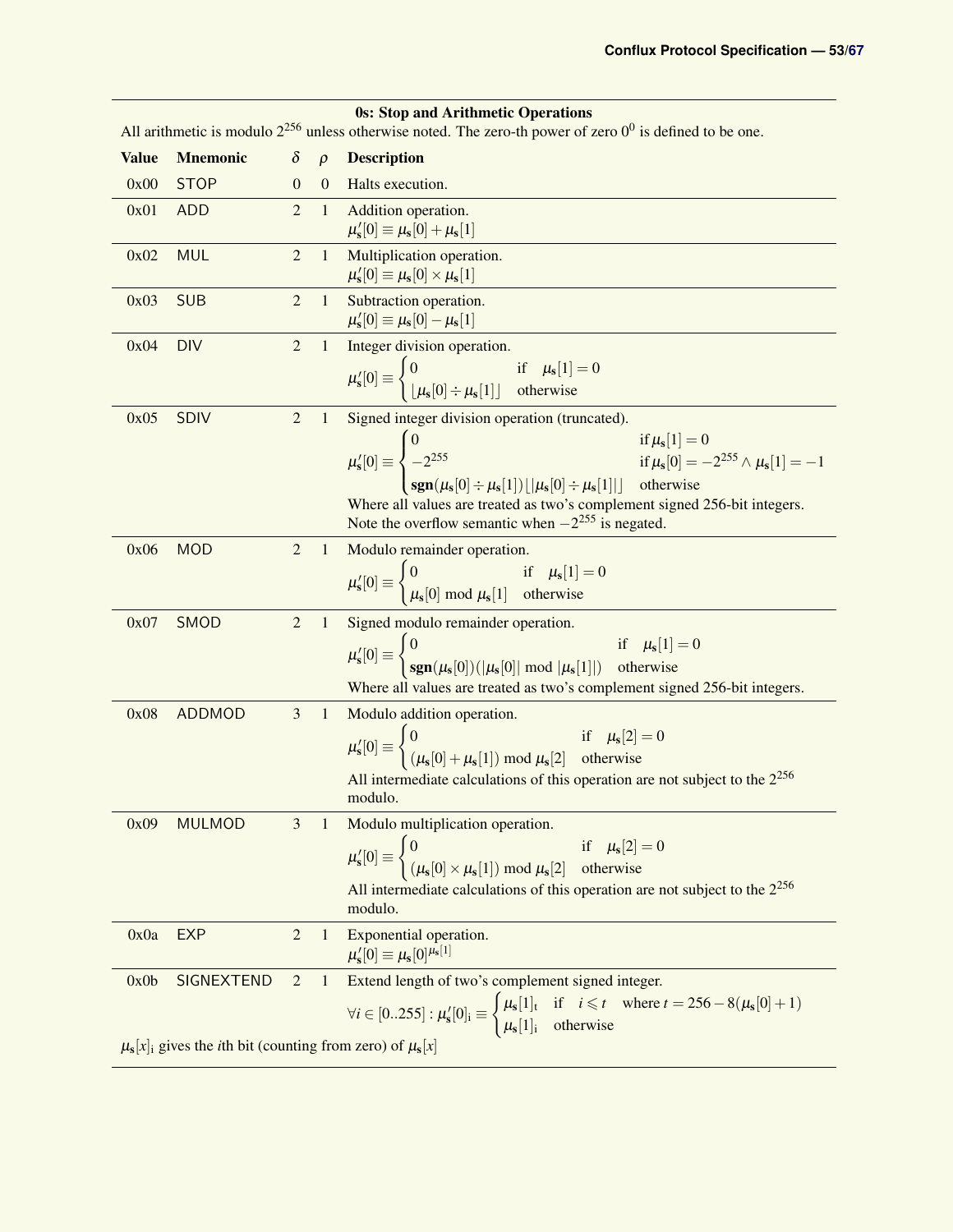| <b>Value</b> | <b>Mnemonic</b> | $\delta$         | $\rho$       | <b>10s: Comparison &amp; Bitwise Logic Operations</b><br><b>Description</b>                                                                                              |
|--------------|-----------------|------------------|--------------|--------------------------------------------------------------------------------------------------------------------------------------------------------------------------|
| 0x10         | LT              | $\overline{2}$   | 1            | Less-than comparison.                                                                                                                                                    |
|              |                 |                  |              | $\mu'_s[0] \equiv \begin{cases} 1 & \text{if } \mu_s[0] < \mu_s[1] \\ 0 & \text{otherwise} \end{cases}$                                                                  |
|              |                 |                  |              |                                                                                                                                                                          |
| 0x11         | GT              | $\overline{c}$   | $\mathbf{1}$ | Greater-than comparison.                                                                                                                                                 |
|              |                 |                  |              | $\mu'_s[0] \equiv \begin{cases} 1 & \text{if } \mu_s[0] > \mu_s[1] \\ 0 & \text{otherwise} \end{cases}$                                                                  |
| 0x12         | <b>SLT</b>      | $\overline{c}$   | 1            | Signed less-than comparison.                                                                                                                                             |
|              |                 |                  |              | $\mu'_s[0] \equiv \begin{cases} 1 & \text{if } \mu_s[0] < \mu_s[1] \\ 0 & \text{otherwise} \end{cases}$                                                                  |
|              |                 |                  |              |                                                                                                                                                                          |
|              |                 |                  |              | Where all values are treated as two's complement signed 256-bit integers.                                                                                                |
| 0x13         | <b>SGT</b>      | $\boldsymbol{2}$ | $\mathbf{1}$ | Signed greater-than comparison.                                                                                                                                          |
|              |                 |                  |              | $\mu'_s[0] \equiv \begin{cases} 1 & \text{if } \mu_s[0] > \mu_s[1] \\ 0 & \text{otherwise} \end{cases}$                                                                  |
|              |                 |                  |              | Where all values are treated as two's complement signed 256-bit integers.                                                                                                |
| 0x14         | EQ              | $\overline{2}$   | $\mathbf{1}$ | Equality comparison.                                                                                                                                                     |
|              |                 |                  |              | $\mu'_{s}[0] \equiv \begin{cases} 1 & \text{if } \mu_{s}[0] = \mu_{s}[1] \\ 0 & \text{otherwise} \end{cases}$                                                            |
|              |                 |                  |              |                                                                                                                                                                          |
| 0x15         | <b>ISZERO</b>   | $\mathbf{1}$     | $\mathbf{1}$ | Simple not operator.                                                                                                                                                     |
|              |                 |                  |              | $\mu'_{s}[0] \equiv \begin{cases} 1 & \text{if } \mu_{s}[0] = 0 \\ 0 & \text{otherwise} \end{cases}$                                                                     |
| 0x16         | <b>AND</b>      | 2                | $\mathbf{1}$ | <b>Bitwise AND operation.</b>                                                                                                                                            |
|              |                 |                  |              | $\forall i \in [0255] : \mu'_{s}[0]_{i} \equiv \mu_{s}[0]_{i} \wedge \mu_{s}[1]_{i}$                                                                                     |
| 0x17         | <b>OR</b>       | $\overline{2}$   | $\mathbf{1}$ | Bitwise OR operation.                                                                                                                                                    |
|              |                 |                  |              | $\forall i \in [0255] : \mu'_{s}[0]_{i} \equiv \mu_{s}[0]_{i} \vee \mu_{s}[1]_{i}$                                                                                       |
| 0x18         | <b>XOR</b>      | $\overline{2}$   | $\mathbf{1}$ | Bitwise XOR operation.<br>$\forall i \in [0255] : \mu'_{s}[0]_{i} \equiv \mu_{s}[0]_{i} \oplus \mu_{s}[1]_{i}$                                                           |
| 0x19         | <b>NOT</b>      | 1                | $\mathbf{1}$ | Bitwise NOT operation.                                                                                                                                                   |
|              |                 |                  |              | $\forall i \in [0255] : \mu'_{s}[0]_{i} \equiv \begin{cases} 1 & \text{if } \mu_{s}[0]_{i} = 0 \\ 0 & \text{otherwise} \end{cases}$<br>otherwise<br>$\boldsymbol{0}$     |
| 0x1a         | <b>BYTE</b>     | $\overline{2}$   | 1            | Retrieve single byte from word.                                                                                                                                          |
|              |                 |                  |              | $\forall i \in [0255] : \mu'_{s}[0]_{i} \equiv \begin{cases} \mu_{s}[1]_{(i+8\mu_{s}[0])} & \text{if } i < 8 \wedge \mu_{s}[0] < 32 \\ 0 & \text{otherwise} \end{cases}$ |
|              |                 |                  |              | For the Nth byte, we count from the left (i.e. $N=0$ would be the most significant<br>in big endian).                                                                    |
| 0x1b         | <b>SHL</b>      | $\overline{2}$   | $\mathbf{1}$ | Left shift operation.                                                                                                                                                    |
|              |                 |                  |              | $\mu'_{s}[0] \equiv (\mu_{s}[1] \times 2^{\mu_{s}[0]}) \text{ mod } 2^{256}$                                                                                             |
| 0x1c         | <b>SHR</b>      | $\overline{2}$   | $\mathbf{1}$ | Logical right shift operation.<br>$\mu'_{s}[0] \equiv \lfloor \mu_{s}[1] \div 2^{\mu_{s}[0]} \rfloor$                                                                    |
| 0x1d         | SAR             | $\overline{2}$   | $\mathbf{1}$ | Arithmetic (signed) right shift operation.                                                                                                                               |
|              |                 |                  |              | $\mu_{s}'[0] \equiv  \mu_{s}[1] \div 2^{\mu_{s}[0]} $<br>Where $\mu'_s[0]$ and $\mu_s[1]$ are treated as two's complement signed 256-bit integers,                       |
|              |                 |                  |              | while $\mu_s[0]$ is treated as unsigned.                                                                                                                                 |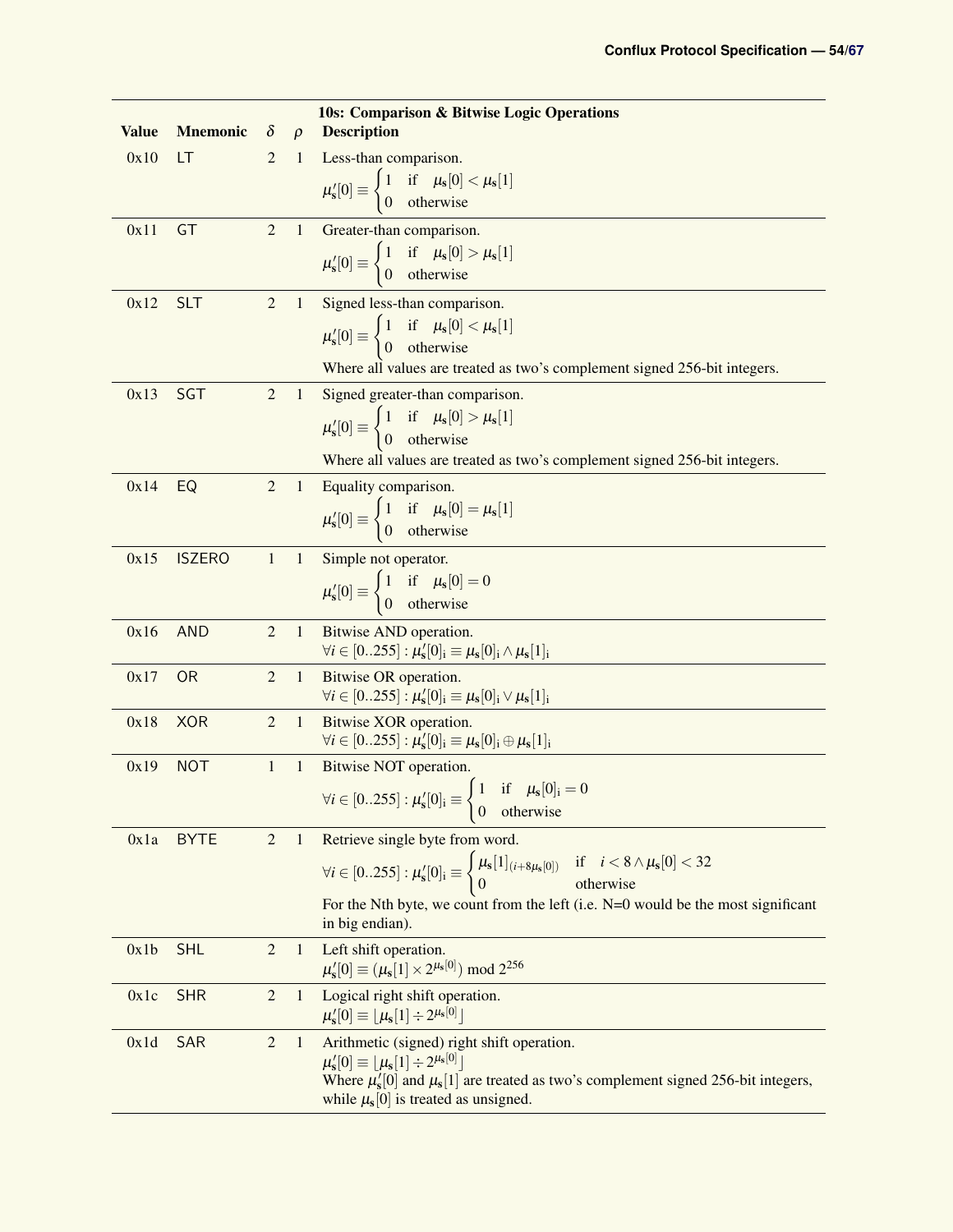|              |      |  | 20s: SHA3                                                                                                                                                               |
|--------------|------|--|-------------------------------------------------------------------------------------------------------------------------------------------------------------------------|
| <b>Value</b> |      |  | <b>Mnemonic</b> $\delta$ $\rho$ <b>Description</b>                                                                                                                      |
| 0x20         | SHA3 |  | 2 1 Compute Keccak-256 hash.<br>$\mu'_s[0] \equiv \text{KEC}(\mu_{\mathbf{m}}[\mu_s[0] \dots (\mu_s[0] + \mu_s[1]-1)])$<br>$\mu'_i \equiv M(\mu_i, \mu_s[0], \mu_s[1])$ |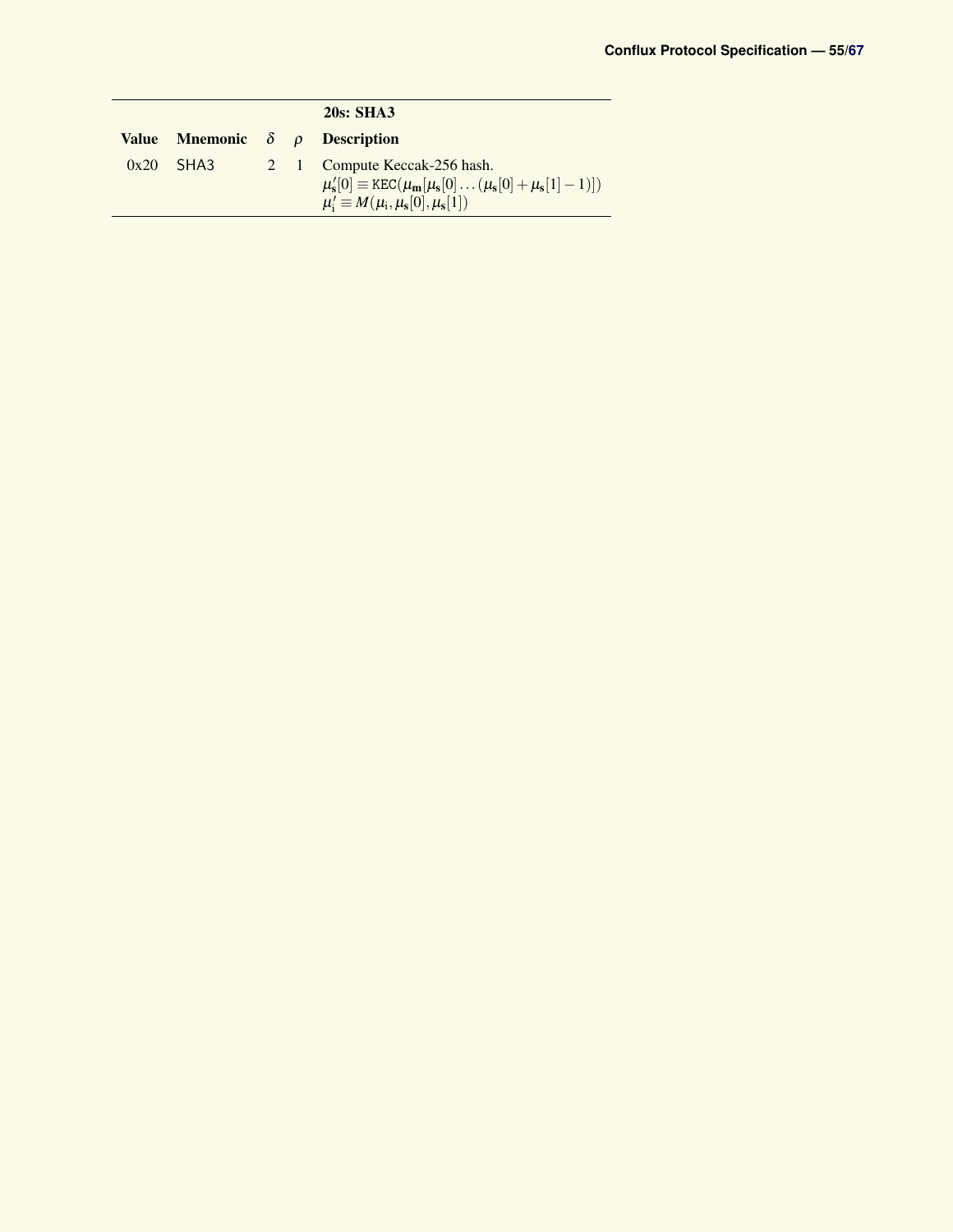|              |                     |                  |                  | <b>30s: Environmental Information</b>                                                                                                                                                                                                                                                                                                                                                                                                           |
|--------------|---------------------|------------------|------------------|-------------------------------------------------------------------------------------------------------------------------------------------------------------------------------------------------------------------------------------------------------------------------------------------------------------------------------------------------------------------------------------------------------------------------------------------------|
| <b>Value</b> | <b>Mnemonic</b>     | $\delta$         | $\rho$           | <b>Description</b>                                                                                                                                                                                                                                                                                                                                                                                                                              |
| 0x30         | <b>ADDRESS</b>      | $\overline{0}$   | $\mathbf{1}$     | Get address of currently executing account.<br>$\mu'_{s}[0] \equiv I_{a}$                                                                                                                                                                                                                                                                                                                                                                       |
| 0x31         | <b>BALANCE</b>      | $\mathbf{1}$     | $\mathbf{1}$     | Get balance of the given account.                                                                                                                                                                                                                                                                                                                                                                                                               |
|              |                     |                  |                  | $\mu'_s[0] \equiv \begin{cases} \sigma[\mu_s[0]]_b & \text{if } \sigma[\mu_s[0] \text{ mod } 2^{160}] \neq \varnothing \\ 0 & \text{otherwise} \end{cases}$                                                                                                                                                                                                                                                                                     |
| 0x32         | ORIGIN              | $\mathbf{0}$     | $\mathbf{1}$     | Get execution origination address.<br>$\mu'_{s}[0] \equiv I_{o}$<br>This is the sender of original transaction; it is never an account with<br>non-empty associated code.                                                                                                                                                                                                                                                                       |
| 0x33         | <b>CALLER</b>       | $\mathbf{0}$     | $\mathbf{1}$     | Get caller address.<br>$\mu'_{s}[0] \equiv I_{s}$<br>This is the address of the account that is directly responsible for<br>this execution.                                                                                                                                                                                                                                                                                                     |
| 0x34         | <b>CALLVALUE</b>    | $\mathbf{0}$     | $\mathbf{1}$     | Get deposited value by the instruction/transaction responsible for<br>this execution.<br>$\mu'_{s}[0] \equiv I_{v}$                                                                                                                                                                                                                                                                                                                             |
| 0x35         | <b>CALLDATALOAD</b> | $\mathbf{1}$     | $\mathbf{1}$     | Get input data of current environment.<br>$\mu'_s[0] \equiv I_d[\mu_s[0] \dots (\mu_s[0] + 31)]$ with $I_d[x] = 0$ if $x \ge   I_d  $<br>This pertains to the input data passed with the message call<br>instruction or transaction.                                                                                                                                                                                                            |
| 0x36         | CALLDATASIZE        | $\mathbf{0}$     | $\mathbf{1}$     | Get size of input data in current<br>environment.<br>$\mu'_{s}[0] \equiv   I_{d}  $<br>This pertains to the input data passed with the message call<br>instruction or transaction.                                                                                                                                                                                                                                                              |
| 0x37         | CALLDATACOPY        | 3                | $\mathbf{0}$     | Copy input data in current environment to memory.<br>$\forall i \in \{0\mu_s[2]-1\} : \mu'_m[\mu_s[0]+i] \equiv \begin{cases} I_d[\mu_s[1]+i] & \text{if } \mu_s[1]+i <   I_d   \\ 0 & \text{otherwise} \end{cases}$<br>The additions in $\mu_s[1] + i$ are not subject to the $2^{256}$ modulo.<br>$\mu'_i \equiv M(\mu_i, \mu_s[0], \mu_s[2])$<br>This pertains to the input data passed with the message call instruction<br>or transaction. |
| 0x38         | CODESIZE            | $\boldsymbol{0}$ | $\mathbf{1}$     | Get size of code running in current environment.<br>$\mu'_{s}[0] \equiv   I_{b}  $                                                                                                                                                                                                                                                                                                                                                              |
| 0x39         | CODECOPY            | 3                | $\boldsymbol{0}$ | Copy code running in current environment to memory.<br>$\forall i \in \{0 \dots \mu_s[2]-1\} : \mu'_m[\mu_s[0]+i] \equiv \begin{cases} I_b[\mu_s[1]+i] & \text{if } \mu_s[1]+i <   I_b   \\ \text{STOP} & \text{otherwise} \end{cases}$<br>$\mu'_i \equiv M(\mu_i, \mu_s[0], \mu_s[2])$<br>The additions in $\mu_s[1] + i$ are not subject to the $2^{256}$ modulo.                                                                             |
| 0x3a         | <b>GASPRICE</b>     | $\boldsymbol{0}$ | $\mathbf{1}$     | Get price of gas in current environment.<br>$\mu'_{\rm s}[0] \equiv I_{\rm p}$<br>This is gas price specified by the originating transaction.                                                                                                                                                                                                                                                                                                   |
| 0x3b         | <b>EXTCODESIZE</b>  | $\mathbf{1}$     | $\mathbf{1}$     | Get size of an account's code.<br>$\mu'_{s}[0] \equiv   \mathbf{b}  $<br>where $KEC(\mathbf{b}) \equiv \sigma[\mu_{s}[0] \text{ mod } 2^{160}]_{c}$                                                                                                                                                                                                                                                                                             |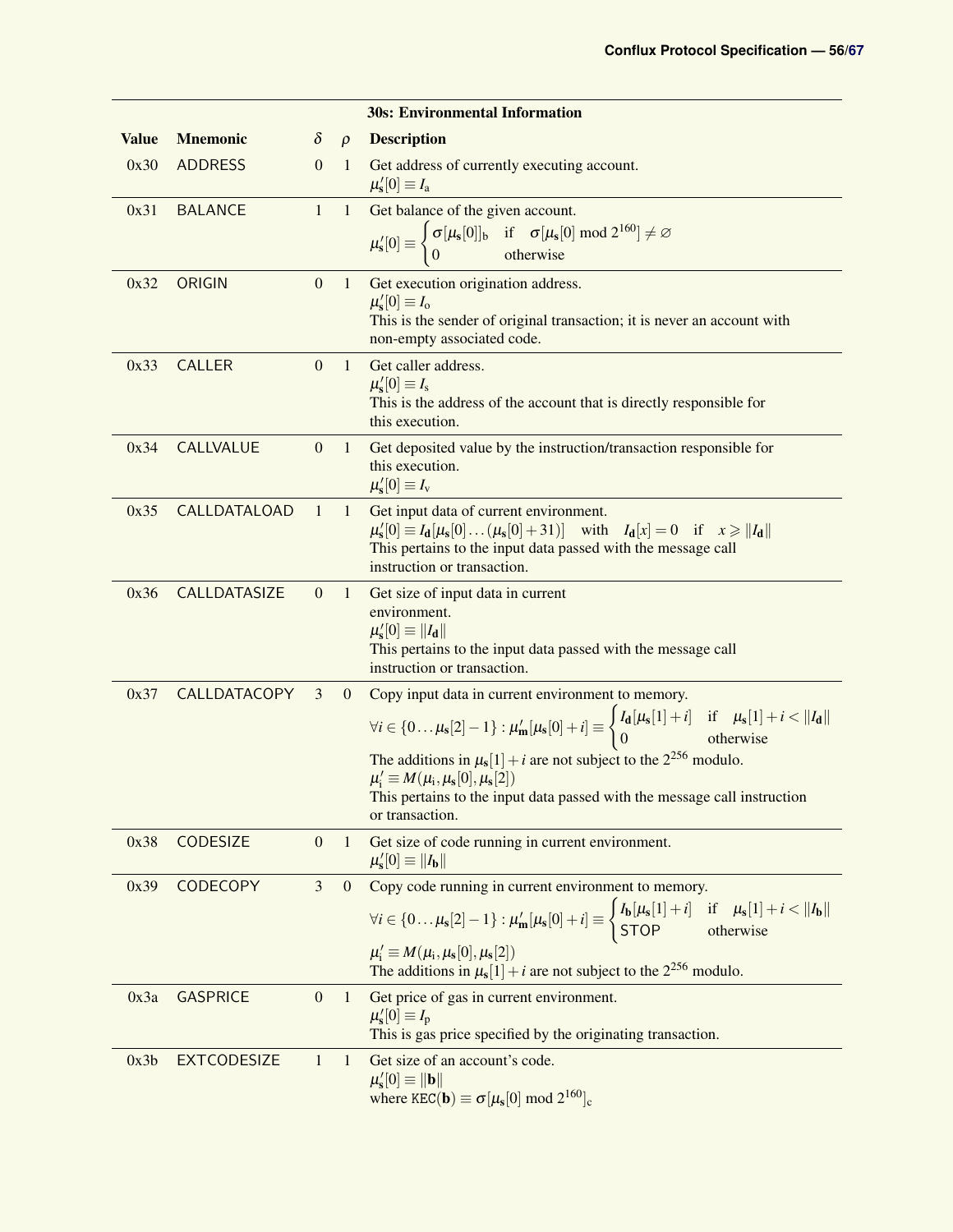| 0x3c | <b>EXTCODECOPY</b>    | $\overline{4}$ | $\Omega$   | Copy an account's code to memory.                                                                                                                                                                      |
|------|-----------------------|----------------|------------|--------------------------------------------------------------------------------------------------------------------------------------------------------------------------------------------------------|
|      |                       |                |            | $\forall i \in \{0 \dots \mu_s[3]-1\} : \mu'_m[\mu_s[1]+i] \equiv \begin{cases} \mathbf{b}[\mu_s[2]+i] & \text{if } \mu_s[2]+i <   \mathbf{b}   \\ \text{STOP} & \text{otherwise} \end{cases}$         |
|      |                       |                |            | where $KEC(\mathbf{b}) \equiv \sigma[\mu_s[0] \bmod 2^{160}]_c$<br>$\mu'_i \equiv M(\mu_i, \mu_s[1], \mu_s[3])$<br>The additions in $\mu_s[2] + i$ are not subject to the $2^{256}$ modulo.            |
|      |                       |                |            |                                                                                                                                                                                                        |
| 0x3d | RETURNDATASIZE        | $\Omega$       | $\sqrt{1}$ | Get size of output data from the previous call from the current                                                                                                                                        |
|      |                       |                |            | environment.                                                                                                                                                                                           |
|      |                       |                |            | $\mu'_{s}[0] \equiv   \mu_{0}  $                                                                                                                                                                       |
| 0x3e | <b>RETURNDATACOPY</b> | 3              | $\Omega$   | Copy output data from the previous call to memory.                                                                                                                                                     |
|      |                       |                |            | $\forall i \in \{0 \dots \mu_s[2]-1\}: \mu'_\mathbf{m}[\mu_s[0]+i] \equiv \begin{cases} \mu_\mathbf{0}[\mu_s[1]+i] & \text{if} \quad \mu_s[1]+i<\ \mu_\mathbf{0}\ \\ 0 & \text{otherwise} \end{cases}$ |
|      |                       |                |            | The additions in $\mu_s[1] + i$ are not subject to the $2^{256}$ modulo.<br>$\mu'_i \equiv M(\mu_i, \mu_s[0], \mu_s[2])$                                                                               |
| 0x3f | <b>EXTCODEHASH</b>    |                |            | Get hash of an account's code.                                                                                                                                                                         |
|      |                       |                |            |                                                                                                                                                                                                        |
|      |                       |                |            | $\mu'_s[0] \equiv \begin{cases} 0 & \text{if } \text{DEAD}(\sigma, \mu_s[0] \text{ mod } 2^{160}) \\ \sigma[\mu_s[0] \text{ mod } 2^{160}]_c & \text{otherwise} \end{cases}$                           |

<span id="page-56-3"></span><span id="page-56-2"></span><span id="page-56-1"></span><span id="page-56-0"></span>

|              |                    |                |                | <b>40s: Block Information</b>                                                                                                                                                                                                                                                                                                     |
|--------------|--------------------|----------------|----------------|-----------------------------------------------------------------------------------------------------------------------------------------------------------------------------------------------------------------------------------------------------------------------------------------------------------------------------------|
| <b>Value</b> | <b>Mnemonic</b>    | $\delta$       | $\rho$         | <b>Description</b>                                                                                                                                                                                                                                                                                                                |
| 0x40         | <b>BLOCKHASH</b>   | $\mathbf{1}$   | $\mathbf{1}$   | Get the hash of the last block in block order.<br>In Conflux, we only maintain the block hash of the previous block.<br>When querying other block numbers, the returned result is always 0.<br>$\mu'_s[0] \equiv \begin{cases} \text{KEC}(I_{H_L}[-1]) & \text{if } \mu_s[0] =  I_{H_L}  - 1 \\ 0 & \text{otherwise} \end{cases}$ |
| 0x41         | <b>COINBASE</b>    | $\theta$       | $\frac{1}{2}$  | Get the block's beneficiary address.<br>$\mu'_{s}[0] \equiv I_{H_c}$                                                                                                                                                                                                                                                              |
| 0x42         | <b>TIMESTAMP</b>   | $\Omega$       |                | 1 Get the block's timestamp.<br>$\mu'_{s}[0] \equiv I_{H_s}$                                                                                                                                                                                                                                                                      |
| 0x43         | <b>NUMBER</b>      | $\Omega$       | $\sim$ 1       | Get the block's index in total order. (The index of genesis block is 0.)<br>$\mu'_{s}[0] \equiv  I_{H_{L}} $                                                                                                                                                                                                                      |
| 0x44         | <b>DIFFICULTY</b>  | $\overline{0}$ |                | 1 Get the block's difficulty.<br>$\mu'_{s}[0] \equiv I_{H_{d}}$                                                                                                                                                                                                                                                                   |
| 0x45         | <b>GASLIMIT</b>    | $\Omega$       |                | 1 Get the block's gas limit.<br>$\mu'_{s}[0] \equiv I_{H_{\ell}}$                                                                                                                                                                                                                                                                 |
| 0x46         | <b>CHAINID</b>     | $\Omega$       | $\overline{1}$ | Get the chain ID.<br>$\mu'_{s}[0] \equiv 1029$ (core space) or 1030 (eSpace)                                                                                                                                                                                                                                                      |
| 0x47         | <b>SELFBALANCE</b> | $\Omega$       | $\mathbf{1}$   | Get balance of the currently executing account.<br>$\mu_s'[0] \equiv \begin{cases} \sigma[I_a]_b & \text{if } \sigma[I_a \text{ mod } 2^{160}] \neq \varnothing \\ 0 & \text{otherwise} \end{cases}$                                                                                                                              |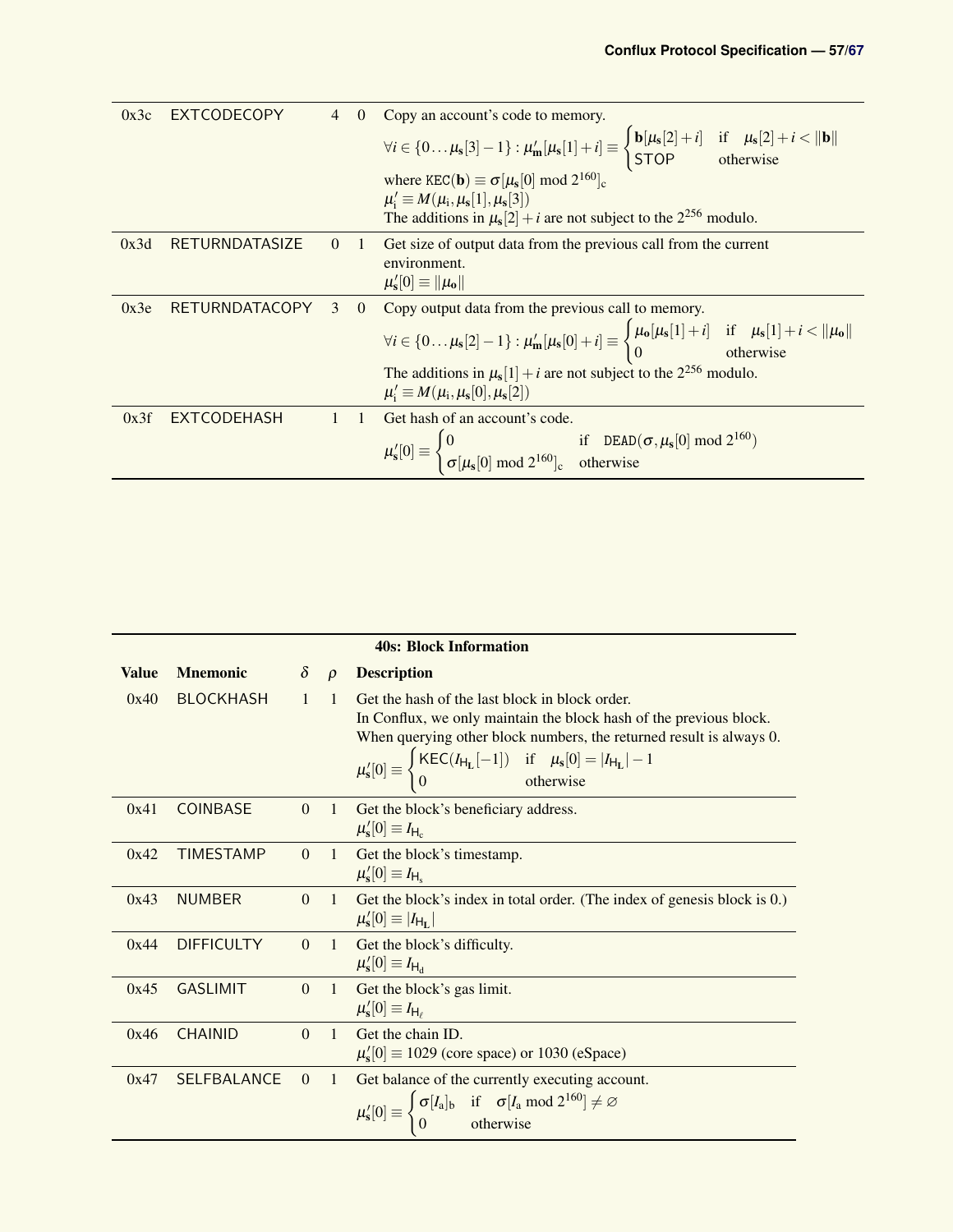<span id="page-57-2"></span><span id="page-57-1"></span><span id="page-57-0"></span>

| <b>50s: Stack, Memory, Storage and Flow Operations</b> |                 |                  |                  |                                                                                                                                                                                                                                                                                                      |  |  |  |  |
|--------------------------------------------------------|-----------------|------------------|------------------|------------------------------------------------------------------------------------------------------------------------------------------------------------------------------------------------------------------------------------------------------------------------------------------------------|--|--|--|--|
| <b>Value</b>                                           | <b>Mnemonic</b> | $\delta$         | $\rho$           | <b>Description</b>                                                                                                                                                                                                                                                                                   |  |  |  |  |
| 0x50                                                   | <b>POP</b>      | 1                | $\mathbf{0}$     | Remove item from stack.                                                                                                                                                                                                                                                                              |  |  |  |  |
| 0x51                                                   | <b>MLOAD</b>    | 1                | 1                | Load word from memory.<br>$\mu'_s[0] \equiv \mu_{\mathbf{m}}[\mu_s[0] \dots (\mu_s[0] + 31)]$<br>$\mu'_i \equiv \max(\mu_i, \lceil (\mu_s[0] + 32) \div 32 \rceil)$<br>The addition in the calculation of $\mu_i'$ is not subject to the $2^{256}$ modulo.                                           |  |  |  |  |
| 0x52                                                   | <b>MSTORE</b>   | $\overline{2}$   | $\mathbf{0}$     | Save word to memory.<br>$\mu'_{\mathbf{m}}[\mu_{\mathbf{s}}[0] \dots (\mu_{\mathbf{s}}[0] + 31)] \equiv \mu_{\mathbf{s}}[1]$<br>$\mu'_i \equiv \max(\mu_i, \lceil (\mu_s[0] + 32) \div 32 \rceil)$<br>The addition in the calculation of $\mu_i$ is not subject to the $2^{256}$ modulo.             |  |  |  |  |
| 0x53                                                   | MSTORE8         | 2                | $\boldsymbol{0}$ | Save byte to memory.<br>$\mu_{\mathbf{m}}'[\mu_{\mathbf{s}}[0]] \equiv (\mu_{\mathbf{s}}[1] \text{ mod } 256)$<br>$\mu'_i \equiv \max(\mu_i, \lceil (\mu_s[0]+1) \div 32 \rceil)$<br>The addition in the calculation of $\mu'_i$ is not subject to the $2^{256}$ modulo.                             |  |  |  |  |
| 0x54                                                   | <b>SLOAD</b>    | $\mathbf{1}$     | $\mathbf{1}$     | Load word from storage.<br>$\mu'_{s}[0] \equiv \sigma[I_{a}]_{s}[\mu_{s}[0]]_{\nu}$                                                                                                                                                                                                                  |  |  |  |  |
| 0x55                                                   | <b>SSTORE</b>   | $\overline{2}$   | $\mathbf{0}$     | Save word and its owner to storage<br>$(\sigma', A^*) \equiv \Phi(\sigma, I_a, \mu_s[0], \mu_s[1], I_i)$<br>$A' \equiv A \cup A^*$<br>where $\Phi$ is defined in section 7.1                                                                                                                         |  |  |  |  |
| 0x56                                                   | <b>JUMP</b>     | $\mathbf{1}$     | $\mathbf{0}$     | Alter the program counter.<br>$J_{\mathsf{JUMP}}(\mu) \equiv \mu_{\mathbf{s}}[0]$<br>This has the effect of writing said value to $\mu_{\text{pc}}$ . See (239) in Section 6.5.                                                                                                                      |  |  |  |  |
| 0x57                                                   | <b>JUMPI</b>    | $\overline{2}$   | $\mathbf{0}$     | Conditionally alter the program counter.<br>$J_{\text{JUMPI}}(\mu) \equiv \begin{cases} \mu_{\text{s}}[0] & \text{if } \mu_{\text{s}}[1] \neq 0 \\ \mu_{\text{pc}} + 1 & \text{otherwise} \end{cases}$<br>This has the effect of writing said value to $\mu_{\text{pc}}$ . See (239) in Section 6.5. |  |  |  |  |
| 0x58                                                   | PC              | $\boldsymbol{0}$ | $1\,$            | Get the value of the program counter <i>prior</i> to the increment<br>corresponding to this instruction.<br>$\mu'_{s}[0] \equiv \mu_{pc}$                                                                                                                                                            |  |  |  |  |
| 0x59                                                   | <b>MSIZE</b>    | $\boldsymbol{0}$ | 1                | Get the size of active memory in bytes.<br>$\mu'_s[0] \equiv 32\mu_i$                                                                                                                                                                                                                                |  |  |  |  |
| 0x5a                                                   | GAS             | $\mathbf{0}$     | $\mathbf{1}$     | Get the amount of available gas, including the corresponding reduction<br>for the cost of this instruction.<br>$\mu'_{s}[0] \equiv \mu_{g}$                                                                                                                                                          |  |  |  |  |
| 0x5b                                                   | <b>JUMPDEST</b> | $\boldsymbol{0}$ | $\mathbf{0}$     | Mark a valid destination for jumps.<br>This operation has no effect on machine state during execution.                                                                                                                                                                                               |  |  |  |  |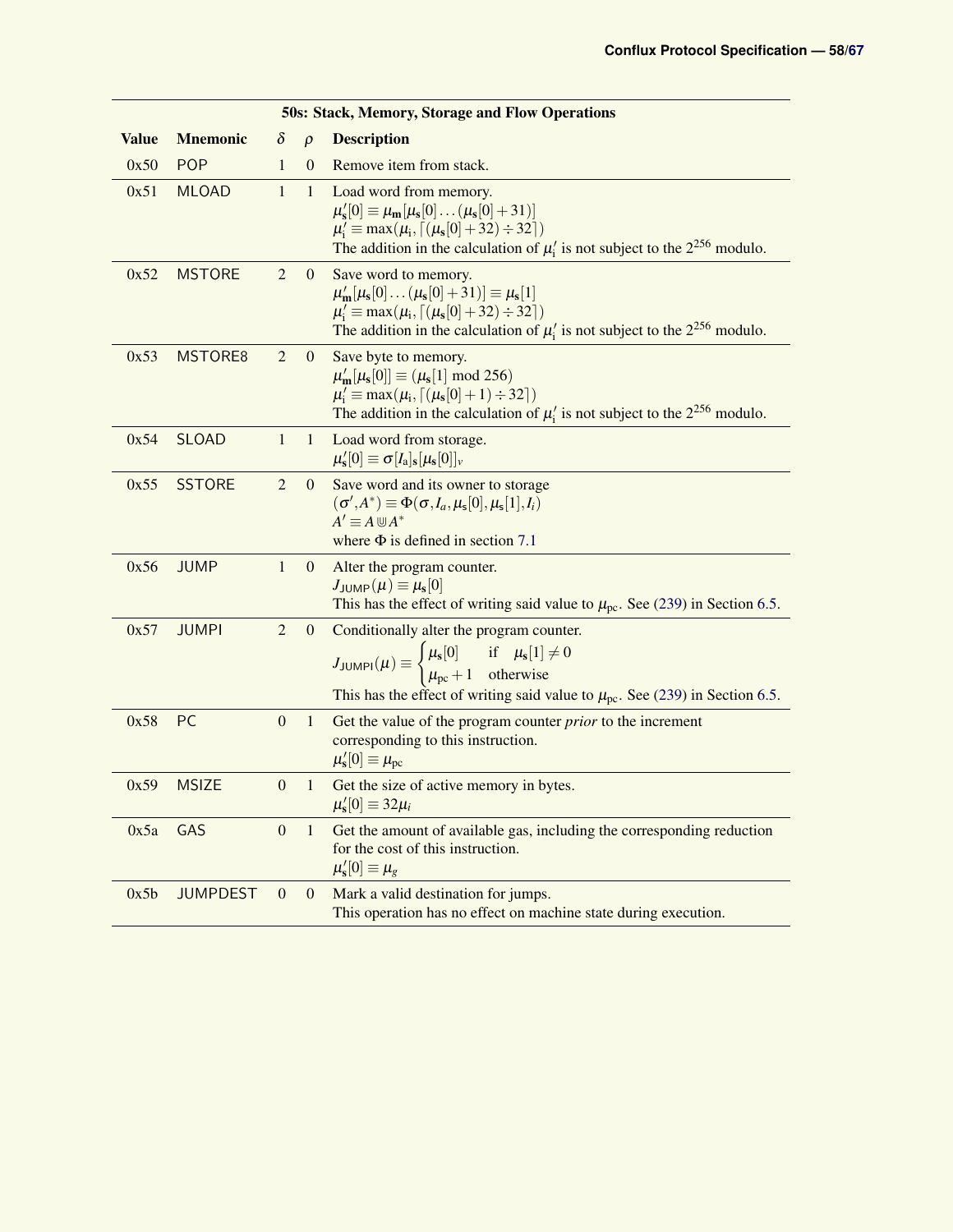<span id="page-58-1"></span>

|                    | 50s: Stack, Memory, Storage and Flow Operations – Subroutine Operations |                                                                                                                                                                                                                                                                                                                                                                                                                                                                                                                                                                                          |                |                |                |                                                                                                                                                                                                                                                                                                                                                                                                                                                                                                                                                                                                                                                                                                               |  |  |  |  |  |  |  |
|--------------------|-------------------------------------------------------------------------|------------------------------------------------------------------------------------------------------------------------------------------------------------------------------------------------------------------------------------------------------------------------------------------------------------------------------------------------------------------------------------------------------------------------------------------------------------------------------------------------------------------------------------------------------------------------------------------|----------------|----------------|----------------|---------------------------------------------------------------------------------------------------------------------------------------------------------------------------------------------------------------------------------------------------------------------------------------------------------------------------------------------------------------------------------------------------------------------------------------------------------------------------------------------------------------------------------------------------------------------------------------------------------------------------------------------------------------------------------------------------------------|--|--|--|--|--|--|--|
| Note 1:<br>Note 2: |                                                                         | Here we list columns of $\delta^*$ and $\rho^*$ because JUMPSUB and RETURNSUB may change the return stack $\mu_r$ .<br>However, $\mu_r$ is only alterable by these two instructions, and hence there is no need to validate popped values.<br>The actual state of the return stack is neither observable by EVM code nor consensus-critical to the protocol.<br>Thus, a node implementor may code JUMPSUB to unobservably push pc on the return stack rather than $pc + 1$ ,<br>which is allowed so long as the next RETURNSUB would observably return control to the $pc + 1$ location. |                |                |                |                                                                                                                                                                                                                                                                                                                                                                                                                                                                                                                                                                                                                                                                                                               |  |  |  |  |  |  |  |
| <b>Value</b>       | <b>Mnemonic</b>                                                         | $\delta$                                                                                                                                                                                                                                                                                                                                                                                                                                                                                                                                                                                 | $\rho$         | $\delta^*$     | $\rho^*$       | <b>Description</b>                                                                                                                                                                                                                                                                                                                                                                                                                                                                                                                                                                                                                                                                                            |  |  |  |  |  |  |  |
| 0x5c               | <b>BEGINSUB</b>                                                         | $\Omega$                                                                                                                                                                                                                                                                                                                                                                                                                                                                                                                                                                                 | $\overline{0}$ | $\theta$       | $\Omega$       | Marks the entry point to a subroutine.<br>Attempted execution of a BEGINSUB causes an abort:<br>terminate execution with an <i>Invalid Sub-entry</i> exception.                                                                                                                                                                                                                                                                                                                                                                                                                                                                                                                                               |  |  |  |  |  |  |  |
| 0x5d               | <b>RETURNSUB</b>                                                        | $\overline{0}$                                                                                                                                                                                                                                                                                                                                                                                                                                                                                                                                                                           | $\overline{0}$ | $\overline{1}$ | $\overline{0}$ | Returns from a subroutine.<br>If $\ \mu_{\mathbf{r}}\  = 0$ , then abort:<br>terminate execution with a Return Stack Underflow exception.<br>Otherwise $J_{\text{RETURNSUB}}(\mu) \equiv \mu_{\text{r}}[0]$<br>This has the effect of writing said value to $\mu_{\text{pc}}$ . See (239) in Section 6.5.                                                                                                                                                                                                                                                                                                                                                                                                     |  |  |  |  |  |  |  |
| 0x5e               | <b>JUMPSUB</b>                                                          | $\mathbf{1}$                                                                                                                                                                                                                                                                                                                                                                                                                                                                                                                                                                             | $\theta$       | $\theta$       | $\mathbf{1}$   | Jumps to a defined BEGINSUB subroutine and transfers control to it.<br>If $\ \mu_{\mathbf{r}}\  = 1023$ , then abort:<br>terminate execution with an Out Of Return Stack exception.<br>Else if $I_b \left[ \mu_s[0] \right] \neq$ BEGINSUB then abort:<br>terminate execution with a Bad Jump Destination exception.<br>Otherwise:<br>$\mu_{\mathbf{r}}^{\prime}[0] \equiv \mu_{\rm pc} + 1$<br>$J_{\text{JUMPSUB}}(\mu) \equiv \mu_{\rm s}[0] + 1$<br>This has the effect of writing said value to $\mu_{\text{pc}}$ . See (239) in Section 6.5.<br>In case $\mu_s[0]+1 \ge   I_b  $ , i.e. the resulting pc is beyond the last instruction,<br>then the opcode is implicitly a STOP, which is not an error. |  |  |  |  |  |  |  |

<span id="page-58-0"></span>

|              | 60s & 70s: Push Operations |                |                                |                                                                                                                                                                                                                                                                                                                                                                                                                              |  |  |  |  |  |
|--------------|----------------------------|----------------|--------------------------------|------------------------------------------------------------------------------------------------------------------------------------------------------------------------------------------------------------------------------------------------------------------------------------------------------------------------------------------------------------------------------------------------------------------------------|--|--|--|--|--|
| <b>Value</b> | <b>Mnemonic</b> $\delta$   |                | $\rho$                         | <b>Description</b>                                                                                                                                                                                                                                                                                                                                                                                                           |  |  |  |  |  |
| 0x60         | PUSH1 0                    |                |                                | 1 Place 1 byte item on stack.<br>$\mu'_{s}[0] \equiv c(\mu_{pc} + 1)$<br>where $c(x) \equiv \begin{cases} I_{b}[x] & \text{if } x <   I_{b}   \\ 0 & \text{otherwise} \end{cases}$<br>The bytes are read in line from the program code's bytes array.<br>The function $c$ ensures the bytes default to zero if they extend past the limits.<br>The byte is right-aligned (takes the lowest significant place in big endian). |  |  |  |  |  |
| 0x61         | PUSH <sub>2</sub>          | $\overline{0}$ | -1                             | Place 2-byte item on stack.<br>$\mu_{\rm s}'[0] \equiv c((\mu_{\rm pc}+1)\dots(\mu_{\rm pc}+2))$<br>with $c(x) \equiv (c(x_0),,c(x_{\ x\ -1}))$ with c as defined as above.<br>The bytes are right-aligned (takes the lowest significant place in big endian).                                                                                                                                                               |  |  |  |  |  |
|              |                            |                |                                |                                                                                                                                                                                                                                                                                                                                                                                                                              |  |  |  |  |  |
| 0x7f         | PUSH32                     | $\overline{0}$ | $\left\langle 1 \right\rangle$ | Place 32-byte (full word) item on stack.<br>$\mu'_{s}[0] \equiv c((\mu_{pc} + 1) \dots (\mu_{pc} + 32))$<br>where $c$ is defined as above.<br>The bytes are right-aligned (takes the lowest significant place in big endian).                                                                                                                                                                                                |  |  |  |  |  |

# 50s: Stack, Memory, Storage and Flow Operations – Subroutine Operations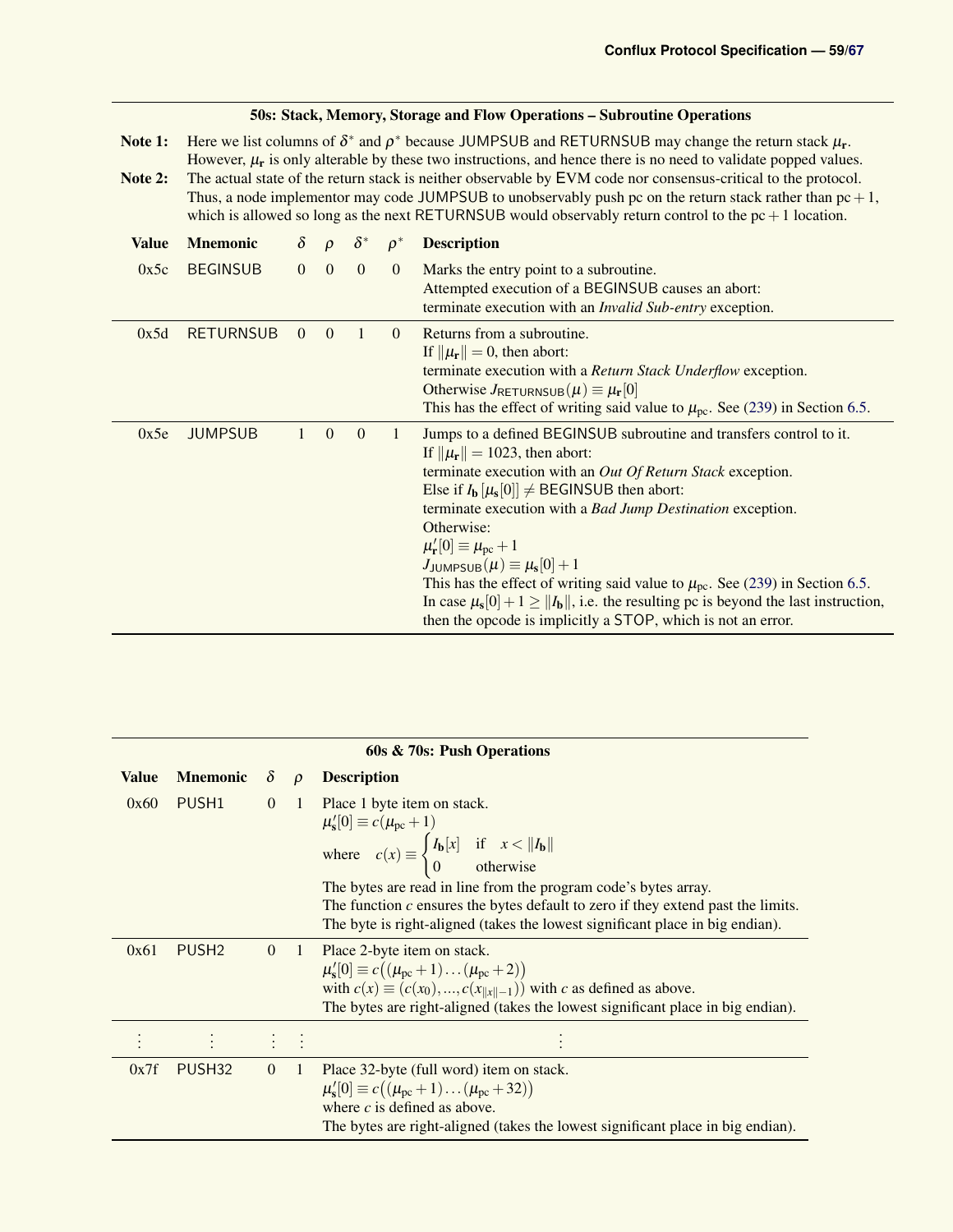|       | <b>80s: Duplication Operations</b> |           |                     |                                                                        |  |  |  |  |  |  |  |
|-------|------------------------------------|-----------|---------------------|------------------------------------------------------------------------|--|--|--|--|--|--|--|
| Value | <b>Mnemonic</b>                    | δ         | $\boldsymbol{\rho}$ | <b>Description</b>                                                     |  |  |  |  |  |  |  |
| 0x80  | DUP <sub>1</sub>                   | $1 \quad$ |                     | 2 Duplicate 1st stack item.<br>$\mu_{\rm s}'[0] \equiv \mu_{\rm s}[0]$ |  |  |  |  |  |  |  |
| 0x81  | DUP <sub>2</sub>                   | 2         |                     | 3 Duplicate 2nd stack item.<br>$\mu_{\rm s}'[0] \equiv \mu_{\rm s}[1]$ |  |  |  |  |  |  |  |
|       |                                    |           |                     |                                                                        |  |  |  |  |  |  |  |
| 0x8f  | DUP <sub>16</sub>                  | 16        | 17                  | Duplicate 16th stack item.<br>$\mu_{\rm s}'[0] \equiv \mu_{\rm s}[15]$ |  |  |  |  |  |  |  |

|              | <b>90s: Exchange Operations</b> |                |        |                                                                                                            |  |  |  |  |  |  |  |
|--------------|---------------------------------|----------------|--------|------------------------------------------------------------------------------------------------------------|--|--|--|--|--|--|--|
| <b>Value</b> | <b>Mnemonic</b>                 | $\delta$       | $\rho$ | <b>Description</b>                                                                                         |  |  |  |  |  |  |  |
| 0x90         | SWAP1                           | $\overline{2}$ | 2      | Exchange 1st and 2nd stack items.<br>$\mu_{s}'[0] \equiv \mu_{s}[1]$<br>$\mu'_{s}[1] \equiv \mu_{s}[0]$    |  |  |  |  |  |  |  |
| 0x91         | SWAP <sub>2</sub>               | 3              | 3      | Exchange 1st and 3rd stack items.<br>$\mu'_{s}[0] \equiv \mu_{s}[2]$<br>$\mu'_{s}[2] \equiv \mu_{s}[0]$    |  |  |  |  |  |  |  |
|              |                                 |                |        |                                                                                                            |  |  |  |  |  |  |  |
| 0x9f         | SWAP <sub>16</sub>              | 17             | 17     | Exchange 1st and 17th stack items.<br>$\mu_{s}'[0] \equiv \mu_{s}[16]$<br>$\mu'_{s}[16] \equiv \mu_{s}[0]$ |  |  |  |  |  |  |  |

### a0s: Logging Operations

For all logging operations, the state change is to append an additional log entry on to the substate's log series:  $A'_1 \equiv A_1 \cdot (I_a, t, \mu_m[\mu_s[0] \dots (\mu_s[0] + \mu_s[1]-1)])$ and to update the memory consumption counter:  $\mu'_i \equiv M(\mu_i, \mu_s[0], \mu_s[1])$ The entry's topic series, t, differs accordingly:  $\overline{\mathbf{v}}$  M  $\overline{\mathbf{v}}$   $\overline{\mathbf{v}}$ 

| Value | <b>Mnemonic</b> $\delta$ |   | $\rho$                   | <b>Description</b>                                                                                                                              |  |
|-------|--------------------------|---|--------------------------|-------------------------------------------------------------------------------------------------------------------------------------------------|--|
| 0xa0  | LOG <sub>0</sub>         | 2 | $\overline{0}$           | Append log record with no topics.<br>$t \equiv \varepsilon$                                                                                     |  |
| 0xa1  | LOG1                     |   | $\theta$                 | Append log record with one topic.<br>$\mathbf{t} \equiv (\mu_{\mathbf{s}}[2])$                                                                  |  |
|       | $\sim$                   |   | <b>Contract Contract</b> |                                                                                                                                                 |  |
| 0xa4  | LOG4                     | 6 | $\sim 0$                 | Append log record with four topics.<br>$\mathbf{t} \equiv (\mu_{\mathbf{s}}[2], \mu_{\mathbf{s}}[3], \mu_{\mathbf{s}}[4], \mu_{\mathbf{s}}[5])$ |  |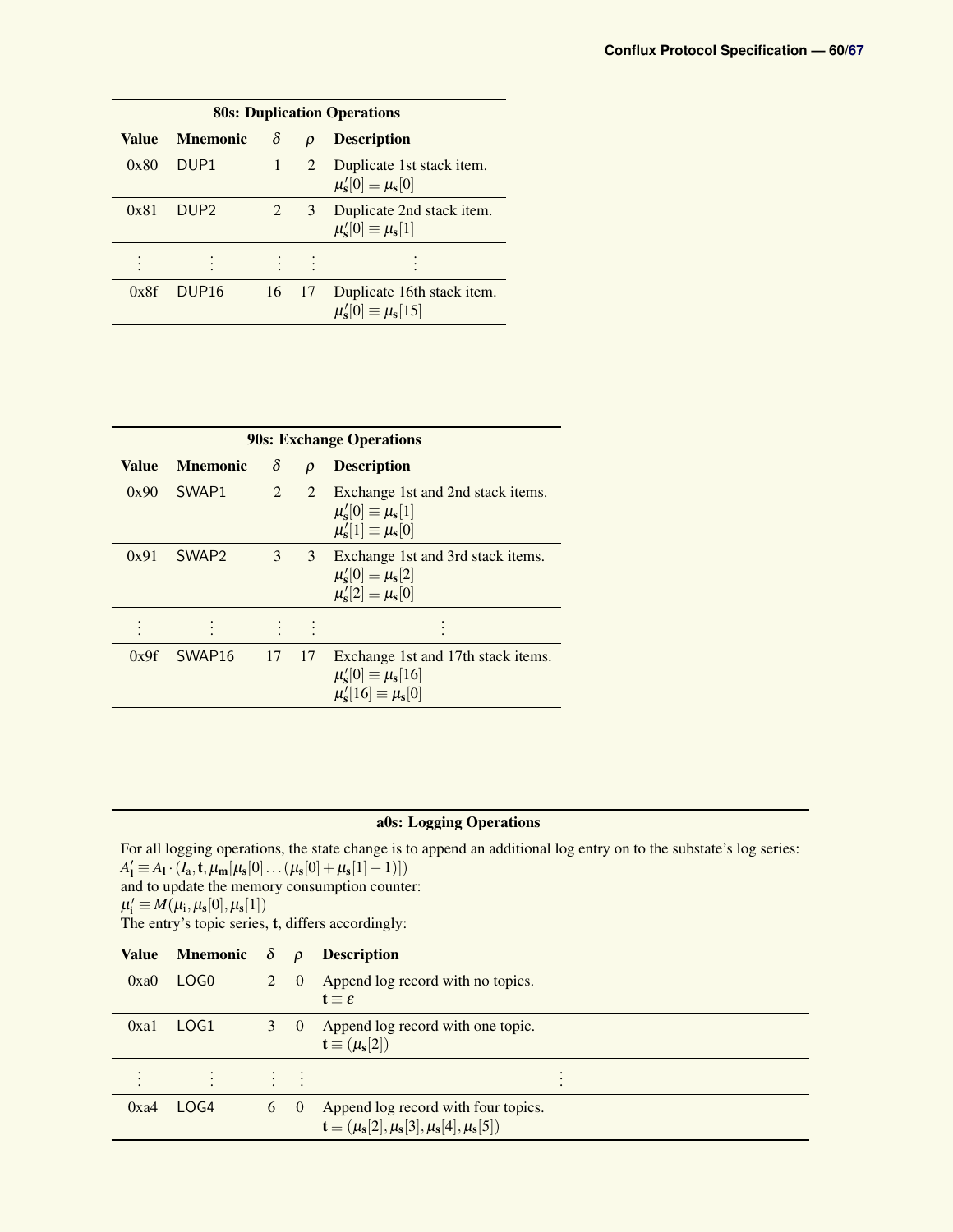### f0s: System operations

<span id="page-60-0"></span>

| <b>Value</b> | <b>Mnemonic</b> | $\delta$ | $\rho$ | <b>Description</b>                                                                                                                                                                                                                                                                                                                                                                                                                                                                                                                                                                                                                                                                                                                                                                                                                                                                                                                                                                                                                                                                                                                                                                                                                                                                                                                                                                                                                                                                                                                                                                                                                                                                                                                                                                                                                                                                                                                                                                                                                                                                                                                                                                                                                                       |
|--------------|-----------------|----------|--------|----------------------------------------------------------------------------------------------------------------------------------------------------------------------------------------------------------------------------------------------------------------------------------------------------------------------------------------------------------------------------------------------------------------------------------------------------------------------------------------------------------------------------------------------------------------------------------------------------------------------------------------------------------------------------------------------------------------------------------------------------------------------------------------------------------------------------------------------------------------------------------------------------------------------------------------------------------------------------------------------------------------------------------------------------------------------------------------------------------------------------------------------------------------------------------------------------------------------------------------------------------------------------------------------------------------------------------------------------------------------------------------------------------------------------------------------------------------------------------------------------------------------------------------------------------------------------------------------------------------------------------------------------------------------------------------------------------------------------------------------------------------------------------------------------------------------------------------------------------------------------------------------------------------------------------------------------------------------------------------------------------------------------------------------------------------------------------------------------------------------------------------------------------------------------------------------------------------------------------------------------------|
| 0xf0         | <b>CREATE</b>   | 3        | 1      | Create a new account with associated code.<br>$\mathbf{i} \equiv \mu_{\mathbf{m}}[\mu_{\mathbf{s}}[1] \dots (\mu_{\mathbf{s}}[1] + \mu_{\mathbf{s}}[2] - 1)]$<br>$\zeta \equiv \varnothing$<br>$(\sigma', \mu'_g, A^+, \mathbf{o}) \equiv \begin{cases} \Lambda(\sigma^*, I_c, I_a, I_0, I_t \cdot I_a, I_i, L(\mu_g), I_p, \mu_s[0], \mathbf{i}, I_e + 1, \zeta, I_w) & \text{if } \mu_s[0] \leq \sigma[I_a]_b \\ (\sigma, \mu_g, \varnothing) & \wedge I_e < 1024 \\ (\sigma, \mu_g, \varnothing) & \text{otherwise} \end{cases}$<br>$\sigma^* \equiv \sigma$ except $\sigma^* [I_a]_n = \sigma [I_a]_n + 1$                                                                                                                                                                                                                                                                                                                                                                                                                                                                                                                                                                                                                                                                                                                                                                                                                                                                                                                                                                                                                                                                                                                                                                                                                                                                                                                                                                                                                                                                                                                                                                                                                                           |
|              |                 |          |        | $\mu'_{s}[0] \equiv x$<br>where $x = 0$ if the code execution for this operation failed due to an<br>exceptional halting (or for a REVERT) $\sigma' = \emptyset$ , or $I_e = 1024$<br>(the maximum call depth limit is reached) or $\mu_s[0] > \sigma[I_a]_b$ (balance of the caller<br>is too low to fulfil the value transfer); and otherwise $x = A(I_a, \sigma[I_a]_n, \zeta, i)$ , the<br>address of the newly created account (160).<br>$\mu'_i \equiv M(\mu_i, \mu_s[1], \mu_s[2])$<br>$\mu'_{o} \equiv \varepsilon$<br>Thus the operand order is: value, input offset, input size.                                                                                                                                                                                                                                                                                                                                                                                                                                                                                                                                                                                                                                                                                                                                                                                                                                                                                                                                                                                                                                                                                                                                                                                                                                                                                                                                                                                                                                                                                                                                                                                                                                                               |
| 0xf1         | CALL            | $\tau$   | 1      | Message-call into an account.                                                                                                                                                                                                                                                                                                                                                                                                                                                                                                                                                                                                                                                                                                                                                                                                                                                                                                                                                                                                                                                                                                                                                                                                                                                                                                                                                                                                                                                                                                                                                                                                                                                                                                                                                                                                                                                                                                                                                                                                                                                                                                                                                                                                                            |
|              |                 |          |        | $\mathbf{i} \equiv \mu_{\mathbf{m}}[\mu_{\mathbf{s}}[3] \dots (\mu_{\mathbf{s}}[3] + \mu_{\mathbf{s}}[4] - 1)]$<br>$(\sigma', g', A^+, \mathbf{0}) \equiv \begin{cases} \Theta(\sigma, I_c, I_a, I_0, t, I_t \cdot I_a, I_i, t, C_{\text{CALGAS}}(\mu)), & \text{if } p \\ I_p, \mu_s[2], \mu_s[2], \mathbf{i}, I_e + 1, I_w \wedge r) & \text{otherwise} \end{cases}$<br>$p \equiv \mu_{\rm s}[2] \leqslant \sigma[I_{\rm a}]_{\rm b} \, \wedge \, I_{\rm e} < 1024 \, \wedge \, {\rm Type}_{\it f} \in \{[0000]_2, [0001]_2, [1000]_2\}$<br>$r \equiv t \notin I_{t} \vee t = I_{a}$<br>$n \equiv \min(\{\mu_s[6],   \mathbf{o}  \})$<br>$\mu'_m[\mu_s[5] \dots (\mu_s[5] + n - 1)] = o[0 \dots (n-1)]$<br>$\mu'_{o} = \mathbf{0}$<br>$\mu'_{\rm g} \equiv \mu_{\rm g} + g'$<br>$\mu_s^{\overline{\jmath}}[0] \equiv x$<br>$A' \equiv A \cup A^+$<br>$t \equiv \mu_s[1] \bmod 2^{160}$<br>where $x = 0$ if the code execution for this operation failed due to an<br>exceptional halting (or for a REVERT) $\sigma' = \emptyset$ or if $p =$ False<br>which means EVM prevents this call; $x = 1$ otherwise.<br>$\mu'_{i} \equiv M(M(\mu_{i}, \mu_{s}[3], \mu_{s}[4]), \mu_{s}[5], \mu_{s}[6])$<br>Thus the operand order is: gas, to, value, in offset, in size, out offset, out size.<br>$C_{\text{call}}(\sigma, \mu) \equiv C_{\text{GASCAP}}(\sigma, \mu) + C_{\text{EXTRA}}(\sigma, \mu)$<br>$\begin{aligned} C_{\textsc{cal}}(\sigma,\mu) & \equiv \begin{cases} C_{\textsc{cal}}(\sigma,\mu) + G_{\textsc{cal}}(\sigma,\mu) & \text{if} \quad \mu_{\text{s}}[2] \neq 0 \\ C_{\textsc{cal}}(\sigma,\mu) & \text{otherwise} \end{cases} \\ C_{\textsc{cascap}}(\sigma,\mu) & \equiv \begin{cases} \min\{L(\mu_{\text{g}}-C_{\textsc{extra}}(\sigma,\mu)), \mu_{\text{s}}[0]\} & \text{if} \quad \mu_{\text{g}} \geq C_{\textsc{extra}}(\sigma,\mu) \\ \mu_{\text{s}}[0] & \text{otherwise} \end{cases} \\ C_{$<br>$C_{\text{XFER}}(\mu) \equiv \begin{cases} G_{callvalue} & \text{if } \mu_s[2] \neq 0 \\ 0 & \text{otherwise} \end{cases}$<br>$C_{\text{NEW}}(\sigma, \mu) \equiv \begin{cases} G_{\text{newaccount}} & \text{if} \quad \text{DEAD}(\sigma, \mu_s[1] \mod 2^{160}) \wedge \mu_s[2] \neq 0 \\ 0 & \text{otherwise} \end{cases}$ |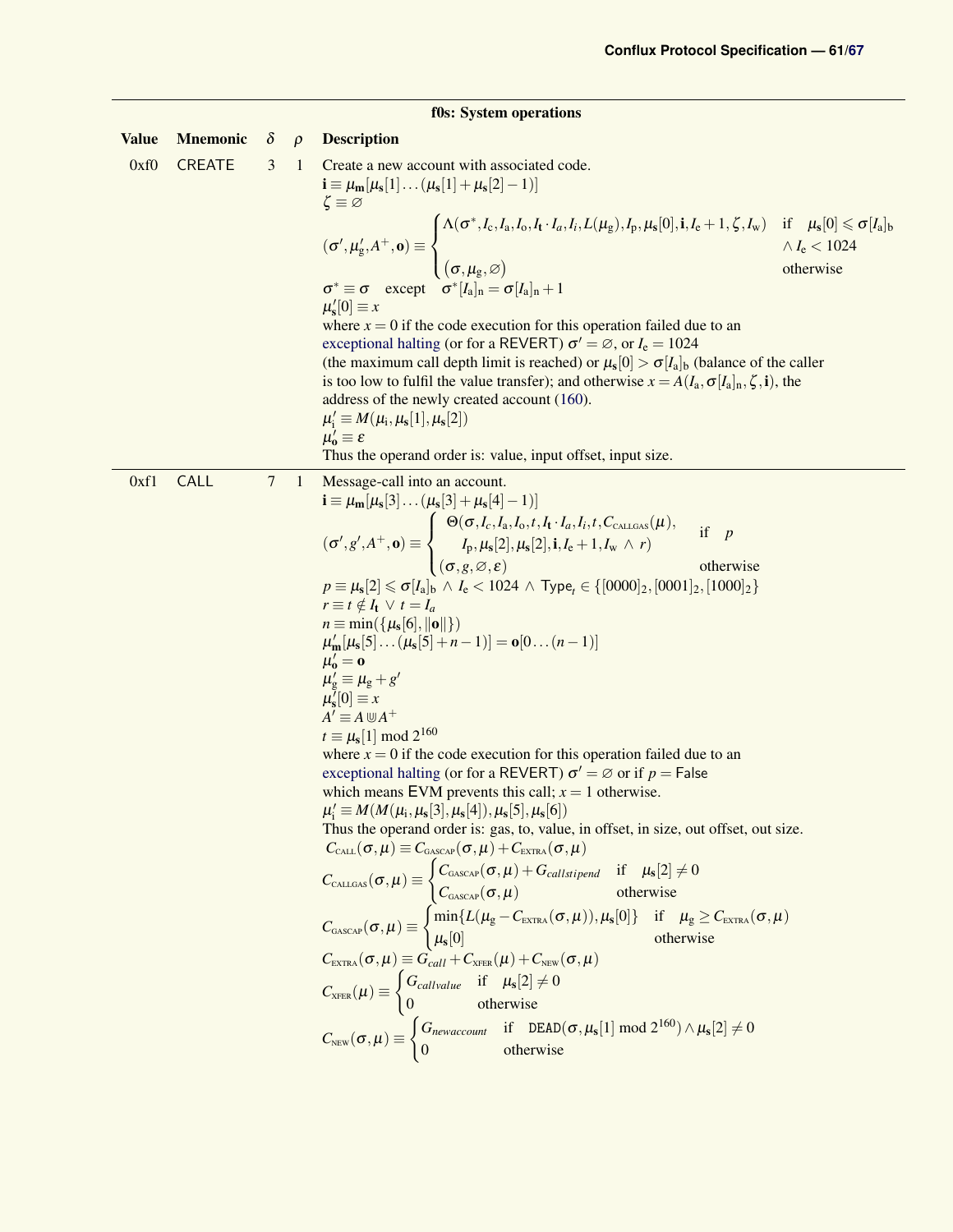<span id="page-61-1"></span><span id="page-61-0"></span>

| 0xf2 | <b>CALLCODE</b>   | $\overline{7}$ | 1            | Message-call into this account with an alternative account's code.<br>Exactly equivalent to CALL except:<br>Exactly equivalent to $C_1 = 1, 1, 1, 1, 1, 1, $<br>$(\sigma', g', A^+, \mathbf{0}) \equiv \begin{cases} \Theta(\sigma^*, I_c, I_a, I_0, I_a, I_t \cdot I_a, I_i, \\ t, C_{\text{CALIGSAS}}(\mu), I_p, \mu_s[2], & \text{if } p \\ \mu_s[2], \mathbf{i}, I_e + 1, I_w) \\ (\sigma, g, \emptyset, \varepsilon) & \text{otherwise} \end{cases}$<br>where $p \equiv \mu_s[2] \le \sigma[I_a]_b \wedge I_e < 1024 \wedge \text{Type}_t \in \{[0000]_2, [0001]_2, [1000]_2\}.$<br>Note the change in the fourth parameter to the call $\Theta$ from the 2nd stack value<br>$\mu$ <sub>s</sub> [1] (as in CALL) to the present address $I_a$ . This means that the recipient is in<br>fact the same account as at present, simply that the code is overwritten.                                                                                                                                                                                                                                                                                   |
|------|-------------------|----------------|--------------|---------------------------------------------------------------------------------------------------------------------------------------------------------------------------------------------------------------------------------------------------------------------------------------------------------------------------------------------------------------------------------------------------------------------------------------------------------------------------------------------------------------------------------------------------------------------------------------------------------------------------------------------------------------------------------------------------------------------------------------------------------------------------------------------------------------------------------------------------------------------------------------------------------------------------------------------------------------------------------------------------------------------------------------------------------------------------------------------------------------------------------------------------------|
| 0xf3 | <b>RETURN</b>     | $\overline{2}$ | $\mathbf{0}$ | Halt execution returning output data.<br>$H_{\text{RETURN}}(\mu) \equiv \mu_{\mathbf{m}}[\mu_{\mathbf{s}}[0] \dots (\mu_{\mathbf{s}}[0] + \mu_{\mathbf{s}}[1]-1)]$<br>This has the effect of halting the execution at this point with output defined.<br>See section 6.5.<br>$\mu'_i \equiv M(\mu_i, \mu_s[0], \mu_s[1])$                                                                                                                                                                                                                                                                                                                                                                                                                                                                                                                                                                                                                                                                                                                                                                                                                               |
| 0xf4 | DELEGATECALL      | 6              | $\mathbf{1}$ | Message-call into this account with an alternative account's code, but<br>persisting the current values for sender and value.<br>Compared with CALL, DELEGATECALL takes one fewer arguments. The<br>omitted argument is $\mu_s[2]$ . As a result, $\mu_s[3]$ , $\mu_s[4]$ , $\mu_s[5]$ and $\mu_s[6]$ in the<br>definition of CALL should respectively be replaced with $\mu_s[2], \mu_s[3], \mu_s[4]$ and<br>$\mu$ <sub>s</sub> [5]. Otherwise it is equivalent to CALL except:<br>$(\sigma', g', A^+, \mathbf{o}) \equiv \begin{cases} \Theta(\sigma^*, I_c, I_s, I_0, I_a, I_t \cdot I_a, I_i, t, C_{\text{CALGAS}}(\mu)), & \text{if } p \\ I_p, 0, I_v, \mathbf{i}, I_e + 1, I_w) & \text{otherwise} \end{cases}$<br>where $p \equiv I_v \leq \sigma[I_a]_b \wedge I_e < 1024 \wedge \text{Type}_t \in \{ [0000]_2, [0001]_2, [1000]_2 \}.$<br>Note the changes (in addition to that of the fourth parameter) to the second<br>and ninth parameters to the call $\Theta$ .<br>This means that the recipient is in fact the same account as at present, simply<br>that the code is overwritten <i>and</i> the context is almost entirely identical. |
| 0xf5 | <b>CREATE2</b>    | $\overline{4}$ | 1            | Create a new account with associated code.<br>Exactly equivalent to CREATE except:<br>The salt $\zeta \equiv \mu_s[3]$ .                                                                                                                                                                                                                                                                                                                                                                                                                                                                                                                                                                                                                                                                                                                                                                                                                                                                                                                                                                                                                                |
| 0xfa | <b>STATICCALL</b> | 6              | $\mathbf{1}$ | Static message-call into an account.<br>Exactly equivalent to CALL except:<br>The argument $\mu_s[2]$ is replaced with 0.<br>The deeper argument $\mu_s[3], \mu_s[4], \mu_s[5]$ and $\mu_s[6]$ are respectively replaced<br>with $\mu_s[2], \mu_s[3], \mu_s[4]$ and $\mu_s[5]$ .<br>The last argument of $\Theta$ is False.                                                                                                                                                                                                                                                                                                                                                                                                                                                                                                                                                                                                                                                                                                                                                                                                                             |
| 0xfd | <b>REVERT</b>     | $\overline{2}$ | $\mathbf{0}$ | Halt execution reverting state changes but returning data and remaining gas.<br>The effect of this operation is described in (223).<br>For the gas calculation, we use the memory expansion function,<br>$\mu'_i \equiv M(\mu_i, \mu_s[0], \mu_s[1])$                                                                                                                                                                                                                                                                                                                                                                                                                                                                                                                                                                                                                                                                                                                                                                                                                                                                                                   |
| 0xfe | <b>INVALID</b>    | $\varnothing$  | Ø            | Designated invalid instruction.                                                                                                                                                                                                                                                                                                                                                                                                                                                                                                                                                                                                                                                                                                                                                                                                                                                                                                                                                                                                                                                                                                                         |
| 0xff | <b>SUICIDE</b>    | $\mathbf{1}$   | $\mathbf{0}$ | Halt execution and register account for later deletion.<br>$(\sigma', A') \equiv \Psi(\sigma, A)$<br>where $\Psi$ is defined in section F.<br>$C_{\text{success}}(\sigma, \mu) \equiv G_{\text{suicide}} + \begin{cases} G_{\text{newaccount}} & \text{if } n \\ 0 & \text{otherwise} \end{cases}$<br>$n \equiv \text{DEAD}(\sigma^*, \mu_s[0] \bmod 2^{1\delta_0}) \wedge \sigma[I_a]_b \neq 0$                                                                                                                                                                                                                                                                                                                                                                                                                                                                                                                                                                                                                                                                                                                                                        |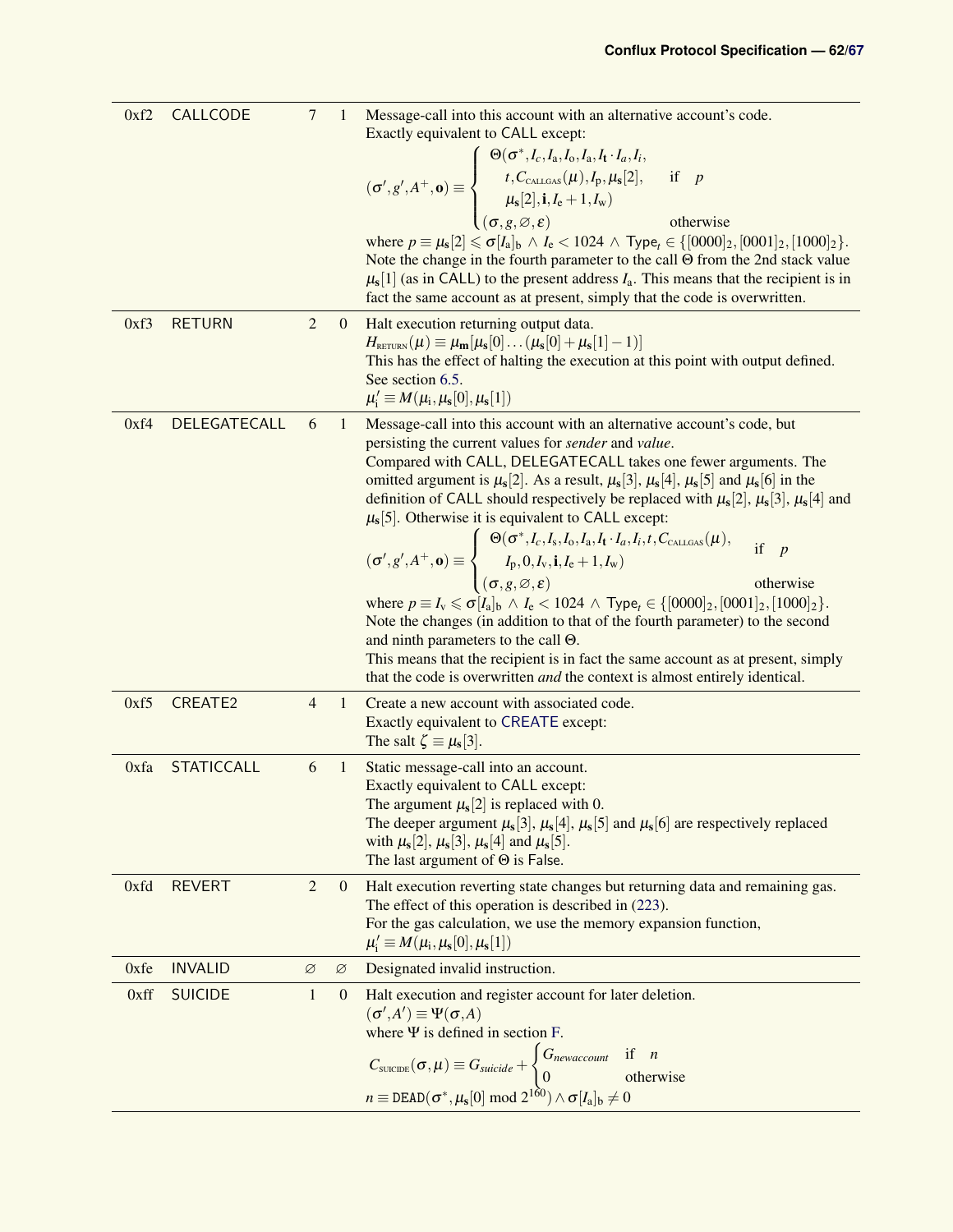### **Appendix E. Multi-point Evaluation Hashing**

### <span id="page-62-1"></span><span id="page-62-0"></span>**E.1 Definitions**

We employ the following definitions:

| Name                     | Value          | Description                                                     |
|--------------------------|----------------|-----------------------------------------------------------------|
| J <sub>wordbytes</sub>   | $\overline{4}$ | Bytes in word.                                                  |
| $J_{datasetinit}$        | $2^{32}$       | Bytes in dataset at genesis.                                    |
| $J_{dataset growth}$     | $2^{24}$       | Dataset growth per stage.                                       |
| $J_{\text{c}acheinit}$   | $2^{24}$       | Bytes in cache at genesis.                                      |
| $J_{cache growth}$       | $2^{16}$       | Cache growth per stage.                                         |
| $J_{stage}$              | $2^{19}$       | Epoches per stage.                                              |
| $J_{\text{cacherounds}}$ | 3              | Number of rounds in cache production.                           |
| J <sub>mixbytes</sub>    | 256            | mix length in bytes.                                            |
| $J_{hashbytes}$          | 64             | Hash length in bytes.                                           |
| $J_{parents}$            | 256            | Number of parents of each dataset element.                      |
| $J_{pow}$                | 1024           | Number of polynomial coefficients in multiple point evaluation. |
| $J_{accesses}$           | 32             | Number of accesses in hashimoto loop.                           |
| $J_{warpsize}$           | 32             | $J_{pow}/J_{accesses}$                                          |
| $J_{mod}$                | 1032193        | Modulus in multiple point evaluation.                           |

### <span id="page-62-2"></span>**E.2 Size of Dataset and Cache**

The size for the hash function's cache  $c \in \mathbb{B}^*$  and dataset  $d \in \mathbb{B}^*$  depend on the stage, which in turn depends on the block height  $H_h$ .

$$
E_{stage}(\mathsf{H}_h) \equiv \left\lfloor \frac{\mathsf{H}_h}{J_{stage}} \right\rfloor \tag{297}
$$

The size of the dataset growth by *Jdatasetgrowth* bytes, and the size of the cache by *Jcachegrowth* bytes, every stage. In order to avoid regularity leading to cyclic behavior, the size must be a prime number. Therefore the size is reduced by a multiple of  $J_{mixbytes}$ , for the dataset, and  $J_{hashbytes}$  for the cache. Let  $d_{size} = ||\mathbf{d}||$  be the size of the dataset, which is calculated using

$$
d_{size} \equiv E_{prime}(J_{datasetinit} + J_{datasetgrowth} \cdot E_{stage}, J_{mixbytes})
$$
\n(298)

The size of the cache, *csize*, is calculated using

$$
c_{size} \equiv E_{prime}(J_{cacheinit} + J_{cache growth} \cdot E_{stage}, J_{hashbytes})
$$
\n(299)

where  $E_{\text{prime}}(x, y)$  asserts  $x/y$  is an integer and returns the largest number  $x'$  such that  $x' < x$  and  $x' = p \cdot y$  for some prime number *p*.

$$
E_{\text{prime}}(x, y) \equiv \max_{x' < x \land \text{ IsPrime}(x'/y)} x'
$$
\n(300)

### <span id="page-62-3"></span>**E.3 Stage Dataset Generation**

In order to generate the dataset d for stage *Jstage*, we need the cache c, which is an array of bytes. It depends on the cache size  $c_{size}$  and the seed hash  $\mathbf{s} \in \mathbb{B}_{256}$ .

### <span id="page-62-4"></span>**E.3.1 Seed hash**

The seed hash is different for every stage. For the first stage it is the Keccak-256 hash of a series of 256 bits (32 bytes) of zeros. For every other stage it is always the Keccak-256 hash of the previous seed hash:

$$
\mathbf{s} \equiv \mathsf{KEC}^{(E_{stage}(\mathsf{H}_h))}(\mathbf{0}_{256}) \tag{301}
$$

where  $\mathbf{0}_{256}$  denotes 256 bits of zeros. (Recalling that  $f^{(n)}$  represents calling function  $f$  in  $n$  times recursively.)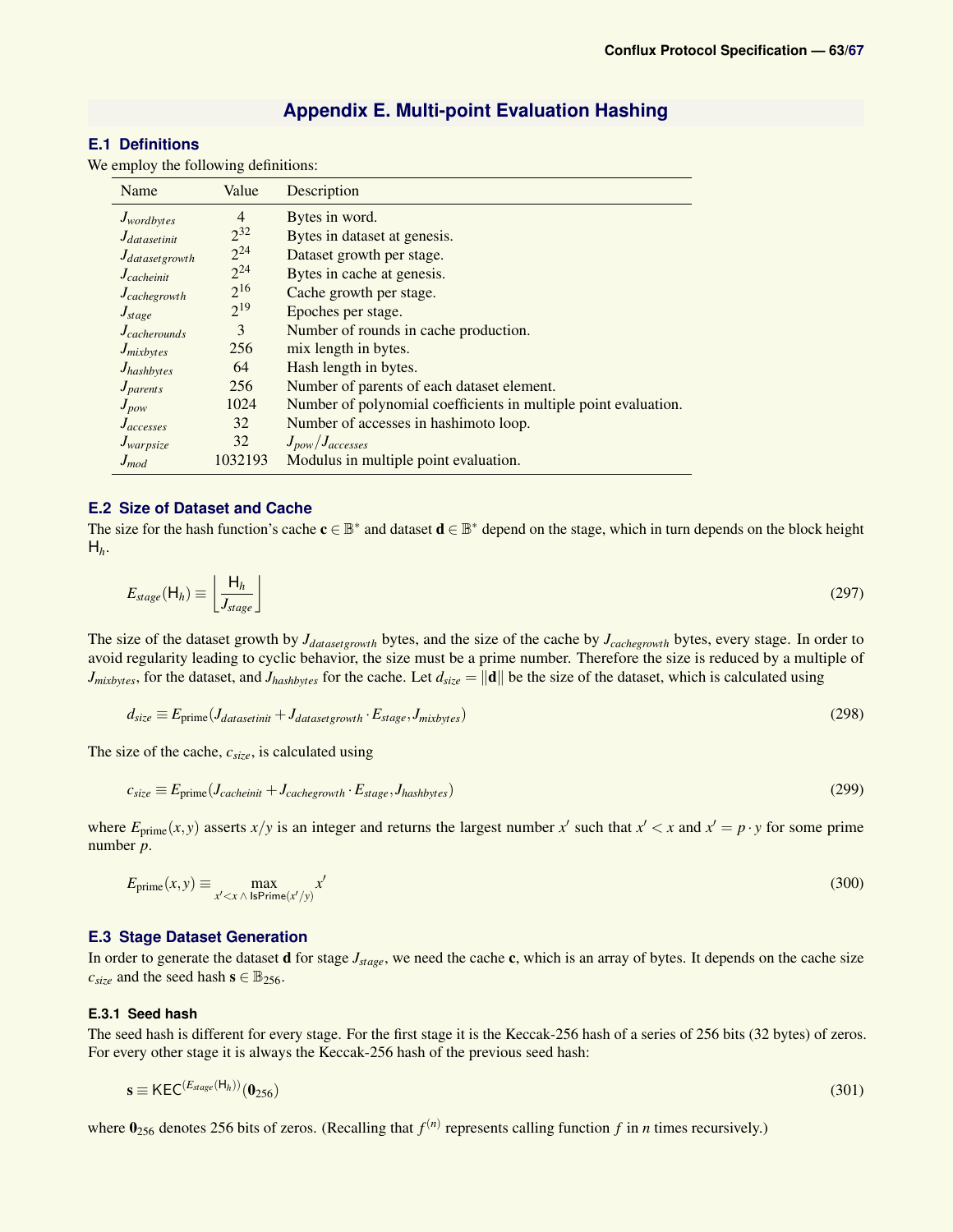### <span id="page-63-0"></span>**E.3.2 Cache**

The cache production process involves using the seed hash to first sequentially filling up *csize* bytes of memory, then performing *J<sub>cacherounds* passes of the RandMemoHash algorithm created by [\[4\]](#page-45-2). The initial cache c' will be constructed as follows.</sub>

Recalling that KEC512 denotes the Keccak-512 hash function whose output length is 512 bits (64 single bytes), we define initial cache  $c'$  can be defined as:

$$
\mathbf{c}'[i] \equiv \text{KEC512}^{(i)}(\mathbf{s}), \quad \forall \quad i \in \{0, 1, 2, \dots, n - 1\} \tag{302}
$$

where *n* denote the number of elements in cache:

$$
n \equiv c_{\text{size}} / J_{\text{hashbytes}} \tag{303}
$$

The cache c, consisting of *n* items of KEC512 hash values, is calculated by performing *Jcacherounds* rounds of the RandMemoHash algorithm to the initial cache  $c'$ :

$$
\mathbf{c} \equiv E_{\text{RMH}}^{(J_{\text{cacherounds}})}(\mathbf{c}') \tag{304}
$$

Every single round of the RandMemoHash algorithm modifies each subset of the cache as follows:

$$
E_{\text{RMH}}(\mathbf{x}) \equiv \big(E_{rm}(x,0), E_{rm}(x,1), ..., E_{rm}(x,n-1)\big) \tag{305}
$$

$$
E_{rmh}(\mathbf{x},i) \equiv \text{KEC512}(\mathbf{x}'[(i-1+n) \mod n] \oplus \mathbf{x}'[\mathbf{x}'[i][0] \mod n]) \quad \text{with} \quad \mathbf{x}'[j] = \begin{cases} E_{rmh}(\mathbf{x},j) & j < i \\ \mathbf{x}[j] & j \ge i \end{cases} \tag{306}
$$

where  $\mathbf{x}'[i][0]$  denotes the first word of  $\mathbf{x}'[i]$ .

### <span id="page-63-1"></span>**E.3.3 Full dataset calculation**

Essentially, we combine data from *Jparents* pseudorandomly selected cache nodes, and hash that to compute the dataset. The entire dataset d is then generated by a number of items, each of *Jhashbytes* bytes in size:

$$
\mathbf{d}[i] \equiv E_{datasetitem}(\mathbf{c},i), \quad \forall \quad 0 \le i < d_{size}/J_{hashbytes} \tag{307}
$$

In order to calculate the single item we use an algorithm  $E_{\text{FNV}}$ :  $\mathbb{N}_{32} \times \mathbb{N}_{32} \rightarrow \mathbb{N}_{32}$  inspired by the FNV hash [\[5\]](#page-45-3) in some cases as a non-associative substitute for XOR.

$$
E_{\text{FNV}}(\mathbf{x}, \mathbf{y}) \equiv ((\mathbf{x} \times 0 \times 01000193) \oplus \mathbf{y}) \mod 2^{32}
$$
\n(308)

When  $E_{\text{FNV}}$  receives input in  $\mathbb{B}_{32}$ , it interprets it as a little-endian encoding integer in  $\mathbb{N}_{32}$ .

The single item of the dataset can now be calculated by iteratively mixing items from the cache c as follows:

$$
E_{datasetitem}(\mathbf{c},i) \equiv \text{KEC512}(\mathbf{m}_{J_{parents}})
$$
\n(309)

where m*<sup>j</sup>* is updated from m*j*−<sup>1</sup> by function *Emix*. m<sup>0</sup> is initialized with the hash value computed from cache c and index *i*.

$$
\mathbf{m}_j \equiv E_{mix}(\mathbf{c}, i, \mathbf{m}_{j-1}, j-1), \quad \forall 1 \le j \le J_{parents}
$$
\n(310)

$$
\mathbf{m}_0 \equiv \text{KEC512}(\mathbf{c}[i \bmod n] \oplus i) \tag{311}
$$

$$
E_{mix}(\mathbf{c}, i, \mathbf{m}, p) \equiv E_{\text{FNV}}^* \Big( \mathbf{m}, \mathbf{c} [E_{\text{FNV}} (i \oplus p, \mathbf{m} [p \bmod J_{hashbytes}/J_{wordbytes}]) \bmod n] \Big)
$$
(312)

Here, *i* is regarded as a 512-bit string in little-endian and  $E_{\text{FNV}}^*$  denotes the element-wise invocation of  $E_{\text{FNV}}$  over  $J_{hashbytes}$ -bit string, which is interpreted as an array of words in little-endian.

#### <span id="page-63-2"></span>**E.4 Proof-of-work function**

Essentially, we maintain a "mix" of *Jmixbytes* bytes wide, and repeatedly sequentially fetch *Jmixbytes* bytes from the full dataset and use the  $E_{\text{FNV}}$  function to combine it with the mix. *J<sub>mixbytes</sub>* bytes of sequential access are used so that each round of the algorithm always fetches a full page from RAM, minimizing translation lookaside buffer misses which ASICs would theoretically be able to avoid.

If the output of this algorithm is below the desired target, then the nonce is valid. Note that the extra application of KEC at the end ensures that there exists an intermediate nonce which can be provided to prove that at least a small amount of work was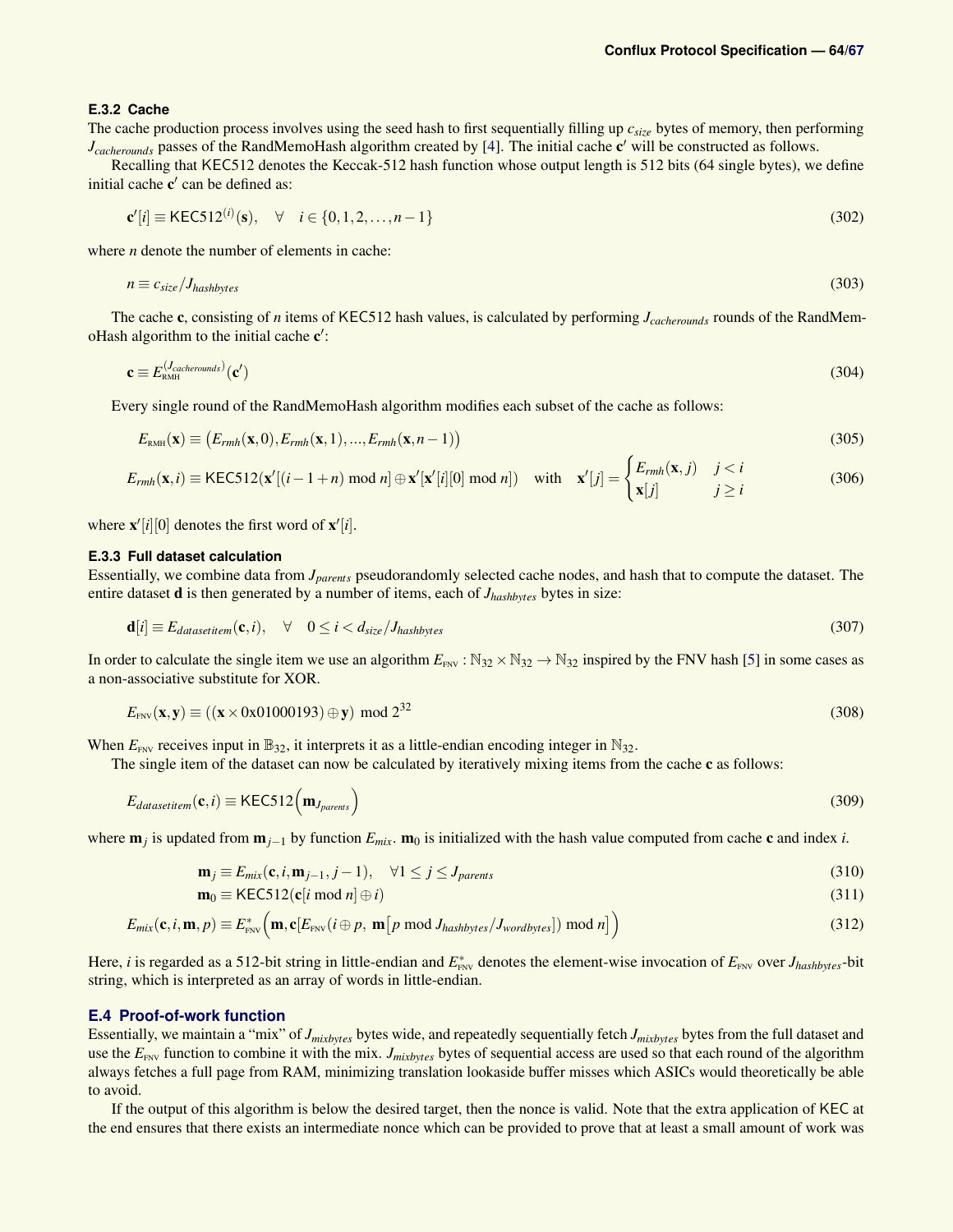done; this quick outer PoW verification can be used for anti-DDoS purposes. It also serves to provide statistical assurance that the result is an unbiased, 256 bit number.

The MpEthash function takes H<sub>*n*</sub>, which is the hash of the header excluding the **nonce** fields, i.e. H<sub>*n*</sub> ≡ KEC(RLP(H<sub>−*n*</sub>)), together with the nonce H*<sup>n</sup>* and the dataset d from appendix [E.3.3](#page-63-1) as input. The output of MpEthash is the Keccak-256 hash of the concatenation of the seed hash  $s_h \in \mathbb{B}_{512}$  and the compressed mix  $\mathbf{m}_c \in \mathbb{B}_{256}$ :

$$
MpEthash(H_{\jmath\ell}, H_n, \mathbf{d}) \equiv \text{KEC}(\mathbf{s}_h \circ \mathbf{m}_c) \tag{313}
$$

### <span id="page-64-0"></span>**E.4.1 Multi-point mix**

The multi-points  $\mathbf{p} \in \mathbb{N}_{64}^{Jaccesses}$  and multi-point mix  $m_p \in \mathbb{N}_{64}$  is calculated from the header  $H_{\mathcal{H}}$ ,  $H_n$  as follows:

$$
\mathbf{p} \equiv \mathbf{p} \left( \mathsf{H}_{\mathcal{H}}, \mathsf{H}_{n} \right) \equiv E_{mp-eval}(a, b, c, w, n_{low}, \mathbf{z}) \tag{314}
$$

$$
m_{\rm p} \equiv m_{\rm p}(\mathbf{p}) \equiv E_{\rm FNV-compress}(\mathbf{p}, J_{accesses})
$$
\n(315)

with arguments and functions described in the rest of this section.

Interpreting  $H_{\boldsymbol{M}}$  as a 4-element array of N<sub>64</sub> encoded in little-endian, input arguments  $a, b, c, w \in N_{64}, n_{low} \in \mathbb{N}$  are defined as follows:

$$
a \equiv E_{remap}(\mathsf{H}_{\mathcal{H}}[0]) \tag{316}
$$

$$
b \equiv E_{remap}(\mathsf{H}_{\mathcal{H}}[1]) \tag{317}
$$

$$
c \equiv E_{\text{remap}}(E_{\text{proper.c}}(a, b, \mathsf{H}_{\mathcal{H}}[2])) \tag{318}
$$

$$
w \equiv E_{\text{remap}}(\mathsf{H}_{\mathcal{H}}[3]) \tag{319}
$$

$$
n_{high} \equiv \lfloor (\mathsf{H}_n \bmod 2^{64}) / J_{warpsize} \rfloor \tag{320}
$$

$$
n_{low} \equiv H_n \bmod J_{warpsize} \tag{321}
$$

where

$$
E_{proper-power}(h) \equiv \underset{x|h \wedge \gcd(x, J_{mod}-1)=1}{\arg\max} x
$$
\n(322)

$$
E_{\text{remap}}(h) \equiv 11^{E_{\text{proper-power}}((h \mod (J_{\text{mod}}-2))+1)} \mod J_{\text{mod}}
$$
\n(323)

$$
E_{proper.c}(a,b,h) \equiv \underset{x \ge h \land J_{mod}/b^2 - 4a \cdot E_{remap}(x)}{\text{arg min}} x
$$
\n(324)

The last argument **z** is an array of  $J_{pow} = J_{accesses} \times J_{warpsize}$  items drawn from  $\mathbb{N}_{32}$ . More specifically,  $\mathbf{z}[i]$  is defined as:

$$
\mathbf{z}[i \cdot J_{warpsize} + j] \equiv E_{\text{sip},2,j+4} \left( \left( n_{high} \cdot J_{warpsize} + j \right) \mod 2^{64} \right) \mod J_{mod}, \quad \forall 0 \le i < J_{accesses}, 0 \le j < J_{warpsize} \tag{325}
$$

where the  $E_{\text{si}_p,c,d}$  refers to the SipHash-*c*-*d* function with a different key initialization process by  $v_i \equiv H_{\mathcal{H}}[i]$  ( $i \in \{0,1,2,3\}$ ). See [\[6\]](#page-45-4) for more details about SipHash function.

The multiple points p is an array of *Jaccesses* many 32-bit integers. Function *Emp*−*eval* evaluated the polynomial *Epolynomial* on multiple points  $\mathbf{x}[i]$  for  $i \in \{0, 1, \ldots, J_{accesses} - 1\}$  to get **p**.

$$
E_{mp-eval}(a,b,c,w,n_{low},\mathbf{z}) \equiv \{E_{polynomial}(\mathbf{x}[0]), E_{polynomial}(\mathbf{x}[1]),\cdots,E_{polynomial}(\mathbf{x}[J_{accesses}-1])\}
$$
(326)

where **x** is an array of words defined as:

$$
\mathbf{x}[i] \equiv a \cdot w^{2 \cdot (i \cdot J_{warpsize} + n_{low})} + b \cdot w^{i \cdot J_{warpsize} + n_{low}} + c, \quad \forall \quad 0 \le i \le J_{accesses} - 1 \tag{327}
$$

and the *Epolynomial* function is a polynomial with coefficients specified by z:

$$
E_{polynomial}(x) \equiv \left(\sum_{j=0}^{J_{pow}-1} \mathbf{z}[j] \cdot x^j\right) \text{ mod } J_{mod}
$$
\n(328)

The FNV-compress function  $E_{\text{FNV}-compress}$  is defined over  $(N_{32})^* \times N \to N_{64}$  and used to compress an array of  $N_{32}$  elements into a single  $\mathbb{N}_{64}$  element:

$$
E_{\text{FNV}-compress}(\mathbf{p},i) \equiv \begin{cases} \mathbf{0}_{64} & \text{if } i < 1\\ E_{\text{FNV64}}(E_{\text{FNV}-compress}(\mathbf{p},i-1),\mathbf{p}[i-1]) & \text{otherwise} \end{cases} \tag{329}
$$

where input items in N<sub>32</sub> are interpreted as integers in N<sub>64</sub>, and  $E_{FNV64}$  : N<sub>64</sub>  $\times$  N<sub>64</sub>  $\rightarrow$  N<sub>64</sub> naturally extends  $E_{FNV}$  as follows:

$$
E_{\text{FNV64}}(\mathbf{x}, \mathbf{y}) \equiv ((\mathbf{x} \times 0 \times 01000193) \oplus \mathbf{y}) \mod 2^{64} \tag{330}
$$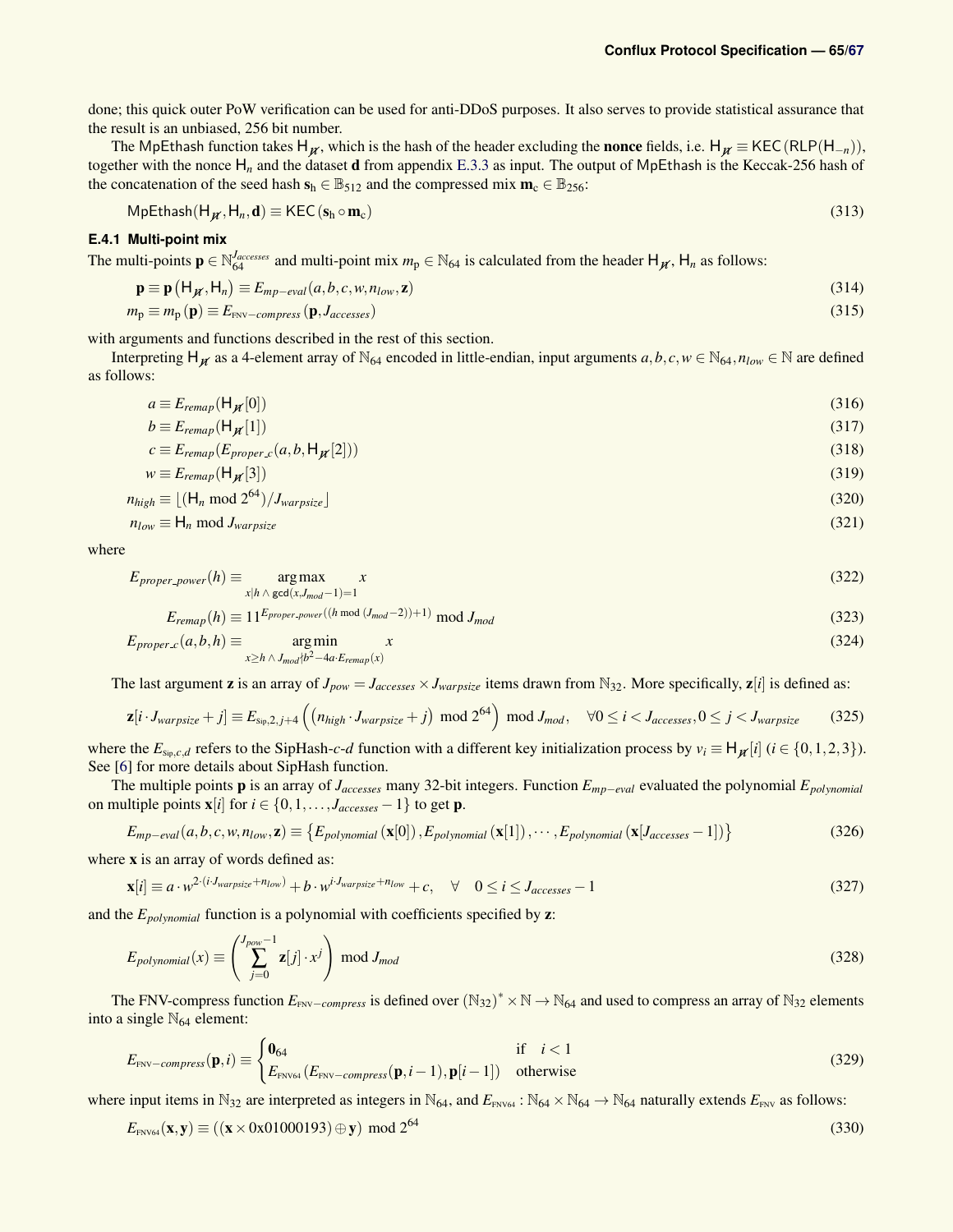#### <span id="page-65-0"></span>**E.4.2 Half mix**

The half mix  $s_h \in \mathbb{B}_{512} = \mathbb{BV}_{J_{hashbytes}}$  is defined on  $H_{\mathcal{H}}$  and  $m_p$  as follows:

$$
\mathbf{s}_{\mathsf{h}} \equiv \mathbf{s}_{\mathsf{h}}(\mathsf{H}_{\boldsymbol{\mathcal{H}}}, m_{\mathsf{p}}) \equiv \mathsf{KEC512}(\mathsf{H}_{\boldsymbol{\mathcal{H}}} \circ \mathsf{LE}(m_{\mathsf{p}}))
$$
(331)

where  $LE(m_p)$  returns the little-endian encoding of the compressed multi-point mix  $m_p$ .

### <span id="page-65-1"></span>**E.4.3 Compressed mix**

The compressed mix  $\mathbf{m}_c \in \mathbb{B}_{256}$  is obtained from the seed hash  $\mathbf{s}_h \in \mathbb{B}_{512} = \mathbb{B}\mathbb{Y}_{J_{hashbytes}}$ , the dataset  $\mathbf{d} \in \mathbb{B}\mathbb{Y}_{d_{size}}$  and the multiple points  $\mathbf{p} \in (\mathbb{N}_{64})^{J_{accesses}}$ :

<span id="page-65-2"></span>
$$
\mathbf{m}_{\rm c} \equiv \mathbf{m}_{\rm c}(\mathbf{s}_{\rm h}, \mathbf{d}, \mathbf{p}) \equiv E_{compress}(\mathbf{m}_{J_{accesses}})
$$
(332)

where m*Jaccesses* and *Ecompress* are defined as follows.

The initial mix  $m_0$  is an array of  $n_{mixw}$  words obtained by replicating the seed hash  $s_h$  for  $n_{mixh}$  times, with  $n_{mixw}$ ,  $n_{mixw}$ defined as:

$$
n_{mixw} \equiv \frac{J_{mixbytes}}{J_{wordbytes}} \tag{333}
$$

$$
n_{\text{mixh}} \equiv \frac{J_{\text{mixbytes}}}{J_{\text{hashbytes}}} \tag{334}
$$

Formally, the initial mix  $\mathbf{m}_0 \in \mathbb{BY}_{J_{mixbytes}} = \left(\mathbb{BY}_{J_{wordbytes}}\right)^{n_{mixw}}$  is defined as:

$$
\mathbf{m}_0 \equiv \underbrace{\mathbf{s}_h \circ \cdots \circ \mathbf{s}_h}_{n_{\text{mixh}} \text{ many copies of } \mathbf{s}_h} \tag{335}
$$

Every m*<sup>j</sup>* is updated from m*j*−<sup>1</sup> as follows:

$$
\mathbf{m}_{j}[i] \equiv E_{\text{FNV}}(\mathbf{m}_{j-1}[i], \mathbf{d}\left[ (p_j \cdot n_{\text{mixh}} + \lfloor i/n_{\text{hashw}} \rfloor) \mod 2^{32} \right] [i \mod n_{\text{hashw}}] \text{, } \forall 0 \le j < J_{accesses}, 0 \le i < n_{\text{mixw}} \tag{336}
$$

$$
p_j \equiv E_{\text{FNV}} \left( j \oplus \mathbf{s}_h[0] \oplus \mathbf{p}[j], \mathbf{m}_{j-1} \left[ j \bmod n_{mixw} \right] \right) \bmod \frac{d_{size}}{J_{mixbytes}}, \quad \forall 0 \le j < J_{accesses}
$$
\n
$$
(337)
$$

where  $n_{hashw} \equiv J_{hashbytes}/J_{wordbytes}$ . We regard a  $J_{hashbytes}$ -bit string as an array of  $n_{hashw}$  words here.

The  $E_{compress}$  function converts  $J_{mixbytes}$ -byte mix, which is an array of  $n_{mixw} = 64$  words, into an 8-word array, with the *i*-th word defined as follows:

$$
E_{compress}(\mathbf{m})[i] \equiv E_{\text{FNV}}(E_{\text{FNV}}(E_{\text{FNV}}(\mathbf{m}[4i], \mathbf{m}[4i+1]), \mathbf{m}[4i+2]), \mathbf{m}[4i+3]),
$$
  

$$
E_{\text{FNV}}(E_{\text{FNV}}(\mathbf{m}[4i+32], \mathbf{m}[4i+33]), \mathbf{m}[4i+34]), \mathbf{m}[4i+35]))
$$
,  $\forall 0 \le i \le 7$  (338)

The array obtained by applying  $E_{compress}$  on  $\mathbf{m}_{Jaccess}$  is indeed the compressed mix  $\mathbf{m}_{c}$  by eq. [\(332\)](#page-65-2).